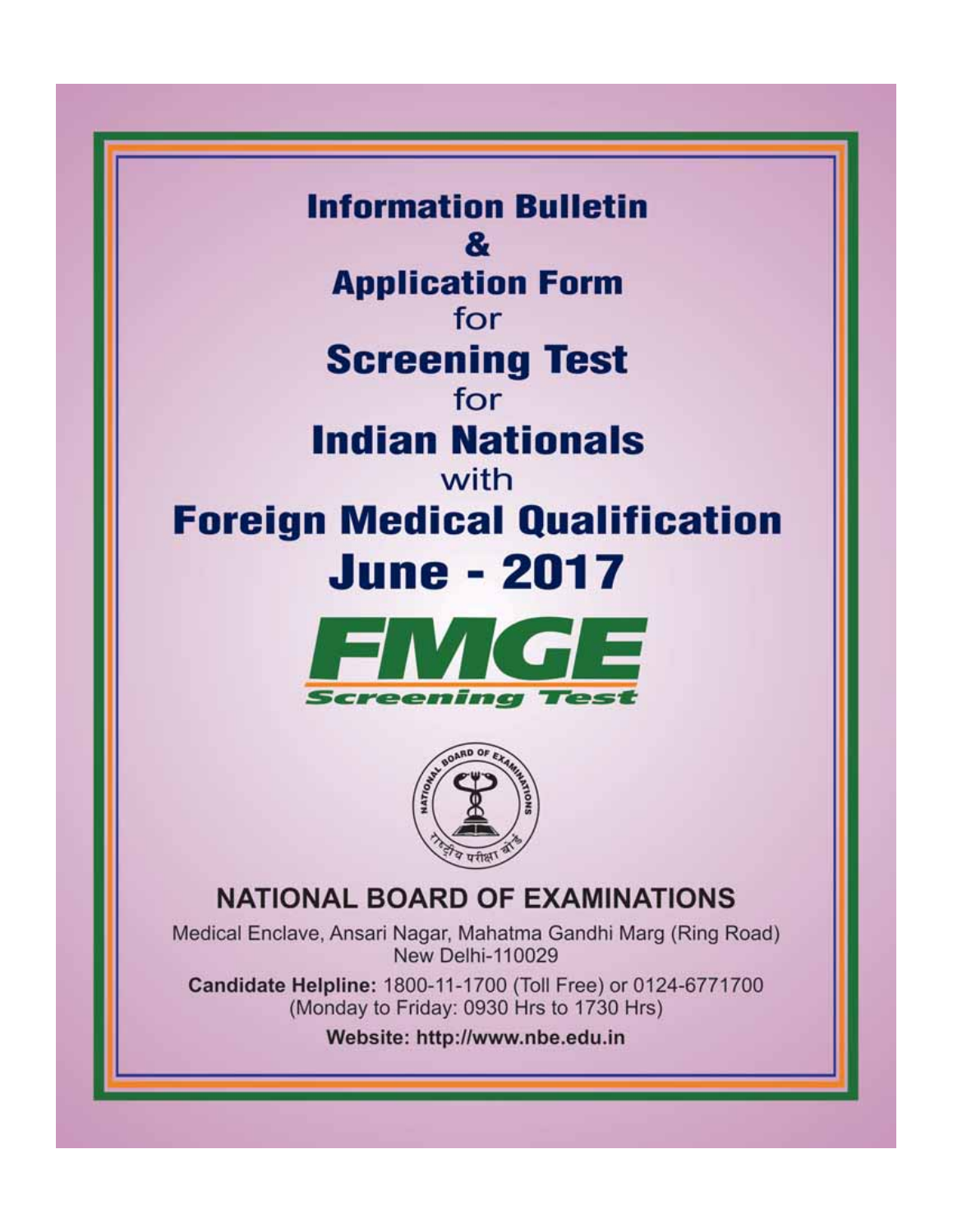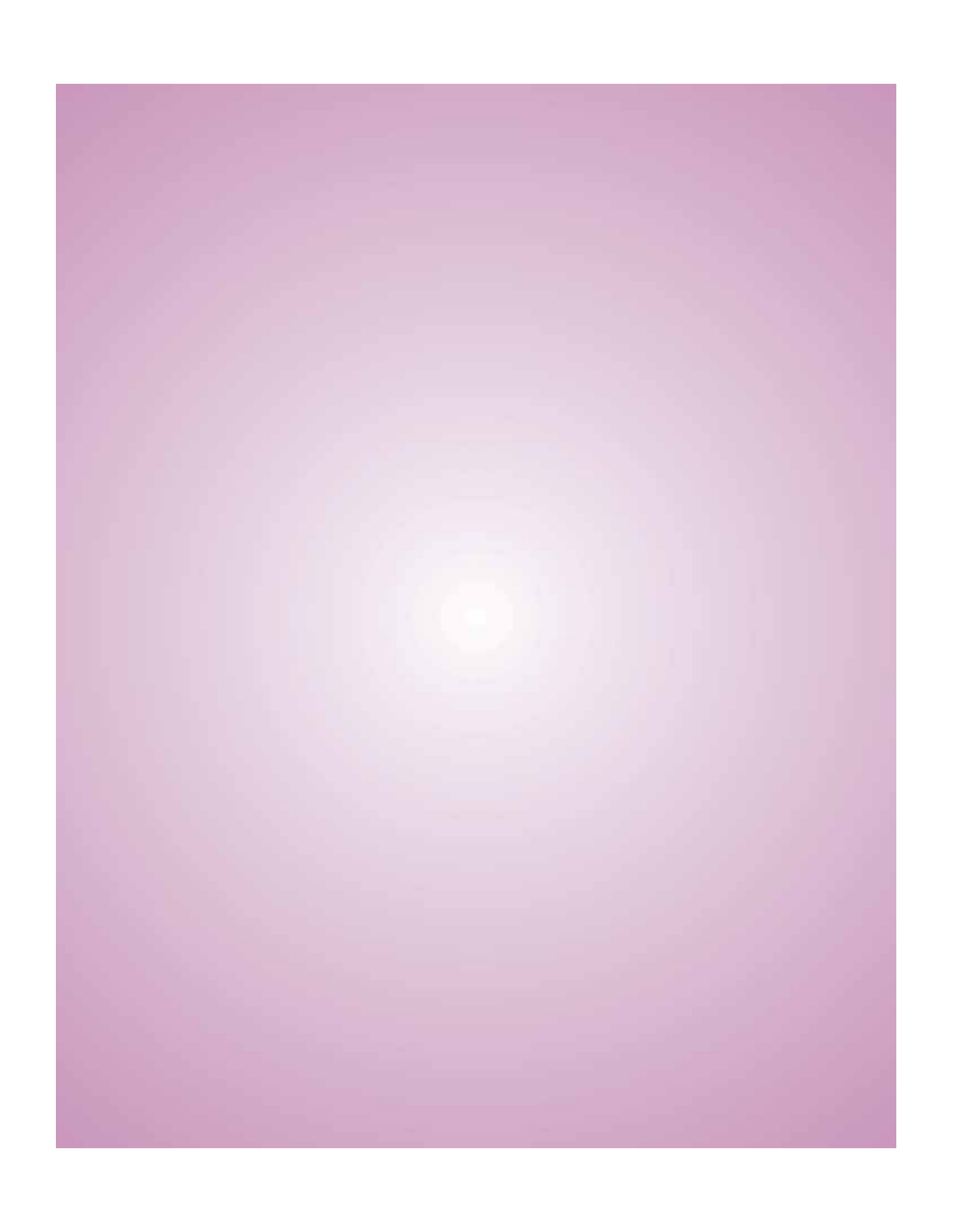**Information Bulletin** & **Application Form**

for

# **SCREENING TEST**

for

# **INDIAN NATIONALS**

with

# **FOREIGN MEDICAL QUALIFICATIONS JUNE - 2017**



### **NATIONAL BOARD OF EXAMINATIONS**

Ansari Nagar, Mahatma Gandhi Marg (Ring Road) New Delhi-110029 Candidate Helpline: 1800 11 1700 (Toll Free) or 0124-6771700 (Monday to Friday: 0930 Hrs to 1730 Hrs)

**Website: http://www.nbe.edu.in**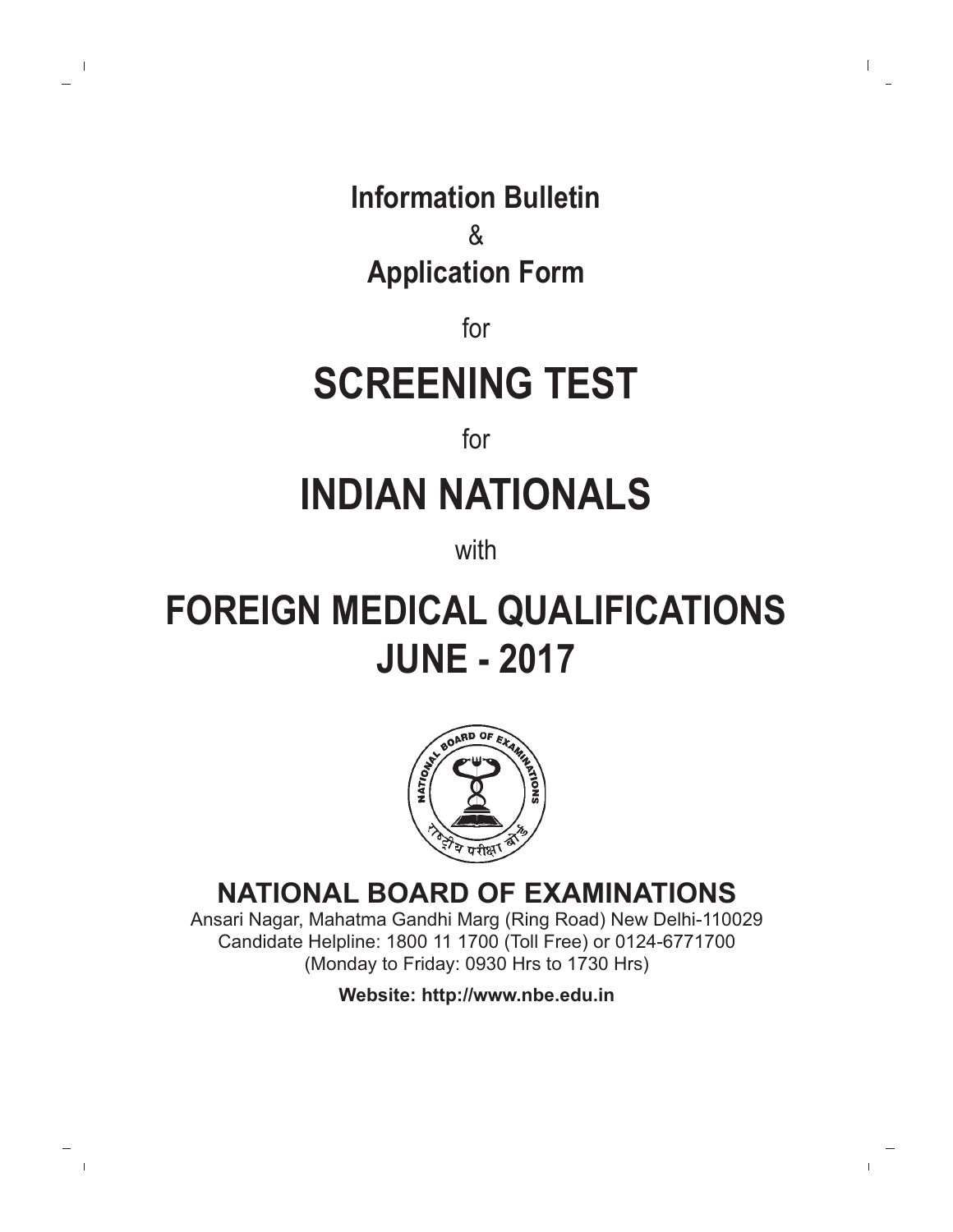

# **INDEX**

| SI.No. | <b>Particulars</b>                                                                  | Page No. |
|--------|-------------------------------------------------------------------------------------|----------|
| 1.     | <b>Disclaimer</b>                                                                   | 4        |
| 2.     | Introduction                                                                        | 10       |
| 3.     | <b>Eligibility Criteria</b>                                                         | 18       |
| 4.     | <b>Examination Fees</b>                                                             | 20       |
| 5.     | Scheme of Examination                                                               | 22       |
| 6.     | Registration of Examination, Admit Card & Demo Test                                 | 24       |
| 7.     | <b>Reporting Time for FMGE</b>                                                      | 28       |
| 8.     | <b>A</b><br>O<br>Centers for FMGE, reporting at centre & test day<br>procedure<br>ž | 30       |
| 9.     | $\overline{U}$<br>Instructions for online registration                              | 36       |
| 10.    | Caution Notice, Non Disclosure Agreement,<br>Unfair Means, Disclaimer & Results     | 38       |
| 11.    | Overview of Computer Based Testing                                                  | 46       |
| 12.    | An Overveiw of FMGE                                                                 | 48       |
| 13.    | Syllabus                                                                            | 50       |
| 14.    | <b>Frequently Asked Questions</b>                                                   | 58       |
| 15.    | Annexure                                                                            | 64       |
|        | (i) Screening Test Regulations<br>Annexure-A                                        |          |
|        | (ii) Screening Test Regulations Amendments                                          |          |
|        | (iii) EC Regulations                                                                |          |
|        | (iv) MCI Communications                                                             |          |
|        | <b>Declaration By Applicant</b><br>Annexure-B                                       |          |
|        | Requirement of Eligibility Certificate<br>Annexure-C                                |          |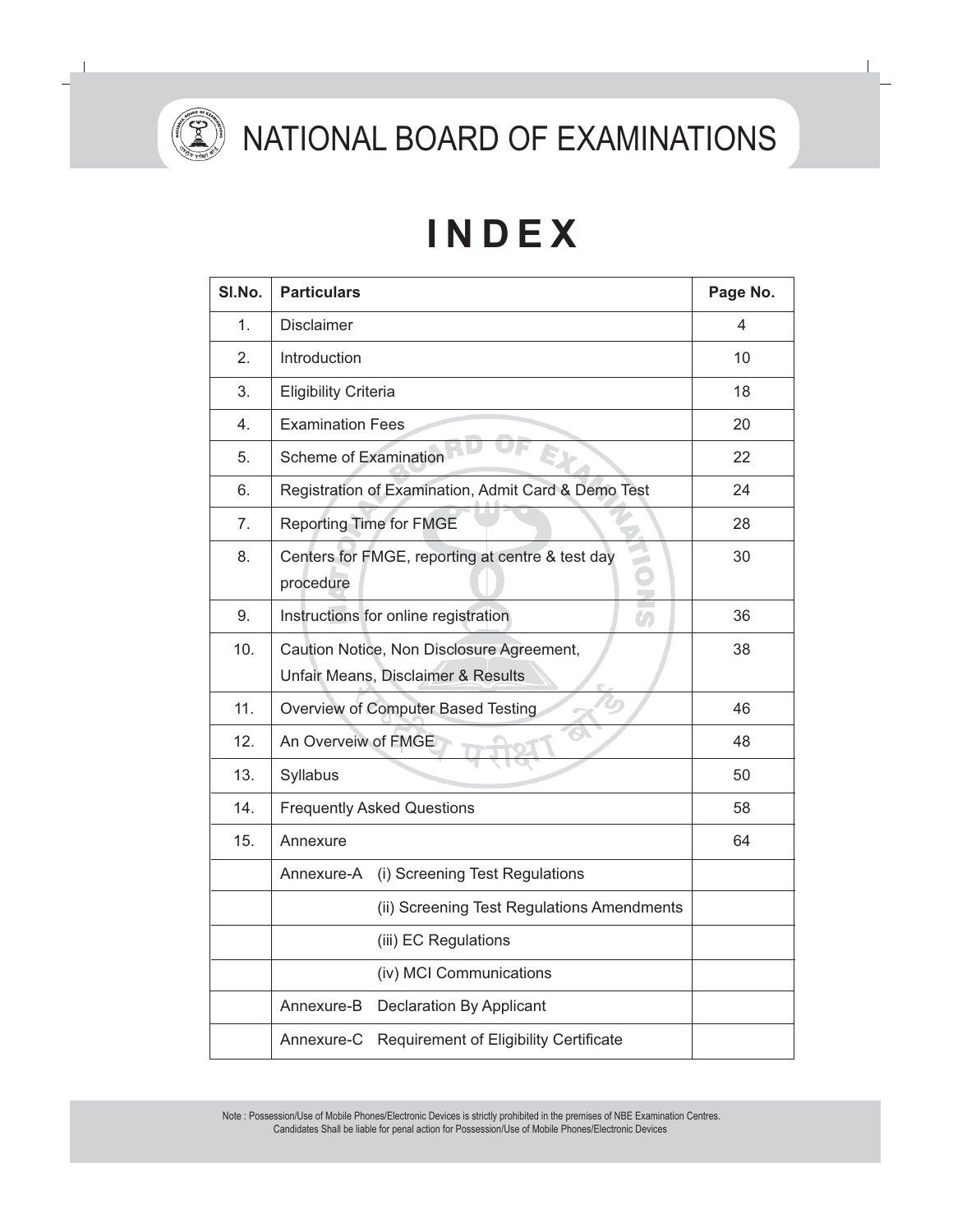

सूची

| क्रम           | विवरण                                                                      | पृष्ठ सं. |
|----------------|----------------------------------------------------------------------------|-----------|
| सं.            |                                                                            |           |
| $\mathbf{1}$ . | उदघोषणा                                                                    | 5         |
| 2.             | परिचय                                                                      | 11        |
| 3.             | पात्रता मानदंड                                                             | 19        |
| 4.             | परीक्षा शुल्क                                                              | 21        |
| 5.             | परीक्षा की योजना                                                           | 23        |
| 6.             | परीक्षा का पंजीकरण, प्रवेश कार्ड एवं अभ्यास परीक्षा                        | 25        |
| 7.             | एफएमजीई के लिए रिपोर्टिंग समय                                              | 29        |
| 8.             | एफएमजीई के लिए केंद्र, केंद्र पर रिपोर्टिंग एवं परीक्षा दिवस प्रक्रिया     | 31        |
| 9.             | ऑनलाइन पंजीकरण के लिए अनुदेश                                               | 37        |
| 10.            | चेतावनी सूचना, ग़ैर प्रकटीकरण समझौता, अनुचित तरीके, अस्वीकरण<br>एवं परिणाम | 39        |
| 11.            | कम्प्यूटर आधारित परीक्षा का सिंहावलोकन                                     | 47        |
| 12.            | एफएमजीई का एक सिंहावलोकन                                                   | 49        |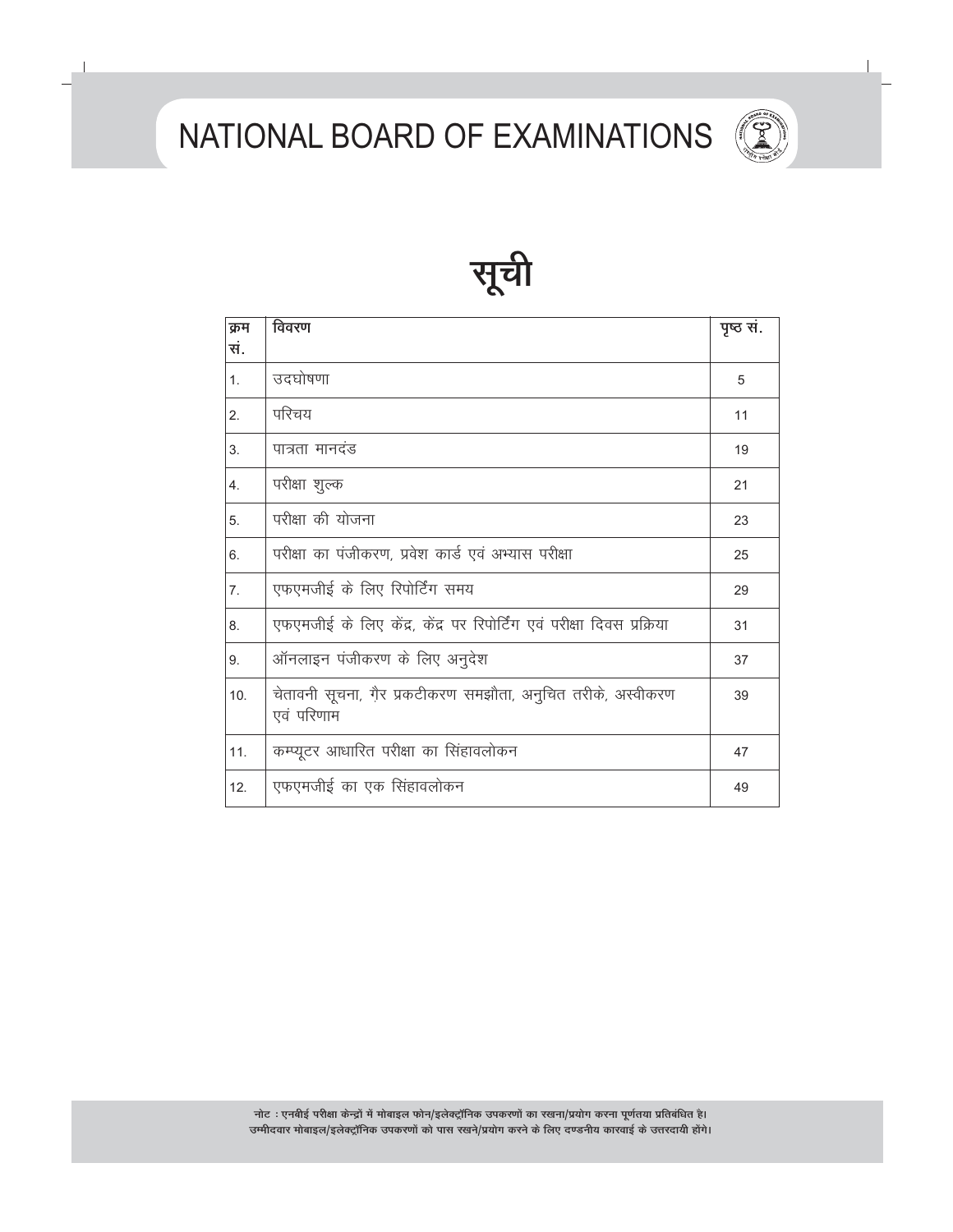

### **DISCLAIMER**

- a) Candidates are advised to read the Information Bulletin and carefully go through the instructions regarding filling of online application form given on FMGE website **http://www.nbe.edu.in** before starting online registration and scheduling process for FMGE June 2017.
- **b) Candidate should ensure that all information entered during the online registration process is correct.**
- c) If any information is incorrect and needs to be updated, click the "Edit Profile" or "Edit Application" buttons to make appropriate changes in the area where the correction needs to be made. Candidates will be able to edit their profile till **13th May 2017 (upto 23:59 hrs.).**
- d) Candidates will receive the admit card within 24 hours of scheduling at their registered email address. Registered candidates can also login into their profile using the username and password to print a copy of the admit card. Candidates are advised to make sure all candidate details like name, category, PWD (PH) status, date of birth, gender etc printed on the admit card is correct.
- e) Online information provided by candidates like name of candidate, contact/ address details, category, PWD status, educational qualification details, date of birth, domicile etc. during online registration and scheduling process for FMGE June 2017 will be treated as correct and **NBE will not entertain, under any circumstances, any request for change in information provided by the candidates after the registration window i.e. 13th May 2017 (upto 23:59 hrs.).**
- **f) NBE disclaims any liability that may arise to a candidate(s) due to incorrect information provided by the candidate during online registration and scheduling process.**
- **g) NBE does not edit /modify/alter any information entered by the candidates at the time of online registration or thereafter under any circumstances. Candidates have the opportunity to make any correction in the information provided by them during online registration till the end of Registration Window i.e. 13th May 2017 (upto 23:59 hrs.). Any request for change in information thereafter will not be entertained. Therefore, aspirants are advised to exercise**  utmost caution for filling up correct details in registration system.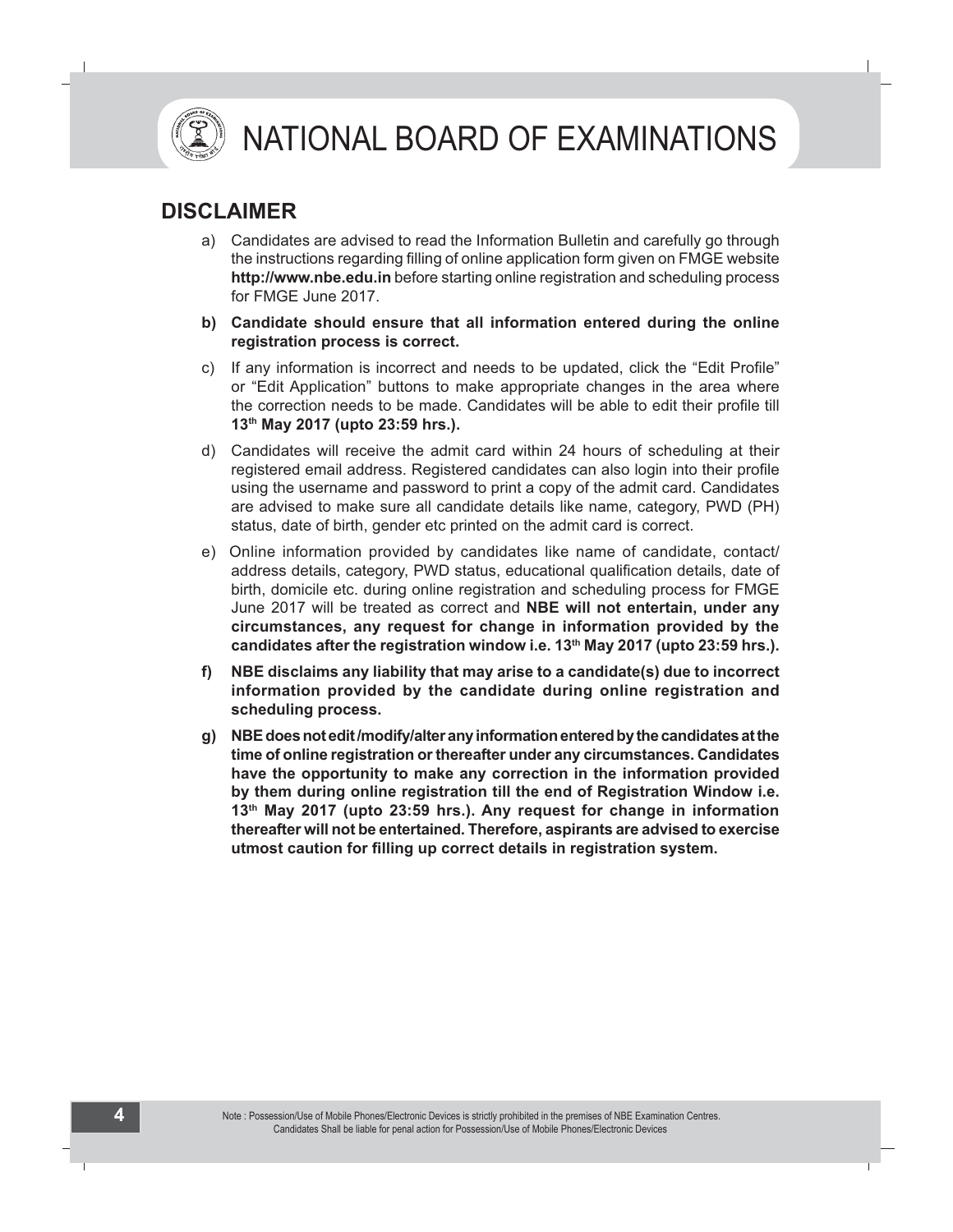

#### उदघोषणा

- उम्मीदवारों को सलाह दी जाती है कि वे एफएमजीई जून 2017 के लिये ऑनलाइन पंजीकरण क) और अनुसूचीकरण प्रक्रिया शुरू करने से पहले सूचना बुलेटिन और एफएमजीई वेबसाइटः http://www.nbe.edu.in पर दिये गये ऑनलाइन आवेदन प्रपत्र भरने संबंधी अनुदेशों को ध्यानपूर्वक पढ़ लें।
- उम्मीदवारों को सुनिश्चित कर लेना चाहिये कि ऑनलाइन पंजीकरण प्रक्रिया के दौरान दर्ज की गई ख ) सभी सूचना सही है।
- यदि कोई भी सूचना गलत है और उद्यतन किये जाने की ज़रूरत है, उन क्षेत्रों में उपयुक्त ग) परिवर्तन करने के लिये जहां पर सूधार किये जाने की आवश्यकता है, "Edit Profile" अथवा "Edit Application" बटनों पर क्लिक करें। उम्मीदवार 13 **मई . 2017 को 23.59 बजे तक** अपनी प्रोफाइल को संपादित कर सकेंगे।
- उम्मीदवारों को उनके पंजीकृत ई-मेल पते पर अनुसूचीकरण के 24 घण्टे के भीतर प्रवेश-पत्र घ) प्राप्त होगा। पंजीकृत उम्मीदवार प्रवेशपत्र की प्रति प्रिंट करने के लिये यूजर नाम और पासवर्ड का प्रयोग करते हुए अपनी प्रोफाइल में भी लॉग इन कर सकते हैं। उम्मीदवारों को सलाह दी जाती है कि वे यह सुनिश्चित कर लें कि प्रवेश—पत्र पर मुद्रित विवरण जैसे कि नाम, श्रेणी, पीडब्ल्यूडी (शा.वि.) दर्ज़ा, जन्म तिथि, लिंग आदि सही है।
- एफएमजीई जून 2017 के लिये ऑनलाइन पंजीकरण और अनुसूचीकरण प्रकिया के दौरान ङ) उम्मीदवारों द्वारा उपलब्ध करवाई गई ऑनलाइन सूचना, जैसे कि उम्मीदवार का नाम, संपर्क / पते का विवरण, श्रेणी, शावि दर्जा, शैक्षणिक अर्हता विवरण, जन्म तिथि, अधिवास आदि को सही माना जायेगा और **राष्ट्रीय परीक्षा बोर्ड किसी भी रिथति में पंजीकरण विंडो बंद होने अर्थात** 13 मई 2017 के उपरांत उम्मीदवारों द्वारा उपलब्ध करवाई गई सूचना में कोई भी परिवर्तन के लिये किसी अनुरोध पर विचार नहीं करेगा।
- राष्ट्रीय परीक्षा बोर्ड ऑनलाइन पंजीकरण और अनुसूचीकरण प्रक्रिया के दौरान उम्मीदवार द्वारा च) उपलब्ध करवाई गई गलत सूचना के कारण उम्मीदवार के लिये उत्पन्न किसी भी स्थिति की जिम्मेटारी नहीं लेता।
- राष्टीय परीक्षा बोर्ड किसी भी रिथति में ऑनलाइन पंजीकरण के समय उम्मीदवारों द्वारा दर्ज की ফ) गई किसी भी सूचना को संपादित/संशोधित/परिवर्तित नहीं करता है। उम्मीदवारों के पास उनके द्वारा ऑनलाइन पंजीकरण के दौरान उपलब्ध करवाई गई सूचना में कोई भी सुधार करने का अवसर पंजीकरण विंडो बंद होने अर्थात 13 मई 2017 को 23.59 बजे तक उपलब्ध है। इसके बाद सूचना में किसी भी परिवर्तन के अनुरोध पर विचार नहीं किया जायेगा। अतः उम्मीदवारों को सलाह दी जाती है कि वे पंजीकरण प्रणाली में सही विवरण भरने के लिये पूरी सावधानी बरतें।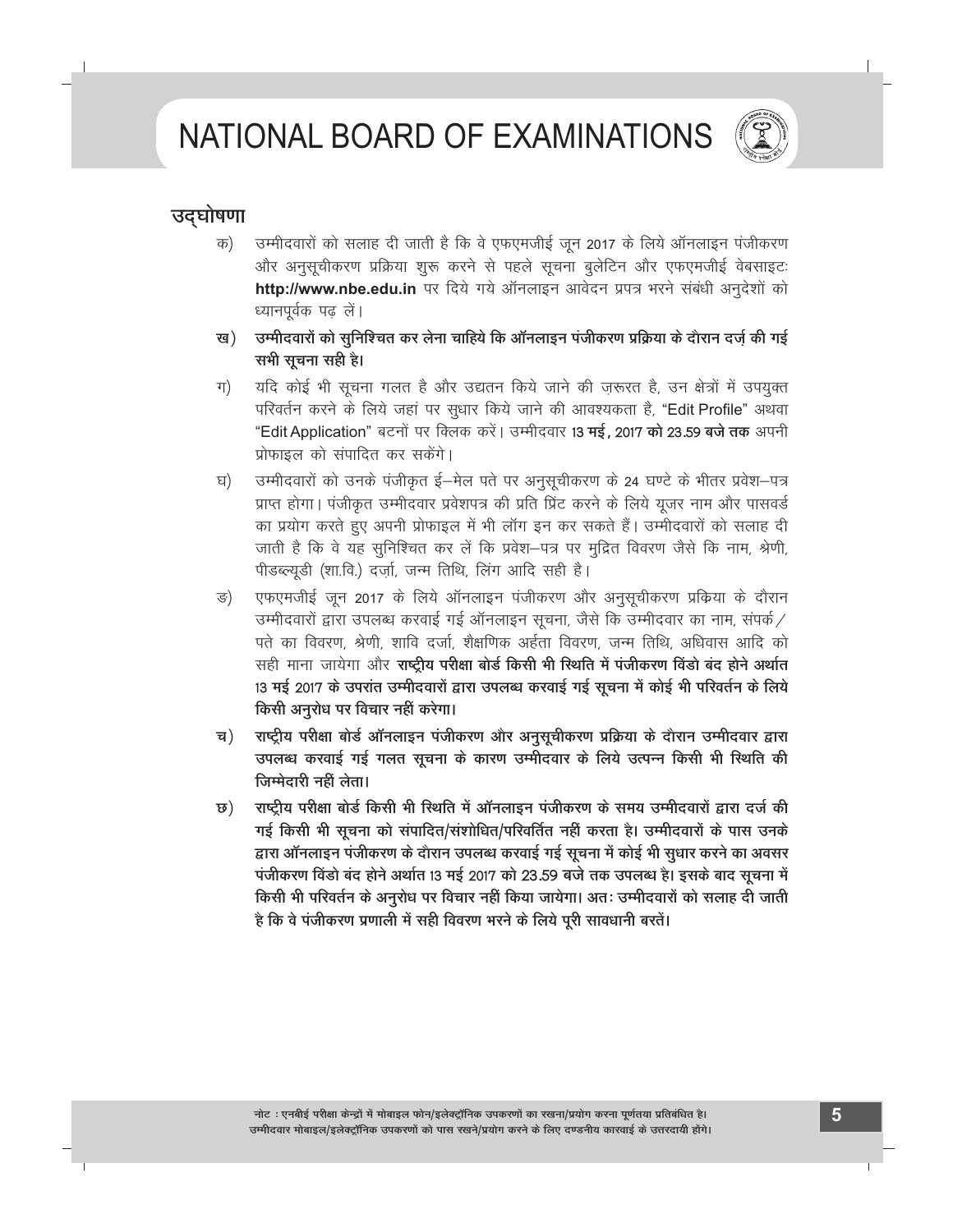

### **CONTACT US** Contact US of the Contact US

- 1. Please make use of the FAQs and information in this information bulletin & website to guide you through the entire process and help answer most of your queries.
- 2. In case you are still facing issues, then NBE Candidate Care Support is available by phone and email.
- 3. The Integrated Voice Response System (IVRS) will be available starting from **13th April 2017** on 0124-6771700 & 1800 11 1700 (Toll Free).
- 4. Phone support will be available during these times:
	- 13<sup>th</sup> April to 11<sup>th</sup> June, 2017: 9:30AM to 5:30 PM from Monday to Friday
	- **12th June to 13th June, 2017 (testing window)** 8:00 AM to 7:00 PM
- 5. Webmail support will be available from **13th April to 13th June, 2017.** Queries received by webmail will be responded to within 3 working days. Do not send the same email multiple times, as it will delay the response process.

#### 6. **CONTACT NBE:**

| <b>Helpline Number</b>  | 0124-6771700 OR 1800 11 1700 (Toll Free) |
|-------------------------|------------------------------------------|
| Email                   | nberegistrations@prometric.com           |
| <b>Official Website</b> | http://www.nbe.edu.in                    |

NBE Candidate Care will be closed on the following day:

- $\cdot$  14<sup>th</sup> April 2017 (Friday)
- $\cdot$  1<sup>st</sup> May 2017 (Monday)
- 7. **Important websites:**
	- **a. National Board of Examinations: www.natboard.edu.in**
	- **b. Medical Council of India: www.mciindia.org**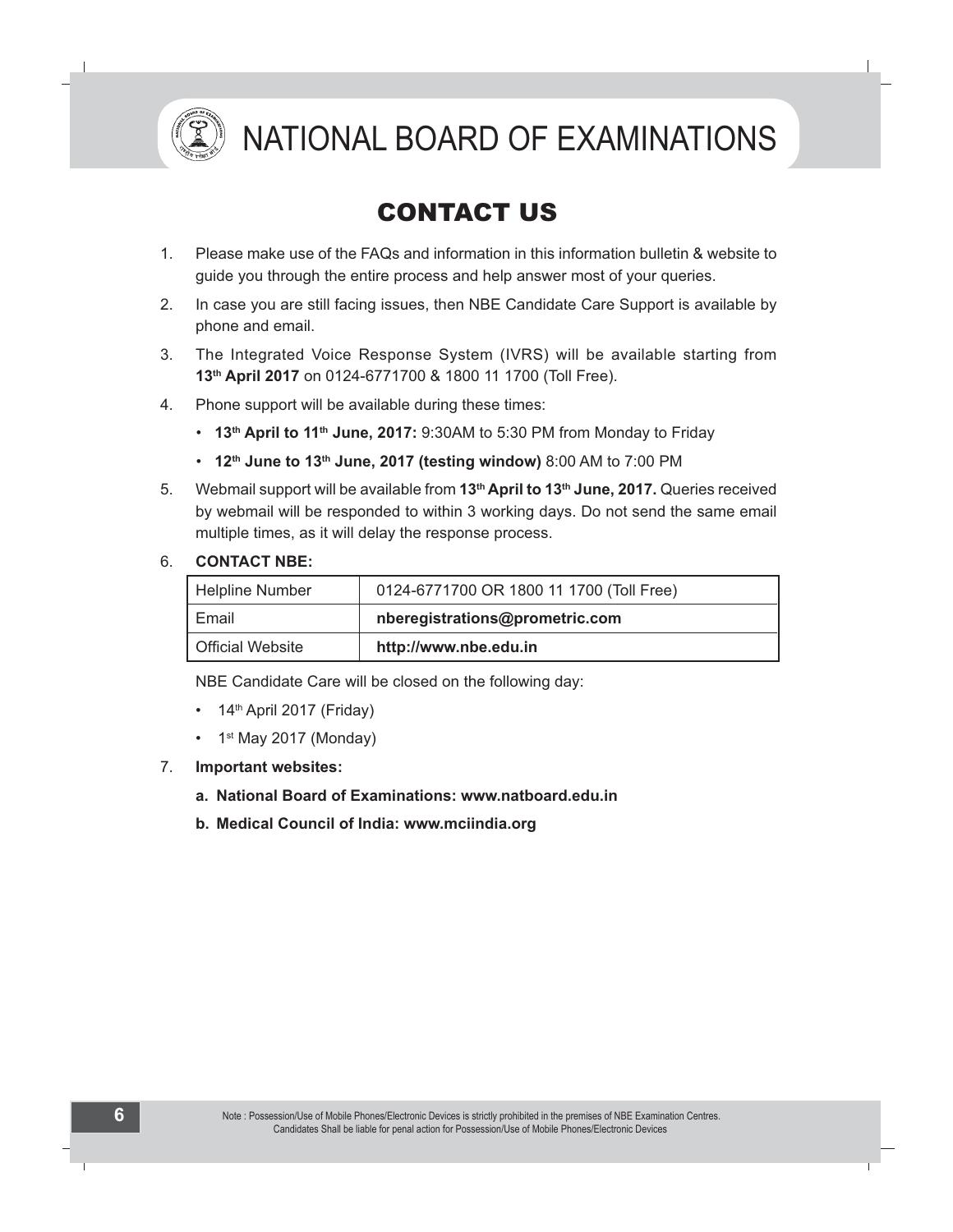

### संपर्क करें

- कृपया समुची प्रक्रिया के जरिए आपके निर्देशन और आपके अधिकतर प्रश्नों के उत्तर पाने में सहायता  $1.$ के लिये इस वेबसाइट पर एफएक्यू और सूचना का प्रयोग करें।
- यदि अब भी आपके मन में कूछ मुद्दे हैं, तो एनबीई अभ्यर्थी देखभाल सहायता फोन और ई-मेल पर  $2.$ उपलब्ध है।
- इंटिग्रेटिड वायस रिस्पॉन्स सिस्टम (आईवीआरएस) उपलब्ध रहेगा जो 13 अप्रैल, 2017 को  $\mathcal{R}$ 0124-6771700 और 1800 11 1700 (टोल फ्री) पर शुरू हो रहा है।
- इस अवधि में फोन सहायता उपलब्ध होगी:  $\overline{4}$ 
	- 13 अप्रैल 11 जून, 2017 : 9:30 पूर्वाहून से 5:30 सायं, सोमवार से शूक्रवार तक
	- 12 जन 13 जन, 2017 (परीक्षण विंडो) : प्रातः 8.00 बजे से सायं 7.00 बजे तक
- वेबमेल सहायता 13 अप्रैल 13 जून, 2017 तक उपलब्ध रहेगी। वेबमेल से प्राप्त प्रश्नों का 3 दिनों  $5<sub>1</sub>$ के भीतर उत्तर दिया जायेगा। एक ही मेल को कई बार न भेजें, क्योंकि इससे प्रत्युत्तर प्रक्रिया में देरी होगी।
- एनबीई से संपर्क करें: 6

| हेल्पलाइन नंबर   | 0124-6771700 अथवा 1800 11 1700 (टोल फ्री) |  |
|------------------|-------------------------------------------|--|
| मेल              | nberegistrations@prometric.com            |  |
| आधिकारिक वेबसाइट | http://www.nbe.edu.in                     |  |

एनबीई के उम्मीदवारों के लिए निम्नलिखित दिवसों में अवकाश रहेगा।

14 अप्रैल, 2017 (शुक्रवार)

1 मई, 2017 (सोमवार)

7. महत्वपूर्ण वेबसाइटें:

क. राष्ट्रीय परीक्षा बोर्ड: http://www.natboard.edu.in

ख. भारतीय चिकित्सा परिषद्: www.mciindia.org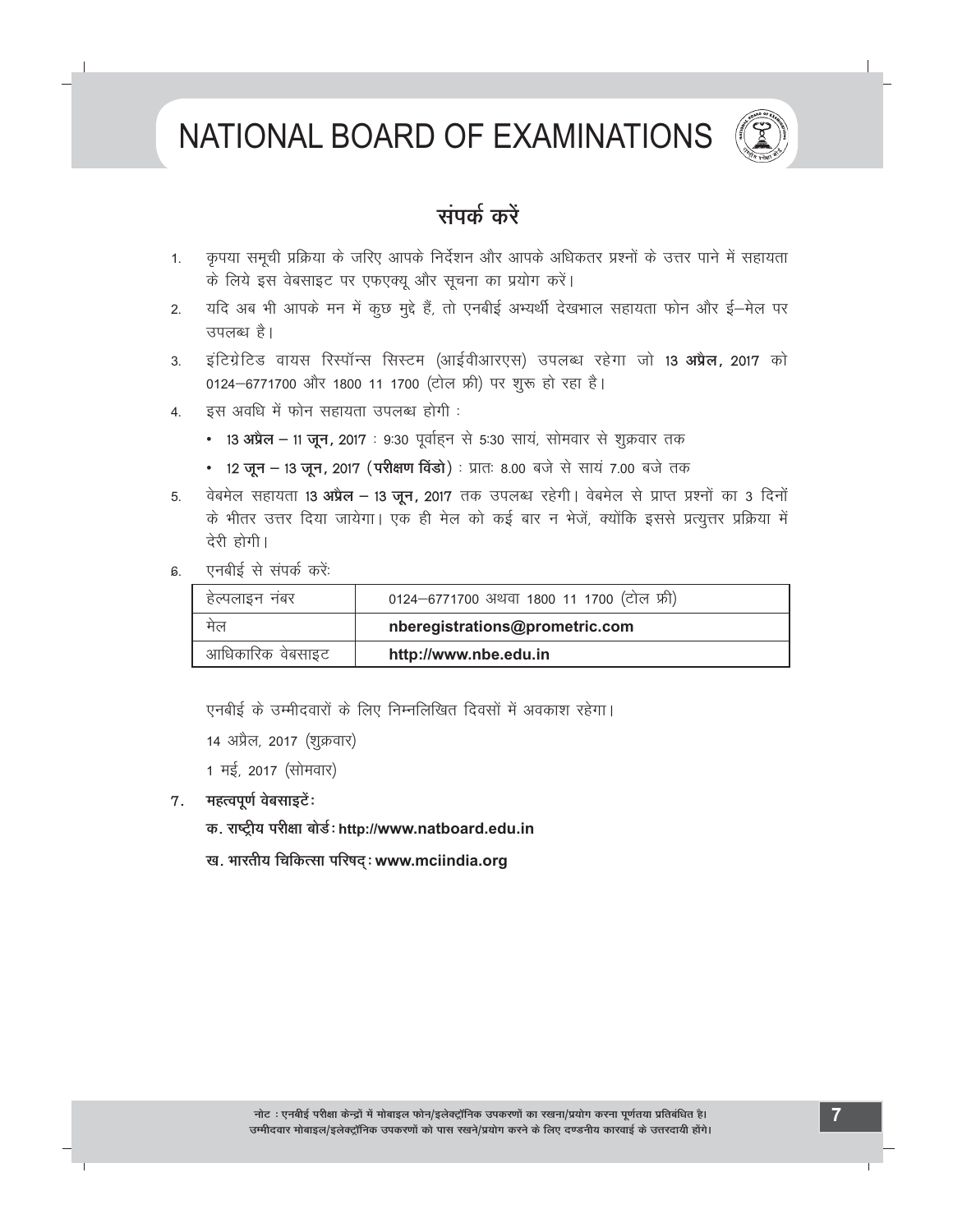

### **IMPORTANT DATES** IMPORTANT DATES

| <b>Online Registration &amp; Scheduling for FMGE</b><br><b>June 2017</b> | 13th April - 13th May, 2017 |
|--------------------------------------------------------------------------|-----------------------------|
| <b>Examination Date for FMGE</b>                                         | 12th & 13th June, 2017      |
| <b>Declaration of Results</b>                                            | By 15th July, 2017          |

**Instructions:**

**Online Registration & Scheduling for FMGE June-2017 begins on 13th April, 2017 from 9:30 AM onwards.**

**Online applications can be accessed and completed till 23:59 hrs on 13th May 2017.**

**NOTE:** The candidates are advised to read this Information Bulletin carefully before starting online registration.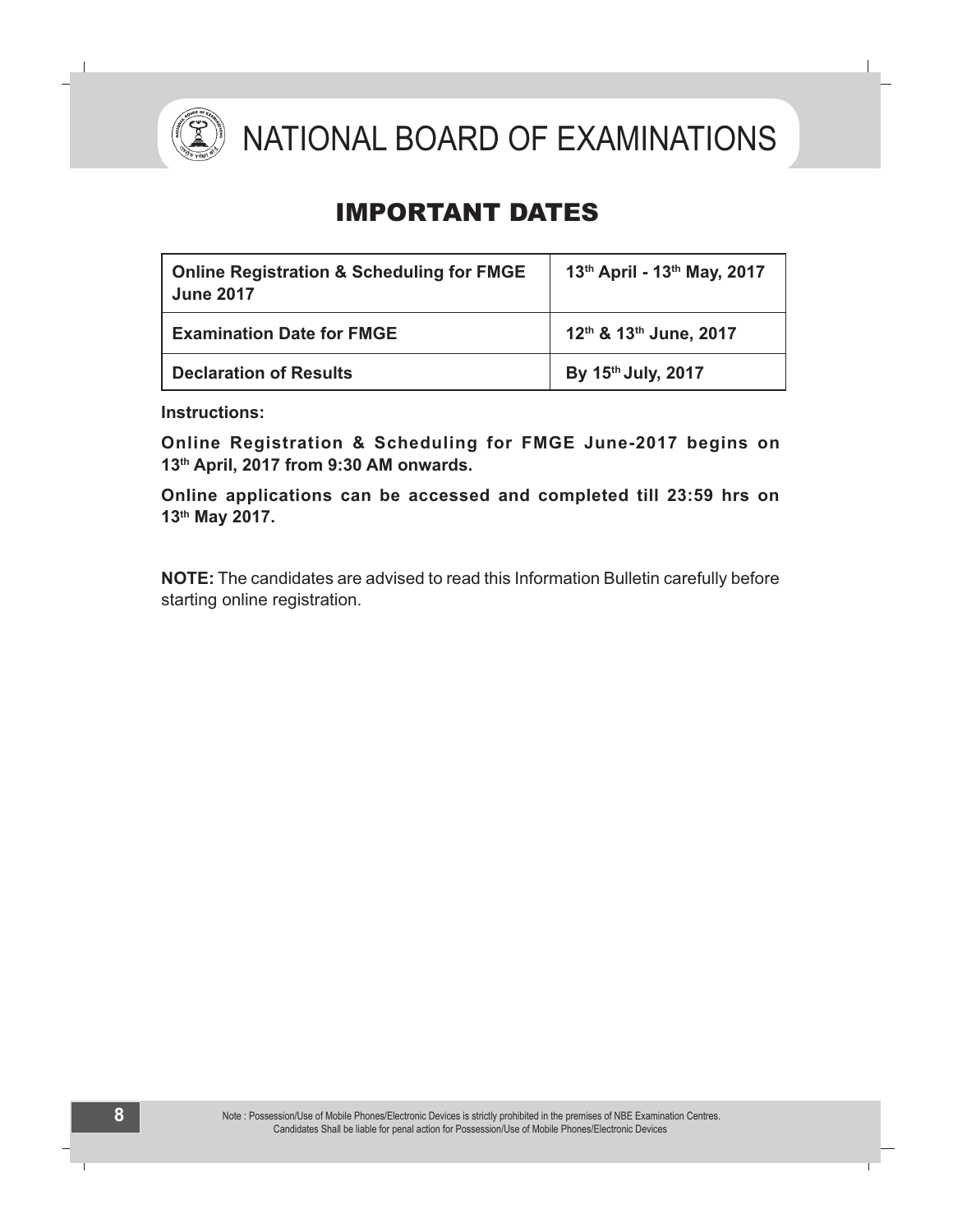

### महत्त्वपूर्ण तिथियाँ

| एफएमजीई जून 2017 के लिए ऑनलाइन पंजीकरण एवं निर्धारण | 13 अप्रैल – 13 मई, 2017 |
|-----------------------------------------------------|-------------------------|
| एफएमजीई के लिए परीक्षा की तिथि                      | 12 एवं 13 जून, 2017     |
| परिणामों की घोषणा                                   | 15 जुलाई, 2017 तक       |

अनुदेशः

एफएमजीई जून 2017 के लिए पंजीकरण एवं निर्धारण 13 अप्रैल, 2017 को प्रातः 9.30 बजे से प्रारम्भ किया जाएगा।

ऑनलाइन आवेदन 13 मई, 2017 को 23.59 बजे तक प्राप्त और पूर्ण किया जा सकता है।

**टिप्पणी**: उम्मीदवारों को परामर्श दिया जाता है कि वे ऑनलाइन पंजीकरण शुरू करने से पहले ध्यानपूर्वक इस सूचना बुलेटिन को पढ़ लें।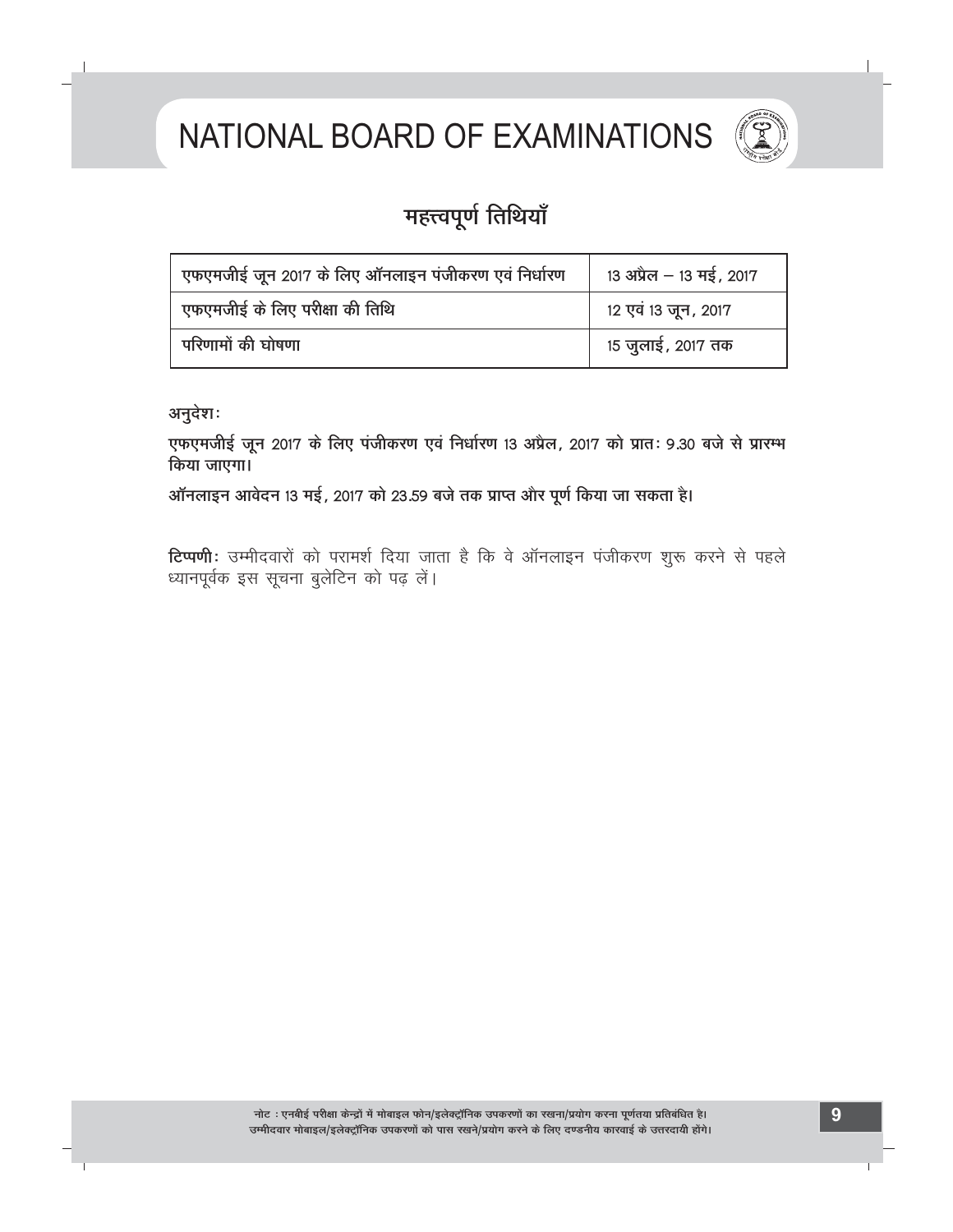

### **1. INTRODUCTION**

1.1. The FMGE-Screening Test has been introduced through Screening Test Regulations 2002. As per the regulations, "An Indian citizen/Overseas citizen of India possessing a primary medical qualification awarded by any medical institution outside India who is desirous of getting provisional or permanent registration with Medical Council of India or any State Medical Council on or after 15.03.2002 shall have to qualify a screening test conducted by the prescribed authority for that purpose as per the provisions of section 13 of the Act."

#### **GENERAL INSTRUCTIONS, TERMS AND CONDITIONS**

- 1.2. Applicants may kindly note that appearance in FMGE does not confer any automatic rights to secure provisional or permanent registration with the Medical Council of India or any State Medical Council. The provisional or permanent registration with the Medical Council of India or any State Medical Council is subject to fulfilling the criteria as per the Indian Medical Council Act.
- 1.3 As per the current schedule the Screening Test is conducted by National Board of Examinations in June and December every year.
- 1.4 The next session of Screening Test shall be held on **12th June & 13th June, 2017**; online registration for the examination must be completed by **13th May, 2017** (by 23:59hrs).
- 1.5. Applications of candidates producing false or fabricated information shall not be considered and candidates may be further debarred from appearing in any future examinations conducted by NBE or Other Institutions.
- 1.6. Candidates should go through the INFORMATION BULLETIN carefully for eligibility criteria, scheme, and pattern of examination etc. before contacting NBE for any related queries. Queries pertaining to eligibility and other issues shall only be entertained if the information requested is not given in this bulletin or the website **http://www.nbe.edu.in**
- 1.7. Incomplete application or applications not in accordance with the prescribed instructions shall not be considered and are liable to be rejected. The examination fee shall not be refunded under any circumstances.
- 1.8. Fee shall neither be carried forward to a future date nor refunded under any circumstances. Online applications and/or their acknowledgment of submission received after the due date shall not be entertained and exam fee shall not be returned in such cases. Application once submitted cannot be withdrawn.
- 1.9. Instructions in the information-bulletin are liable to changes based on decisions taken by the NBE / MCI from time to time. There is no equity or any rights that are /or deemed to be arising in favor of the candidate.
- 1.10.NBE reserves its right to withdraw permission, if any, granted inadvertently to any candidate who is not eligible to appear in FMGE even though the admit card/roll number/ testing ID has been issued or name/roll number/testing ID is displayed on the website.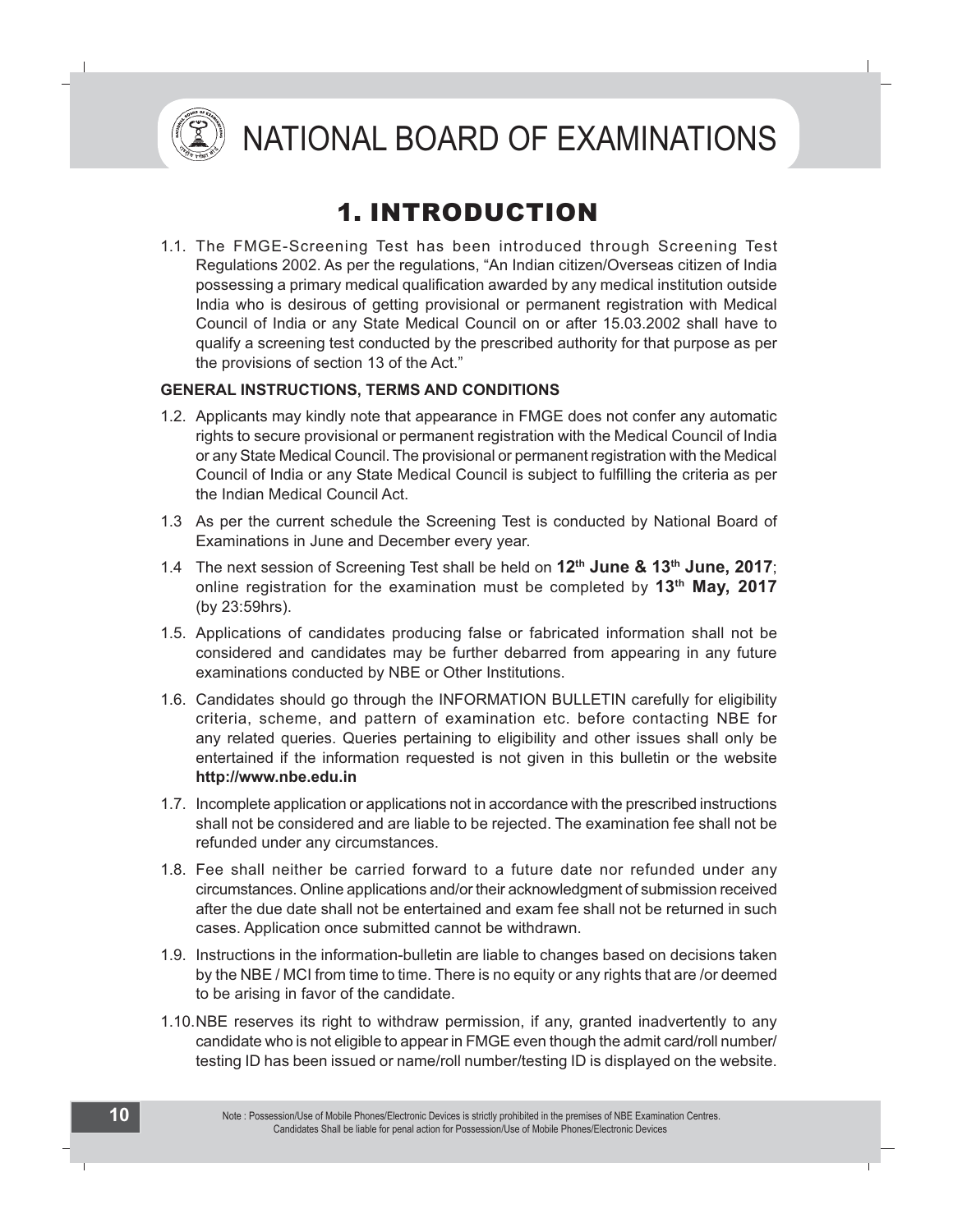

### 1. परिचय

1.1. एफएमजीई–स्क्रीनिंग परीक्षा की शुरूआत स्क्रीनिंग परीक्षा विनियम 2002 के तहत की गई है। विनियमों के अनसार ''भारत से बाहर किसी चिकित्सा संस्थान से प्रदत्त प्राथमिक चिकित्सा अर्हता रखने वाला कोई भी भारतीय नागरिक जो भारतीय चिकित्सा परिषद अथवा किसी राज्य परिषद के साथ 15.03.2002 के बाद अनंतिम अथवा स्थाई पंजीकरण प्राप्त करने का इच्छुक है, उसे अधिनियम के अनुच्छेद 13 के प्रावधानों के अनुरूप निर्धारित प्राधिकरण द्वारा इस उद्देश्य के लिये आयोजित एक स्क्रीनिंग परीक्षा उत्तीर्ण करनी होगी।''

#### सामान्य अनुदेश, शर्तें एवं निबंधन

- 1.2. आवेदक कृपया नोट कर लें कि एफएमजीई में उपस्थित होने मात्र से स्वतः ही भारतीय चिकित्सा परिषद अथवा किसी राज्य चिकित्सा परिषद के साथ अनंतिम अथवा स्थाई पंजीकरण प्राप्त करने अधिकार नहीं हो जायेगा। भारतीय चिकित्सा परिषद अथवा किसी राज्य चिकित्सा परिषद के साथ अनंतिम अथवा स्थाई पंजीकरण भारतीय चिकित्सा परिषद् अधिनियम के अनुरूप मानदंडों को पूरा करने के विषयाधीन है।
- 1.3. राष्ट्रीय परीक्षा बोर्ड की तरफ से आयोजित स्क्रीनिंग टेस्ट अपने निर्धारित समय प्रत्येक वर्ष जून और दिसम्बर में आयोजित की जाएगी।
- 1.4. आगामी सत्र को स्क्रीनिंग टेस्ट 12 **जून से 13 जून, 2017** को आयोजित होगा। जिसके लिए ऑनलाइन नामांकन 13 मई, 2017 (23:59 बजे) तक ही पूर्ण किए जाएंगे।
- 1.5. झुठी अथवा बनावटी सूचना जमा करने वाले उम्मीदवारों के आवेदनों पर विचार नहीं किया जायेगा और उम्मीदवारों को आगे एनबीई अथवा अन्य संस्थानों द्वारा भविष्य में आयोजित किसी भी परीक्षा में उपस्थिति होने से प्रतिबंधित किया जा सकता है।
- 1.6. उम्मीदवारों को किसी भी प्रश्न के लिये एनबीई से संपर्क करने से पहले पात्रता मानदंड, परीक्षा की योजना और पद्धति आदि के लिये ध्यानपूर्वक सूचना बुलेटिन को पढ़ लेना चाहिए। पात्रता और अन्य मुद्दों से जुड़े प्रश्नों पर केवल तभी विचार किया जायेगा यदि अनुरोध की गई सूचना इस बुलेटिन अथवा वेबसाइट <u>http://www.nbe.edu.in</u> में नहीं दी गई है।
- 1.7. अपूर्ण आवेदन अथवा जो आवेदन अनुदेशों के अनुरूप नहीं होंगे उन पर विचार नहीं किया जायेगा और अस्वीकार किया जा सकता है। किसी भी स्थिति में परीक्षा फीस नहीं लौटाई जायेगी।
- 1.8. फीस किसी भी स्थिति में न तो भविष्य की तिथि के लिए आगे ले जाई जायेगी और न ही इसे वापस किया जायेगा। ऑनलाइन आवेदन और ⁄ अथवा देय तिथि के बाद प्राप्त प्रस्तुति की पावती पर विचार नहीं किया जायेगा और परीक्षा फीस किसी भी मामले में नहीं लौटाई जायेगी। आवेदन-पत्र एक बार जमा कर दिये जाने के उपरांत वापस नहीं लिया जा सकता है।
- 1.9. सूचना बुलेटिन में अनुदेशों में समय-समय पर एनबीई /एमसीआई द्वारा लिये गये फ़ैसलों के आधार पर परिवर्तन किया जा सकता है। उम्मीदवार के पक्ष में उत्पन्न / उत्पन्न होने वाली कोई समानता या कोई अधिकार नहीं होता है।
- 1.10. एनबीई के पास किसी उम्मीदवार को चूकवश प्रदान की गई अनुमति, यदि कोई है, को वापस लेने का अधिकार सुरक्षित है जो कि एफएमजीई में उपस्थित होने का पात्र नहीं है भले ही प्रवेश कार्ड/ अनुक्रमांक / परीक्षा आईडी जारी कर दी गई है अथवा वेबसाइट पर नाम / अनुक्रमांक / परीक्षा आईडी प्रदर्शित कर दी गई हो।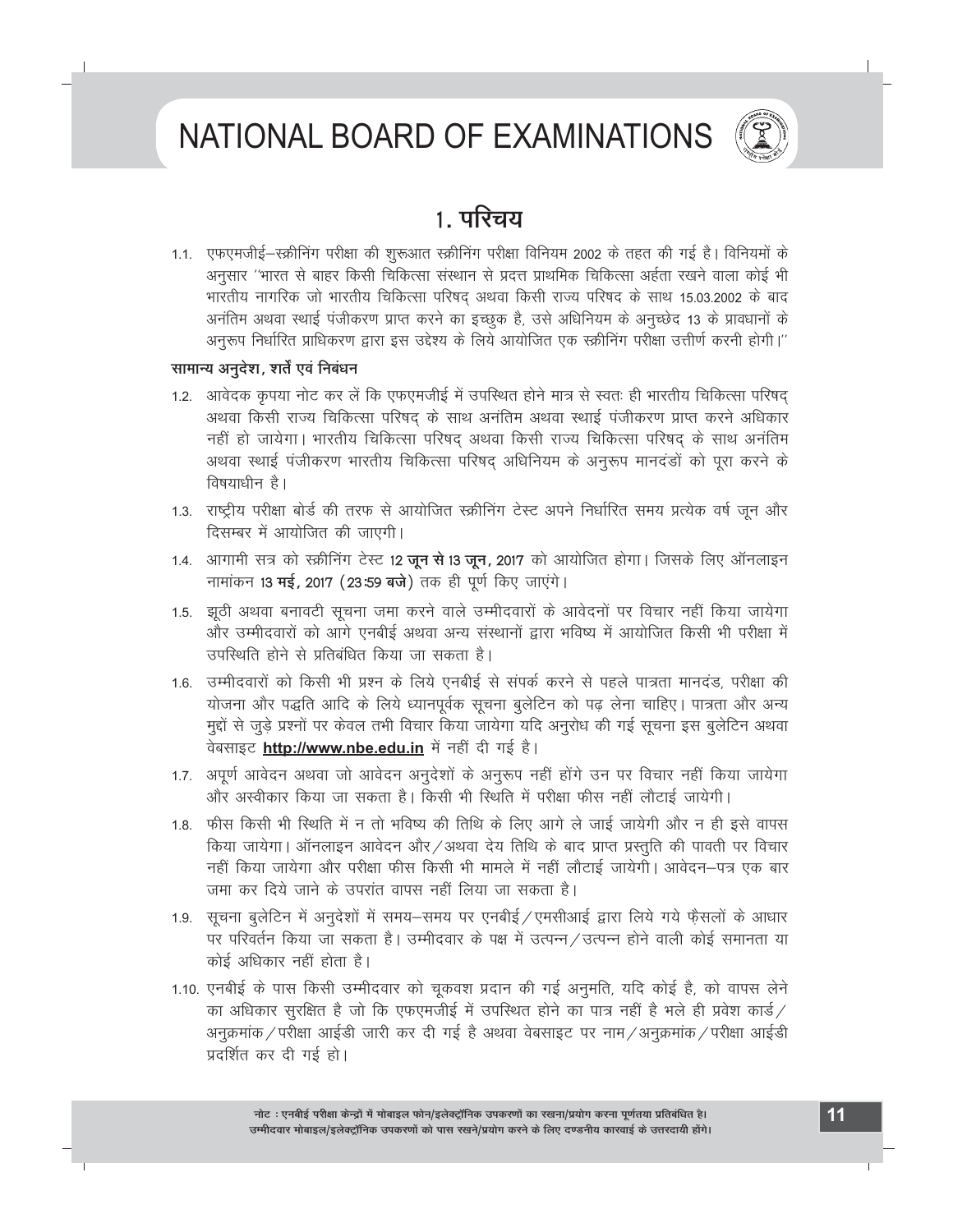

#### *Please Note that :*

Issuance of admit card only confirms your successful registration for FMGE. It does not confirm your eligibility for FMGE. You are reguired to submit the *SUHVFULEHGGRFXPHQWVWR1%(WKURXJKHPDLODWIPJHFF#QDWERDUGHGXLQ latest*  by 5<sup>th</sup> June, 2017 failing which your candidature for FMGE including the admit card shall stand cancelled and candidate will not be allowed to appear in the test. Fulfillment of the eligibility criteria is essential requirement for any candidate to appear in the test. Issuance of admit card does not confer any automatic right to the candidate to appear in the test or declaration of result or registration with SMC/MCI. The admit Card shall be treated as null & void incase the candidate does not fulfill the eligibility criteria prescribed as per Para-2

- 1.11. Candidates' eligibility is purely provisional and is subject to the fulfillment of eligibility criteria as prescribed in this Information Bulletin.
- 1.12.The existing schedule, pattern, policy and guidelines are for ready reference only but in no way they are or are ought to be treated as representative or acknowledgment of fact that NBE is bound to follow the same in future.
- 1.13.In case of any ambiguity in interpretation of any of the instructions/ terms/rules/ criteria regarding the determination of eligibility/conduct of examinations/ registration of candidates/information contained herein, the interpretation of National Board of Examinations will be final and binding.
- 1.14.Requests regarding the change in date / examination centre will not be entertained under any circumstances. Candidates are advised not to canvass for or submit such representations.
- 1.15.Absentees from the examination shall forfeit their examination fee.
- 1.16.Candidates MUST bring to the test centre the following documents. Unfair means case shall be registered against the candidate submitting False/Forged documents.
	- 1. Printed copy of Admit card with photo pasted on it. AND
	- 2. Any one of the authorized photo IDs\*\* (must be **original** and valid/ **non-expired**):
		- PAN card
		- Voter ID
		- Passport
		- Driving License
		- Aadhaar Card (with Photograph)

In case, any candidate reports to the test center with e-Aadhaar card as proof of identity, the e-Aadhaar card should be a good quality colour print out with clearly visible photograph. The photograph should not have kinks, scratches and stains, and should definitely match with the candidate presenting the e-Aadhaar card. Decision of NBE in this regard shall be final.

\*\*The name on the photo identification must match with the name as shown on the Admit card. If name has been changed due to events such as marriage, candidate must show the relevant document mentioned at the time of test (Marriage Certificate/Divorcee Decree/ Legal Name Change Document).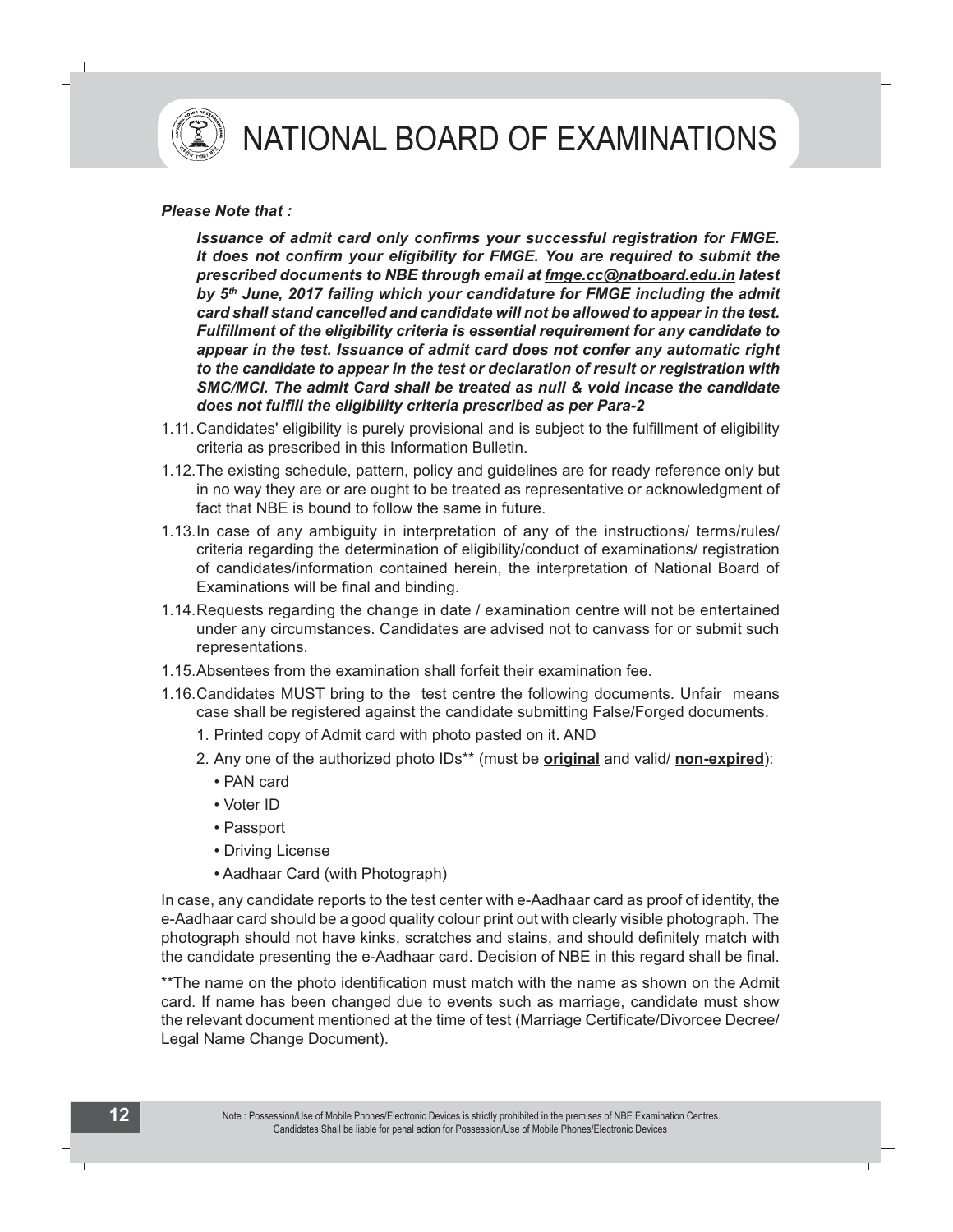

कृपया नोट कर लें कि:

प्रवेश–पत्र जारी किया जाना केवल एफएमजीई के लिये आपके सफल पंजीकरण की पृष्टि करता है। यह एफएमजीई के लिये आपकी पात्रता की पुष्टि नहीं करता है। आपको निर्धारित दस्तावेज एनबीई की ई–मेल fmae.cc@natboard.edu.in पर अधिकतम 5 जन, 2017 तक जमा करना अपेक्षित है, अन्यथा प्रवेश–पत्र सहित एफएमजीई के लिये आपकी उम्मीदवारी रदद हो जायेगी और उम्मीदवार को परीक्षा में उपरिथत होने की अनुमति नहीं दी जायेगी। पात्रता मानदंड पूरा करना परीक्षा में उपस्थित होने के लिये किसी भी उम्मीदवार के लिये अनिवार्य अपेक्षा है। प्रवेश–पत्र जारी किये जाने से उम्मीदवार को परीक्षा में उपस्थित होने अथवा परिण TTम की घोषणा अथवा एसएमसी/एमसीआई के साथ पंजीकरण का स्वतः कोई अधिकार नहीं हो जाता है। यदि उम्मीदवार पैरा–2 के अनुसार पात्रता मानदंड पूरा नहीं करता है तो प्रवेश–पत्र को रदद समझा जायेगा।

- 1.11. उम्मीदवार की पात्रता पूर्णतः अनंतिम है और इस सूचना बुलेटिन में यथा निर्धारित मानदंडों को पुरा किये जाने के विषयाधीन है।
- 1.12. वर्तमान अनुसूची, पद्धति, नीति और दिशानिर्देश केवल तत्काल संदर्भ के लिये हैं लेकिन किसी भी तरह से वे अथवा उन्हें यह तथ्य का प्रतिनिधि अथवा पावती नहीं समझ लिया जाना चाहिये कि एनबीई भविष्य में इन्हें लागू करने के लिए बाध्य है।
- 1.13. किसी भी अनुदेश/शर्तों /नियमों /पात्रता के निर्धारण/परीक्षा के आयोजन/उम्मीदवारों के पंजीकरण/यहां उल्लिखित सूचना की व्याख्या को लेकर अनेकार्थकता के किसी भी मामले में राष्ट्रीय परीक्षा बोर्ड की व्याख्या अंतिम और बाध्यकारी होगी।
- 1.14. तिथि / परीक्षा केंद्र में परिवर्तन के लिए अनुरोध पर विचार नहीं किया जाता है। उम्मीदवारों को परामर्श दिया जाता है कि वे इसके लिये कोई अनुरोध अथवा अभ्यावेदन न करें।
- 1.15. परीक्षा से अनुपस्थित व्यक्ति की परीक्षा फीस जब्त हो जायेगी।
- 1.16. उम्मीदवारों को परीक्षा केंद्र के लिये निम्नलिखित दस्तावेज लेकर आना चाहिए:
	- 1. प्रवेश पत्र की प्रतिलिपि फोटो सहित अथवा
	- 2. कोई एक प्राधिकृत फोटो पहचान पत्र (मूल कॉपी अनिवार्य और वैध / समय सीमा समाप्त न हुआ हो) • पैन कार्ड
		- वोटर आईडी
		- पासपोर्ट
		- ड्राइविंग लाइसेंस
		- आधार कार्ड (फोटोग्राफ के साथ)

यदि कोई उम्मीदवार पहचान के सबूत के तौर पर ई—आधार के साथ परीक्षा केंद्र पर रिपोर्ट करता है, ई-आधार कार्ड का साफ-साफ दिखाई देने वाली फोटोग्राफ के साथ अच्छी गुणवत्ता का रंगीन प्रिंट होना चाहिये। फोटोग्राफ में दाग, खरोंच और उलझन नहीं होना चाहिये और ई—आधार कार्ड प्रस्तुत करने वाले उम्मीदवार से निश्चित रूप से मिलती होनी चाहिये। इस संबंध में राष्ट्रीय परीक्षा बोर्ड का निर्णय अंतिम होगा।

''आपके फोटो पहचान पर नाम प्रवेश कार्ड में दर्शाए गए नाम के साथ अवश्य मेल खाता हो। यदि नाम में विवाह आदि के कारण परिवर्तन हो गया है, उम्मीदवार को परीक्षा के समय वर्णित संगत दस्तावेज अवश्य दिखाना होगा। (विवाह प्रमाण-पत्र/तलाक की डिक्री/कानून नाम परिवर्तन दस्तावेज)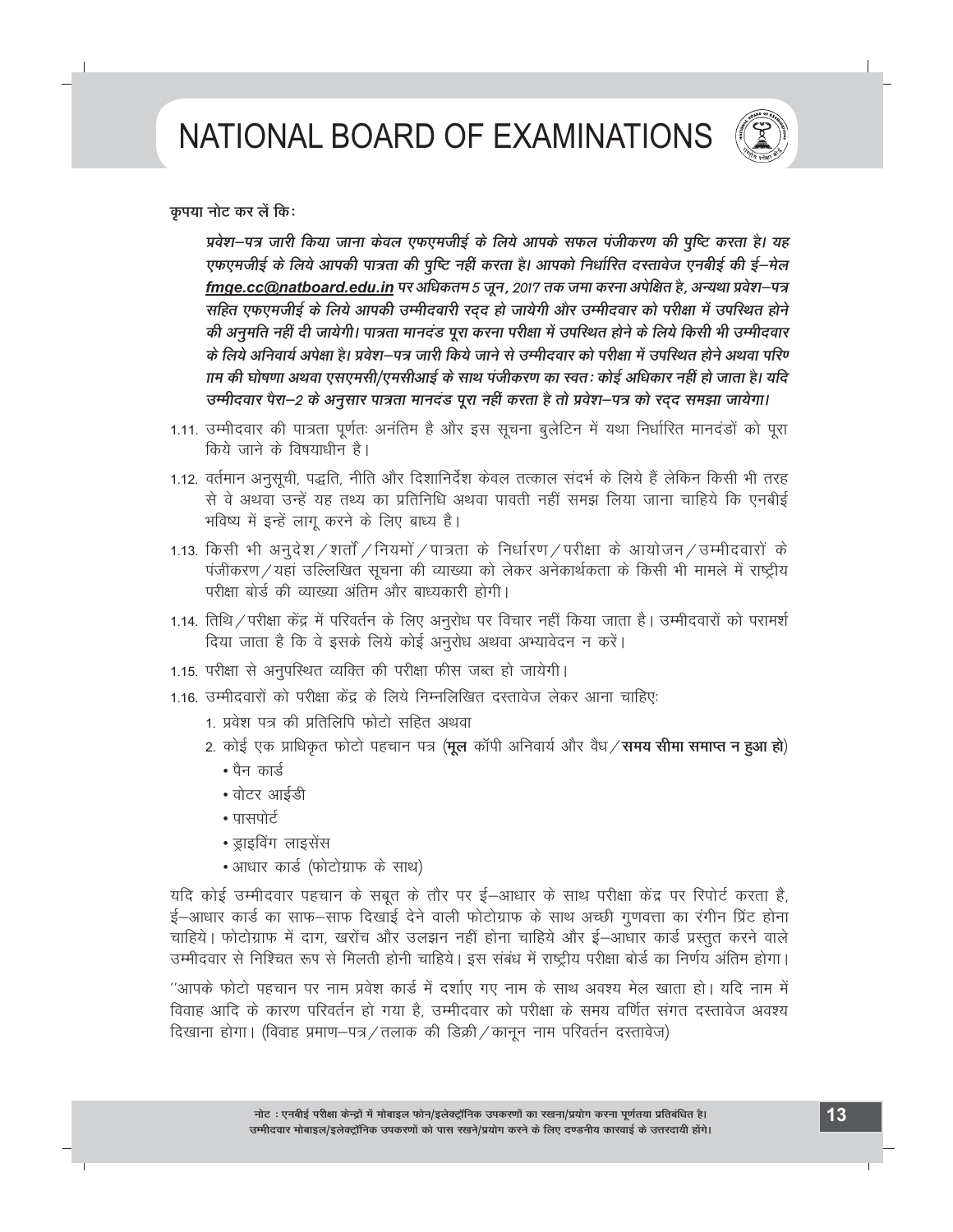

**The examination test centre staff on duty is authorized to verify the identity of candidates and may take steps to verify and record the identity of candidates. Candidates are required to extend requisite cooperation.**

- 1.17.Candidates should ensure before applying for the registration that they possess a primary medical qualification, which is confirmed by the concerned Indian Embassy, to be a recognized qualification for enrolment as medical practitioner in the country in which the institution awarding the said qualification is situated. If it is found at any point of time that their primary medical qualification is not recognized, the candidature/result shall be cancelled/ deemed to be cancelled.
- 1.18.All the correspondence should preferably be addressed by e-mail. The e-mail query shall be addressed only if it is not anonymous and contains the name, postal address and contact telephone number of the sender. An e-mail containing vague or general queries that are contained in the Information Bulletin shall not be entertained. Queries shall not be entertained from persons claiming themselves to be a representative/associates or officiates of the applicant candidate. The following information shall not be revealed on phone or by email:
	- a) Internal documentation /status.
	- b) Internal Decision making process of National Board of Examinations
	- c) Any claim /counter claim thereof.
	- d) Dates & venue of internal meetings or name of the staff/officers dealing.
	- e) Any information, which in the view of NBE cannot be revealed.
- 1.19.In any case of any dispute of interpretation in bilingual version, English version of the bulletin shall be applied and followed.
- 1.20.FMGE shall be conducted by NBE at various exam centres engaged for the purpose. Candidates are advised to familiarize themselves with the route and location of the exam centre; location maps for all test centres are available on the website.
- 1.21.A Demo Exam is available for the benefit of candidates to familiarize themselves with the Computer Based Test format on website **http://www.nbe. edu.in** Applicants will be able to access the Demo Test from **May, 2017** onwards upon entering their testing ID (issued upon successful completion of the registration & scheduling process).
- 1.22.As per Non-Disclosure Agreement, FMGE is a proprietary examination and is conducted only by National Board of Examinations. The contents of this exam are confidential, proprietary and are owned by National Board of Examinations. NBE explicitly prohibits the candidate from publishing, reproducing or transmitting any or some contents of this exam, in whole or in part, in any form or by any means verbal or written, electronic or mechanical or for any purpose. No content of this exam must be shared with friends, acquaintances or third parties including sharing through online means or via social media. Social media includes but not limited to SMS, Whatsapp, Facebook, Twitter, Hangouts, Blogs etc using either one's own account or proxy account(s). Violation of any act or breach of the same shall be liable for penal action and cancellation of the candidature at the bare threshold.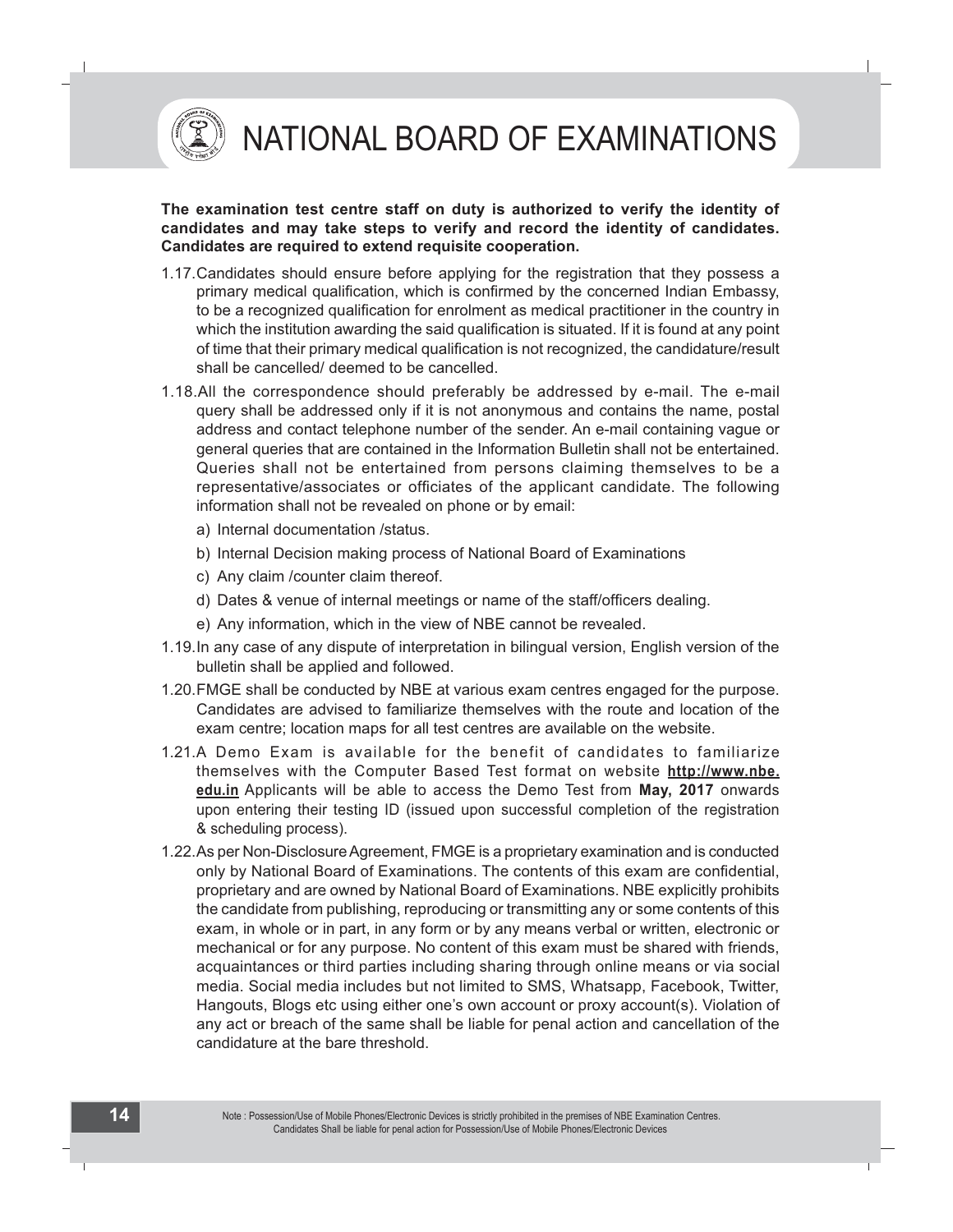

डयूटी पर तैनात परीक्षा टैस्ट केंद्र स्टाफ को उम्मीदवारों की पहचान का सत्यापन करने का अधिकार है और उम्मीदवारों की पहचान के सत्यापन तथा रिकार्ड की पहचान करने के कदम उठा सकता है। उम्मीदवारों को अपेक्षित सहयोग करना अपेक्षित है।

- 1.17. उम्मीदवारों को पंजीकरण के लिए आवेदन करने से पहले सुनिश्चित करना चाहिये कि उनके पास उस देश में मेडिकल प्रेक्टिशनर के तौर पर नामांकन के लिए मान्यता प्राप्त अर्हता के लिये. प्राथमिक चिकित्सा अर्हता है, जिसकी संबंधित भारतीय दतावास से पुष्टि की गई है, जिसमें उक्त अर्हता प्रदान करने वाला संस्थान स्थित है। यदि किसी भी समय यह पाया जाता है कि उनकी प्राथमिक चिकित्सा अर्हता मान्यता प्राप्त नहीं है. उम्मीदवारी / परिणाम रद्द / रद्द के समकक्ष मान लिया जायेगा।
- 1.18. सभी पत्राचार वरीयतन ई—मेल से भेजा जाना चाहिए। ई—मेल प्रश्न पर तभी कार्रवाई जायेगी जब यह अनाम नहीं होगी और इसमें प्रेषक का नाम, डाक पता और संपर्क टेलीफोन नंबर होगा। अस्पष्ट और सामान्य प्रश्नों, जो कि सूचना बुलेटिन में मौजूद हैं, वाले ई-मेल पर विचार नहीं किया जायेगा। आवेदक उम्मीदवार का प्रतिनिधि, सहयोगी अथवा स्थानापन्न बताने वाले किसी व्यक्ति के ई—मेल पर विचार नहीं किया जायेगा। फोन अथवा ई–मेल से निम्नलिखित सूचना उजागर नहीं की जायेगी:
	- क) आंतरिक प्रलेखन / दर्जा
	- ख) राष्ट्रीय परीक्षा बोर्ड की आंतरिक निर्णय लेने की प्रक्रिया
	- ग) कोई दावा / इसका मुकाबिल दावा
	- घ) आंतरिक बैठकों की तिथि और स्थान अथवा संबद्ध स्टाफ / अधिकारियों के नाम
	- ड़) कोई अन्य सूचना जो कि एनबीई की राय में उज़ागर नहीं की जा सकती है।
- 1.19. द्विभाषी रूपांतर में व्याख्या के किसी विवाद के मामले में, बुलेटिन के अंग्रेजी रूपांतर को प्रयोग में लाया जायेगा और इसका पालन किया जायेगा।
- 1.20. राष्ट्रीय परीक्षा बोर्ड द्वारा एफएमजीई इस उद्देश्य के लिये बनाये गये परीक्षा केंद्रों पर आयोजित की जायेगी। उम्मीदवारों को परामर्श दिया जाता है कि वे स्वयं को परीक्षा केंद्र के मार्ग और स्थान से सुपरिचित रखें; सभी परीक्षा केंद्रों के लिए स्थान मानचित्र वेबसाइट पर उपलब्ध हैं।
- 1.21. वेबसाइट http://www.nbe.edu.in पर कम्प्यूटर आधारित परीक्षा स्वरूप से स्वयं को सुपरिचित कराने के वास्ते उम्मीदवारों के लाभ के लिये एक व्यावहारिक परीक्षा उपलब्ध है। आवेदक अपनी टेस्टिंग आईडी (पंजीकरण एवं अनुसूची प्रक्रिया के सफलतापूर्वक के पूर्ण होने पर जारी की गई) की प्रविष्टि करने पर मई, 2017 से व्यावहारिक परीक्षा तक पहुंचने में सक्षम होंगे।
- 1.22. उम्मीदवार कृपया नोट कर लें कि एफएमजीई के लिए पंजीकरण कराये जाने पर वे गैर प्रकटीकरण समझौता (एनडीए) के तहत आ जाते हैं; एनडीए के अनुसार उम्मीदवार कोई भी प्रश्न अथवा प्रश्न पत्र के अंश की सामग्री अथवा अन्य प्रकार से किसी व्यक्ति अथवा पक्ष अथवा वेबसाइट अथवा ऐसे किसी मीडिया/प्रकाशन को प्रकट नहीं कर सकते। एनडीए के उल्लंघन के किसी भी कृत्य से कानून के अनुसार दंडात्मक कार्रवाई की जा सकती है, कृपया नोट कर लें कि यह एक दंडनीय अपराध है और दहलीज़ पर ही उम्मीदवारी को रद्द कर दिया जायेगा। उम्मीदवार द्वारा पंजीकरण पूरा करने पर एफएमजीई के लिए सूचना बुलेटिन और सूचना बुलेटिन में वर्णित शर्तों एवं निबंधन को पढ़ लिया, उनके प्रति सहमति और स्वीकार्यता मान ली जायेगी।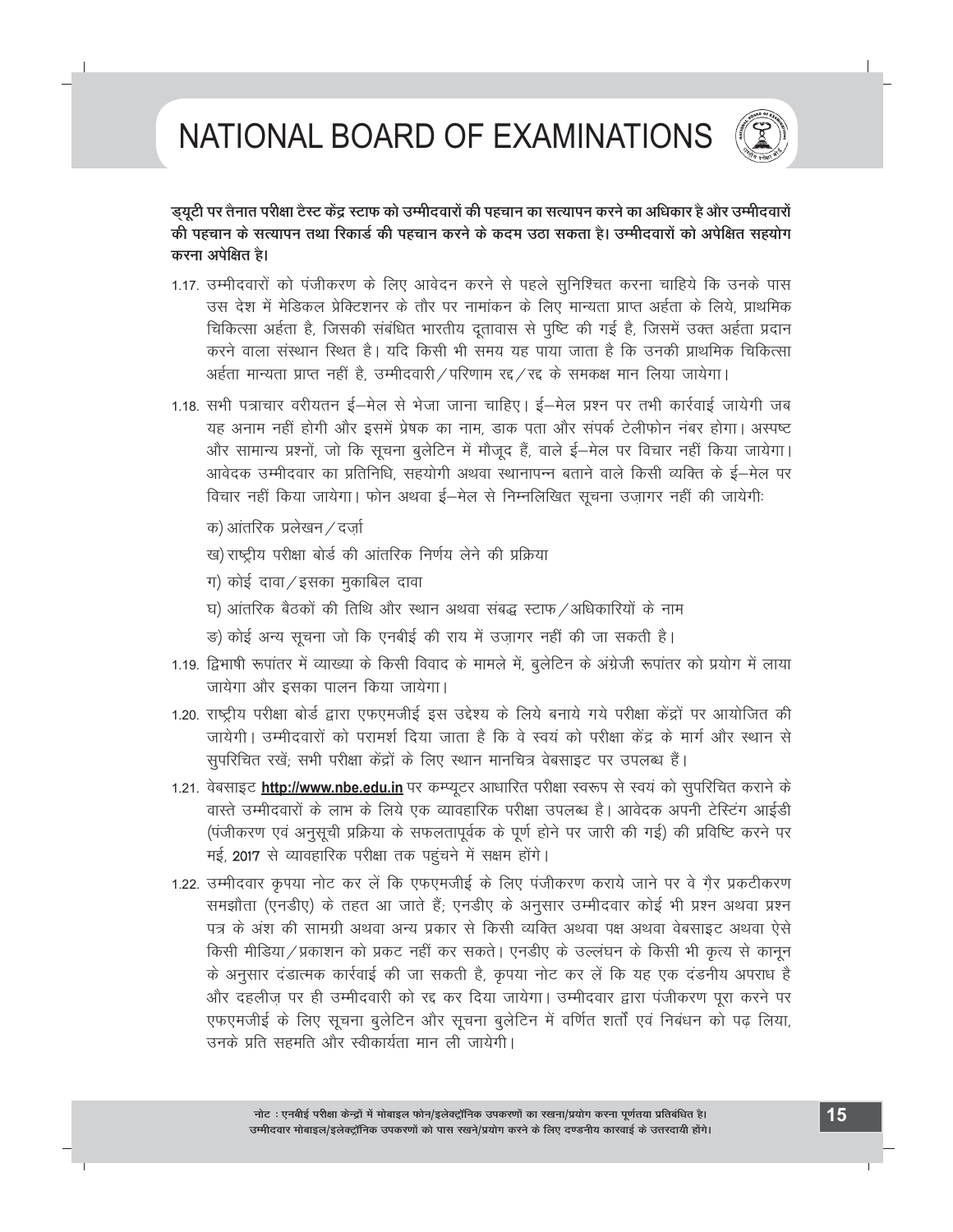

- 1.23.Possession/Use of mobile phones/Electronic devices is strictly prohibited in the premises of NBE test Centres. Candidates shall be liable for penal action for Possession/ Use of Mobile phones/ Electronic devices.
- 1.24.The jurisdiction for court cases/disputes shall be within the exclusive jurisdiction of competent courts at Delhi/New Delhi only.
- 1.25.Instructions in the booklet are liable to change based on decisions taken by the Government / Medical Council / Competent Authority / Court decisions from time to time. Applicants are required to refer to the latest bulletin or corrigendum that may be issued to incorporate these changes. Refer NBE website **http://www.nbe.edu.in** for latest updates or corrigendum.
- 1.26. Online registration for FMG Screening test must be completed by **13th May, 2017** (23:59 hrs).
- 1.27.No Queries of the Guardians/Parents will be entertained on telephone with regard to the eligibility and disclosures of the results.
- 1.28.Applicants, for eligibility criteria or any such query, should go through the bulletin carefully before writing to NBE office.
- 1.29.Submission of incomplete online application or applications not in accordance with instructions will not be considered and the candidates will be declared ineligible. In such cases, the entire fees will be forfeited.
- 1.30.Applicants are required to submit all the requisite annexures with the copy of acknowledgment e-mail received after successful online registration; lack of relevant annexure shall lead to cancellation of application form and the entire fees will be forfeited.
- 1.31. Applicants should have passed the Primary Medical Qualification i.e. MBBS or Equivalent degree on/before **31st May, 2017** and must submit proof of passing the same. In absence of Proof of Passing primary medical qualification on/before the cut off date, the application shall be treated as incomplete and fees will be forfeited and candidature shall be cancelled.
- 1.32.The foreign medical degrees should be attested either by the Embassy of India or should be Apostilled by the appropriate authority of the foreign country. Copy of the same should also be submitted. Kindly note that the apostile/attestation is to be as per the screening test regulations (amendment) dated **25th June - 2015.**

For details regarding Apostilled documents, candidates may refer to the website of Ministry of External Affairs **(www.meaindia.nic.in)**

#### 1.33. Applicants are advised to fill their mobile/phone number, postal and email address **correctly.**

- 1.34.Fees once paid will neither be carried forward to a future date nor be refunded under any circumstances. Fee should be remitted through payment gateway provided using a Credit Card or a Debit Card issued by banks in India or through Net Banking.
- 1.35.Applications of applicants producing false or fabricated records will not be considered and such applicants will be further debarred from appearing in the future examinations of NBE. Action as deemed appropriate by NBE will be taken if false or fabricated records/ information is submitted or any unfair means are used.
- 1.36. Notifications, regulations etc. issued by Government of India, Medical Council of India may be referred for eligibility criteria, pattern, schedule of exam.
- 1.37.There is no provision for re-totaling/re-evaluation.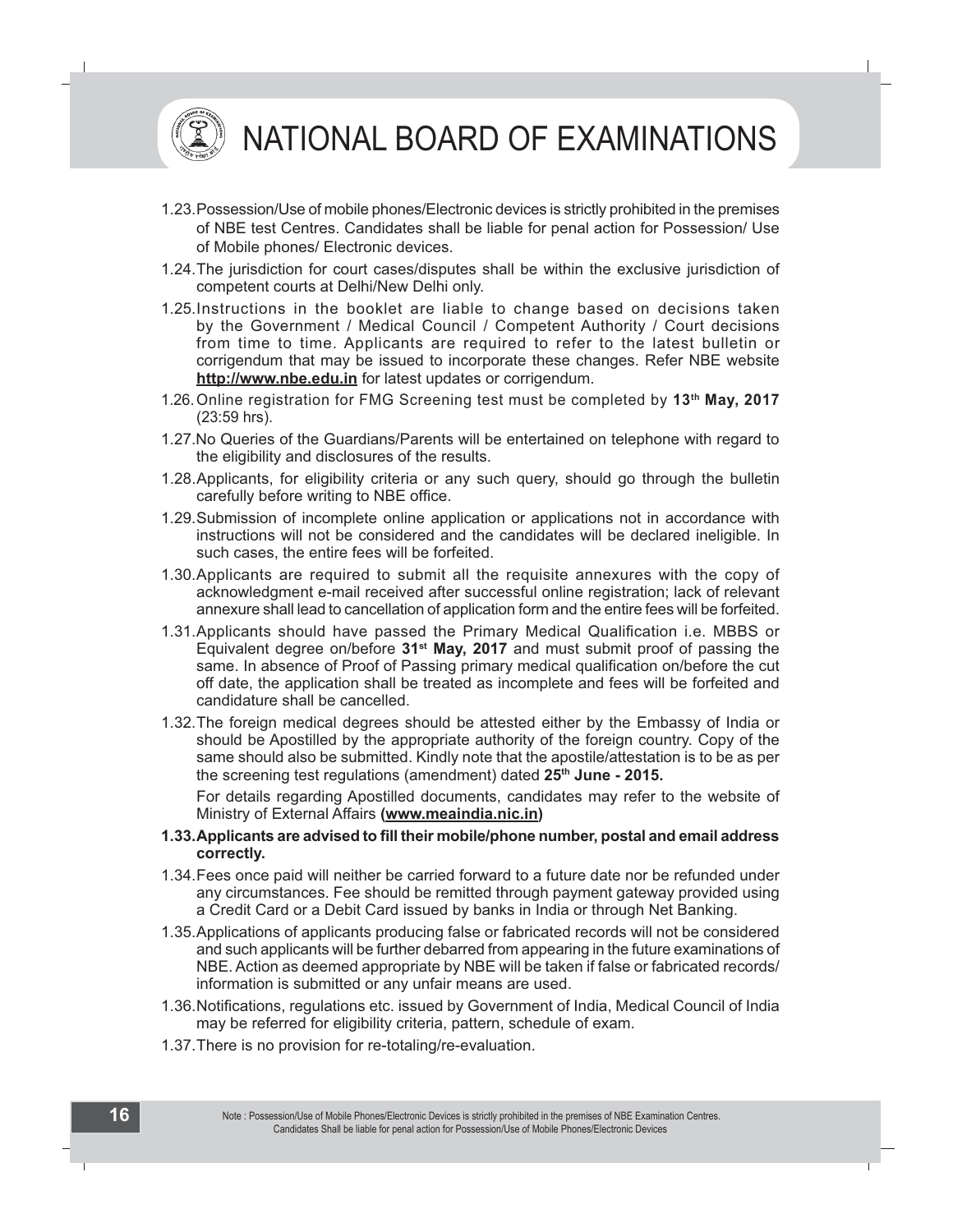

- 1.23. एनबीई परीक्षा केंद्रों के परिसरों में मोबाइल फोन ⁄ इलेक्टॉनिक उपकरणों का प्रयोग करना निषेध है। मोबाइल फोन / इलेक्ट्रॉनिक उपकरण रखने वाले / प्रयोग करने वाले उम्मीदवारों पर दंडात्मक कार्रवाई की जा सकती है।
- 1.24. अदालती मामलों / विवादों का कार्याधिकार क्षेत्र केवल दिल्ली / नई दिल्ली में सक्षम अदालतों के विशिष्ट कार्याधिकार क्षेत्र के भीतर होगा।
- 1.25. बुकलेट में दिये गये अनुदेशों में सरकार / चिकित्सा परिषद् / सक्षम प्राधिकारी / अदालती फ़ैसलों के ु<br>आधार पर समय–समय पर परिवर्तन किये जा सकते हैं। उम्मीदवारों को नवीनतम बुलेटिन अथवा शुद्धिपत्र का संदर्भ लेना अपेक्षित है जो कि इन परिवर्तनों में शामिल किये जा सकते हैं। अद्यतन जानकारी अथवा शुद्धिपत्र के लिये एनबीई वेबसाइट http://www.nbe.edu.in का संदर्भ लें।
- 1.26. एफएमजी स्क्रीनिंग परीक्षा के लिए ऑनलाइन पंजीकरण 1**3 मई , 2017 ( 23:59 बजे)** तक अवश्य परा कर लिया जाना चाहिए।
- 1.27. पात्रता और परिणामों की घोषणा के संबंध में संरक्षकों /अभिभावकों से टेलीफोन पर किसी तरह की पछताछ पर विचार नहीं किया जायेगा।
- 1.28. आवेदकों को पात्रता मानदंड अथवा किसी अन्य प्रश्न के लिये एनबीई कार्यालय को लिखने से पहले ध्यानपूर्वक सूचना बुलेटिन को पढ़ लेना चाहिए।
- 1.29. अपूर्ण ऑनलाइन आवेदन की प्रस्तुति अथवा जो आवेदन अनुदेशों के अनुरूप नहीं हैं, उन पर विचार नहीं किया जायेगा और उम्मीदवारों को अपात्र घोषित कर दिया जायेगा। ऐसे मामलों में संपूर्ण फीस जब्त कर ली जायेगी।
- 1.30. आवेदकों को सफलतापूर्वक ऑनलाइन पंजीकरण के उपरांत प्राप्त पावती ई—मेल की प्रति के साथ अपेक्षित सभी अनुलग्नक जमा करना अपेक्षित है, संगत अनुलग्नकों के अभाव में आवेदन प्रपत्र रदद हो सकता है और संपूर्ण फीस जब्त कर ली जायेगी।
- 1.31. आवेदकों ने **31 मई . 2017** को / से पहले प्राथमिक चिकित्सा अर्हता अर्थात एमबीबीएस अथवा समकक्ष डिग्री अवश्य उत्तीर्ण कर ली होनी चाहिए और इसे उत्तीर्ण करने का सबत जमा किया जाना चाहिए। प्राथमिक चिकित्सा अर्हता को उत्तीर्ण किये जाने का सबूत कट ऑफ तिथि को/से पहले प्रस्तुत न किये जाने पर आवेदन को अपूर्ण समझा जायेगा और फीस जब्त कर ली जायेगी तथा उम्मीदवारी रद्द हो जायेगी।
- 1.32. विदेश चिकित्सा डिग्रियां या तो भारत के दतावावास से सत्यापित की गई होनी चाहिए अथवा बाहरी देश के सक्षम प्राधिकारी द्वारा अभिप्रमाणित (Apostilled) होनी चाहिए। इसकी भी जमा की जानी चाहिए। कृप्या नोट करलें कि अभिप्रमाणन ⁄ सत्यापन स्क्रीनिंग परीक्षा विनियम (संशोधन) दिनांक 25 जून-2015 के अनुरूप किया होना चाहिये।

अभिप्रमाणित दस्तावेजों के संबंध में विवरण के लिये उम्मीदवार विदेश मंत्रालय की वेबसाइट (www.meaindia.nic.in) का संदर्भ लें।

- 1.33. आवेदकों को सलाह दी जाती है कि वे अपना मोबाइल/फोन नंबर, डाक और ई–मेल पते को सही प्रकार से भरें।
- 1.34. फीस का एक बार भगतान कर दिये जाने पर न तो इसे आगे की भविष्य की तिथि के लिये अग्रसारित किया जायेगा और न ही किसी भी स्थिति में लौटाया जायेगा। फीस भारत में बैंकों द्वारा जारी क्रेडिट कार्ड अथवा डेबिट कार्ड का प्रयोग करते हुए पेमैंट गेटवे के जरिये जमा की जानी चाहिए।
- 1.35. झूठे अथवा बनावटी रिकार्ड जमा करने वाले आवेदकों के आवेदन-पत्रों पर विचार नहीं किया जायेगा और ऐसे आवेदकों को एनबीई की भविष्य में होने वाली परीक्षाओं में उपस्थिति होने से प्रतिबंधित कर दिया जायेगा। यदि कोई झूठी या बनावटी सूचना प्रस्तुत की गई अथवा कोई अनुचित तरीके अपनाये गये तो एनबीई द्वारा यथा उपयुक्त समझी जाने वाली कार्रवाई की जायेगी।
- 1.36. सचनाएं, नियम आदि भारत सरकार द्वारा जारी किये गये मेडिकल काउंसिल ऑफ इंडिया, पात्रता मानदंड, पैटर्न, परीक्षा के कार्यक्रम के लिए भेजा जा सकता है।
- 1.37. फिर से योग / मूल्यांकन के लिए कोई प्रावधान नहीं है।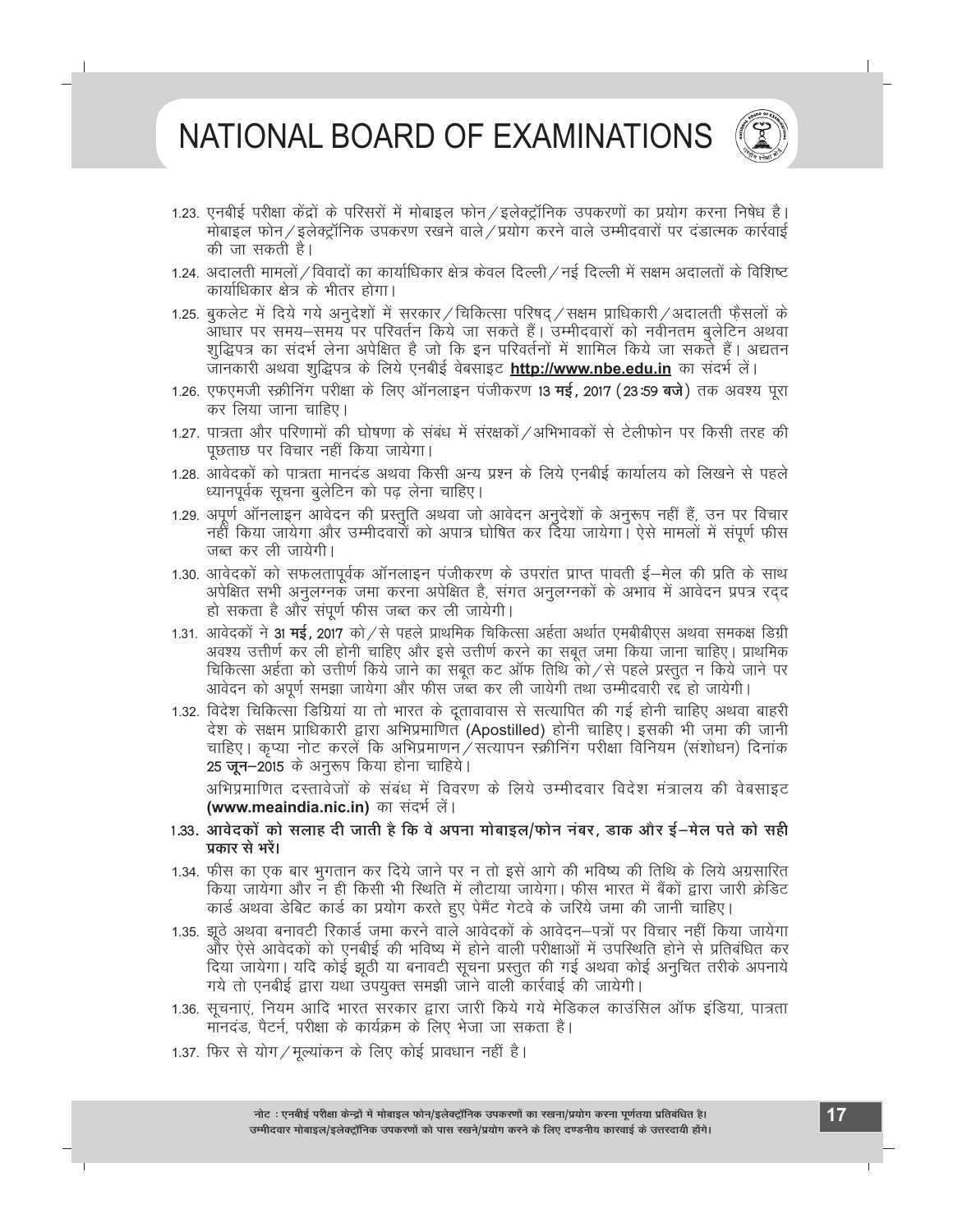

### **2. ELIGIBILITY CRITERIA** 2. ELIGIBILITY CRITERIA

The Applicant must meet/fulfill the following criteria:

- 2.1. He / She is a citizen of India or Overseas Citizen of India.
- 2.2. The candidate should possess a primary medical qualification, which is confirmed by the Indian Embassy concerned, to be a recognized qualification for enrolment as medical practitioner in the country in which the institution awarding the said qualification is situated.
- 2.3. Cut-off date for obtaining the Primary Medical Qualification is on or before **31st May, 2017**.

It is mandatory to provide proof/documentary evidence in support of the candidate having passed final examination for such a primary medical qualification/posses the primary medical qualification on or before the cut-off date. In the event of the date of issue of result/proof of primary medical qualification being after the prescribed cut off date, the application form shall be rejected and candidate declared as ineligible.

- 2.4. Candidate seeking provisional or permanent registration shall not have to qualify the Screening Test if he/she holds an Under Graduate medical qualification from Australia/ Canada/New Zealand/United Kingdom/United States of America and the holder thereof has also been awarded a Post Graduate medical qualification in Australia/Canada/ New Zealand/ United Kingdom/United States of America and has been recognized for enrolment as medical practitioner in that country.
- 2.5. Applicants/Candidates may also refer to Screening Test Regulations and Regulations on Graduate Medical Education, Eligibility Certificate Regulations issued by Medical Council of India. The same may be referred to at **www.mciindia.org** or obtained from **Secretary, Medical Council of India, Sector-8 Pocket-14, Dwarka, New Delhi. Telephone: 25367033, 25367035, Fax: 25367024.**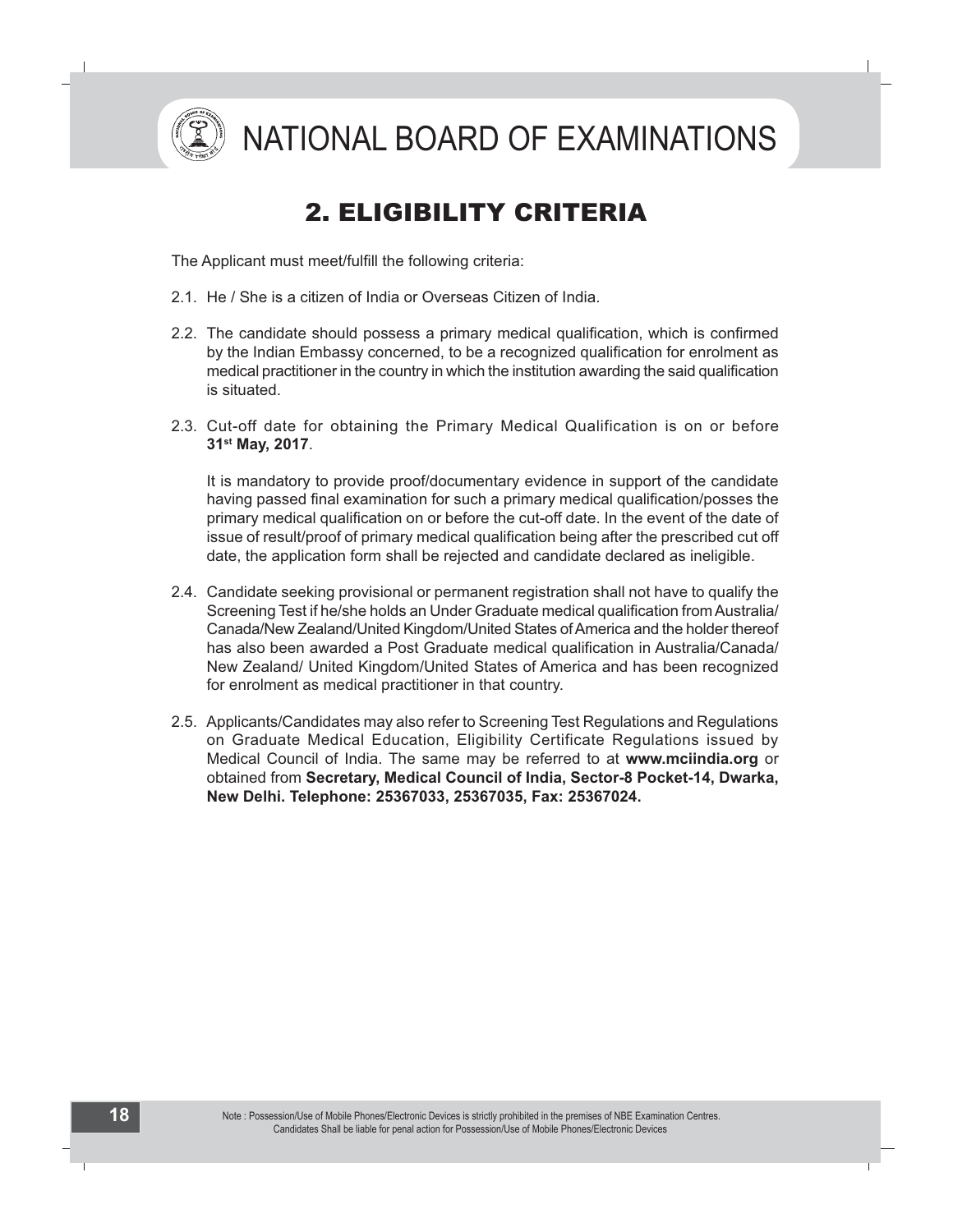

### 2. पात्रता मानदंड

आवेदक को निम्नलिखित मानदंड अवश्य रखने / पूरे करने चाहिए:

- 2.1. वह भारत का नागरिक हो अथवा भारत का प्रवासी नागरिक हो।
- 2.2. उम्मीदवारों के पास उस देश में मेडिकल प्रेक्टिशनर के तौर पर नामांकन के लिए मान्यता प्राप्त प्राथमिक चिकित्सा अर्हता होनी चाहिए, जिसकी संबंधित भारतीय दतावास से पुष्टि की गई है, जिसमें उक्त अर्हता प्रदान करने वाला संस्थान स्थित है।
- 2.3. प्राथमिक चिकित्सा अर्हता प्राप्त करने के लिए कट–ऑफ तिथि 31 मई, 2017 या इससे पूर्व है।

कट ऑफ तिथि को या इससे पहले ऐसी प्राथमिक चिकित्सा अर्हता के लिये अंतिम परीक्षा उत्तीर्ण किये जाने / प्राथमिक चिकित्सा अर्हता रखने के समर्थन में उम्मीदवार के लिये सबत / दस्तावेजी प्रमाण उपलब्ध करवाना अनिवार्य है। प्राथमिक चिकित्सा अर्हता का परिणाम / सबुत निर्धारित कट ऑफ तिथि के बाद की तिथि को जारी होने की स्थिति में आवेदन प्रपत्र नामंजुर हो जायेगा और उम्मीदवार को अपात्र घोषित कर दिया जायेगा।

- 2.4. उम्मीदवार जिनके पास यदि आस्ट्रेलिया / कनाडा / न्यूजीलैंड / युनाइटेड किंग्डम / संयुक्त राज्य अमरीका से स्नातक पूर्व चिकित्सा अर्हता है और इसे धारण करने वालों को आस्ट्रेलिया / कनाडा / न्यूज़ीलैंड / यूनाइटेड किंग्डम / संयुक्त राज्य अमरीका से स्नातकोत्तर चिकित्सा अर्हता भी प्रदान की गई है और उस देश में मेडिकल प्रेक्टिशनर के तौर पर नामांकन के लिए मान्यता प्रदान की गई है, उन्हें अनंतिम अथवा स्थाई पंजीकरण के लिए स्कीनिंग परीक्षा उत्तीर्ण नहीं करनी होगी।
- 2.5. आवेदक / उम्मीदवार स्क्रीनिंग परीक्षा विनियमों और स्नातक चिकित्सा शिक्षा विनियमों. भारतीय चिकित्सा परिषद द्वारा जारी पात्रता प्रमाण–पत्र विनियमों का भी संदर्भ ले सकते हैं। इसका www.mciindia.org पर संदर्भ लिया जा सकता है अथवा सचिव, भारतीय चिकित्सा परिषद, सेक्टर–8, पॉकेट–14, द्वारका, नई दिल्ली, टेलीफोन: 25367033, 25367035, फैक्स : 25367024 से प्राप्त किया जा सकता है।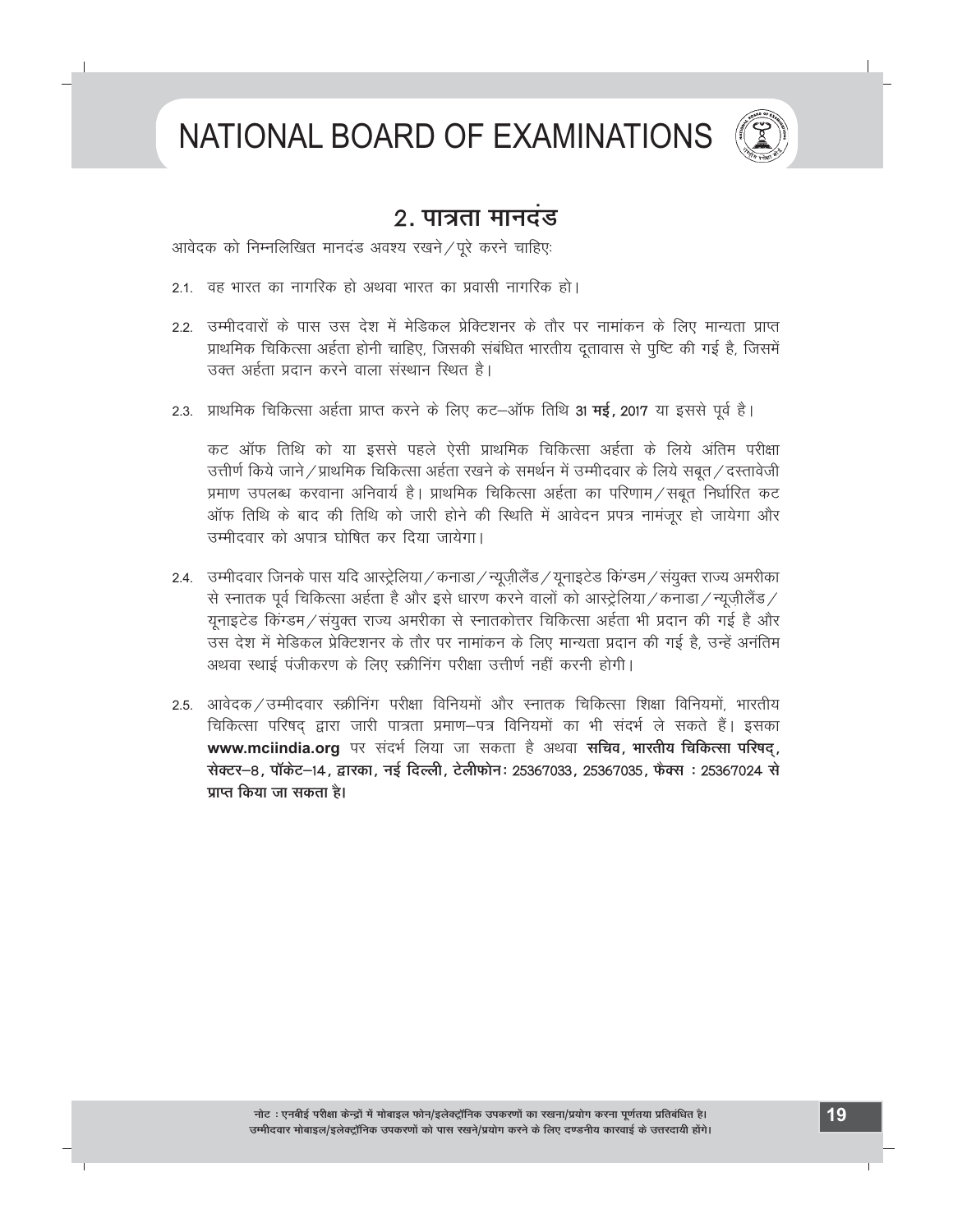

#### **3. EXAMINATION FEE** 3. EXAMINATION FEE

#### **3.1. Amount**

FMGE: Rs. 5500/-

The above fee is inclusive of examination fees and information bulletin. Please note that Information Bulletin will not be sold separately. Information Bulletin shall be available at website for reference.

#### **3.2. How To Pay :**

The prescribed examination fee should be remitted through payment gateway provided using a Credit Card or a Debit Card issued by banks of India or through Net Banking.

3.3. Candidates remaining absent from the examination will forfeit their examination fee. Candidates are advised to read the rule position carefully and satisfy the terms and conditions for fulfillment of eligibility criteria before proceeding for payment of fees.

#### **3.4. FEES SHALL NEITHER BE REFUNDED NOR CARRIED FORWARD IF THE APPLICATION FOR FMGE IS REJECTED/CANDIDATURE IS FOUND TO BE INELIGIBLE**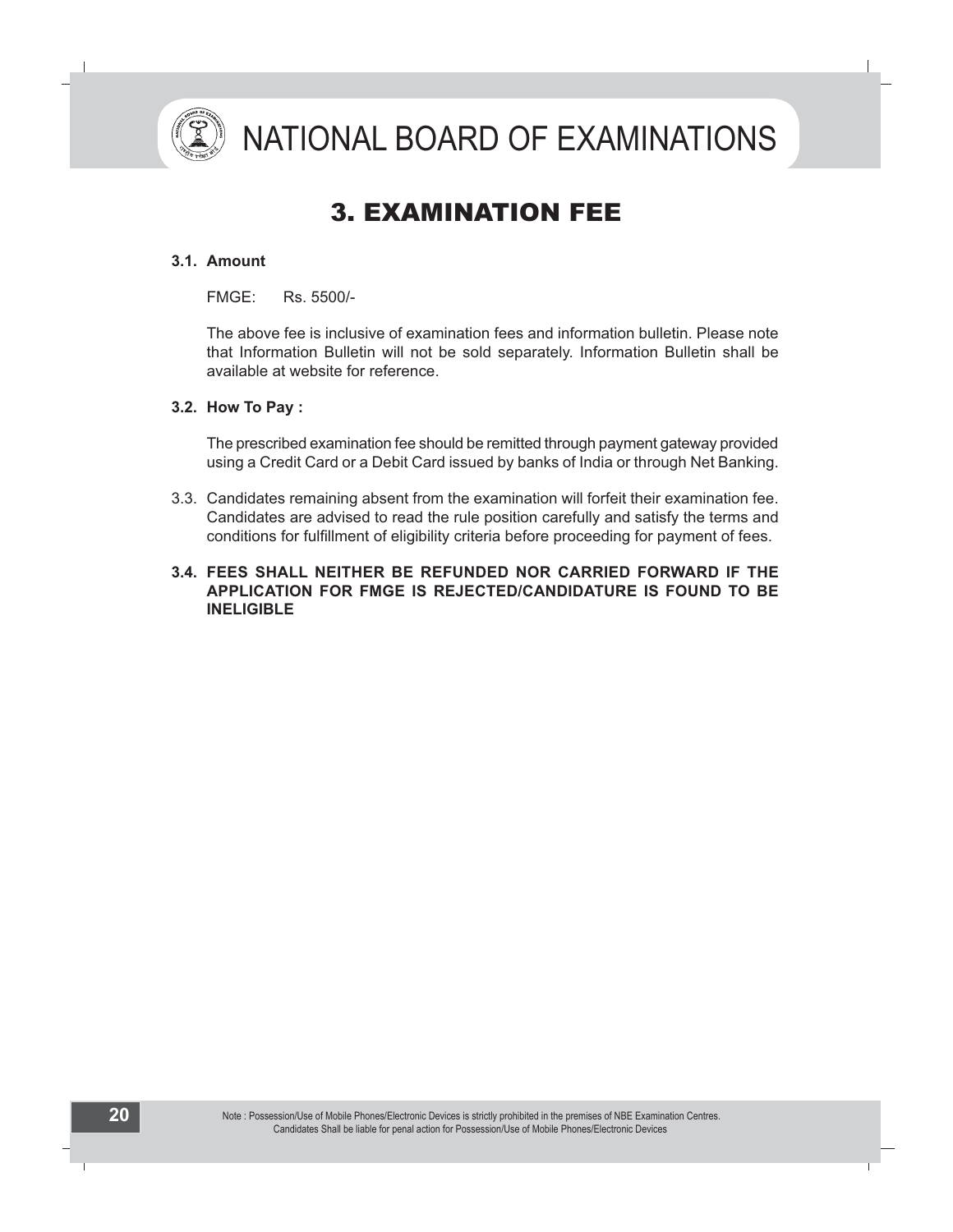

### 3. परीक्षा शुल्क

#### 3.1. राशि

एफएमजीई : ক. 5500  $/$  -

उपर्यूक्त फीस में परीक्षा फीस और सूचना बूलेटिन की राशि सम्मिलित है। कृपया नोट कर लें कि यह सूचना बुलेटिन अलग से बेचा नही जाएगा। संदर्भ के लिए सूचना बुलेटिन वेबसाइट पर उपलब्ध होगा।

#### 3.2 आवेटन कैसे करें:

निर्धारित परीक्षा फीस नेट बैंकिंग द्वारा अथवा भारत के बैंकों द्वारा जारी क्रेडिट कार्ड अथवा डेबिट कार्ड का प्रयोग करते हुए पेमैंट गेटवे के जरिए जमा की जानी चाहिए।

- 3.3. परीक्षा से अनूपस्थित रहने वाले उम्मीदवारों की परीक्षा फीस जब्त कर ली जायेगी। उम्मीदवारों को परामर्श दिया जाता है कि वे फीस का भुगतान करने से पूर्व नियमों की स्थिति को ध्यानपूर्वक पढ़ लें और पात्रता मानदंड को पूरा करने के लिए शर्तों एवं निबंधन से संतुष्ट हो जायें।
- 3.4. यदि एफएमजीई के लिये आवेदन–पत्र नामंजूर हो जाता है/उम्मीदवार अपात्र पाया जाता है तो फीस न तो लौटाई जायेगी और न ही अग्रसारित की जायेगी।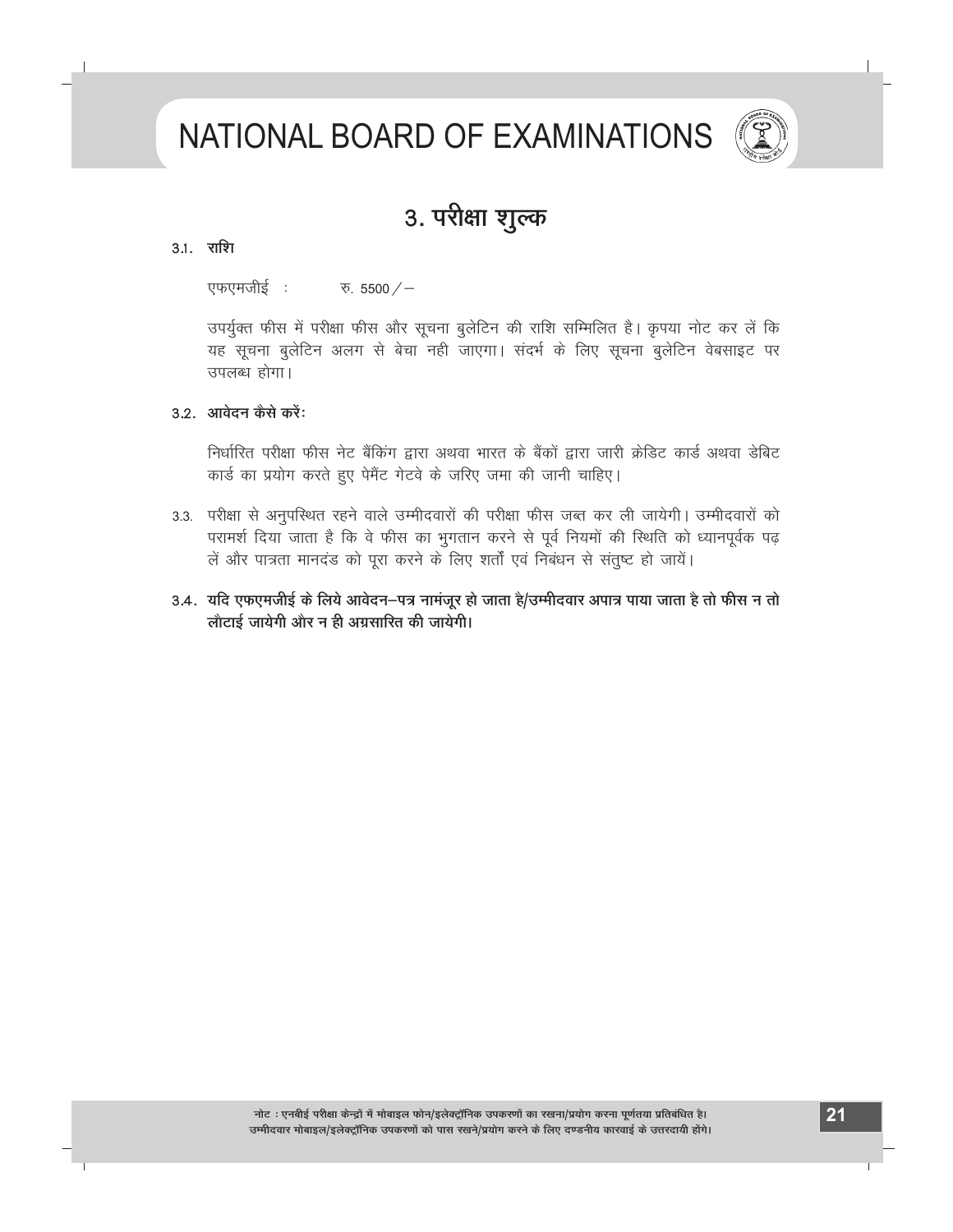

### **4. SCHEME OF EXAMINATION**

### **Foreign Medical Graduate Screening Test (FMGE)**

- 4.1. The exam consists of one paper, comprising 300 multiple choice, single correct response questions in English language only, delivered in two parts to be taken in a single day.
- 4.2. The examination shall be a multiple choice questions test delivered using computer network as per prescribed scheme.
- 4.3. Negative Marking: There shall be no negative marking.
- 4.4. Allocation of time for the FMGE shall be as follows:

|                                           | $Part - A$          | Part - B          |
|-------------------------------------------|---------------------|-------------------|
| Candidate Entry Time at Reporting Counter | $9:00$ AM           | 02:15 PM          |
| <b>Reporting Counter Entry Closes</b>     | $9:30$ AM           | 02:45PM           |
| <b>Check-in Procedure</b>                 | 9:00 AM to 10:00 AM | 02:15 to 03:15 PM |
| Test Start Time*                          | 10:00 AM            | 03:15 PM          |
| <b>Test End Time</b>                      | 12:45 PM            | 05:45 PM          |

\* including 15 minutes tutorial.

**Note: FMGE** is divided into two parts of 150 questions each with time allocation of 150 minutes for each part. There is a scheduled break between the two parts.

Candidates are required to report at the 'Reporting Counter' at 9:00 AM for Part One and 2:15 PM for Part Two (one hour prior to the start time). **The reporting counter will close 30 minutes prior to the test start time. Candidate who fails to report to the reporting counter by the stipulated time as indicated above shall not be allowed to test.**

- 4.5. An applicant shall be declared as having passed only if he/she obtains a minimum of 150 marks out of 300 in the examination.
- 4.6. Results (Pass/Fail) for eligible candidates will be displayed on NBE website and at NBE office.
- 4.7. There are no restrictions on number of attempts that can be availed by an applicant.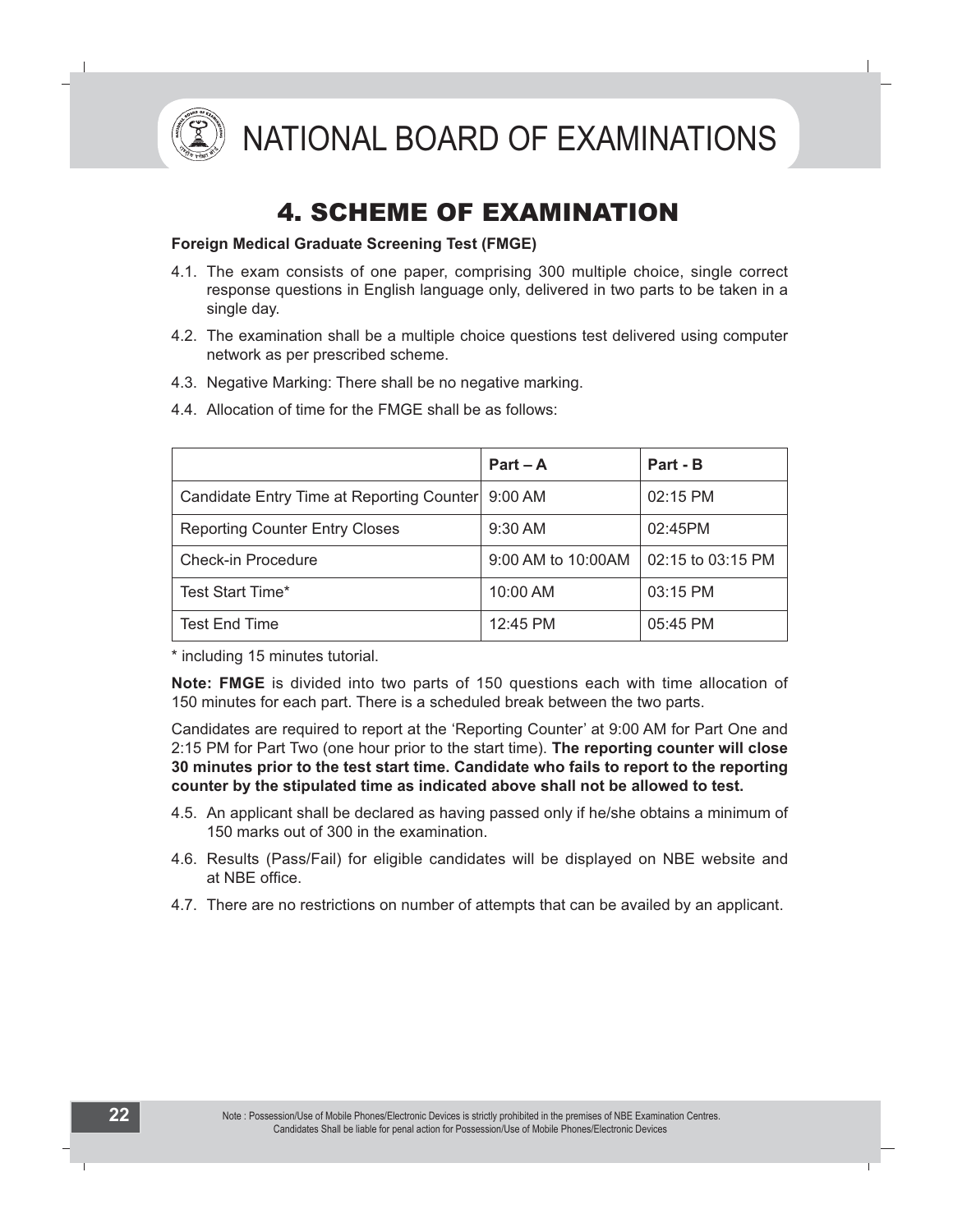

### 4. परीक्षा की योजना

#### विदेश चिकित्सा स्नातक स्क्रीनिंग परीक्षा (एफएमजीई)

- 4.1. परीक्षा में अंग्रेज़ी में एकल दिवस में दो भागों में होने वाली परीक्षा के लिये 300 बहू-विकल्प प्रकार के, एकल सही उत्तर वाले प्रश्न शामिल किये जायेंगे।
- 4.2. परीक्षा में निर्धारित योजना के अनुरूप कम्प्यूटर नेटवर्क का प्रयोग करते हुए बहु-विकल्प प्रकार के प्रश्नों वाला टैस्ट होगा।
- 4.3. नकारात्मक अंकः कोई नकारात्मक अंक नहीं होगा।
- 4.4. एफएमजीई के लिए समय का आबंटन निम्नानुसार होगा :

|                                                                      | भाग–क            | भाग–ख                                                      |
|----------------------------------------------------------------------|------------------|------------------------------------------------------------|
| रिपोर्टिंग काउंटर पर उम्मीदवार के   प्रातः 9:00 बजे<br>प्रवेश का समय |                  | अप. 2:15 बजे                                               |
| रिपोर्टिंग काउंटर बंद होगा।                                          | प्रातः ९ः३० बजे  | अप. 2:45 बजे                                               |
| चैक—इन प्रक्रिया                                                     |                  | प्रातः 9:00 बजे से 10:00 बजे   अप. 2:15 बजे से 3:15 बजे तक |
| परीक्षा शुरू होने का समय                                             | प्रातः 10:00 बजे | अप. 3:15 बजे                                               |
| परीक्षा समाप्त होने का समय                                           | अप. 12:45 बजे    | अप. 05:45 बजे                                              |

\* 15 मिनट ट्यूटोरियल सहित।

**नोट: एफएमजीई** को दो भागों में रखा गया है। प्रत्येक भाग में 150 प्रश्नों के लिए 150 मिनट का समय होगा। दोनों भागों के मध्य में अन्तरात भी होगा।

उम्मीदवारों को पहले भाग के लिए प्रातः 9:00 बजे से और दूसरे भाग के लिए अप. 2:15 बजे रिपोर्टिंग काउंटर पर रिपोर्ट करना होगा। रिपोर्टिंग काउंटर टेस्ट समय आरंभ होने 30 मिनट पूर्व बंद कर दिया जाएगा जो उम्मीदवार निर्धारित समय के अंतर्गत रिपोर्टिंग काउंटर पर रिपोर्ट नहीं कर पाएंगे वे टेस्ट में भाग नहीं ले पाएंगे।

- 4.5. आवेदक को केवल तभी उत्तीर्ण घोषित किया जायेगा यदि उसने परीक्षा में 300 अंकों में से न्यूनतम 150 अंक प्राप्त किये होंगे।
- 4.6. पात्र उम्मीदवारों के लिए परिणाम (उत्तीर्ण/अनुत्तीर्ण) एनबीई वेबसाइट और एनबीई कार्यालय में प्रदर्शित किया जायेगा।
- 4.7. अवसरों की संख्या की कोई सीमा नहीं है जिनका आवेदक लाभ उठा सकता है।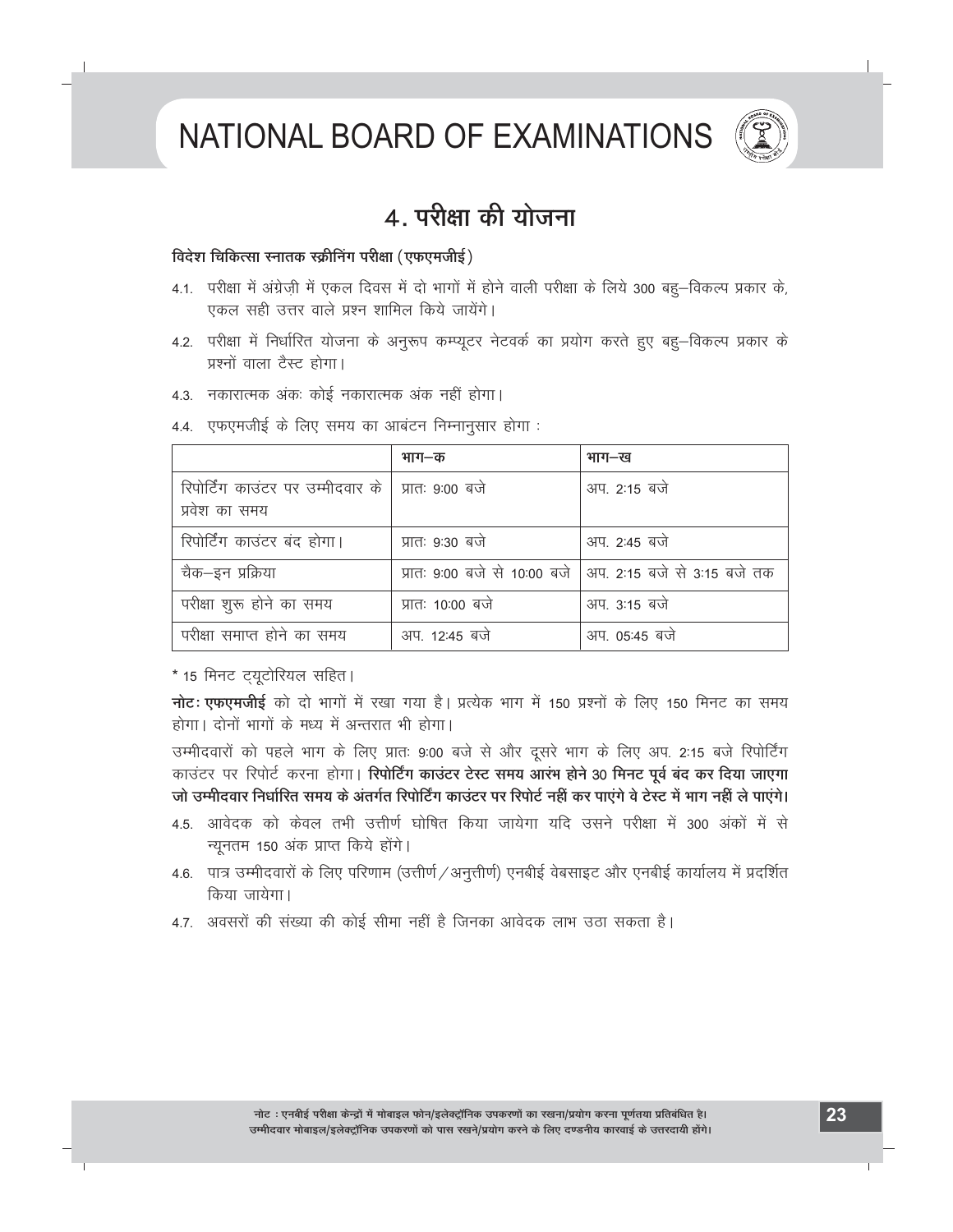# **5. REGISTRATION FOR EXAMINATION,<br>ADMIT CARD AND DEMO TEST**

- 5.1. The examination shall be conducted on 12<sup>th</sup> & 13<sup>th</sup> June, 2017.
- 5.2. Candidates have the option of choosing their test centre through online registration and scheduling system. Availability is on a first come, first serve basis, and candidates will only be shown options that are available at the point of scheduling
- 5.3. **REQUESTS FOR CHANGE OF CENTRE ARE NOT ENTERTAINED** once the candidate schedules his/her examination. Candidates are advised not to canvass for the same.
- 5.4. At the end of Registration & Scheduling process the applicant will get a computer generated acknowledgment at the registered email ID of the applicant. Admit card will be issued to candidate once the registration and scheduling process is successfully completed.
- 5.5. Candidate is required to print a copy of admit card and affix a latest passport size photograph of the following specifications on the admit card.
- 5.6. Specifications for Photograph -
	- *A photograph of minimum 35x45 mm with at least 75% coverage of face & head of the candidate.*
	- **•** A caption indicating name of candidate and date of taking photograph should be *there at the bottom of photo.*
	- Photograph should be taken in a white /very light colored background.
	- The photograph needs to display full front view of the face. Please look directly *into the camera with a neutral expression.*
	- **•** Please avoid photograph with reflection or shadow on the face with red eyes.
	- The photograph needs to be printed on a high quality paper with at least 600 dpi *resolutions.*
	- The colours must possess the natural appearance and skin tone.
	- *The photograph must not have kinks, scratches and stains.*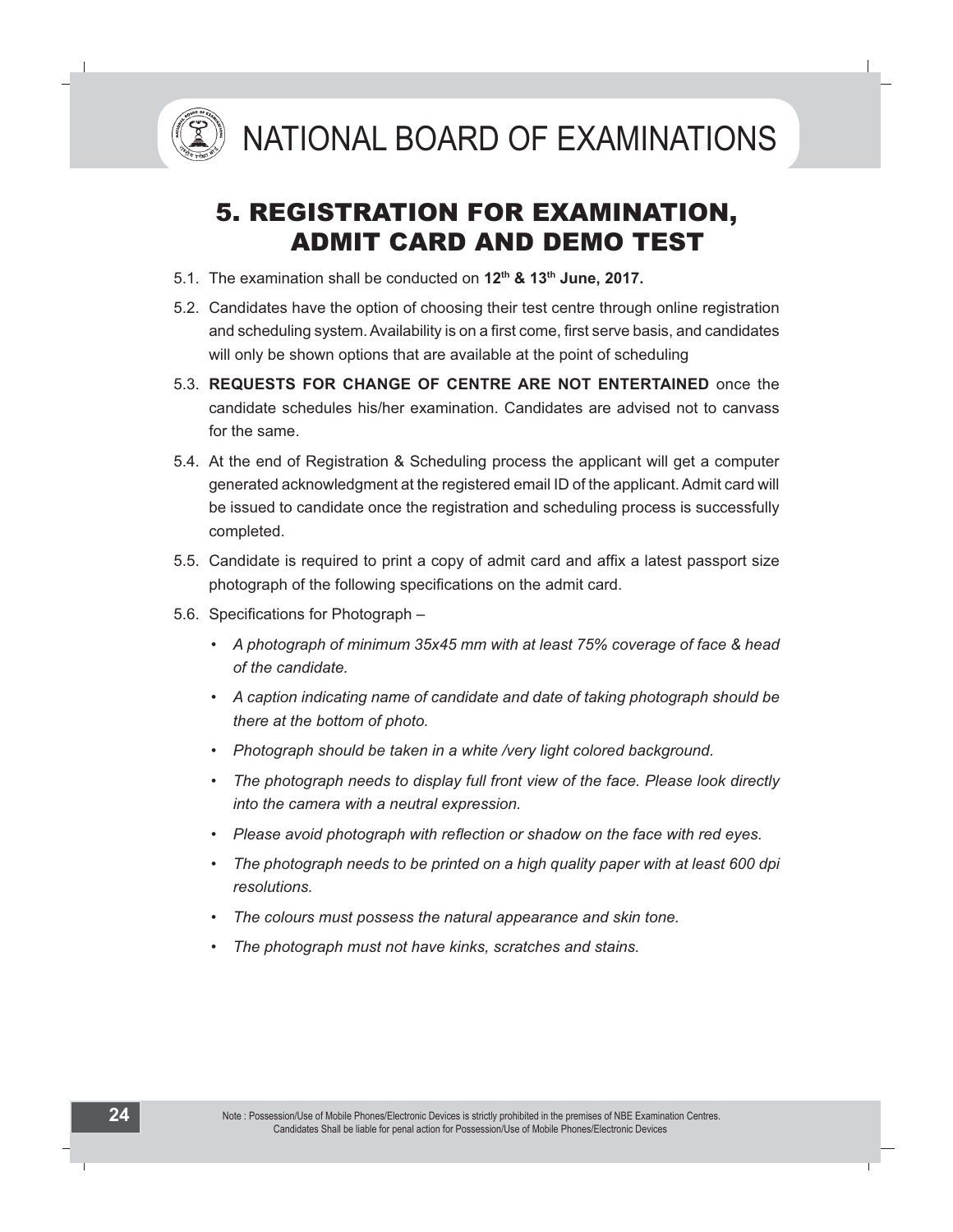

### 5. परीक्षा के लिए पंजीकरण, प्रवेश कार्ड और अभ्यास परीक्षा

- $5.1.$ परीक्षा 12 एवं 13 जून, 2017 को आयोजित की जायेगी।
- उम्मीदवारों के पास ऑनलाइन पंजीकरण और अनुसूचीकरण प्रणाली के जरिये अपने परीक्षा केंद्र  $5.2.$ को चुनने का विकल्प होगा। उपलब्धता पहले आओ, पहले पाओ आधार पर है, और उम्मीदवार को अनुसूचीकरण के समय केवल उपलब्ध विकल्प ही दर्शाए जायेंगे।
- एक बार उम्मीदवार को अपनी परीक्षा शेड्यूल कर लिये जाने पर केंद्र में परिवर्तन के अनुरोध पर  $5.2.$ विचार नहीं किया जायेगा
- उम्मीदवारों को सलाह दी जाती है कि वे इसके लिये सिफारिश न करें।  $5.3.$
- पंजीकरण और अनुसूचीकरण प्रक्रिया के अंत में आवेदक को आवेदक की पंजीकृत ई-मेल आईडी 5.4. पर कम्प्यूटर सृजित पावती प्राप्त होगी। पंजीकरण और अनुसूचीकरण प्रक्रिया के सफलतापूर्वक पूरा हो जाने के बाद उम्मीदवार को प्रवेश-पत्र जारी किया जाएगा।
- उम्मीदवार के लिये प्रवेश पत्र की प्रति का प्रिंट होना अपेक्षित होगा और प्रवेश पत्र पर निम्नलिखित  $5.5.$ विशिष्टताओं के साथ नवीनतम पासपोर्ट आकार का फोटोग्राफ चिपकाएं।
- फोटोग्राफ के लिये विशेषताएं:-5.6.
	- उम्मीदवार के चेहरे और सिर की कम से कम 75 प्रतिशत कवरेज के साथ न्यूनतम 35x45 एमएम आकार का एक फोटोग्राफ।
	- फोटो के नीचे एक कैप्शन होनी चाहिये जिसमें उम्मीदवार का नाम और फोटोग्राफ लिए जाने की तिथि का उल्लेख किया गया हो।
	- फोटोग्राफ श्वेत ⁄ बहुत हुल्के रंग की पृष्ठभूमि में ली गई होनी चाहिये।
	- फोटोग्राफ में चेहरा सामने से पूरा दिखाई देना चाहिये। कृपया प्राकृतिक अभिव्यक्ति के साथ कैमरे में सीधा देखें।
	- कृपया लाल आंखों के साथ चेहरे पर किसी परछाई अथवा रिफलेक्शन के साथ फोटोग्राफ से बचें।
	- फोटोग्राफ कम से कम 600 डीपीआई रेजोल्यूशन के साथ उच्च गुणवत्ता के कागज पर प्रिंट किया जाना आवश्यक है।
	- रंग प्राकृतिक दिखाई देने चाहिये और स्किन टोन के अनुरूप हों।
	- फोटोग्राफ में सनक, खरोंच, दाग नहीं होना चाहिये।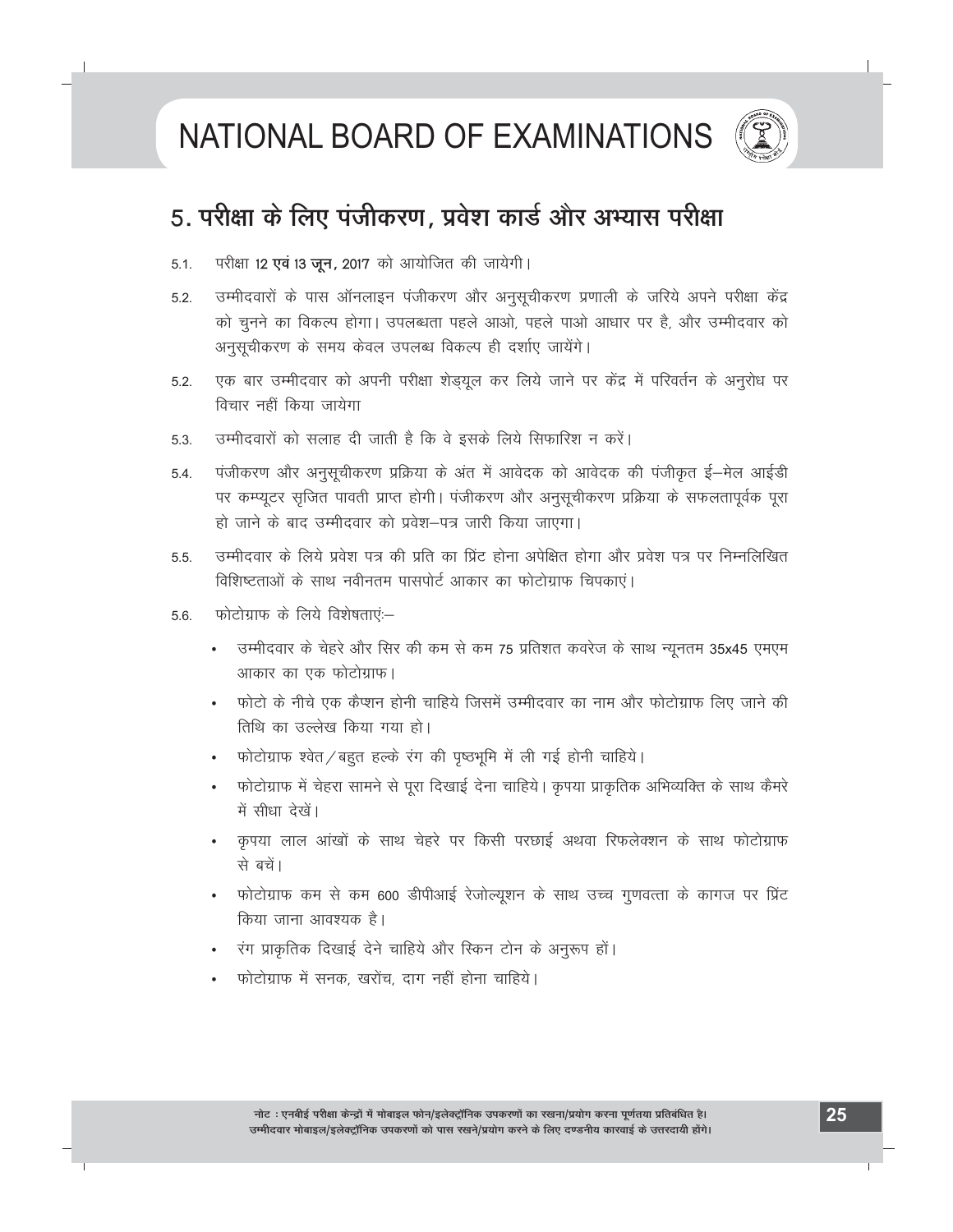

- 5.7. Candidates MUSTbring to the test centre the following documents:
	- 1. Printed copy of Admit card with photo pasted on it.

#### AND

- 2. Any one of the authorized photo IDs\*\* (must be **original** and valid **non-expired**):
	- PAN card
	- Voter ID
	- Passport
	- Driving License
	- Aadhaar Card (with Photograph)

In case, any candidate reports to the test center with e-Aadhaar card as proof of identity, the e-Aadhaar card should be a good quality colour print out with clearly visible photograph. The photograph should not have kinks, scratches and stains, and should definitely match with the candidate presenting the e-Aadhaar card. Decision of NBE in this regard shall be final.

\*\*The name on the photo identification must match with the name as shown on the Admit card. If name has been changed due to events such as marriage, candidate must show the relevant document mentioned at the time of test (Marriage Certificate/ Divorcee Decree/Legal Name Change Document).

5.8. Candidates may kindly note that they have to report on the time as indicated in the admit card and para 4.4 of this Information Bulletin. Candidates reporting late or beyond the prescribed time shall not be allowed to appear in the test.

#### *Please Note that :*

*Issuance of admit card only confirms your successful registration for FMGE.* It does not confirm your eligibility for FMGE. You are required to submit the prescribed documents to NBE through email at fmge.cc@natboard.edu.in latest by 5th June, 2017 failing which your candidature for FMGE including the admit card shall stand cancelled and candidate will not be allowed to appear in the test. Fulfillment of the eligibility criteria is essential requirement for any candidate to appear in the test. Issuance of admit card does not confer any automatic right to the candidate to appear in the test or declaration of result or registration with SMC/MCI. The admit Card shall be treated as null & void incase the candidate does not fulfill the eligibility criteria prescribed as per Para-2

5.9. A Demo Test to provide candidates with the feel and functionality of the actual exam will be available on FMGE website **http://www.nbe.edu.in** from **May 2017** onwards. Candidates registered for FMGE can undertake the Demo Test prior to the actual exam window. Candidates are advised to go through the Demo Test carefully to familiarize themselves with the screens, layout and navigation.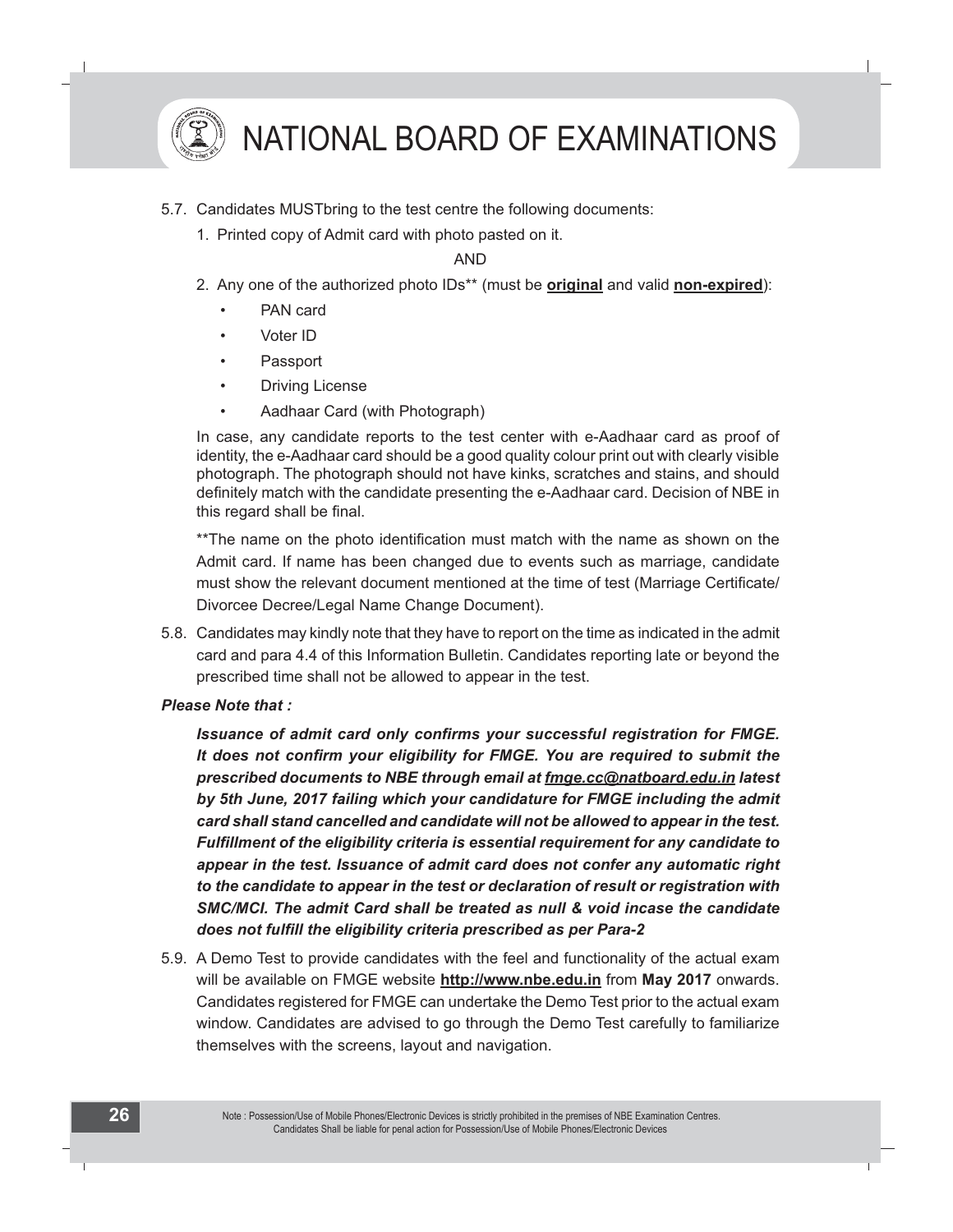

- 5.7. उम्मीदवार को परीक्षा केंद्र पर निम्नलिखित दस्तावेज अवश्य लेकर आना चाहिए:
	- 1. प्रवेश पत्र की प्रतिलिपि फोटो सहित

अथवा

- 2. कोई एक प्राधिकृत फोटो पहचान पत्र (मुल कॉपी अनिवार्य और वैध / समय सीमा समाप्त न हुआ हो)
	- पैन कार्ड
	- वोटर आईडी
	- पासपोर्ट
	- डाइविंग लाइसेंस
	- आधार कार्ड (फोटोग्राफ के साथ)

यदि कोई उम्मीदवार पहचान के सबत के तौर पर ई—आधार के साथ परीक्षा केंद्र पर रिपोर्ट करता है, ई—आधार कार्ड का साफ—साफ दिखाई देने वाली फोटोग्राफ के साथ अच्छी गुणवत्ता का रंगीन प्रिंट होना चाहिये। फोटोग्राफ में दाग, खरोंच और उलझन नहीं होना चाहिये और ई–आधार कार्ड प्रस्तुत करने वाले उम्मीदवार से निश्चित रूप से मिलती होनी चाहिये। इस संबंध में राष्ट्रीय परीक्षा बोर्ड का निर्णय अंतिम होगा।

\*\*आपके फोटो पहचान पत्र का नाम आपके प्रवेश कार्ड में दर्शाए अनुसार अवश्य मेल खाता हो। यदि आपके नाम में विवाह आदि के कारण परिवर्तन हुआ है तो आपको परीक्षा के समय नीचे वर्णित संगत दस्तावेज अवश्य दिखने चाहिएः विवाह प्रमाण-पत्र/तलाक डिक्री/कानून नाम परिवर्तन दस्तावेज़

उम्मीदवार कृपया नोट कर लें कि उन्हें प्रवेश कार्ड और इस सूचना बुलेटिन के पैरा 4.4 में यथा 5.8. उल्लिखित समय पर रिपोर्ट करनी चाहिए। देरी से अथवा निर्धारित समय के उपरांत रिपोर्ट करने वाले उम्मीदवारों को परीक्षा में उपस्थित होने की अनुमति नहीं दी जायेगी।

कृपया नोट कर लें कि:

प्रवेश–पत्र जारी किया जाना केवल एफएमजीई के लिये आपके सफल पंजीकरण की पृष्टि करता है। यह एफएमजीई के लिये आपकी पात्रता की पुष्टि नहीं करता है। आपको निर्धारित दरतावेज एनबीई की ई–मेल fmge.cc@natboard.edu.in पर अधिकतम 5 जून, 2017 तक जमा करना अपेक्षित है, अन्यथा प्रवेश–पत्र सहित एफएमजीई के लिये आपकी उम्मीदवारी रदद हो जायेगी और उम्मीदवार को परीक्षा में उपरिथत होने की अनुमति नहीं दी जायेगी। पात्रता मानदंड पूरा करना परीक्षा में उपरिथत होने के लिये किसी भी उम्मीदवार के लिये अनिवार्य अपेक्षा है। प्रवेश–पत्र जारी किये जाने से उम्मीदवार को परीक्षा में उपस्थित होने अथवा परिणाम की घोषणा अथवा एसएमसी/एमसीआई के साथ पंजीकरण का स्वतः कोई अधिकार नहीं हो जाता है। यदि उम्मीदवार पैरा–2 के अनुसार पात्रता मानदंड पूरा नहीं करता है तो प्रवेश–पत्र को रदद समझा जायेगा।

वास्तविक परीक्षा के बारे में उम्मीदवारों को अनुभूति और कार्यात्मकता उपलब्ध करवाने के लिये एक 5.9. व्यावहारिक परीक्षा एफएमजीई वेबसाइट http://www.nbe.edu.in पर मई 2017 से उपलब्ध होगी। एफएमजीई के लिये पंजीकृत उम्मीदवार वास्तविक परीक्षण खिड़की से पूर्व व्यावहारिक परीक्षा संचालित कर सकते हैं। उम्मीदवारों को परामर्श दिया जाता है कि वे स्क्रीन्स, लेआउट और नेविगेशन से स्वयं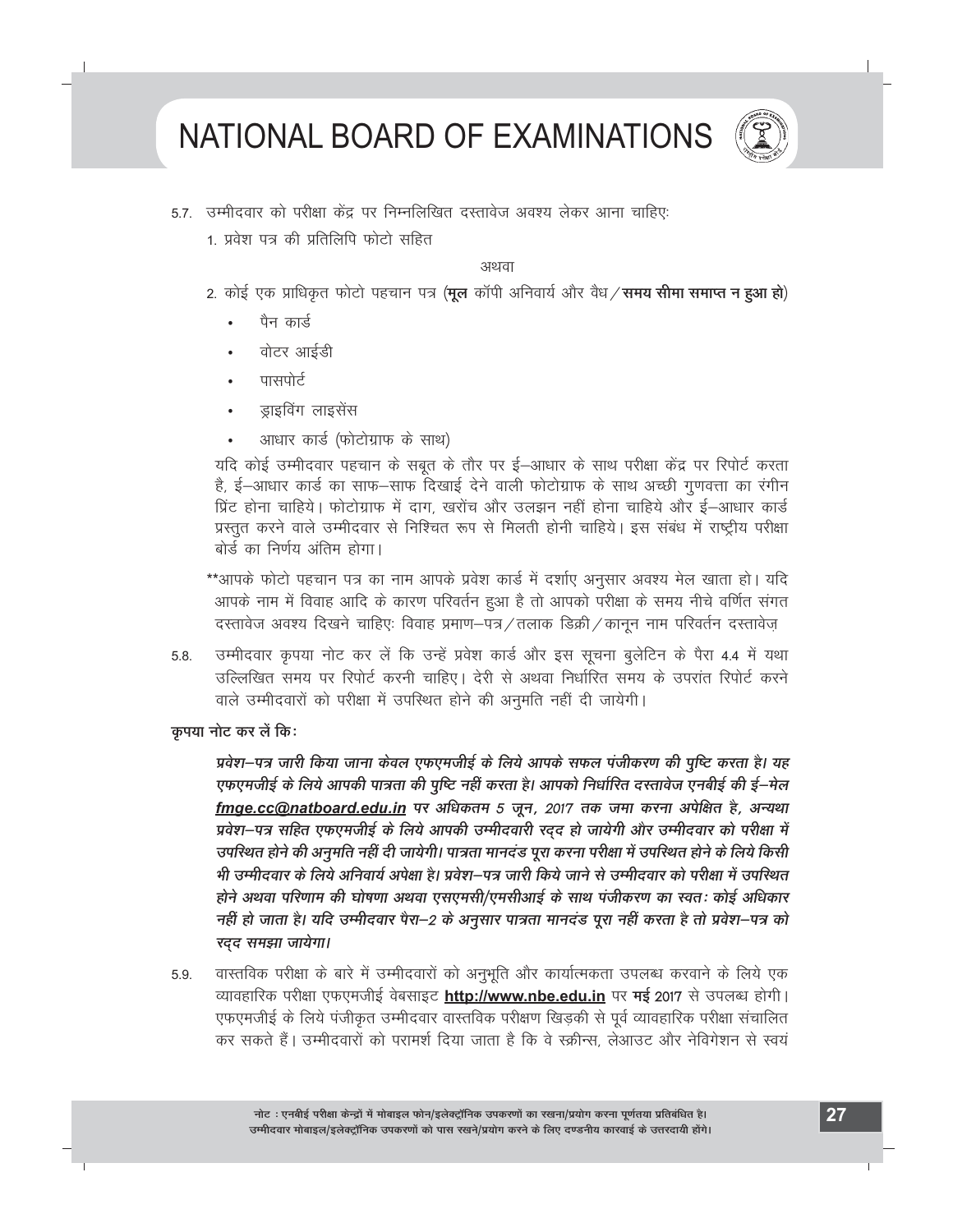

#### **6. REPORTING TIME FOR FMGE** 6. REPORTING TIME FOR FMGE

Candidates may note that the reporting time refers to the time at which the candidate reaches the Reporting counter at the test centre. Candidate who fails to report to the reporting counter by the stipulated time as indicated in para 4.4 shall not be allowed to enter the examination premises that is Reporting counter and beyond. The candidate should arrive at the Reporting counter at least one hour before the commencement of exam. This allows for security checks, identity verification, image capture, bio-metric capture etc. The reporting counter will close 30 minutes prior to the exam start time. The following shall be undertaken upon reporting at the counter:

- 6.1. ID verification The original documents as have been indicated will be checked in original.
- 6.2. Security Checks including frisking.
- 6.3. Capture of finger prints The finger prints of all candidates shall be captured electronically and candidates are requested to cooperate with the on duty staff with this process.
- 6.4. Capturing of digital image As a security measure digital image of the reporting candidates shall be captured and taken on record.
- 6.5. The test centre administrator /on duty staff shall guide the candidate to the assigned work station
- 6.6. Signing-in to the computer system:
	- Û Kindly note that the reporting time has been indicated to timely complete the foregoing activities as well as to familiarize the candidate with the process.
	- Candidates may note that they will not be allowed entry to the test centre after 09.30am for the exam for the morning session and after 2.45 PM for the afternoon session.
	- Candidates are also advised to check the requirement for mandatory documents on Testing Day and comply with the same.
	- NBE/ Test centre / Designated Agency /Staff on duty shall not be liable under any circumstances for delayed reporting and /or non presentation of mandatory documents
- 6.7. Please note the test day proceeding may be video recorded.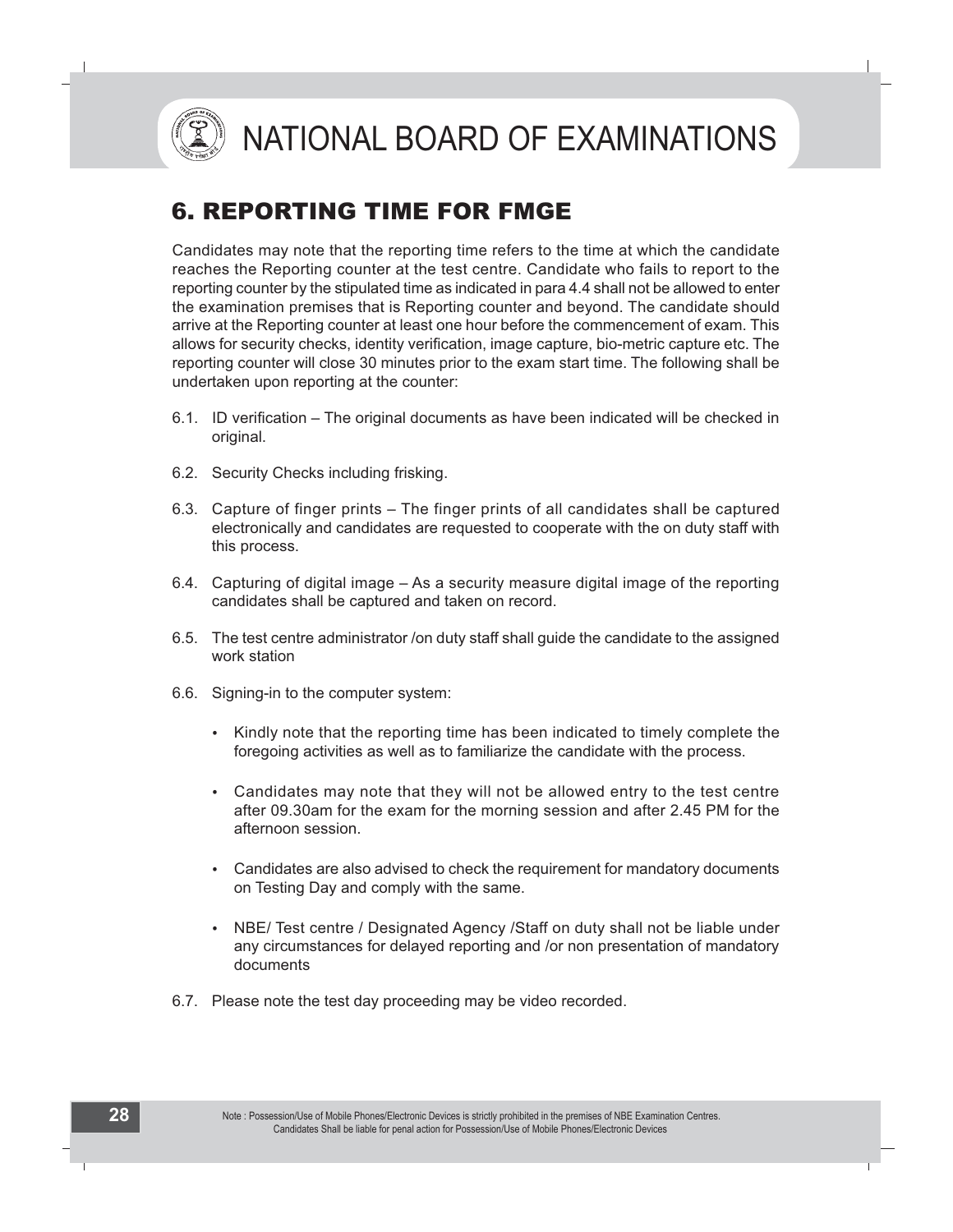

### 6. एफएमजीई के लिए रिपोर्टिंग समय

उम्मीदवार नोट कर लें कि रिपोर्टिंग समय से आशय परीक्षा केंद्र में रिपोर्टिंग काउंटर पर उम्मीदवार के पहुंचने के समय से है। जो उम्मीदवार पैरा 4.4 में यथा इंगित निर्धारित समय पर रिपोर्टिंग काउंटर पर रिपोर्ट करने में असफल रहता है उसे परीक्षा परिसरों अर्थात रिपोर्टिंग काउंटर और इससे आगे प्रवेश करने की अनुमति नहीं दी जायेगी। उम्मीदवार को रिपोर्टिंग काउंटर पर परीक्षा शुरू होने से कम से कम एक घण्टे पहले पहुंच जाना चाहिए। इससे सुरक्षा जांच, पहचान के सत्यापन, इमेज लेने, बायो मीट्रिक विवरण आदि लेने में सुविधा होगी। रिपोर्टिंग काउंटर परीक्षा के शुरुआत समय से 30 मिनट पहले बंद हो जायेगा। काउंटर पर रिपोर्टिंग करते ही निम्नलिखित संचालित किया जायेगाः

- आईडी सत्यापन– यथा उल्लिखित मूल दस्तावेजों की जांच की जायेगी।  $6.1.$
- तलाशी सहित सुरक्षा जांच।  $6.2.$
- फिंगर प्रिंटस लेना– सभी उम्मीदवारों के फिंगर प्रिंट इलेक्ट्रॉनिक रूप में लिये जायेंगे और उम्मीदवारों 6.3. से अनुरोध है कि वे इस प्रक्रिया में ड्यूटी पर तैनात स्टाफ के साथ सहयोग करें।
- डिजिटल इमेज लेना—सुरक्षा उपाय के तौर पर रिपोर्टिंग उम्मीदवारों की डिजिटल इमेज ली जायेगी 6.4. और रिकार्ड में ली जायेगी।
- 6.5. परीक्षा केंद्र प्रशासक / ड्यूटी पर तैनात स्टाफ उम्मीदवार को कार्य स्थान सौंपने में मार्गनिर्देशन करेगा।
- 6.6. कम्प्यूटर सिस्टम में साइनिंग इनः
	- कृपया नोट कर लें कि पूर्वगामी गतिविधियों को समय पर पूरा करने के साथ—साथ उम्मीदवारों को प्रक्रिया से सुपरिचित कराने के लिये रिपोर्टिंग समय का उल्लेख किया गया है।
	- उम्मीदवार नोट कर लें कि उन्हें परीक्षा के लिए प्रातः 09.30 बजे (प्राप्त सत्र) 2.45 बजे (दोपहर सत्र) के बाद परीक्षा केन्द्र पर प्रवेश की अनुमति नहीं दी जाएगी।
	- उम्मीदवारों को यह भी परामर्श दिया जाता है कि परीक्षा वाले दिन अनिवार्य दतावेजों की अपेक्षा को जांच लें और इनका अनुपालन करें।
	- देरी से रिपोर्टिंग करने और / अथवा अनिवार्य दस्तावेज जमा न करने के लिए एनबीई / परीक्षा केंद्र / पदनामित एजेंसी / डयूटी पर तैनात स्टाफ जिम्मेदार नहीं होगा।
- 6.7. कृपया नोट करें परीक्षा की विडियो रिकॉर्डिंग हो सकती है।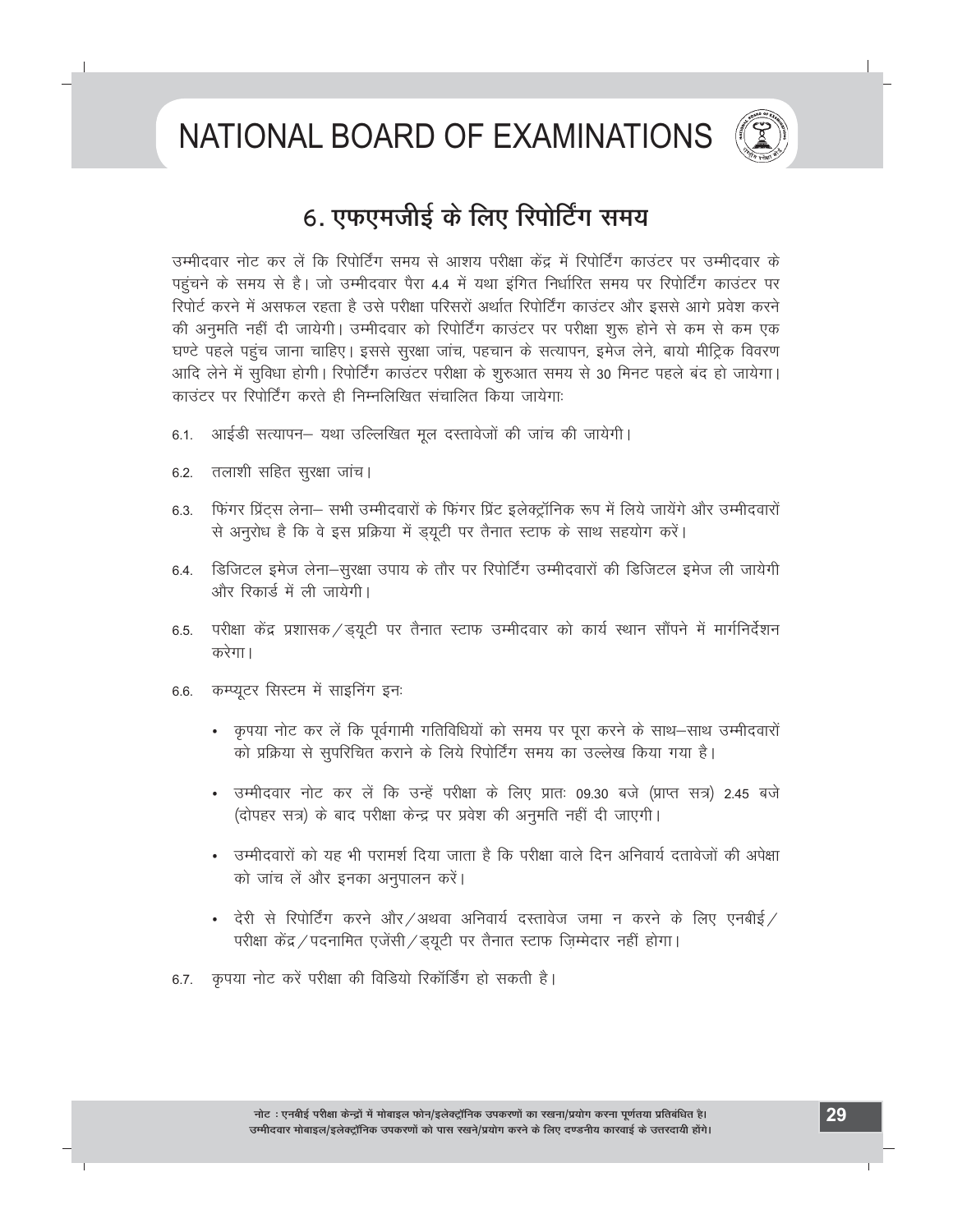

# 7. CENTRES FOR FMGE, REPORTING AT CENTRE<br>& TEST DAY PROCEDURE

**7.1. The list of various cities where Examination centres are located is as under:** 

| S. No. | City          | S. No. | <b>City</b>        |
|--------|---------------|--------|--------------------|
| 1      | Ahmedabad     | 11     | Kolkata            |
| 2      | Bengaluru     | 12     | Mangalore          |
| 3      | Chandigarh    | 13     | Mumbai             |
| 4      | Chennai       | 14     | Nagpur             |
| 5      | Coimbatore    | 15     | Navi Mumbai        |
| 6      | Kochi         | 16     | New Delhi          |
| 7      | Greater Noida | 17     | Noida              |
| 8      | Gurugram      | 18     | Pune               |
| 9      | Guwahati      | 19     | Thiruvananthapuram |
| 10     | Hyderabad     |        |                    |

- **7.2. The candidate shall appear at the centre as shown on his/her Admit Card at his/ her own cost. Candidates have the option of choosing their examination centre**  through online registration and scheduling system. Availability is on a first come, first serve basis, and candidates will only be shown options that are available **at the point of scheduling.**
	- a) Test Centre Location: Exact address and location of the test centres is available at the FMGE website **http://www.nbe.edu.in**. Candidates are advised to familiarize themselves with the test centre locations and ensure that they report for the exam as per scheduled time only. Maps and directions to each centre are available on FMGE website **http://www.nbe.edu.in.** Candidates are required to plan their travel accordingly.
	- b) Candidates have to reach the test centres on or before the reporting time, i.e., one hour prior to the exam start time. Candidates may note that no late arrivals are allowed 30 minutes prior to the exam start time under any circumstances. NBE shall not be responsible for any delayed arrival of the candidate in reaching the centre due to any reason.
	- c) All candidates at the centre shall be screened as per the security protocol (para 7.4) and biometric information shall be captured.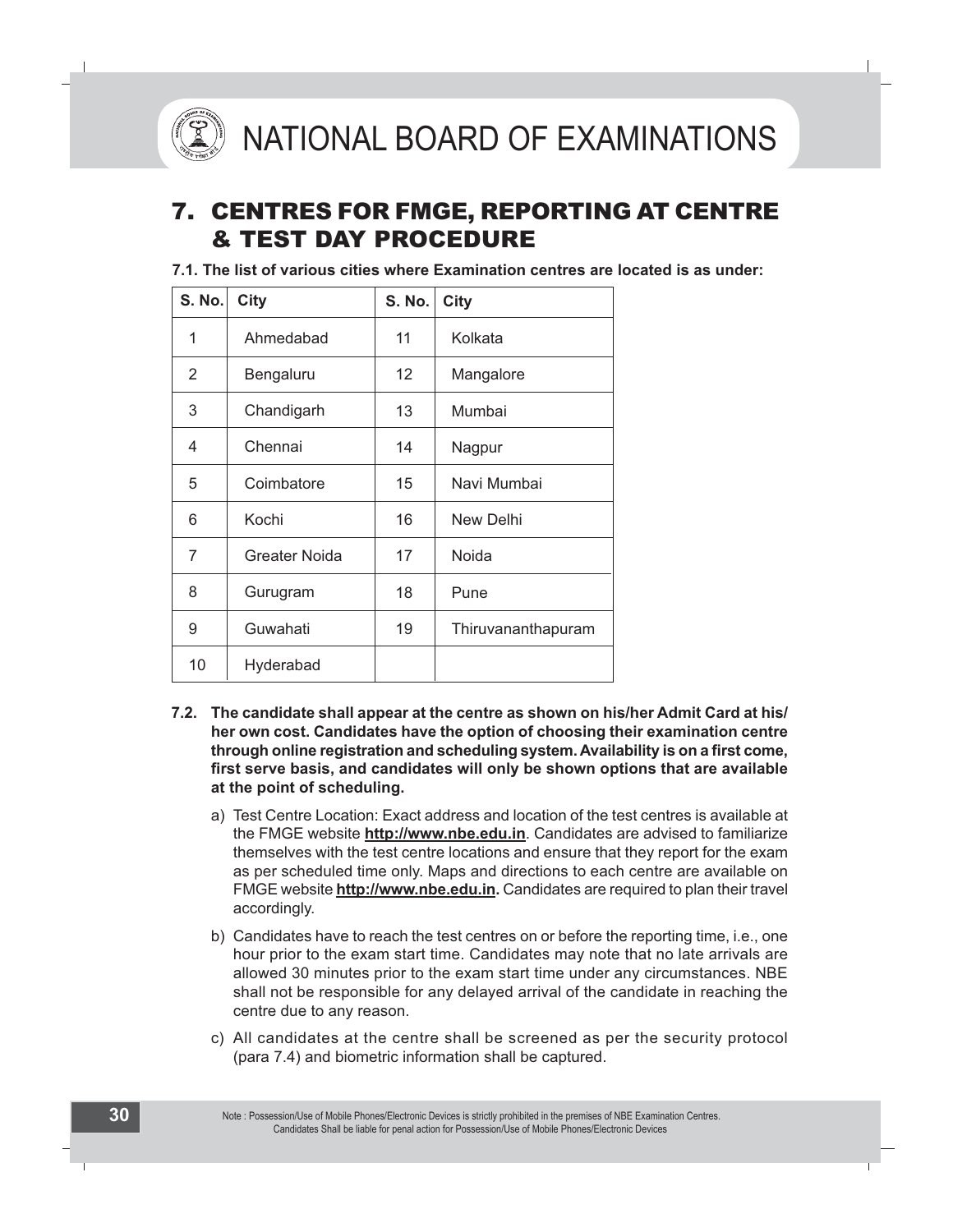

### 7. एफएमजीई के लिये केंद्र , केंद्र पर रिपोर्टिंग और परीक्षा दिवस प्रक्रिया

7.1 विभिन्न शहरों की सूची जहां परीक्षा केंद्र स्थित हैं, निम्नानुसार है:

| क्र.सं.        | शहर          | क्र.सं. | शहर          |
|----------------|--------------|---------|--------------|
| 1              | अहमदाबाद     | 11      | कोलकाता      |
| $\overline{2}$ | बैंगलूरू     | 12      | मंगलौर       |
| 3              | चण्डीगढ      | 13      | मुम्बई       |
| 4              | चेन्नई       | 14      | नागपुर       |
| 5              | कोयम्बटूर    | 15      | नवी मुम्बई   |
| 6              | कोच्चि       | 16      | नई दिल्ली    |
| 7              | ग्रेटर नोएडा | 17      | नोएडा        |
| 8              | गुरूग्राम    | 18      | पूर्णे       |
| 9              | गुवाहाटी     | 19      | तिरूवनंतपुरम |
| 10             | हैदराबाद     |         |              |

- 7.2. उम्मीदवार उनके प्रवेश–पत्र में दर्शाए गये केंद्र पर स्वयं के खर्च पर उपस्थित होंगे। उम्मीदवारों के पास ऑनलाइन पंजीकरण और अनुसूचीकरण प्रणाली के जरिये अपने परीक्षा केंद्र को चुनने का विकल्प होगा। उपलब्धता पहले आओ, पहले पाओ आधार पर है, और उम्मीदवार को अनुसुचीकरण के समय केवल उपलब्ध विकल्प ही दर्शाए जायेंगे।
	- क) परीक्षा केंद्र का स्थान परीक्षा केंद्रों का वास्तविक पता और स्थान एफएमजीई वेबसाइट: http://www.nbe.edu.in पर उपलब्ध है। उम्मीदवारों को परामर्श दिया जाता है कि वे परीक्षा केंद्र के स्थानों से स्वयं को सुपरिचित कर लें और सुनिश्चित करें कि परीक्षा केंद्र पर केवल निर्धारित समय पर रिपोर्ट की जाये। प्रत्येक केंद्र के लिये नक्शा और निर्देशन एफएमजीई वेबसाइट http://www.nbe.edu.in पर उपलब्ध है। उम्मीदवारों को तदनुसार यात्रा कार्यक्रम बनाना अपेक्षित है।
	- ख) उम्मीदवारों से यह अपेक्षा की जाती है कि वह परीक्षा आरंभ होने से एक घंटा पूर्व परीक्षा केन्द्र पर पहुँचे। किसी भी परिस्थिति में परीक्षा आरंभ होने के आधा पश्चात उम्मीदवार को परीक्षा में बैठने की अनुमति नहीं दी जाएगी। उम्मीदवार के परीक्षा केन्द्र पर देरी से पहुँचने के लिए राष्ट्रीय परीक्षा बोर्ड जिम्मेदार नहीं होगा।
	- ग) केंद्र पर सभी उम्मीदवारों की सुरक्षा प्रोटोकोल (पैरा 7.4) के अनुरूप जांच की जायेगी और बायोमीट्रिक सूचना प्राप्त की जायेगी।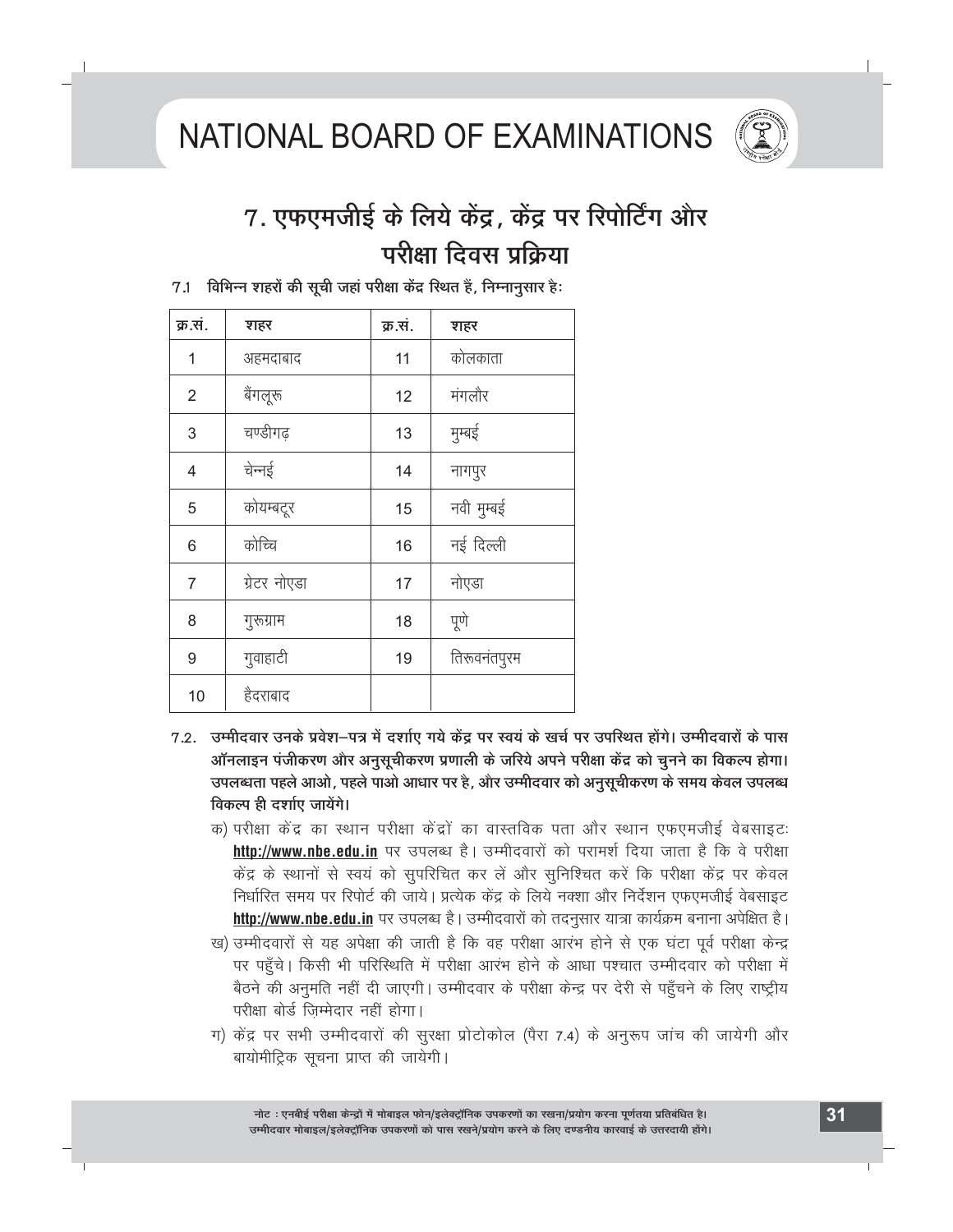

- d) Identity checks will be made upon arrival at the test centre to ensure that there are no unauthorized candidates appearing for the exam. Candidates are required to cooperate with the security checks.
- e) Please note that only the registered candidates will be allowed at the examination centre.
- f) Friends or relatives accompanying the candidates will not be allowed entry in the examination centre under any circumstances and will not be allowed to contact the candidate while the examination process is ongoing.

#### **7.3. REPORTING OF CANDIDATES TO THE CENTRE**

- a) The candidates should arrive at the test centre at the reporting time mentioned in the admit card on the day of scheduled appointment. This will allow time for security checks, identity verification and checking in for examination. Candidates are required to report at the 'Reporting Counter' at 9:00 AM for Part One and 2:15 PM for Part Two (one hour prior to the start time). The reporting counter will close 30 minutes prior to the test start time. Candidate who fails to report to the reporting counter by the stipulated time as indicated above shall not be allowed to test.
- b) Candidates MUST bring to the test centre the following documents:
- 1. Printed copy of Admit card with photo pasted on it. AND
- 2. Any one of the authorized photo IDs\*\* (must be **original** and valid **non-expired**):
	- PAN card
	- Voter ID
	- Passport
	- Driving License
	- Aadhar Card (with photograph)

In case, any candidate reports to the test center with e-Aadhaar card as proof of identity, the e-Aadhaar card should be a good quality colour print out with clearly visible photograph. The photograph should not have kinks, scratches and stains, and should definitely match with the candidate presenting the e-Aadhaar card. Decision of NBE in this regard shall be final.

\*\*The name on the photo identification must match with the name as shown on the Admit card. If name has been changed due to events such as marriage, candidate must show the relevant document mentioned at the time of test (Marriage Certificate/Divorcee Decree/ Legal Name Change Document).

c) Candidates without valid ID proof shall not be allowed to enter the examination premises.

#### **7.4. SECURITY AT THE TEST CENTRE**

Candidates will not be allowed to take mobile phones, watches, food items, study material, lockets, bags, electronic gadgets or any other prohibited items inside the examination premises. To avoid any hardship candidates are advised not to bring such items along with them.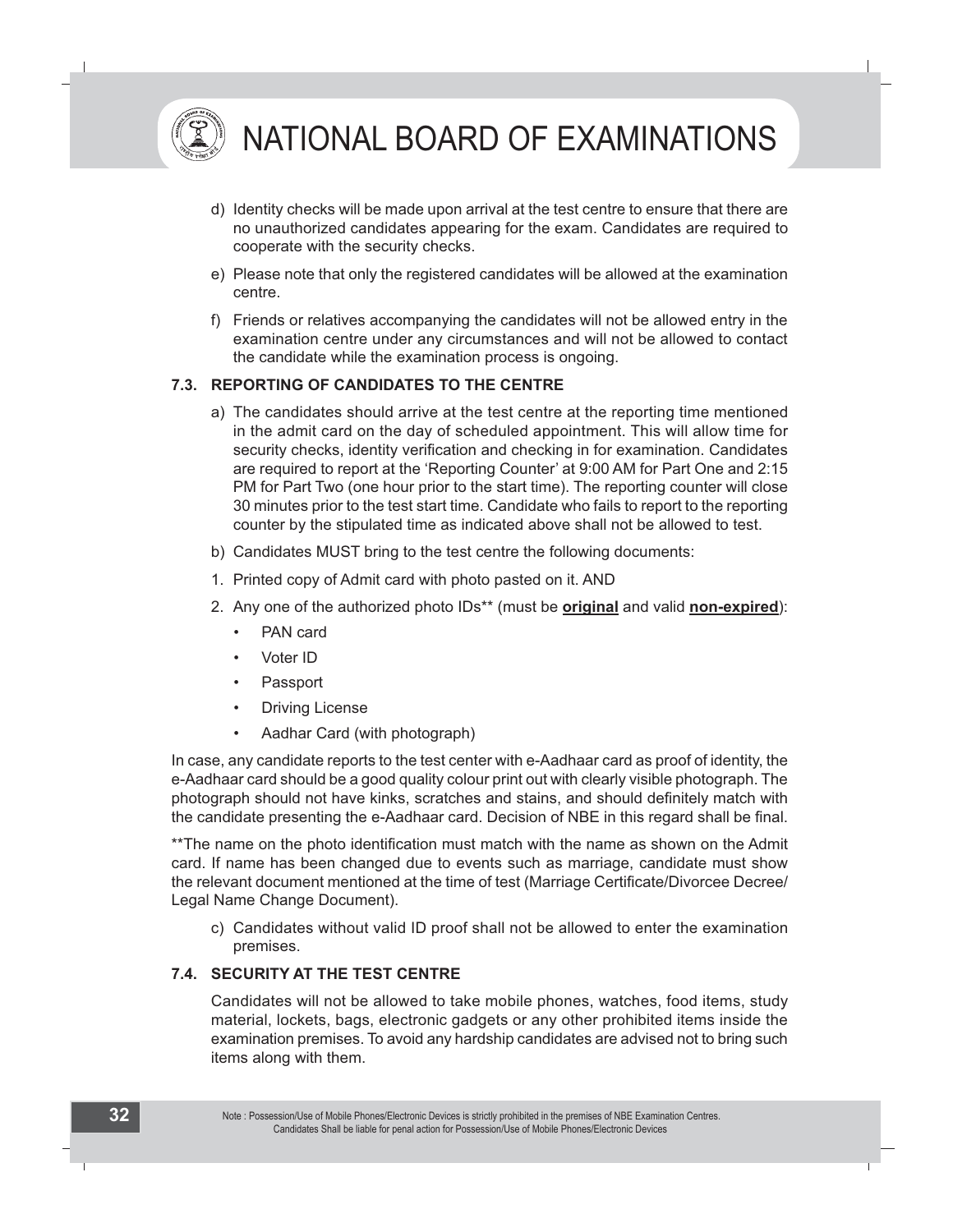

- घ) यह सुनिश्चित करने के लिये कि परीक्षा हेतू कोई अनधिकृत उम्मीदवार तो उपस्थित नहीं हो रहा है परीक्षा केंद्र पर पहुंचने पर पहचान की जांच की जायेगी।
- ङ) कृपया नोट कर लें कि केवल पंजीकृत उम्मीदवारों को परीक्षा केंद्र में आने की अनुमति प्रदान की जायेगी।
- च) उम्मीदवार के साथ आने वाले मित्रों अथवा संबंधियों को किसी भी स्थिति में परीक्षा केंद्र में प्रवेश की अनुमति नहीं दी जायेगी और परीक्षा प्रक्रिया जारी रहने के समय उम्मीदवार से संपर्क करने की अनुमति नहीं दी जायेगी।

#### 7.3. केंद्र पर उम्मीदवारों की रिपोर्टिंग

क) उम्मीदवारों को निर्धारित तिथि को प्रवेश कार्ड में उल्लिखित रिपोर्टिंग समय पर परीक्षा केंद्र में पहुंच जाना चाहिए। इससे परीक्षा के लिये सुरक्षा जांच, पहचान के सत्यापन और जांच के लिये पर्याप्त समय मिल जायेगा। उम्मीदवारों के लिये रिपोर्टिंग काउंटर पर ''भाग—एक'' के लिये प्रातः 09.00 बजे और ''भाग-दो'' के लिये अपराहन 2.15 बजे (परीक्षा शुरू होने के समय से एक घण्टा पहले) रिपोर्ट करनी चाहिए। रिपोर्टिंग काउंटर परीक्षा शुरू होने के समय से 30 मिनट पूर्व बंद कर दिया जायेगा। जो उम्मीदवार ऊपर वर्णित निर्धारित समय पर रिपोर्टिंग काउंटर पर रिपोर्ट करने में असफल रहते हैं उन्हें परीक्षा में बैठने की अनुमति नहीं दी जायेगी।

ख) उम्मीदवारों को परीक्षा केंद्र पर निम्नलिखित दस्तावेज लेकर आना चाहिए:

- 1. प्रवेश पत्र की प्रतिलिपि के साथ उम्मीदवार की फोटो सहित और
- 2. कोई एक प्राधिकृत फोटो पहचान पत्र (मूल कॉपी अनिवार्य और वैध / समय सीमा समाप्त न हुआ हो)
	- पैन कार्ड
	- वोटर आईडी
	- पासपोर्ट
	- ज्ञाइविंग लाइसेंस
	- आधार कार्ड (फोटोग्राफ के साथ)

यदि कोई उम्मीदवार पहचान के सबूत के तौर पर ई–आधार के साथ परीक्षा केंद्र पर रिपोर्ट करता है, ई–आधार कार्ड का साफ–साफ दिखाई देने वाली फोटोग्राफ के साथ अच्छी गुणवत्ता का रंगीन प्रिंट होना चाहिये। फोटोग्राफ में दाग, खरोंच और उलझन नहीं होना चाहिये और ई—आधार कार्ड प्रस्तुत करने वाले उम्मीदवार से निश्चित रूप से मिलती होनी चाहिये। इस संबंध में राष्ट्रीय परीक्षा बोर्ड का निर्णय अंतिम होगा। \*\*आपके फोटो पहचान पत्र का नाम आपके प्रवेश कार्ड में दर्शाए अनुसार अवश्य मेल खाता हो। यदि आपके नाम में विवाह आदि के कारण परिवर्तन हुआ है तो आपको परीक्षा के समय नीचे वर्णित संगत दस्तावेज अवश्य दिखने चाहिएः विवाह प्रमाण-पत्र/तलाक डिक्री/कानून नाम परिवर्तन दस्तावेज।

ग) वैध आईडी प्रमाण के बगै़र उम्मीदवारों को परीक्षा परिसरों में प्रवेश की अनुमति नहीं दी जायेगी।

#### 7.4. परीक्षा केंद्र पर सुरक्षा

उम्मीदवारों को परीक्षा परिसरों के अंदर मोबाइल फोन, घड़ी, खाद्य वस्तूएं, अध्ययन सामग्री, लॉकेट, बैग, इलेक्ट्रानिक कउपरण अथवा कोई अन्य निषेध वस्तू ले जाने की अनुमति नहीं दी जायेगी। किसी तरह की कठिनाई से बचने के लिये उम्मीदवारों को परामर्श दिया जाता है कि वे ऐसी मदें अपने साथ लेकर न आएं।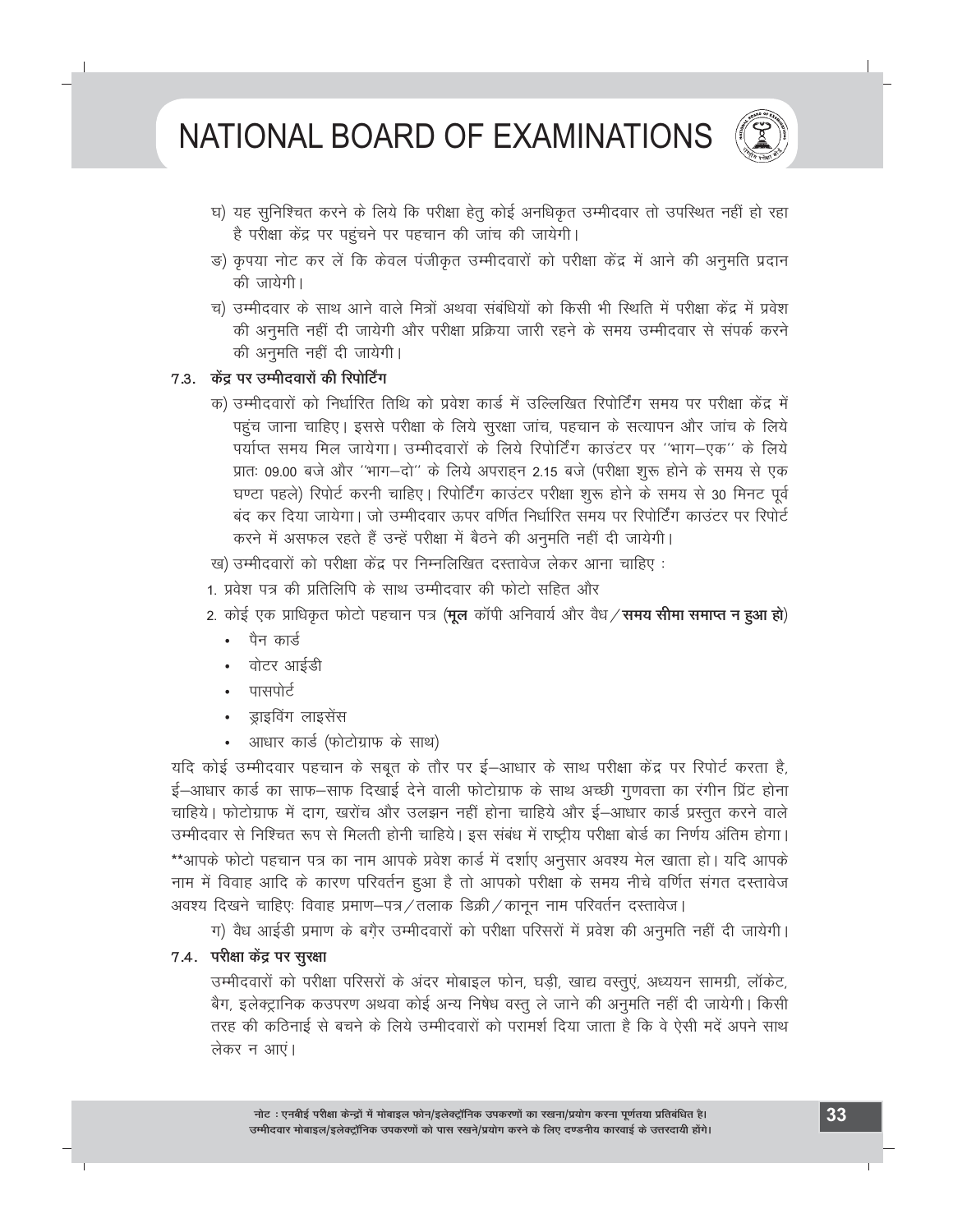

Finger prints of all the candidates will be captured and candidates are requested to cooperate with this essential activity to avoid any cases of impersonation. This is a security feature which will also ensure that only genuine and bonafide candidate appear for the exam. Photograph and signature of the candidates shall also be captured on the exam day at the centre.

#### **7.5. TEST DAY PROCEDURES**

- a) After verification of ID and capture of biometrics and digital signatures, candidates will be escorted to the designated computer terminal at the test centre. A Test Centre Administrator (TCA) will check in the candidate
- b) Candidates are required to keep their admit card and photo identification at all times during the conduct of examination.
- c) Pencils, eraser and rough paper will be distributed to each candidate. No need to bring stationary /writing material to test centre.
- d) Candidates are required to listen to the TCA's instructions to begin the exam.
- e) During the exam, candidate may use the rough paper to do the rough work.
- f) Each workstation will be blocked from three sides front, left and right. Candidates are advised not to look around at other candidates as there will be surveillance cameras that will record both audio and video.
- g) Any suspicious or disruptive behavior on part of the candidate may lead to cancellation of candidature.
- h) For any issues during the exam, candidate may raise his or her hand to notify TCA/ Invigilator.
- i) In case of any disruption, rest assured that a registered candidate will get to take the exam again within the testing/examination window.
- j) All rough paper must be returned to the TCA after the test. Any attempt to take the rough papers out of the test centre will be considered disruptive behavior and liable for disqualification.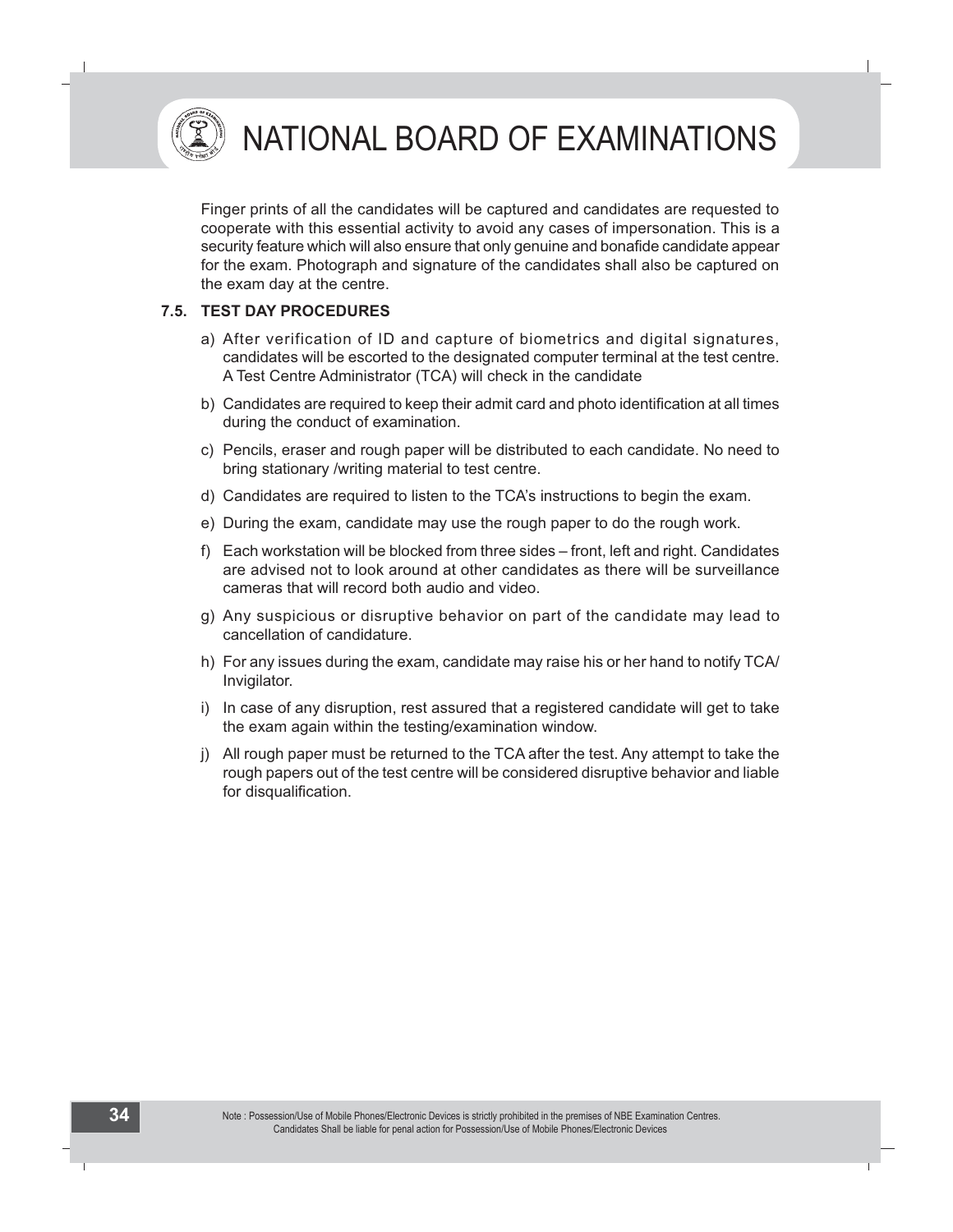

सभी उम्मीदवारों के उंगलियों के निशान लिये जायेंगे और उम्मीदवारों से अनुरोध है कि वे छदमरूपण के किसी भी मामले से बचने के लिये इस अनिवार्य गतिविधि में सहयोग करें। यह एक सुरक्षा फीचर है जिससे यह भी सुनिश्चित होगा कि परीक्षा के लिये वास्तविक और प्रमाणित उम्मीदवार उपस्थित हों। परीक्षा वाले दिन केंद्र पर उम्मीदवारों का फोटोग्राफ और हस्ताक्षर प्राप्त किया जायेगा।

#### 7.5. परीक्षा दिवस प्रक्रियाएँ

- क) पहचान पत्र के सत्यापन और बायोमीट्रिक्स तथा डिजिटल हस्ताक्षर लिए जाने के उपरांत, उम्मीदवारों को परीक्षा केंद्र पर निर्धारित कम्प्यटर टर्मिनल तक ले जाया जायेगा। परीक्षा केंद्र प्रशासक (टीसीए) उम्मीदवार की जांच करेगा।
- ख) उम्मीदवारों के लिये परीक्षा के आयोजन के दौरान हर समय अपना पहचान कार्ड और फोटो पहचान-पत्र अपने साथ रखना अपेक्षित है।
- ग) प्रत्येक उम्मीदवार को पेन्सिल, इरेजर और रफ पेपर वितरित किया जायेगा। परीक्षा केंद्र में स्टेशनरी / लेखन सामग्री लाने की आवश्यकता नहीं है।
- घ) उम्मीदवारों को परीक्षा शुरू करने के लिये टीसीए के निर्देशों को सुनना चाहिये।
- ङ) परीक्षा के दौरान उम्मीदवार रफ काम के लिये रफ कागज का इस्तेमाल करना चाहिए।
- च) प्रत्येक वर्कस्टेशन को तीन तरफ से –सामने से. बाएं और दाएं. ब्लॉक किया जायेगा। उम्मीदवारों को परामर्श दिया जाता है कि अन्य उम्मीदवारों की तरफ न देखें क्योंकि वहां निगरानी कैमरा होंगे जो ऑडियो और विडियो दोनों रिकार्ड करेगा।
- छ) उम्मीदवार की ओर से कोई भी संदिग्ध अथवा व्यवधान वाला व्यवहार किये जाने से उम्मीदवारी रद्द हो सकती है।
- ज) परीक्षा के दौरान कोई भी मुद्दा होने पर उम्मीदवार टीसीए / परीक्षक का ध्यान आकृष्ट करने के लिये अपना हाथ उठा सकता है।
- झ) कोई व्यवधान होने पर यह सुनिश्चित किया जायेगा कि पंजीकृत उम्मीदवार को परीक्षण/परीक्षा खिड़की में दोबारा परीक्षा देने का अवसर प्राप्त हो।
- ञ) सभी रफ कागज परीक्षा के उपरांत टीसीए को अवश्य लौटाया जाना चाहिए। रफ कागजों को परीक्षा केंद्र से बाहर ले जाने का कोई भी प्रयास व्यवधान वाला व्यवहार माना जायेगा और अयोग्य ठहराया जा सकता है।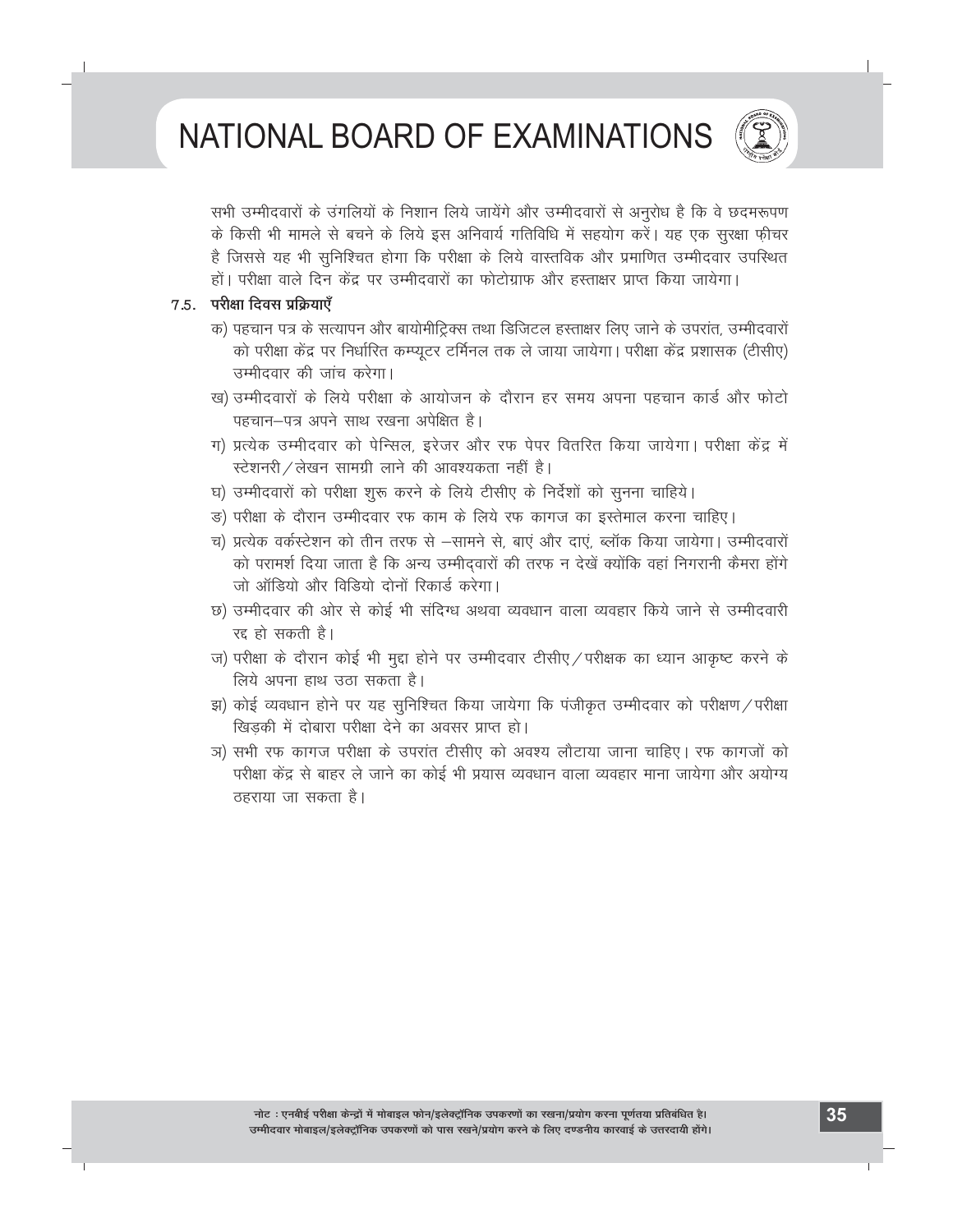

### 8. INSTRUCTIONS FOR ONLINE REGISTRATION **& SCHEDULING**

- 8.1. The online registration & scheduling form for FMGE is available on **http://www.nbe.edu.in** from **13th April to 13th May 2017.**
- 8.2. Candidate may note that there is no option for submitting the form other than the online mode.
- 8.3. Candidates are advised to go through the Registration Guide before proceeding to complete their registration & scheduling process. Once the candidate has completed his/her scheduling process, there will be no option to reschedule.
- 8.4. Online registration & scheduling must be completed by the prescribed cutoff date. At the end of Registration process the applicant will get a computer generated acknowledgment. All fields marked \* in the online registration form are mandatory. During online registration, the candidate is required to choose his/her examination centre at which he/she shall be taking the test. The availability of centre is on first come first serve basis. In case a candidate does not get any centre in a particular city, he/she should opt for examination centre in another city.
- 8.5. Applications of the candidates producing false or fabricated information will not be considered and the candidates may be further debarred from appearing in any future examinations
- 8.6. Please refer Registration Guide available on **http://www.nbe.edu.in** for instructions to fill online application form.
- 8.7 The candidate has to submit to NBE the following Self attested documents along with the copy of acknowledgment e-mail received after successful online registration:
	- Copy of MBBS Pass (in English/Hindi)
	- Copy of MBBS Pass certified by the Embassy /Apostiled
	- Copy of Address Proof (PAN Card /Voter ID /Passport /Driving License)
	- Two Photographs (as per Para 5.6)
	- $\cdot$  Annexure B
	- Copy of Date of Birth Proof (Certificate of Matriculation)
	- Copy of Passport of the applicant (Front Page & Last Page Personal Information)
	- $\cdot$  Copy of 10+2 passing certificate
	- Copy of 10+2 mark sheet
	- Copy of internship certificate (if done abroad)
	- Copy of Eligibility Certificate issued by Medical Council of India (if applicable)
	- Copy of fail certificate /result for Ex-candidates.
	- **Equivalence Certificate:** From Association of Indian Universities (for candidates who have done 10+2 abroad)

 Candidates are required to submit the aforesaid self attested scanned documents at **fmge.cc@natboard.edu.in latest by 5th June 2017.**

Candidates who fail to submit the documents to NBE as indicated herein above and / or do not fulfill the eligibility criteria will not be allowed to appear in the screening test.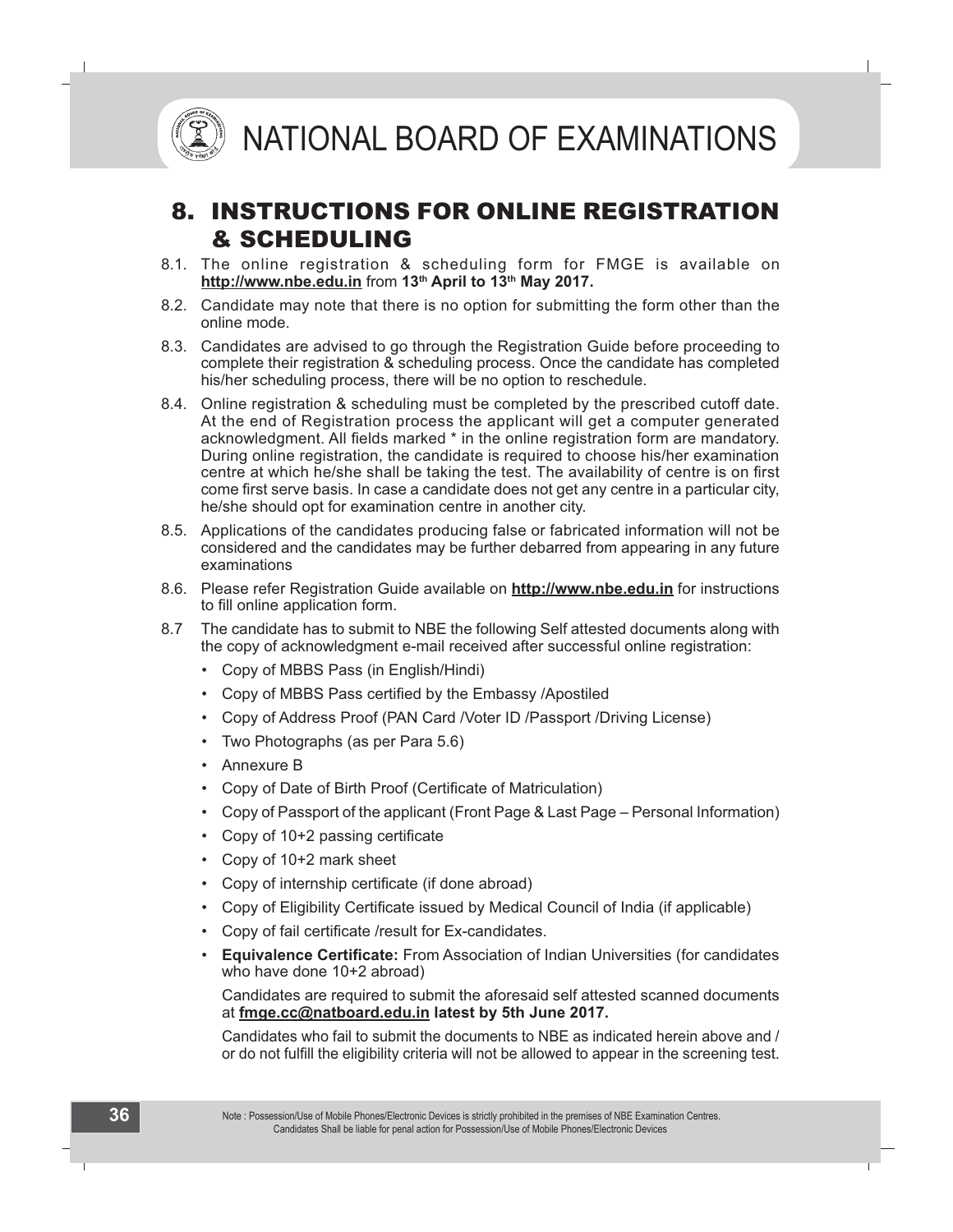

### 8. ऑनलाइन पंजीकरण के लिए अनुदेश

- 8.1. एफएमजीई के लिए ऑनलाइन पंजीकरण 1**3 अप्रेल से 13 मई, 2017** तक वेबसाइट http://www.nbe.edu.in पर उपलब्ध है।
- उम्मीदवार नोट कर लें कि ऑनलाइन पद्धति के अलावा आवेदन जमा का कोई और विकल्प नहीं है।  $8.2.$
- उम्मीदवारों को सलाह दी जाती है कि वे अपनी पंजीकरण और अनुसुचीकरण प्रक्रिया को पुरा करने 8.3. से पहले पंजीकरण गाइड को पढ लें। एक बार उम्मीदवार के अपनी अनुसूचीकरण प्रक्रिया को पूरा कर लिये जाने के बाद पूनः अनुसूचीकरण का कोई विकल्प नहीं रहेगा।
- ऑनलाइन पंजीकरण निर्धारित कट ऑफ तिथि को अवश्य पूरा कर लिया जाना चाहिए। आप ऑनलाइन 8.4. आवेदन सफलतापूर्वक जमा करने की पावती प्रिंट कर पायेंगे। सभी चिन्हित 'क्षेत्र अनिवार्य है। ऑनलाइन पंजीकरण के दौरान उम्मीदवार के लिये अपना परीक्षा केंद्र चुनना अपेक्षित है जहां पर वे परीक्षा देना चाहेंगे। केंद्र की उपलब्धता पहले आओ पहले पाओ आधार पर है। यदि किसी उम्मीदवार को किसी खास शहर में कोई केंद्र प्राप्त नहीं होता है उसे अन्य शहर में परीक्षा केंद्र का विकल्प चुनना चाहिये।
- झूठी अथवा बनावटी सूचना प्रदान करने वाले उम्मीदवारों के आवेदनों पर विचार नहीं किया जायेगा  $8.5.$ और उम्मीदवारों को भविष्य में किसी परीक्षा में उपस्थित होने से प्रतिबंधित किया जा सकता है।
- http://www.nbe.edu.in पर ऑनलाईन परीक्षा फार्म भरने में किसी भी सहायता / निर्देश के लिए  $8.6.$ नामांकन गाइड की सहायता ले सकते हैं।
- आवेदकों को सफलतापूर्वक ऑनलाइन पंजीकरण के उपरांत प्राप्त पावती ई—मेल की प्रति के साथ 8.7 एनबीई में निम्नलिखित दस्तावेज जमा करने होंगे:
	- एमबीबीएस उत्तीर्ण की प्रति (अंग्रेजी / हिंदी में)
	- दूतावास से प्रमाणित/एपोस्टाइल्ड एमबीबीएस उत्तीर्ण प्रमाण–पत्र की प्रति
	- पते के सबूत की प्रति (पैन कार्ड/वोटर आईडी/पासपोर्ट/ड्राईविंग लाइसेंस)
	- दो फोटोग्राफ (पैरा 5.6 के अनुसार)
	- परिशिष्ट—ख
	- जन्म तिथि के सबूत की प्रति (मैट्रिकुलेशन प्रमाणपत्र)
	- आवेदक के पासपोर्ट की प्रति (प्रथम पृष्ठ और अंतिम पृष्ठ–व्यक्तिगत सूचना)
	- 10+2 प्रमाणपत्र की प्रति
	- 10+2 की अंक शीट की प्रति
	- इंटर्नशिप प्रमाण-पत्र की प्रति (यदि विदेश में की है)
	- भारतीय चिकित्सा परिषद से जारी पात्रता प्रमाणपत्र की प्रति (यदि लागू है)
	- पूर्व—उम्मीदवारों के लिये असफल प्रमाणपत्र ⁄ परिणाम की प्रति
	- समकक्षता प्रमाण–पत्र: भारतीय विश्वविद्यालय संघ से (उन उम्मीदवारों के लिये जिन्होंने 10+2 विदेश से की है) उम्मीदवारों को अभिप्रमाणित स्कैन दस्तावेज *fmge.cc@natboard.edu.in* पर अधिकतम 5 जून, 2017 तक जमा करने होंगे।

जो उम्मीदवार दस्तावेज जमा करने में असफल होते हैं / पूरा नहीं करते, एनबीई उन्हें स्क्रीनिंग परीक्षा में पात्रता मानदंड प्रदर्शित करने की अनुमति नहीं देगा।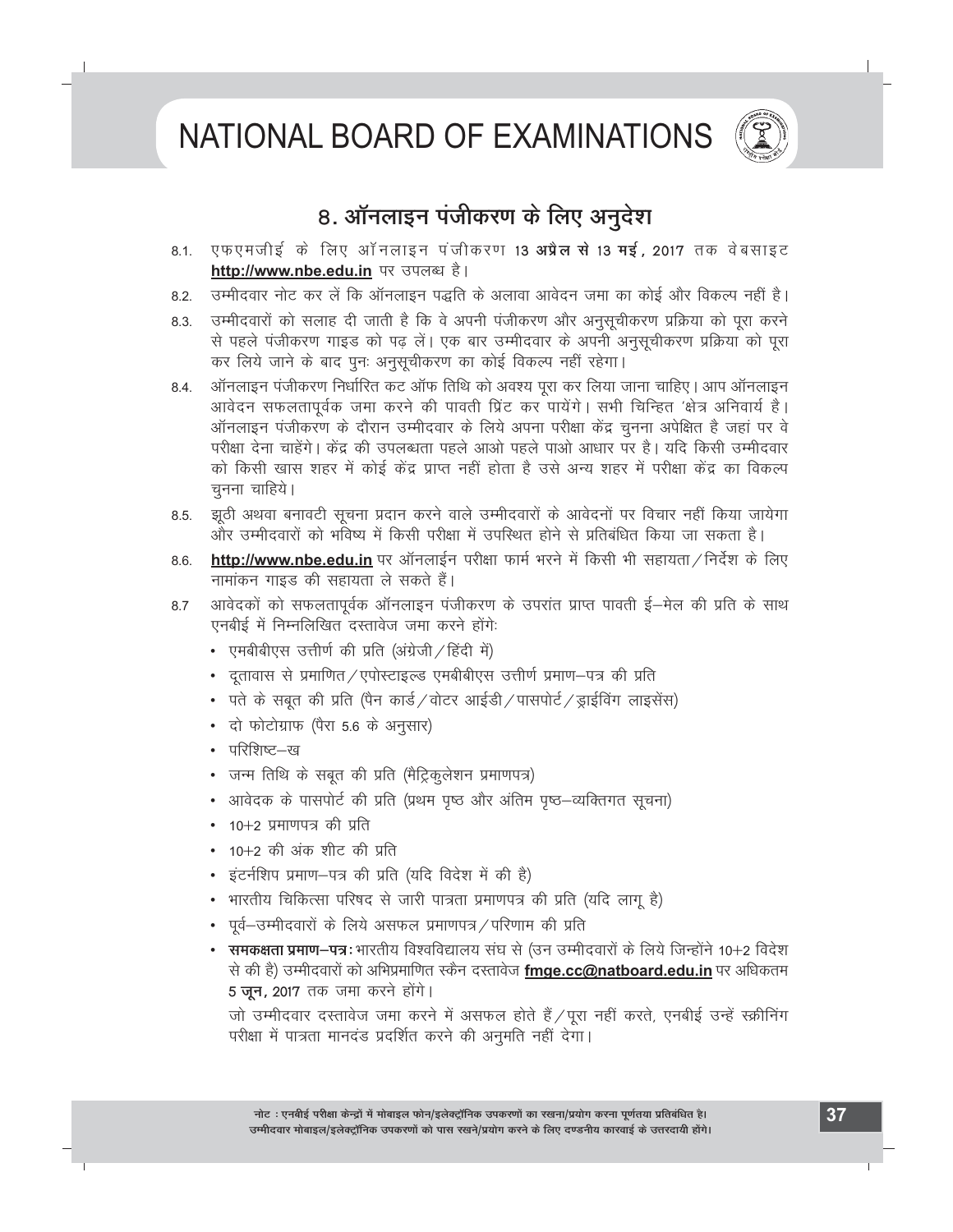

### **9. CAUTION NOTICE, NON DISCLOSURE AGREEMENT,<br>UNFAIR MEANS, DISCLAIMER & RESULTS**  $\mathcal{L}$  ,  $\mathcal{L}$  ,  $\mathcal{L}$  ,  $\mathcal{L}$  ,  $\mathcal{L}$  ,  $\mathcal{L}$  ,  $\mathcal{L}$  ,  $\mathcal{L}$  ,  $\mathcal{L}$  ,  $\mathcal{L}$  ,  $\mathcal{L}$  ,  $\mathcal{L}$  ,  $\mathcal{L}$  ,  $\mathcal{L}$  ,  $\mathcal{L}$  ,  $\mathcal{L}$  ,  $\mathcal{L}$  ,  $\mathcal{L}$  ,  $\mathcal{L}$  ,  $\mathcal{L}$  ,

#### **9.1. Caution Notice**

- a) Candidates are advised to refer to FMGE website **http://www.nbe.edu.in** and Information Bulletin for authentic information and periodic updates about the FMGE and conduct of counseling thereafter.
- b) Candidates are advised not to be allured by claims of any party or person or institute for qualifying FMGE examination or securing seat as per the regulations.
- c) Candidates are advised to bring any such information to notice of NBE by e-mail at **mail@natboard.edu.in**

#### **9.2. Non Disclosure Agreement**

- a) FMGE is a proprietary examination and is conducted only by National Board of Examinations. The contents of this exam are confidential, proprietary and are owned by National Board of Examinations. NBE explicitly prohibits the candidate from publishing, reproducing or transmitting any or some contents of this exam, in whole or in part, in any form or by any means verbal or written, electronic or mechanical or for any purpose.
- b) No content of this exam must be shared with friends, acquaintances or third parties including sharing through online means or via social media. Social media includes but not limited to SMS, Whatsapp, Facebook, Twitter, Hangouts, Blogs etc. using either one's own account or proxy account(s).
- c) By registering for and /or appearing in FMGE the candidate explicitly agrees to the above Non Disclosure Agreement and general terms of use for FMGE as contained in this Information Bulletin, FMGE website.
- d) Violation of any act or breach of the same shall be liable for penal action and cancellation of the candidature at the bare threshold.

#### **9.3. Unfair Means -**

If during the course of training / examination, a candidate is found indulging in any of the following, he/she shall be deemed to have use unfair means.

- Û If a candidate is found to have made a wrong statement in his/her application form for admission to the examinations / counseling /training or has attempted to secure or has secured admission to any of the examinations of NBE by making a false statement or by production of a false document .
- If at any stage a candidate has tampered with any entry in the certificate or statement of marks or any certificate issued by any governmental or non-governmental body or any other document that has been issued to him/ her by the Board.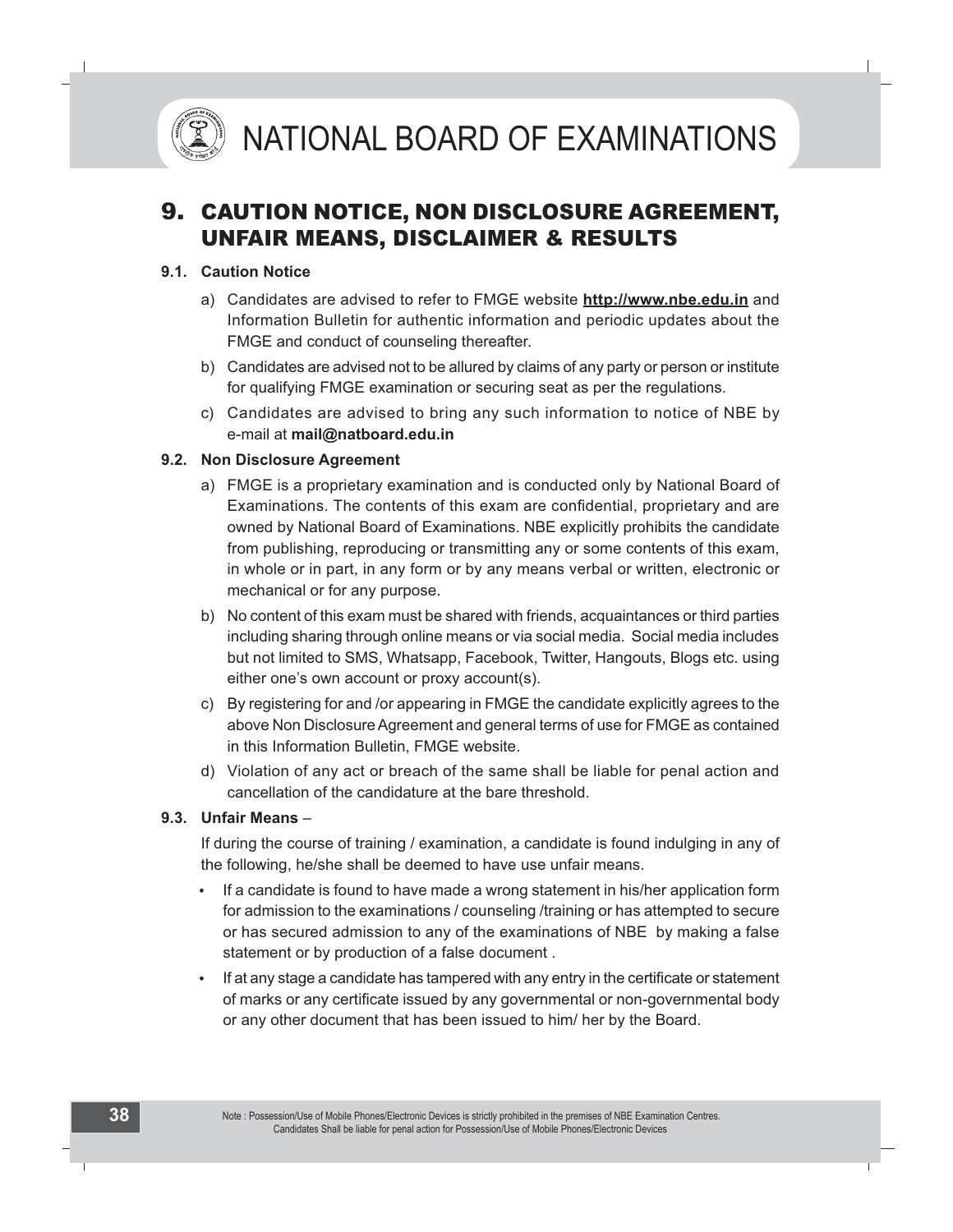

#### चेतावनी सूचना, गैर प्रकटीकरण समझौता, अनुचित तरीके एवं 9. अस्वीकरण, परिणाम

### 9.1. चेतावनी सूचना

- क) उम्मीदवारों को परामर्श दिया जाता है कि वे प्रमाणित सुचना और एफएमजीई के बारे में आवधिक अपडेट्स और इसके बाद काउंसलिंग के आयोजन के लिये वेबसाइट http://www.nbe.edu.in का संदर्भ लें।
- ख) उम्मीदवारों को परामर्श दिया जाता है कि वे किसी पक्ष अथवा व्यक्ति अथवा संस्थान के एफएमजीई परीक्षा में अर्हता अथवा विनियमों के अनुरूप सीट सुरक्षित किये जाने के दावों के बहकावे में नहीं आयें।
- ग) उम्मीदवारों को परामर्श दिया जाता है कि ऐसी कोई भी सचना ई-मेल mail@natboard.edu.in के जरिए एनबीई के ध्यान में लायें।

#### 9.2. गैर प्रकटीकरण समझौता

- क) एफएमजीई एक स्वाधिकृत परीक्षा है और राष्ट्रीय परीक्षा बोर्ड द्वारा आयोजित की जाती है। इस परीक्षा की विषयवस्तु गोपनीय, स्वाधिकृत और राष्ट्रीय परीक्षा बोर्ड की संपत्ति है। एनबीई स्पष्टतया उम्मीदवारों को इस परीक्षा की कोई भी अथवा कुछ भी सामग्री को पूर्ण रूप में अथवा अंशतः, किसी भी रूप में अथवा मौखिक या लिखित किसी भी प्रकार से, इलेक्ट्रॉनिक अथवा मैकेनिकल या किसी भी उद्देश्य के लिये प्रकाशन, पुनःउत्पादन या पारेषण से निषेध करता है।
- ख) परीक्षा से संबंधित किसी भी प्रकार की सामग्री अपने मित्र परिचित अथवा किसी अन्य व्यक्ति के साथ ऑनलाइन अथवा सोशल मीडिया के द्वारा सांझा ना करें। सोशल मीडिया का अर्थ सिर्फ एसएमएस, वाट्सअप, फेसबुक, टविटर, हैंगआउट्स, ब्लॉग्स ही नहीं बल्कि अपना एकाउंट अथवा छदम एकाउंट का प्रयोग भी है।
- ग) एफएमजीई में पंजीकरण के लिए और / या उपस्थित होने के लिये उम्मीदवार की स्पष्टतया उक्त गैर प्रकटीकरण समझौते और इस सूचना बुलेटिन, एफएमजीई वेबसाइट में यथावर्णित एफएमजीई के लिए सामान्य शर्तों के प्रति सहमति होती है।
- घ) किसी भी प्रकार का उल्लंघन अथवा विच्छेद करने से दंडात्मक कार्रवाई अथवा खुले तौर पर उम्मीदवारी रद्द की जा सकती है।

### 9.3. अनुचित तरीके :

यदि प्रशिक्षण/परीक्षा के दौरान कोई उम्मीदवार निम्नलिखित में संलिप्त पाया जाता है, उसे अनूचित तरीकों का प्रयोग माना जायेगा:

- ्यदि कोई उम्मीदवार परीक्षाओं / काउंसलिंग / प्रशिक्षण के लिए प्रवेश हेतु अपने आवेदन प्रपत्र में कोई गलत विवरण देते हुए पाया जाता है अथवा उसने झूठे विवरण देकर अथवा झूठे दस्तावेज जमा करके राष्ट्रीय परीक्षा बोर्ड की किसी भी परीक्षा में प्रवेश प्राप्त करने का प्रयास किया है अथवा प्राप्त कर लिया है।
- यदि उम्मीदवार ने किसी भी चरण में किसी प्रमाणपत्र अथवा अंक विवरणिका अथवा किसी सरकारी अथवा गैर सरकारी संस्था से जारी किसी प्रमाणपत्र अथवा बोर्ड से उसे जारी किसी अन्य दस्तावेज में की गई प्रविष्टि में कोई कांटछांट की है।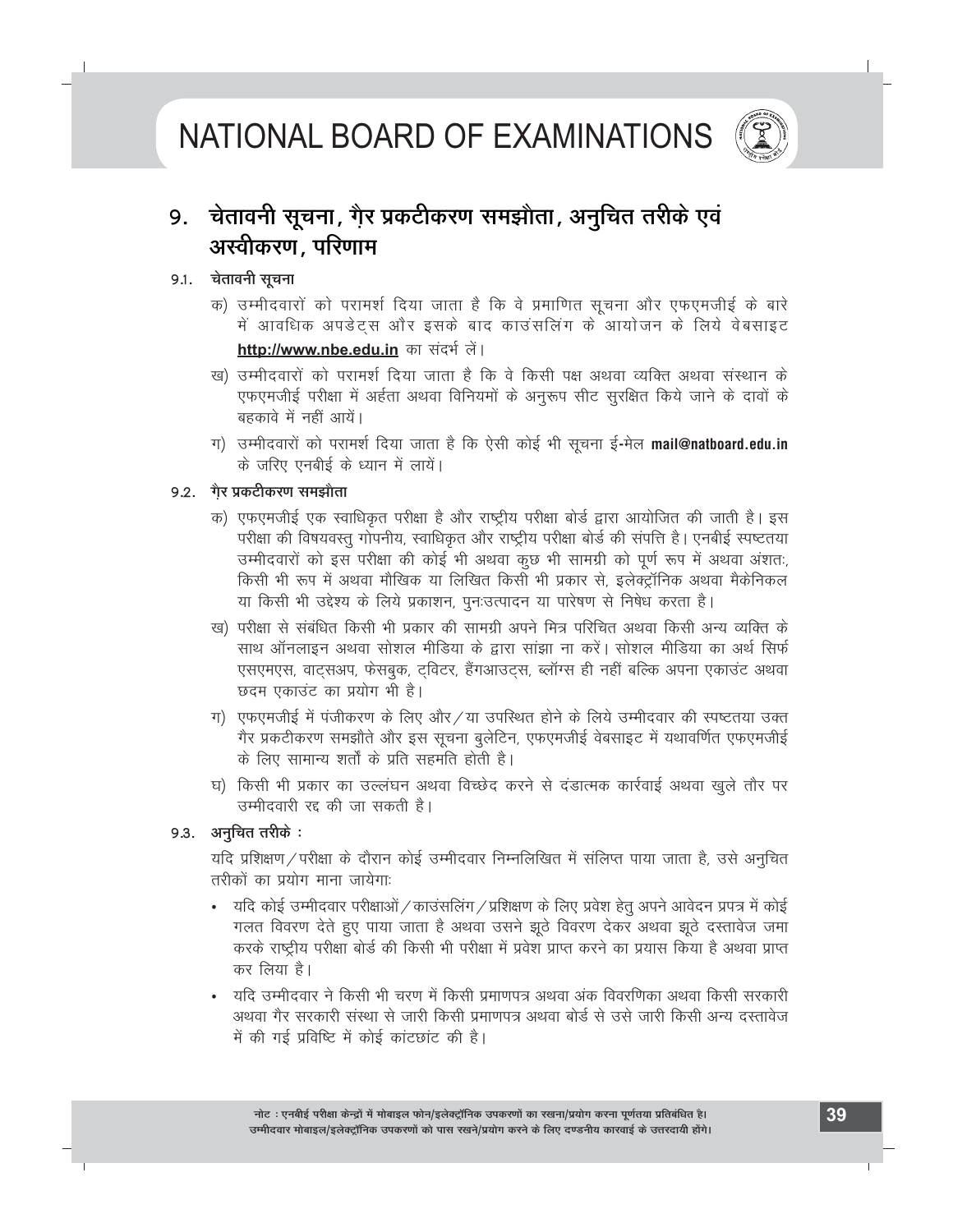

- Û Use/possession of any kind of electronic gadgets including mobile phones with or without internet (whether the gadgets are actually used or not).
- Having in possession of any note-book(s) or notes or chits or any other unauthorized material concerning the subject pertaining to the examination paper.
- Û Anything written on any part of clothing, body, desk, table or any instrument such as setsquare, protractor, blotting paper and question paper etc.
- Û Giving or receiving assistance directly or indirectly of any kind or attempting to do so.
- Change of seat without the permission of Examination Superintendent/In charge Computer Laboratory.
- Contacting or communicating or trying to do so with any person, other than the Examination Staff, during the examination time in the examination center Computer Laboratory.
- Û Consulting notes, books or any other material or outside person while going out of the examination hall/Computer Laboratory to toilet or to any other place.
- Impersonation.
- Candidate appearing multiple times with same or different identity in different sessions of same examination conducted on Computer Based Testing platform.
- Û Using or attempting to use any other undesirable method or means in connection with the examination.
- Smuggling out Question Paper or its part; or smuggling out answer book/ supplementary answer sheet or part thereof.
- Û Running away or swallowing or destroying any note or paper or material found with him/her.
- Û If the answer books show that a candidate has received or given help to any other candidate through copying.
- Threatening any of the officials connected with the conduct of the examinations or threatening of any of the candidates.
- Û Found exchanging answer book or question paper with solution or copying from unauthorized material.
- Peeping into the computer monitor screen of the other candidate.
- Disclosing his/her identity or making distinctive mark in the answer book for that purpose or fails to deliver his/her answer book/continuation sheet before leaving the examination hall.
- Hacking or attempting to hack or causing interference with the website of NBE or its Technology Partner(s) or their Information Technology systems.
- Tampering with Information Technology systems of NBE or Technology Partner(s) or Computer Laboratory.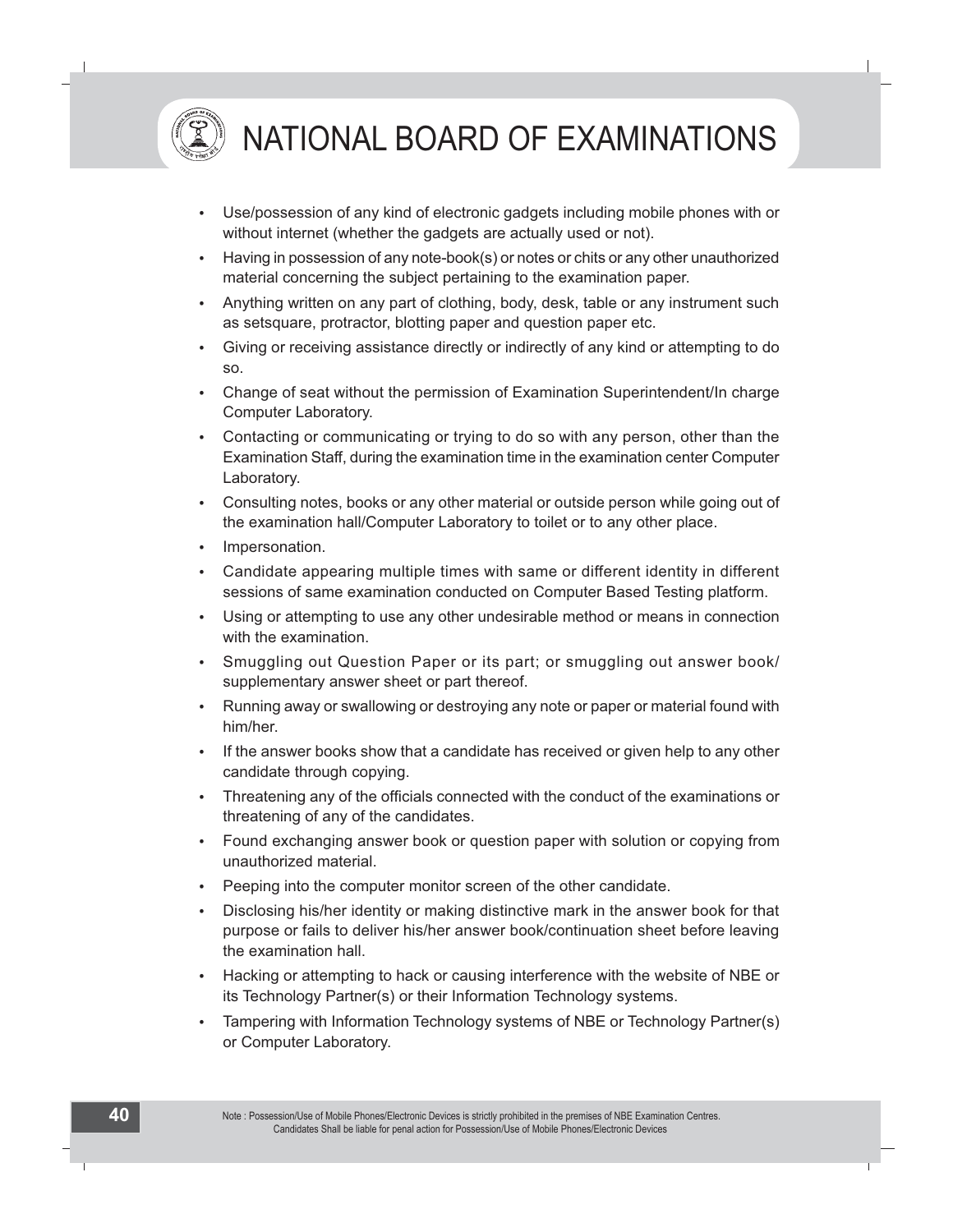

- इंटरनेट युक्त अथवा इसके बगैर मोबाइल फोन सहित किसी भी प्रकार के इलेक्ट्रॉनिक उपकरणों का इस्तेमाल करना / रखना। (भले ही उपकरण का वास्तव में प्रयोग किया गया है अथवा नहीं)
- परीक्षा पेपर से संबंधित विषय पर किसी तरह की कोई नोट बूक अथवा नोटस अथवा पर्चियां अथवा कोई अन्य अनधिकृत सामग्री रखना।
- कपड़ों, शरीर, डेस्क, मेज अथवा किसी अन्य उपकरण जैसे कि सेटस्कवेयर, प्रोटेक्टर, ब्लाटिंग पेपर और प्रश्न पत्र आदि के किसी भाग पर कोई बात लिखना।
- किसी भी प्रकार की प्रत्यक्ष अथवा अप्रत्यक्ष सहायता देना अथवा प्राप्त करना अथवा ऐसा करने का प्रयास करना।
- परीक्षा अधीक्षक / इंचार्ज कम्प्यूटर प्रयोगशाला की अनुमति के बिना सीट को बदलना।
- परीक्षा केंद्र / कम्प्यूटर प्रयोगशाला में परीक्षा के समय के दौरान परीक्षा स्टाफ के अलावा किसी अन्य व्यक्ति से संपर्क अथवा सम्प्रेषण करना अथवा ऐसा करने का प्रयास करना।
- परीक्षा हाल से बाहर/कम्प्यूटर प्रयोगशाला से शौचालय अथवा किसी अन्य स्थान के लिए जाते समय नोट्स, पुस्तकों अथवा किसी अन्य सामग्री अथवा बाहरी व्यक्ति से परामर्श करना।
- छदमरूपण
- कम्प्यूटर आधारित परीक्षा प्लेटफार्म पर आयोजित समान परीक्षा के भिन्न सत्रों में समान अथवा भिन्न पहचान के साथ एक से अधिक बार उम्मीदवार का उपस्थित होना।
- परीक्षा के संबंध में कोई अन्य अवांछनीय पद्धति अथवा तरीकों का इस्तेमाल करना अथवा इस्तेमाल करने का प्रयास करना।
- प्रश्नपत्र अथवा इसके भाग की तस्करी, अथवा उत्तर पुस्तिका / पूरक उत्तर पर्णी अथवा इसके भाग की तस्करी करना।
- उसके पास से मिले किसी नोट अथवा पेपर अथवा सामग्री को लेकर भागना अथवा निगलना अथवा नष्ट करना।
- यदि उत्तर पुरितकाओं से यह पता चलता है कि उम्मीदवार ने नकल के जरिये किसी अन्य उम्मीदवार से सहायता ली है अथवा दी है।
- परीक्षा के आयोजन से जुड़े किसी कर्मचारी को धमकाना अथवा किसी उम्मीदवार को धमकी देना।
- उत्तर पुरितका अथवा सॉल्यूशन युक्त प्रश्न पत्र की अदलाबदली अथवा अनधिकृत सामग्री से नकल करते हुए पाया जाना।
- किसी अन्य उम्मीदवार के कम्प्यूटर मानीटर स्क्रीन में ताकझांक करना।
- ंउत्तर पुरितका में अपनी पहचान उजागर करना अथवा इस उद्देश्य के लिए उत्तर पुरितका में विशेष चिन्ह लगाना अथवा परीक्षा हाल को छोड़ने से पहले अपनी उत्तर पुस्तिका / अतिरिक्त शीट को नहीं सौंपना।
- राष्ट्रीय परीक्षा बोर्ड अथवा इसके प्रौद्योगिकी साझेदार अथवा उनकी सूचना प्रौद्योगिकी प्रणालियों की हैकिंग करना अथवा हैक करने का प्रयास करना अथवा बाधा उत्पन्न करना।
- राष्ट्रीय परीक्षा बोर्ड अथवा प्रौद्योगिकी साझेदार अथवा कम्प्यूटर प्रयोगशाला की सूचना प्रौद्योगिकी प्रणाली से छेड़छाड़ करना।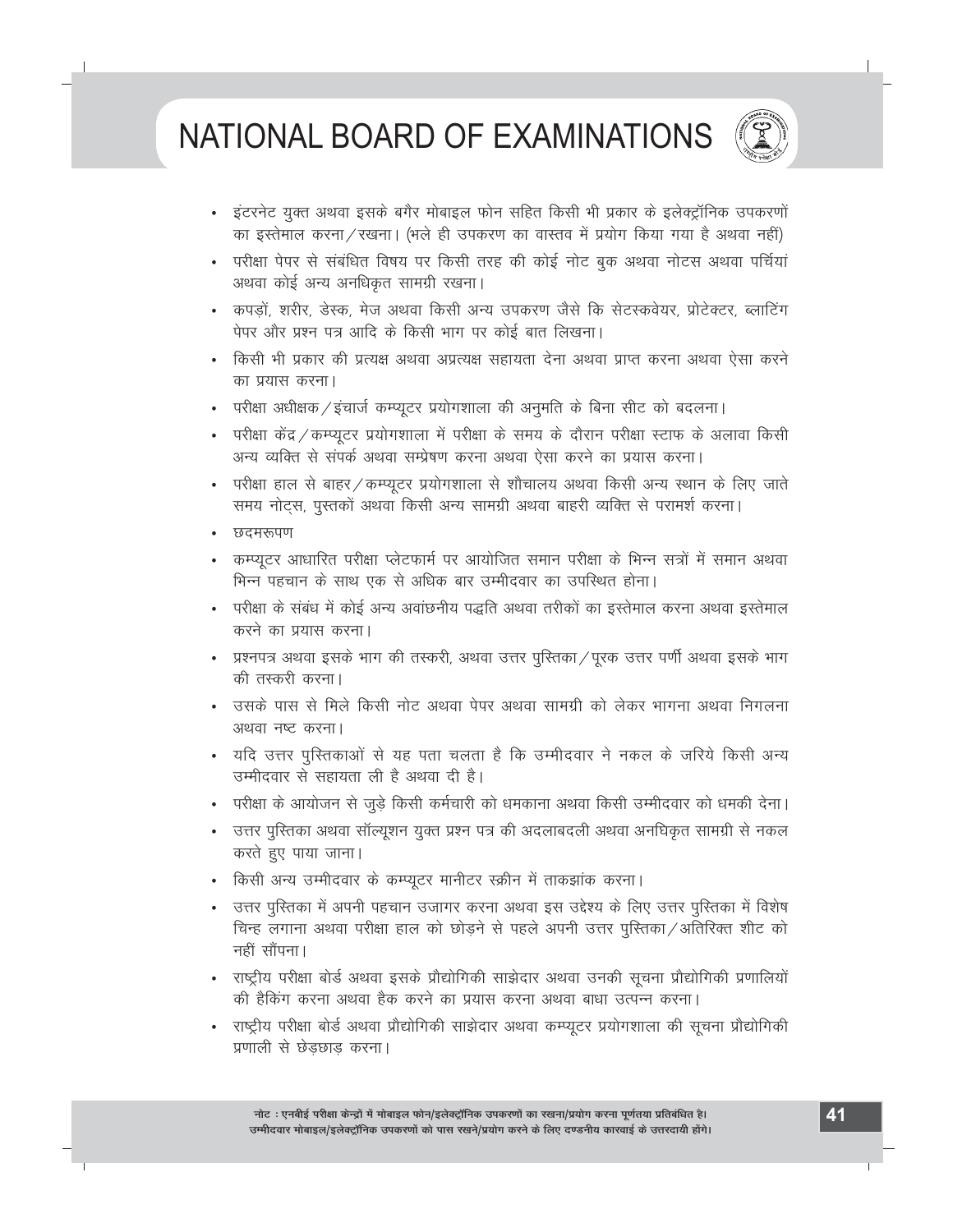

- Damaging the computer systems of computer Laboratory.
- Û Candidate appearing in FMGE is ineligible to appear in any other NBE exams till such time the candidate qualifies FMGE and is registered by Medical Council of India / State Medical Council, a candidate appearing in FMGE and other exams in the same session is an unfair means case and is to be dealt accordingly.
- Candidate found to have attempted or trying to attempt personally or through another person to influence or pressurize an examiner, or any officer or official connected with the examinations of the NBE or its technology partner, either at the Board or at the office of technology partner or their respective residence(s), in any matter concerned with the examinations.
- Û All candidates appearing or have appeared in examinations conduct by NBE are governed by Non-Disclosure Agreement (NDA) which prohibits the candidate from publishing, reproducing or transmitting any or some contents of the test, in whole or in part, in any form or by any means verbal or written, electronic or mechanical or for any purpose. Any candidate violating the NDA will be treated as UMC.
- Û If at any stage if it is found that the candidate has appeared multiple times in the same session of examination or has appeared in same or different examination of NBE with different names, unfair means case shall be registered against such candidate and dealt accordingly.
- Û Any act of candidate/any person which is detrimental to safe, secure and smooth conduct of examination and the decision of EEC in this regard shall be final.
- Candidate is found talking/peeping to another candidate during the examination hours in the examination room.
- A candidate who refuses to obey the Superintendent of Examination center/ Computer Lab and changes his/her seat with another candidate and/or creates disturbance of any kind during the examination and/or otherwise misbehaves in the examination hall .
- Û A candidate found copying from notes written on any part of his/her clothing, body, desk or table or instrument like setsquares, protractors, scales etc. or who is found quilty of concealing, disfiguring, rendering illegible, swallowing or destroying any notes or papers or material found with him/her or found exchanging answer book or question paper with solution or talking to a person or consulting notes or books outside the Examination Hall, while going to the toilet or in the toilet.
- Any candidate found guilty of having adopted anyone or more of the above Unfair means/misconduct is liable to be penalized with a penalty by the Ethics Committee, which may vary from cancellation of the examination/expulsion up to next 14 attempts/7 yrs and/or cancellation of candidature as may be decided by Examinations Ethics Committee after considering each case.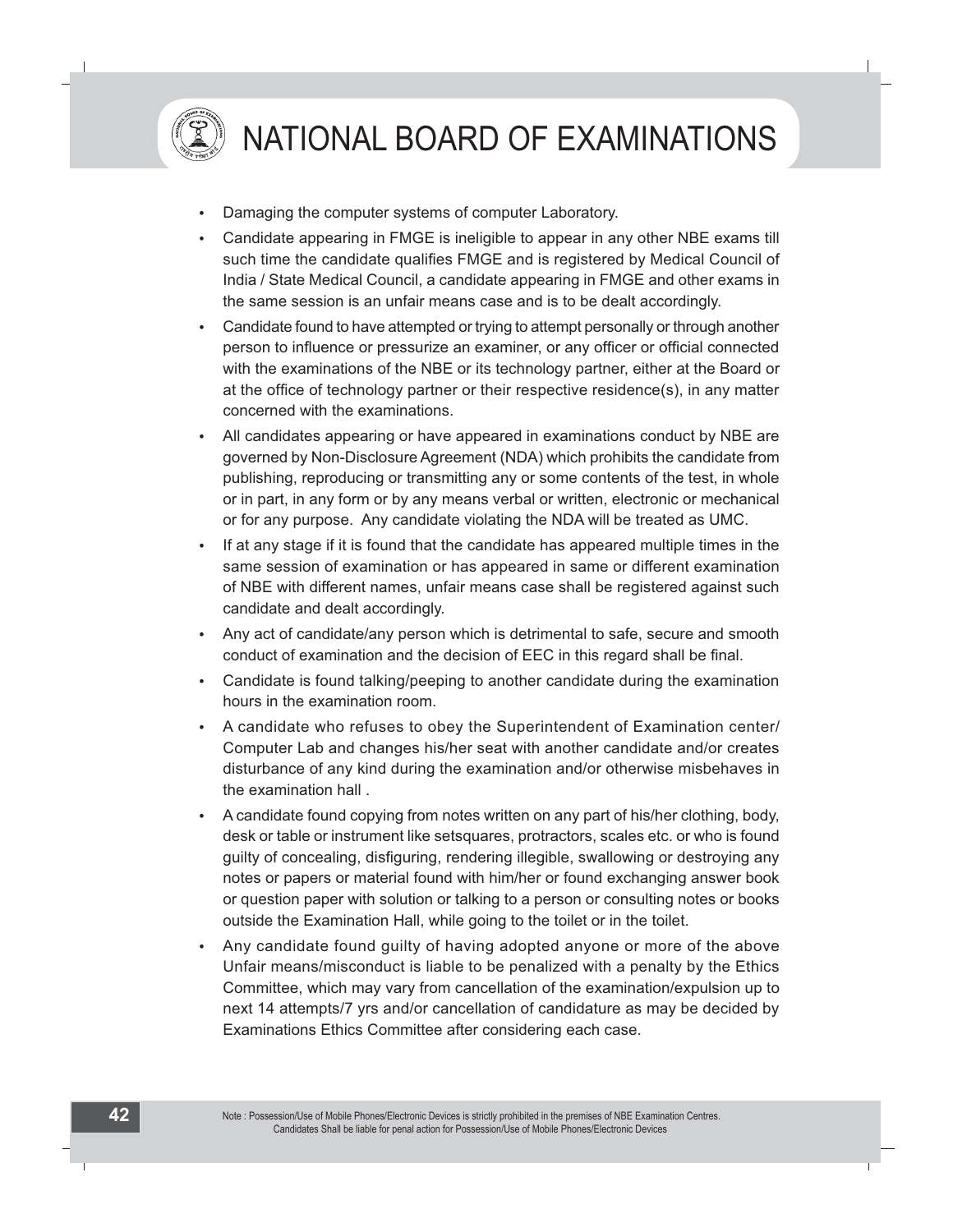

- कम्प्यटर प्रयोगशाला की कम्प्यटर प्रणालियों को क्षति पहचाना।
- एफएमजीई में उपस्थित हो रहे उम्मीदवार तब तक किसी अन्य एनबीई परीक्षा में उपस्थित होने के पात्र हैं जब तक कि उम्मीदवार एफएमजीई में अर्हता प्राप्त नहीं कर लेता और भारतीय चिकित्सा परिषद्/राज्य चिकित्सा परिषद के साथ पंजीकृत नहीं हो जाता, समान सत्र में एफएमजीई और अन्य परीक्षाएं दे रहे उम्मीदवार अनूचित तरीकों का प्रयोग करने का मामला है और तदनूसार इस पर कार्रवाई की जायेगी।
- उम्मीदवार का परीक्षाओं से संबंधित किसी मामले में राष्ट्रीय परीक्षा बोर्ड की परीक्षाओं से जुड़े परीक्षक, अथवा किसी अधिकारी अथवा कर्मचारी अथवा इसके प्रौद्योगिकी साझेदार को, बोर्ड में अथवा प्रौद्योगिकी साझेदार के कार्यालय अथवा उनके संबंधित आवास पर व्यक्तिगत तौर पर प्रभावित करना अथवा दबाव बनाते हुए पाया जाना।
- राष्ट्रीय परीक्षा बोर्ड द्वारा आयोजित परीक्षाओं में उपस्थित हुए अथवा उपस्थित हो रहे सभी उम्मीदवार गैर-प्रकटन समझौते (एनडीए) से शासित होते हैं जो कि उम्मीदवार को परीक्षा की कोई भी अथवा कूछ विषयवस्तू, पूर्णरूपेण अथवा अंशतः, किसी भी रूप में अथवा किसी भी तरीके से, मौखिक अथवा लिखित, इलेक्ट्रॉनिक अथवा मैकेनिकल अथवा किसी अन्य उद्देश्य के लिए प्रकाशित, पुनःप्रस्तुतिकरण अथवा पारेषण से निषेध करता है। एनडीए का उल्लंघन करने वाला कोई भी उम्मीदवार युएमसी माना जाएगा।
- यदि किसी भी चरण में यह पाया जाता है कि उम्मीदवार भिन्न नामों से राष्ट्रीय परीक्षा बोर्ड की परीक्षा के समान सत्र में एक से अधिक बार उपस्थित हुआ है अथवा समान अथवा भिन्न परीक्षाओं में उपस्थित हुआ है तो ऐसे उम्मीदवार के विरूद्ध अनुचित तरीके अपनाये जाने का मामला दर्ज़ किया जायेगा और तदनुसार कार्रवाई की जायेगी।
- उम्मीदवार/किसी व्यक्ति का कोई कृत्य जो कि परीक्षा के सूरक्षित, संरक्षित और निर्बाध संचालन में बाधक हो और इस संबंध में ईईसी का निर्णय अंतिम माना जाएगा।
- उम्मीदवार द्वारा परीक्षा कक्ष में परीक्षा के दौरान किसी अन्य उम्मीदवार से बातें करना / ताकझांक करना।
- उम्मीदवार का परीक्षा केंद्र / कम्प्यूटर लैब के अधीक्षक के निर्देश मानने से इन्कार करना और किसी अन्य उम्मीदवार के साथ सीट बदलना और ⁄ अथवा परीक्षा के दौरान किसी अन्य प्रकार का अवरोध पैदा करना और/अथवा परीक्षा हाल में अन्य तरह से दुर्व्यवहार करना।
- उम्मीदवार को अपने कपड़ों, शरीर, डेस्क अथवा मेज अथवा उपकरण, जैसे कि सेटस्क्वेयर्स, प्रोट्रेक्टर्स, स्केल्स आदि के किसी भाग पर लिखे नोट्स से नकल करना अथवा जो उसके पास से मिले किसी नोट्स अथवा पेपर्स अथवा सामग्री को छिपाने, नष्ट करने, खराब करने, निगलने अथवा नष्ट करने अथवा उत्तर पुस्तका अथवा सॉल्यूशन युक्त प्रश्न पत्र की अदलाबदली अथवा किसी व्यक्ति से बातें करते हुए पाया जाना अथवा शौचालय में जाते हुए अथवा शौचालय के भीतर नोट्स अथवा पुस्तकें कंसल्ट करते हुए पाया जाना।
- कोई भी उम्मीदवार यदि उपरोक्त किसी एक अथवा अधिक अनुचित तरीकों / कदाचार का दोषी पाया गया तो उसे आचार समिति द्वारा दंडित किया जा सकता है जिसमें भिन्न प्रकार से, परीक्षा को रदद किया जाना/अगले 14 अवसरों/7 वर्ष के लिए निकासी और/अथवा उम्मीदवारी को रद्द किया जाना, आचार समिति द्वारा प्रत्येक मामले पर विचार किये जाने के उपरांत जो भी निर्णय लिया जाता है, शामिल है।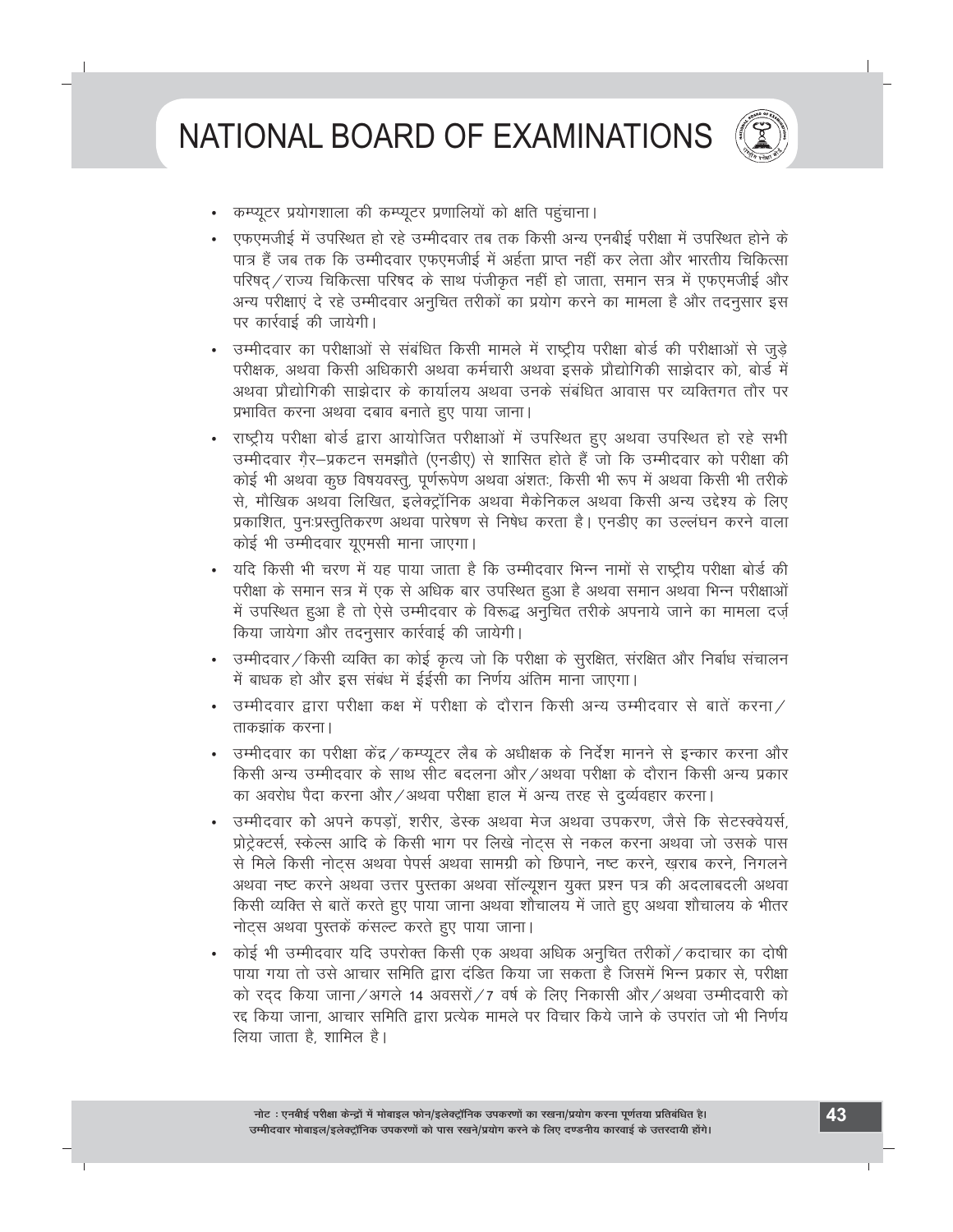

The above list is purely indicative. If any act of omission or commission attributed to the candidate/intent by the candidate to vitiate the sanctity of the examination in decision of NBE shall be taken up as unfair means.

**9.4. Disclaimer -** The decision of NBE shall be final and binding for declaration of any person /candidate guilty of foregoing or such offence as shall be classified as UMC.

#### **9.5. Result**

- a) Result (Pass/Fail) for eligible candidates shall be displayed on NBE website and at NBE Office notice board.
- b) An applicant shall be declared as having passed only if he/she obtains a minimum of 150 marks out of 300 in the examination.
- c) The scheme regarding delivery of authenticated copy of the result shall be indicated on the website after the declaration of result.
- d) The results for the test are likely to be declared by **15th July, 2017.**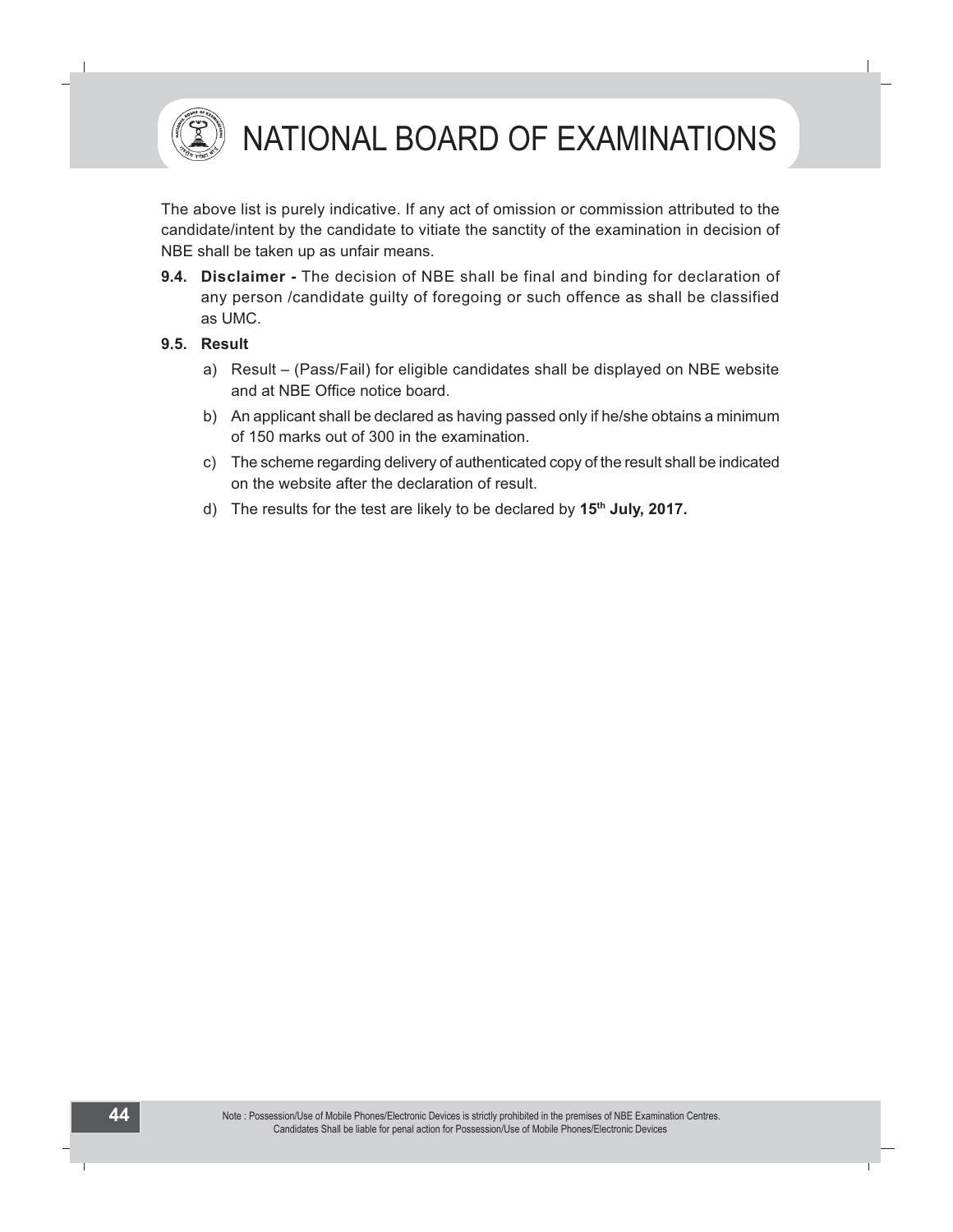

उपरोक्त सची परी तरह सांकेतिक है। यदि राष्ट्रीय परीक्षा बोर्ड के निर्णय अनसार परीक्षा की पवित्रता बिगाड़ने के लिये उम्मीदवार की कोई भी चुक अथवा कृत्य / प्रयास हुआ, उसे अनुचित तरीके के तौर पर लिया जायेगा।

9.4. अर्स्वीकृतिः उपरोक्त अथवा यूएमसी द्वारा यथा वर्गीकृत किसी अपराध के लिये उम्मीदवार / किसी व्यक्ति को दोषी ठहराये जाने के लिए एनबीई का फैसला अंतिम और बाध्यकारी होगा।

9.5. परिणाम

- क) परिणाम- (पास / फेल) योग्य उम्मीदवारों के नाम एनबीई की वेबसाइट पर अथवा एनबीई कार्यालय के नोटिस बोर्ड पर दिया जाएगा।
- ख) केवल उसी उम्मीदवार को उत्तीर्ण घोषित किया जाएगा जिसने परीक्षा में 300 अंकों में से कम से कम 150 अंक प्राप्त किये हों।
- ग) परिणाम को प्रमाणित कापी प्राप्त करने की सूचना आदि वेबसाइट पर परिणाम घोषित होने के बाद साथ ही प्राप्त कर सकते हैं।
- घ) परीक्षा का परिणाम 15 जुलाई, 2017 को घोषित कर दिया जाएगा।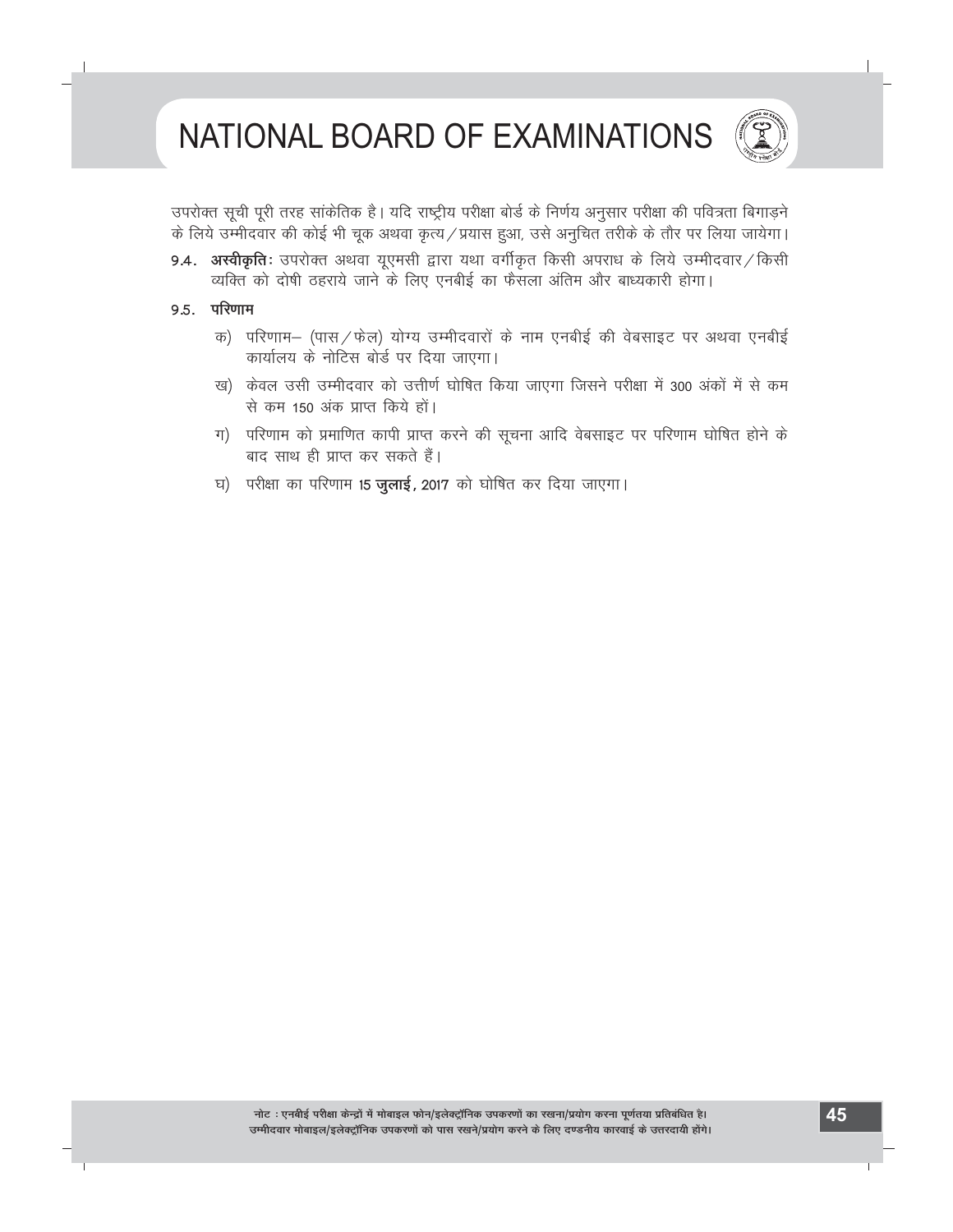

### **10. OVERVIEW OF COMPUTER BASED TESTING**

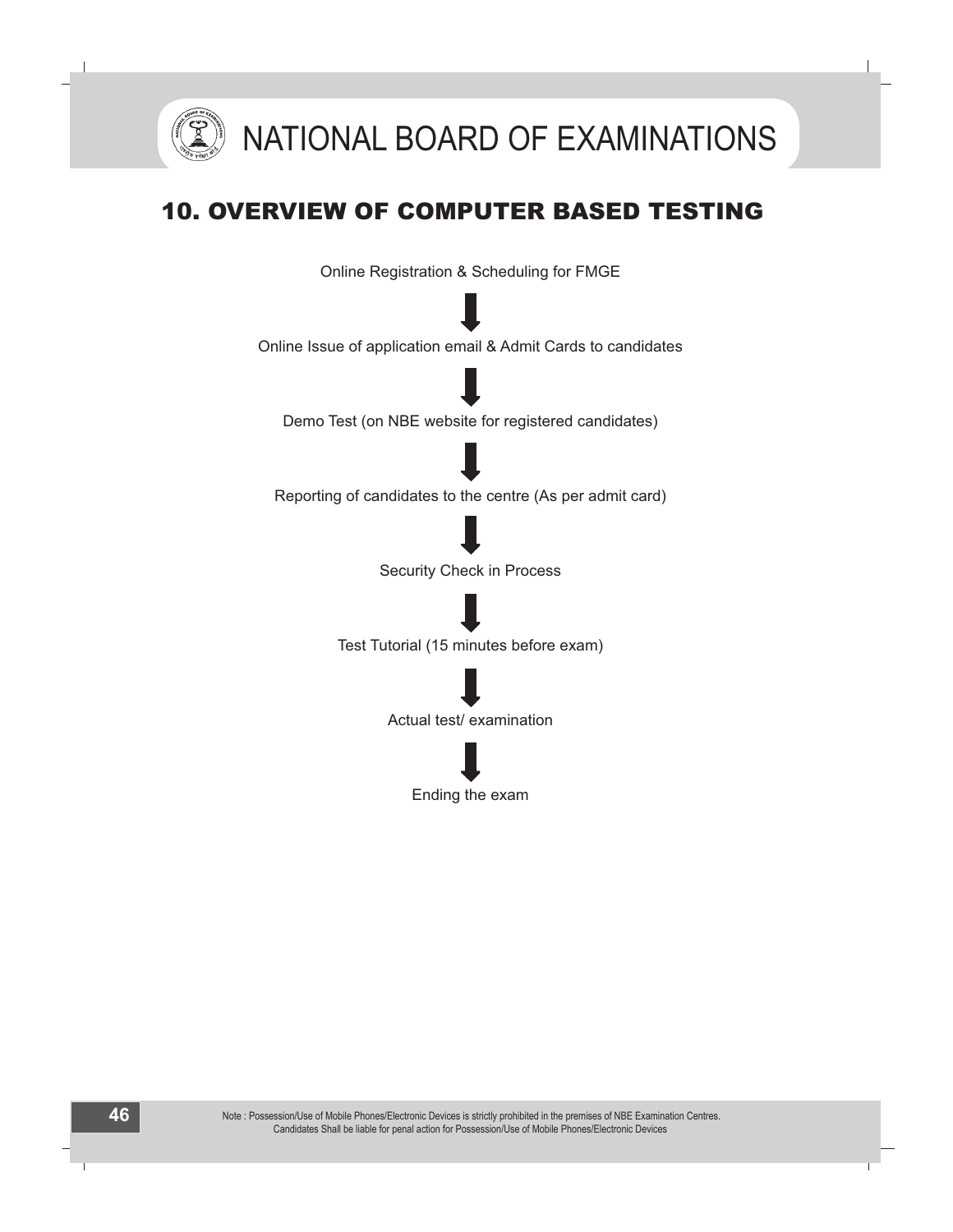

### 10. कम्प्यूटर आधारित परीक्षा का सिंहावलोकन

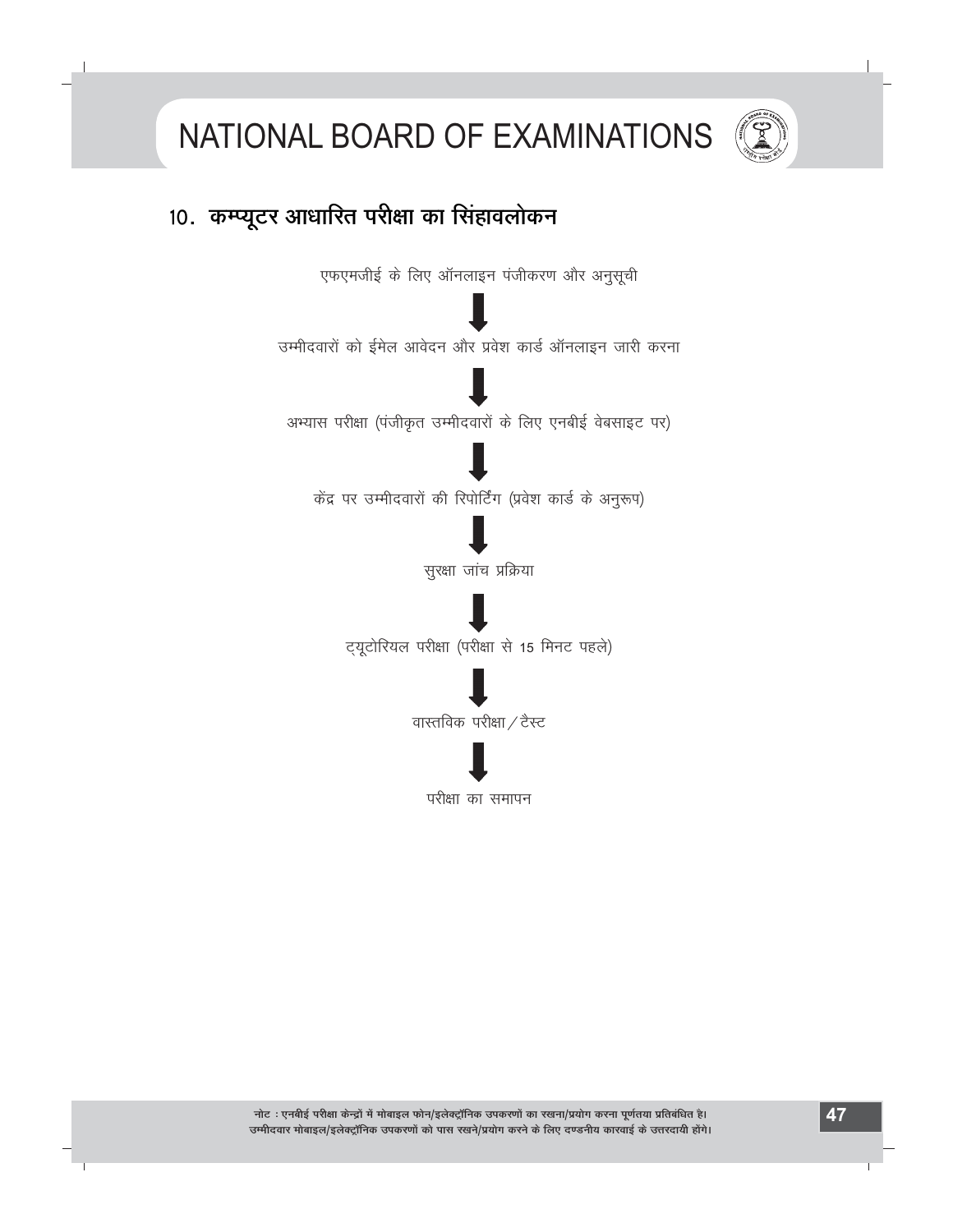

# 11. AN OVERVIEW OF FMGE

| 1  | Purpose of Examination                    | An Indian Citizen/Overseas Citizen of India possessing<br>a Primary Medical qualification awarded by any<br>Medical institution outside of India who is desirous of<br>getting Provisional/ Permanent registration with State<br>Medical Council. |  |
|----|-------------------------------------------|---------------------------------------------------------------------------------------------------------------------------------------------------------------------------------------------------------------------------------------------------|--|
| 2  | Periodicity                               | Twice a year (June/December)                                                                                                                                                                                                                      |  |
| 3  | Pattern of Examination                    | MCQ based with single correct response                                                                                                                                                                                                            |  |
| 4  | No. of items (Questions)                  | 300                                                                                                                                                                                                                                               |  |
| 5  | <b>Negative Marking</b>                   | No.                                                                                                                                                                                                                                               |  |
| 6  | Syllabus                                  | As indicated in this Information Bulletin                                                                                                                                                                                                         |  |
| 7  | Mode of Conduct                           | <b>Computer Based</b>                                                                                                                                                                                                                             |  |
| 8  | Criteria for passing the<br>examination   | Score of 150 out of 300 marks                                                                                                                                                                                                                     |  |
| 9  | Fees                                      | Rs. 5500/-                                                                                                                                                                                                                                        |  |
| 10 | Online Registration for<br>FMGE June 2017 | From 13th April to 13th May, 2017                                                                                                                                                                                                                 |  |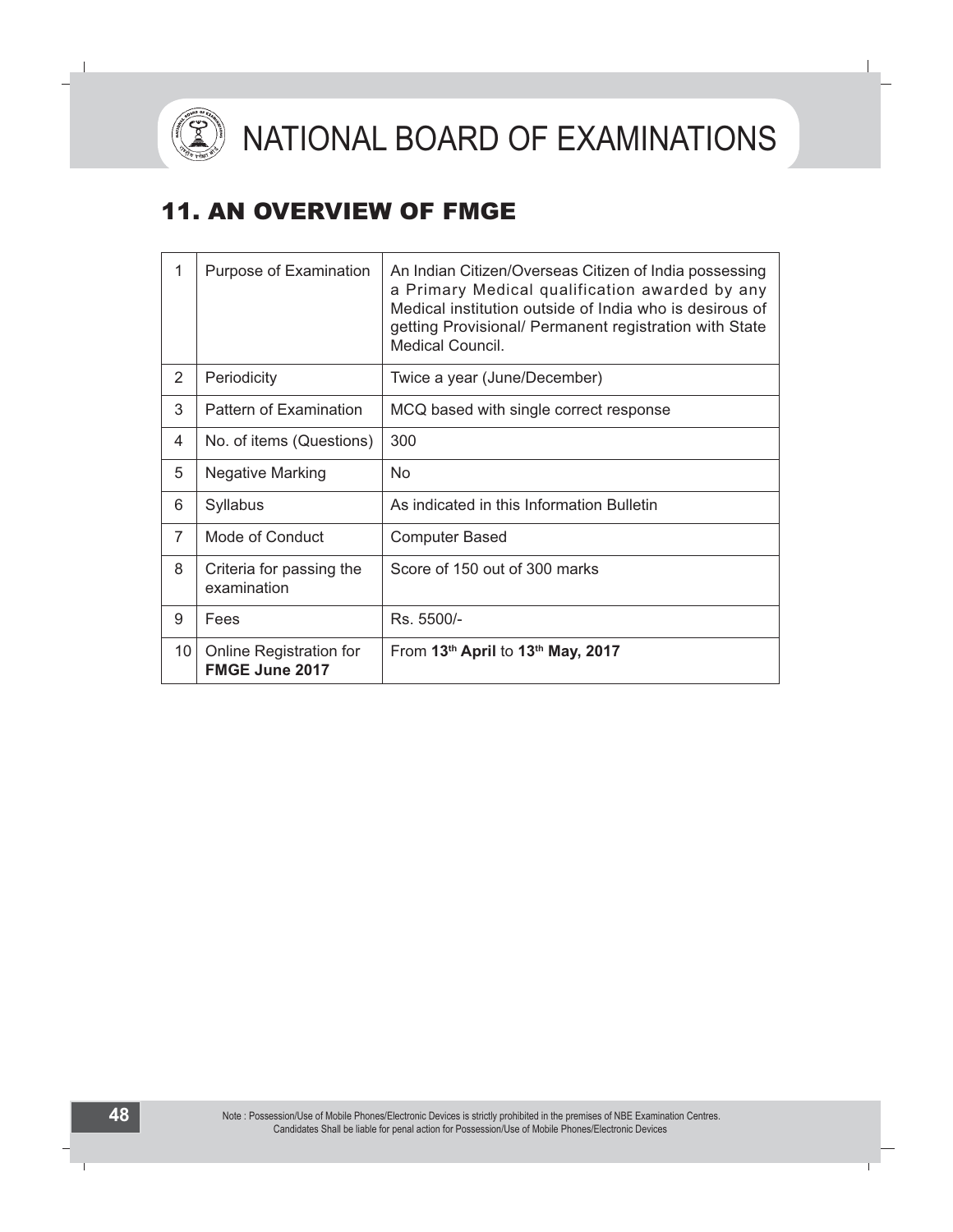

### 11. एफएमजीई का एक सिंहावलोकन

| 1               | परीक्षा का उद्देश्य                               | कोई भी भारतीय नागरिक / बाहरी नागरिक जिसके पास भारत के<br>बाहर स्थित किसी चिकित्सा संस्थान से प्रदत्त प्राथमिक चिकित्सा<br>अर्हता है, जो कि राज्य चिकित्सा परिषद के साथ अनंतिम/स्थाई<br>पंजीकरण कराने का इच्छूक है। |
|-----------------|---------------------------------------------------|--------------------------------------------------------------------------------------------------------------------------------------------------------------------------------------------------------------------|
| $\mathcal{P}$   | आवधिकता                                           | वर्ष में दो बार (जून / दिसंबर)                                                                                                                                                                                     |
| 3               | परीक्षा की पद्धति                                 | एकल सही उत्तर के साथ एमसीक्यू आधारित                                                                                                                                                                               |
| 4               | मदों (प्रश्नों) की संख्या                         | 300                                                                                                                                                                                                                |
| 5               | नकारात्मक अंक                                     | नहीं                                                                                                                                                                                                               |
| 6               | पाठ्यक्रम                                         | इस सूचना बुलेटिन में संकेत                                                                                                                                                                                         |
| $\overline{7}$  | आयोजन का तरीका                                    | कम्प्यूटर आधारित                                                                                                                                                                                                   |
| 8               | परीक्षा उत्तीर्ण करने के लिये                     | 300 अंकों में से 150 प्राप्तांक                                                                                                                                                                                    |
|                 | मानदंड                                            |                                                                                                                                                                                                                    |
| 9               | फीस                                               | रु. 5500/-                                                                                                                                                                                                         |
| 10 <sup>°</sup> | एफएमजीई जून 2017 के सत्र<br>के लिए ऑनलाइन पंजीकरण | 13 अप्रैल से 13 मई, 2017 तक                                                                                                                                                                                        |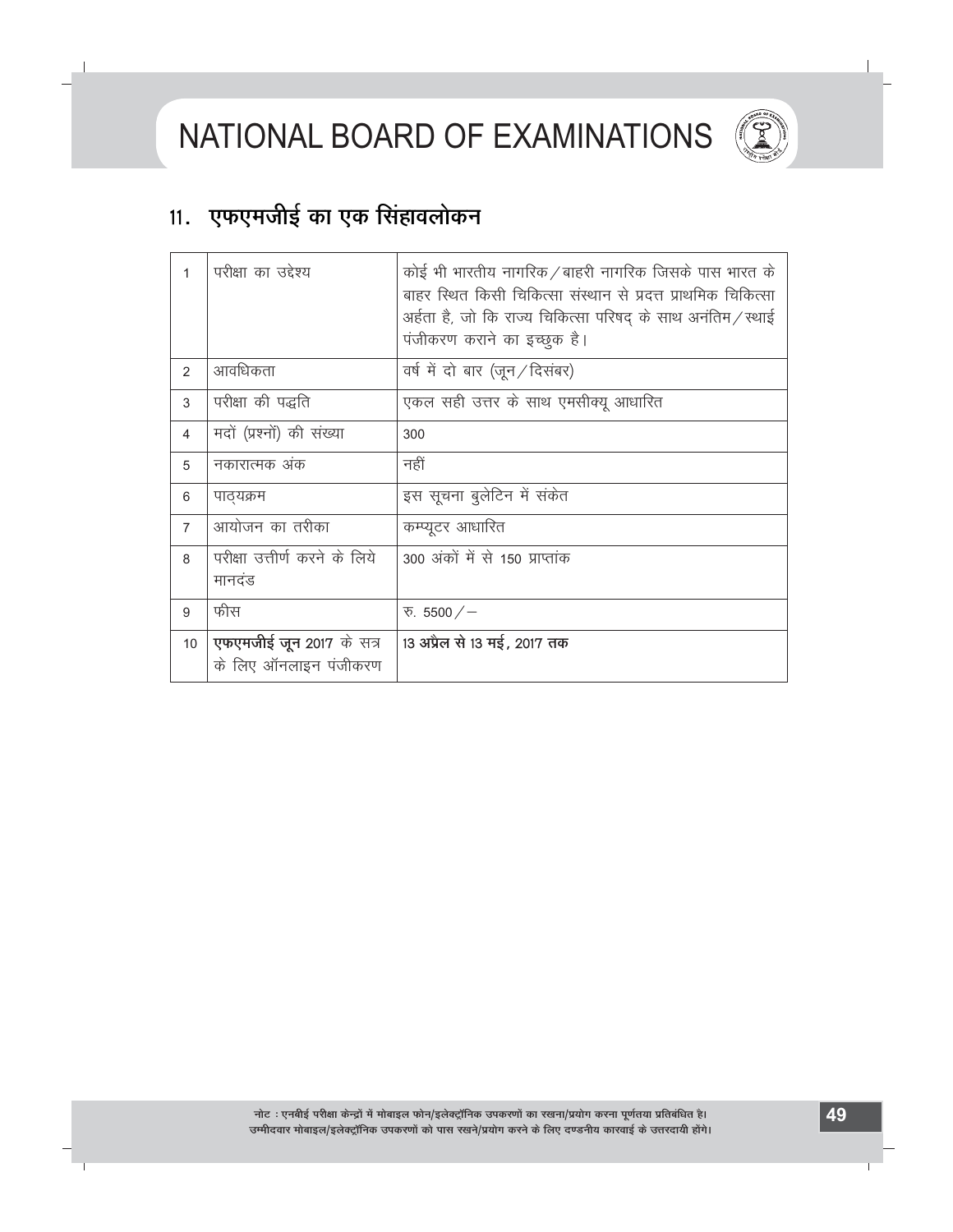

### **12. SYLLABUS**

The Syllabus for the test shall comprise of subjects /knowledge areas as per the Graduate Medical Education Regulations issued by Medical Council of India with prior approval of Government of India. An extract of the same is as follows:

(Kindly refer to MCI website **www.mciindia.org** for complete document)

#### **PRE AND PARA CLINICAL SUBJECTS Marks 100**

#### **ANATOMY**

| 1. | <b>General Anatomy</b> | Basic tissues to body, Terminology & Nomenclature                                                          |
|----|------------------------|------------------------------------------------------------------------------------------------------------|
| 2. | Elements of Anatomy    | Osteology, Arthrology, Myology, Angiology, Neurology                                                       |
| 3. | Regional Anatomy       | Upper limb, Lower limb Thorax-including diaphragm Abdomen and<br>Pelvis, Head, Neck Brain and Spinal cord. |
| 4. | Embryology             | Development of individual organs and systems, Postnatal growth &<br>development                            |
| 5. | Histology              | General Histology Microanatomy of individual organs & systems                                              |
| 6. | <b>Human Genetics</b>  | Principles of Human genetics and Molecular biology                                                         |

- 7. Radiological Anatomy : Skiagrams, Special X-rays, Principles of imaging techniques.
- 8. Surface Anatomy : In cadavers, in the living
- 9. Sectional Anatomy : Thorax, Abdomen, Head, Neck and Brain
- 10. Applied Anatomy

#### **PHYSIOLOGY**

- 1. General Physiology
- 2. Body fluids Blood
- 3. Nerve and Muscle
- 4. Gastrointestinal Tract
- 5. Kidney
- 6. Skin and Body temperature
- 7. Endocrine Glands
- 8. Reproduction
- 9. Cardiovascular System
- 10. Respiratory System
- 11. Central Nervous Systems

### 12. Special Senses

#### **BIOCHEMISTRY**

- 1. Cell and Sub-cellular structures
- 2. Hydrogen Ion concentration Acid, Bases, Buffers, Handerson-Haselbach equation
- 3. Isotopes and their Application
- 4. Carbohydrates
- 5. Amino Acids, Peptides and Proteins
- 6. Lipids
- 7. Nuclear Acids
- 8. Enzymes
- 9. Vitamins
- 10. Biological Oxidation
- 11. Digestion and Absorption from GI Tract
- 12. Intermediary Metabolism
- 13. Carbohydrate Metabolism
- 14. Lipid Metabolism
- 15. Protein and Amino Acid Metabolism
- 16. Purine and Primidine Metabolism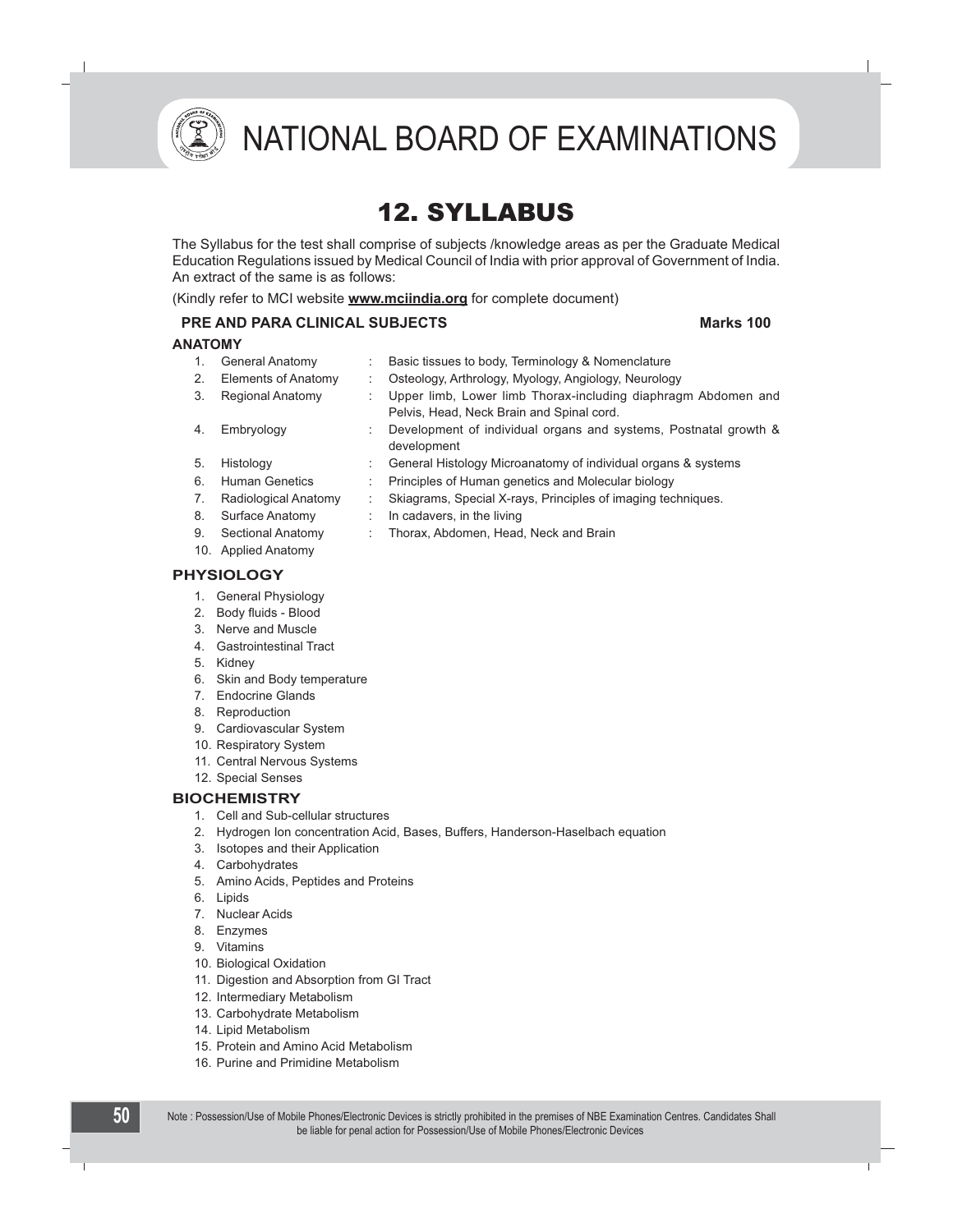

- 17. Minerals
- 18. Biochemical Genetics and Protein Biosynthesis
- 19. Tissue Biochemistry
- 20. Liver Functions
- 21. Nutrition and Energy Metabolism

#### **PATHOLOGY**

- 1. Cell injury
- 2. Inflammation and Repair
- 3. Immunopathology
- 4. Infectious diseases
- 5. Circulatory disturbances
- 6. Growth disturbances and Neoplasia
- 7. Nutritional and other disorders
- 8. Genetic disorder
- 9. Haematology
- 10. Cardiovascular Pathology
- 11. Respiratory Pathology
- 12. Pathology of Kidney and urinary Tract
- 13. Hepato-Biliary Pathology
- 14. Lymphoreticular System / Spleen
- 15. Reproductive System (male & female)
- 16. Diseases of the Breast
- 17. Musculoskeletal System
- 18. Endocrine pathology
- 19. Neuropathology
- 20. Dermato-Pathology
- 21. Ocular Pathology

#### **MICROBIOLOGY**

- 1. General Microbiology
- 2. Immunology
- 3. Bacteriology
- 4. General Virology
- 5. Systemic Virology
- 6. Mycology
- 7. Parasitology
- 8. Clinical / Applied Microbiology

#### **PHARMACOLOGY**

- 1. General Pharmacology
- 2. Autonomic Nervous System
- 3. Cardio-vascular System
- 4. Diuretics
- 5. Drugs affecting blood and blood formation
- 6. Autocoids and related drugs
- 7. Respiratory System
- 8. Gastro-intestinal System
- 9. Endocrine pharmacology
- 10. Central Nervous System
- 11. Psychopharmacology
- 12. Drugs in Anaesthetic practice
- 13. Chemotherapy
- 14. Toxicology
- 15. Clinical Pharmacology and Rational drug use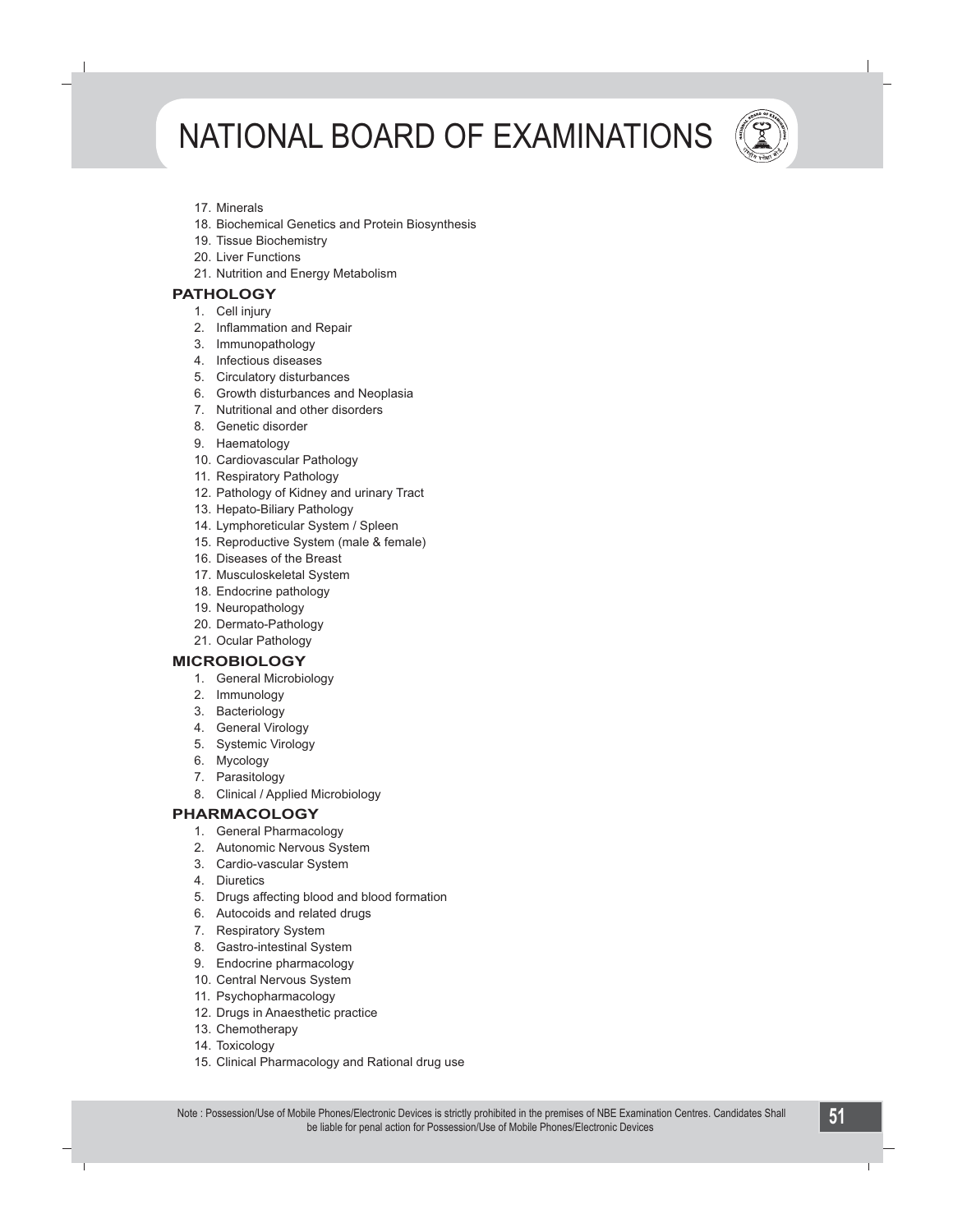

#### **FORENSIC MEDICINE**

- 1. Definitions
- 2. Courts of India
- 3. Court procedures
- 4. Medical Certifications & medico-legal reports including dying declaration
- 5. Death
- 6. Changes after death
- 7. Inquest by police, magistrate and coroner
- 8. Identification
- 9. Examination of mutilated human remains
- 10. Medico-legal autopsies
- 11. Mechanical injuries and wounds
- 12. Examination of an injury case
- 13. Injuries due to physical agents & their medico legal importance
- 14. Asphyxial death
- 15. Death due to malnutrition, neglect battered babies
- 16. Dowry death
- 17. Virginity, sexual offences, sexual perversions
- 18. Legitimacy
- 19. Pregnancy and delivery
- 20. Infanticide
- 21. Biological fluids
- 22. Seminal stains
- 23. Forensic Psychiatry
- 24. Medical Jurisprudence
- 25. Toxicology

#### **CLINICAL SUBJECTS** Marks 200

### **GENERAL SURGERY**

- 1. Hemorrhage and shock
- 2. Fluid, electrolyte and Acid balance, nutrition
- 3. Skin tumours, burns, skin grafting
- 4. Arterial diseases
- 5. Venous diseases
- 6. Lymphatic and Lymph nodes
- 7. Wounds
- 8. Specific and non-specific injections
- 9. Tumors, Cysts, Ulcers and Sinuses and Fistulae
- 10. Infections of Hand and Foot
- 11. Diseases of muscle, tendons, bursae and fascia
- 12. Hernia
- 13. Umbilical granuloma, fistula, adenoma
- 14. Abdominal Wall
- 15. Face, Teeth, Gums, Mouth, Tongue, Salivary glands, Neck
- 16. Thyroid Glands, Thyroglossal Tract and Endocrines
- 17. Breast
- 18. Sympathetic System
- 19. Cranio-Cerebral injuries
- 20. Brain, Nerves
- 21. Genito-Urinary System
- 22. Kidneys and Ureters
- 23. Urinary Bladder
- 24. Prostrate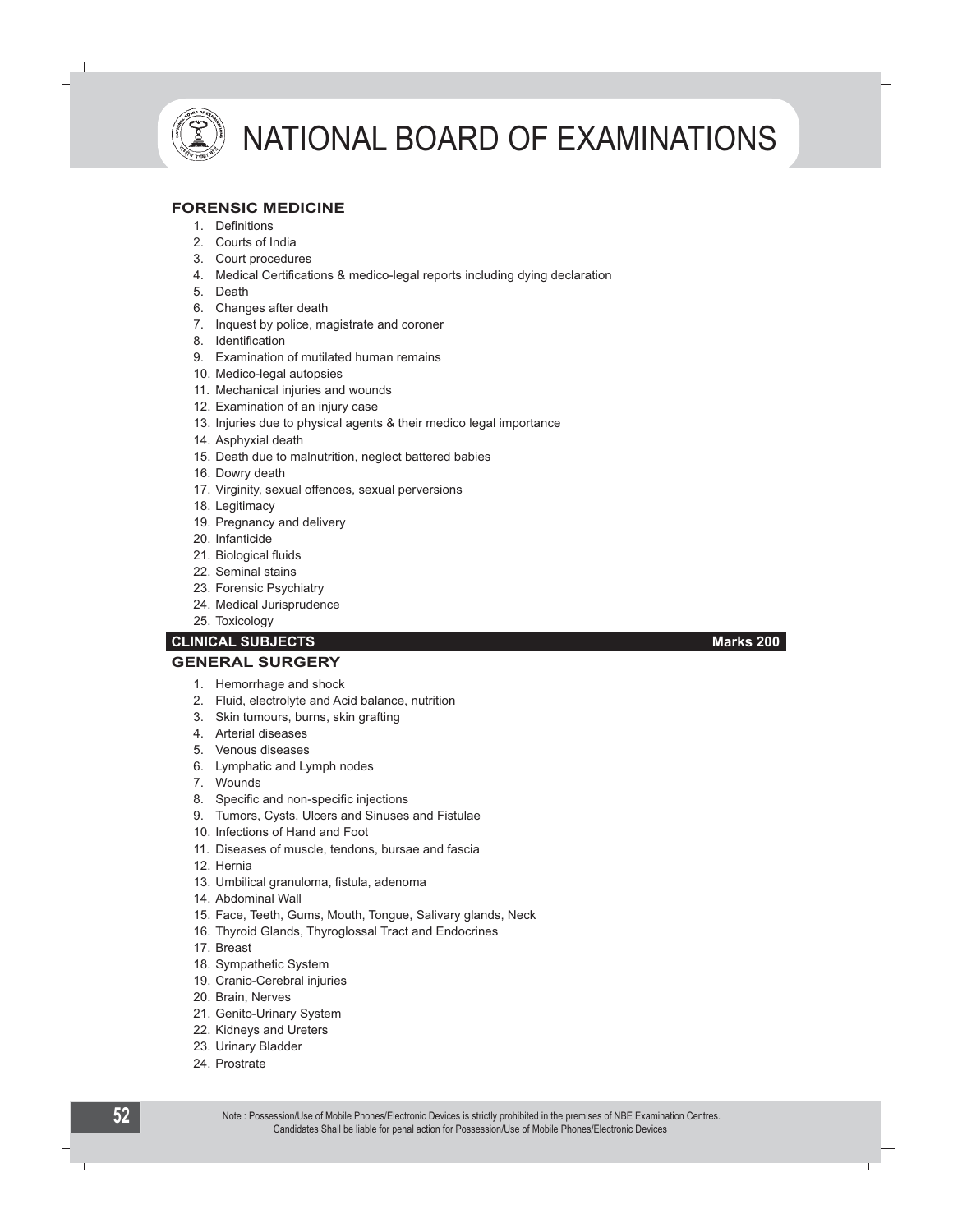

- 25. Urethra
- 26. Penis, Testis and Scrotum
- 27. Vasectomy and Recanalisation
- 28. Cardiothoracis System
- 29. Oesophagus, Stomach and Duodenum
- 30. Spleen, Liver, Gall Bladder and bile ducts
- 31. Pancreas
- 32. Peritoneum
- 33. Intestines, intestinal obstruction
- 34. Appendix
- 35. Rectum and Anal Canal

#### **ANESTHESIA**

- 1. Anatomy of upper airway
- 2. Physiology of Respiration O2/CO2 transport. Methods of oxygen therapy.
- 3. Pre-operative evaluation/pre-medication
- 4. Anaesthetic agents, stages of Anaesthesia
- 5. Principles and mechanism of administration of general anaesthetics, balanced Anaesthesia
- 6. IPPV, Endotracheal Intubations
- 7. Muscle Relaxants
- 8. Spinal/Epidural Anesthesia
- 9. Local Anesthesia
- 10. Cardiopulmonary resuscitation basic, use of simple ventilators
- 11. Monitoring
- 12. ICU, role of anaesthesiologist in ICU
- 13. Shock
- 14. Blood Transfusion and Fluid Electoral Balance
- 15. Sites of respiratory obstruction and management of airway in an unconscious patient
- 16. Poisoning
- 17. Role of anaesthesiologist in acute and chronic relief.

#### **ORTHOPEDICS**

- 1. Traumatology
	- $\bullet$  Injuries of bones and joints  $\bullet$  Injuries of Lower Extremity
	- Injuries of the Spine Vascular Injuries
- 2. Cold Orthopedics
- 3. Regional Conditions
- 4. Neuro-Muscular Disorder
- 5. Bone and Joint Tuberculosis
- 6. Physical Medicine and Rehabilitation

#### **RADIO- DIAGNOSIS**

- 1. Respiratory System
- 2. Cardiovascular System
- 3. Gastrointestinal System
- 4. Obstetrics & Gynaecology
- 5. Skeletal System
- 6. Central Nervous System
- 7. Excretory System

#### **RADIOTHERAPY**

- 1. Principles of Radiotherapy
- 2. Principles of Chemotherapy
- 3. Prevention and Early diagnosis of Cancer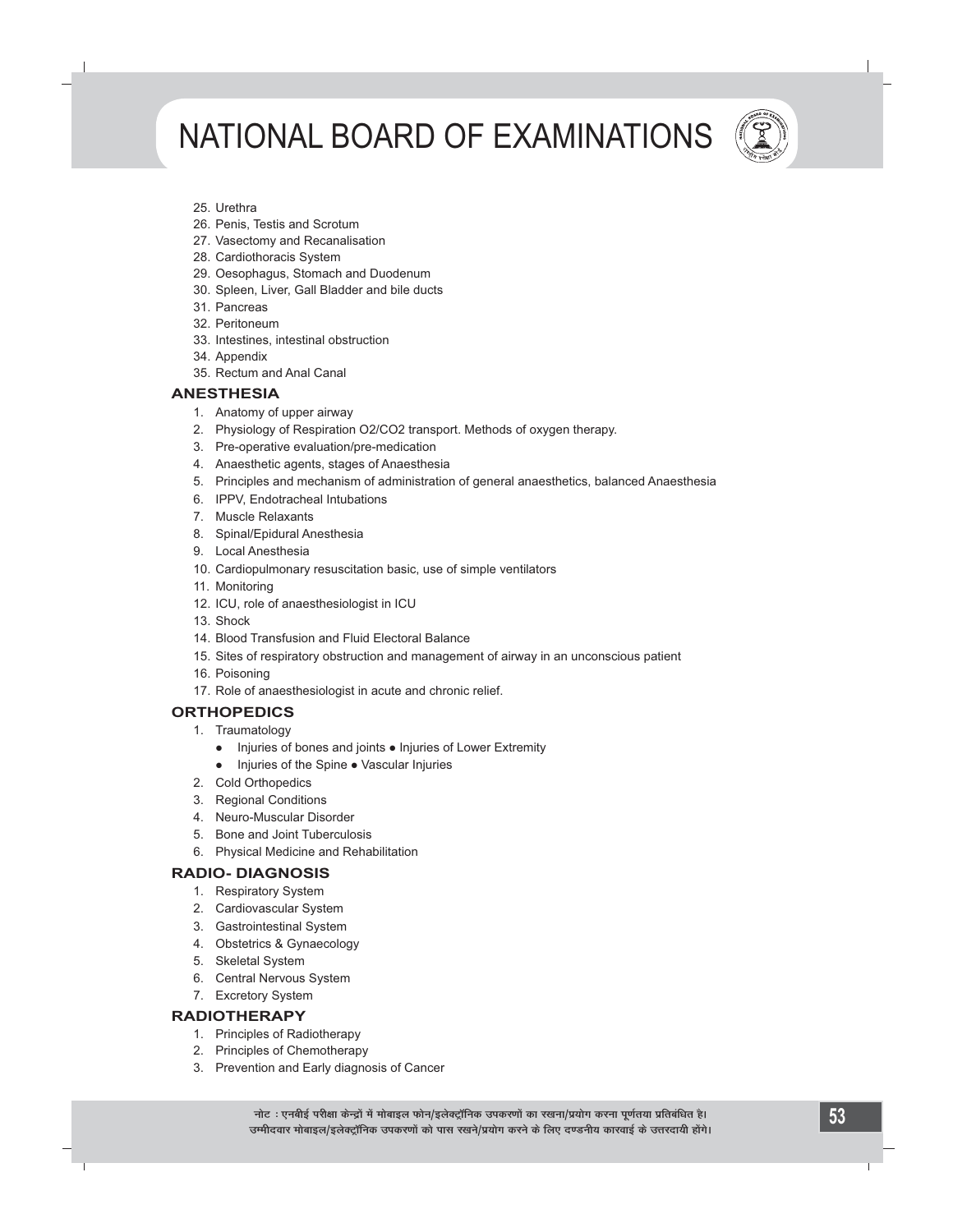

- 4. Principles of Nuclear medicine
- 5. Common radiation reactions and management
- 6. Radiotherapy and chemotherapy in commonly seen cancers
- 7. Radio-isotopes in diagnosis and therapy

#### **PAEDIATRICS**

- 1. Vital statistics
- 2. Neonatology
- 3. Growth & Development
- 4. Nutrition
- 5. Infections
- 6. Genetics
- 7. Pediatric Emergencies
- 8. Central Nervous System
- 9. Gastrenterology
- 10. Nephrology
- 11. Endocrinology
- 12. Respiratory System

#### **MEDICINE**

- 1. Clinical Methods in the practice of Medicine
- 2. Common symptoms of disease
- 3. Nutrition/Exposure to Physical & Chemical Agents
- 4. Infections
- 5. Haematology
- 6. Respiratory System
- 7. Cardio-Vascular System
- 8. Gartro-Intestinal Tract
- 9. Emergency Medicine
- 10. Neurological System
- 11. Nephrology & Urinary system connected to Tissue Disorders
- 12. Endocrine System
- 13. Geriatrics

#### **TUBERCULOSIS AND RESPIRATORY DISEASES**

Diagnosis and management of common ailments affecting the chest with special emphasis on management and prevention of Tuberculosis and National Tuberculosis Control Programme.

#### **PSYCHIATRY**

- 1. History aspects and diagnosis & treatment of mental illness
- 2. Conduction of Mental Status Examination
- 3. Behavioral Sciences
- 4. Different psychoses Clinical features, diagnosis and management of :
- 5. Schizophrenia
- 6. Mania and depression
- 7. Anxiety disorders and hysteria
- 8. Dementia
- 9. Alcoholism
- 10. Drug Abuse
- 11. Psychiatric emergencies
- 12. Clinical features, diagnosis and management of psychiatric disorders of childhood and adolescence
- 13. Personality disorder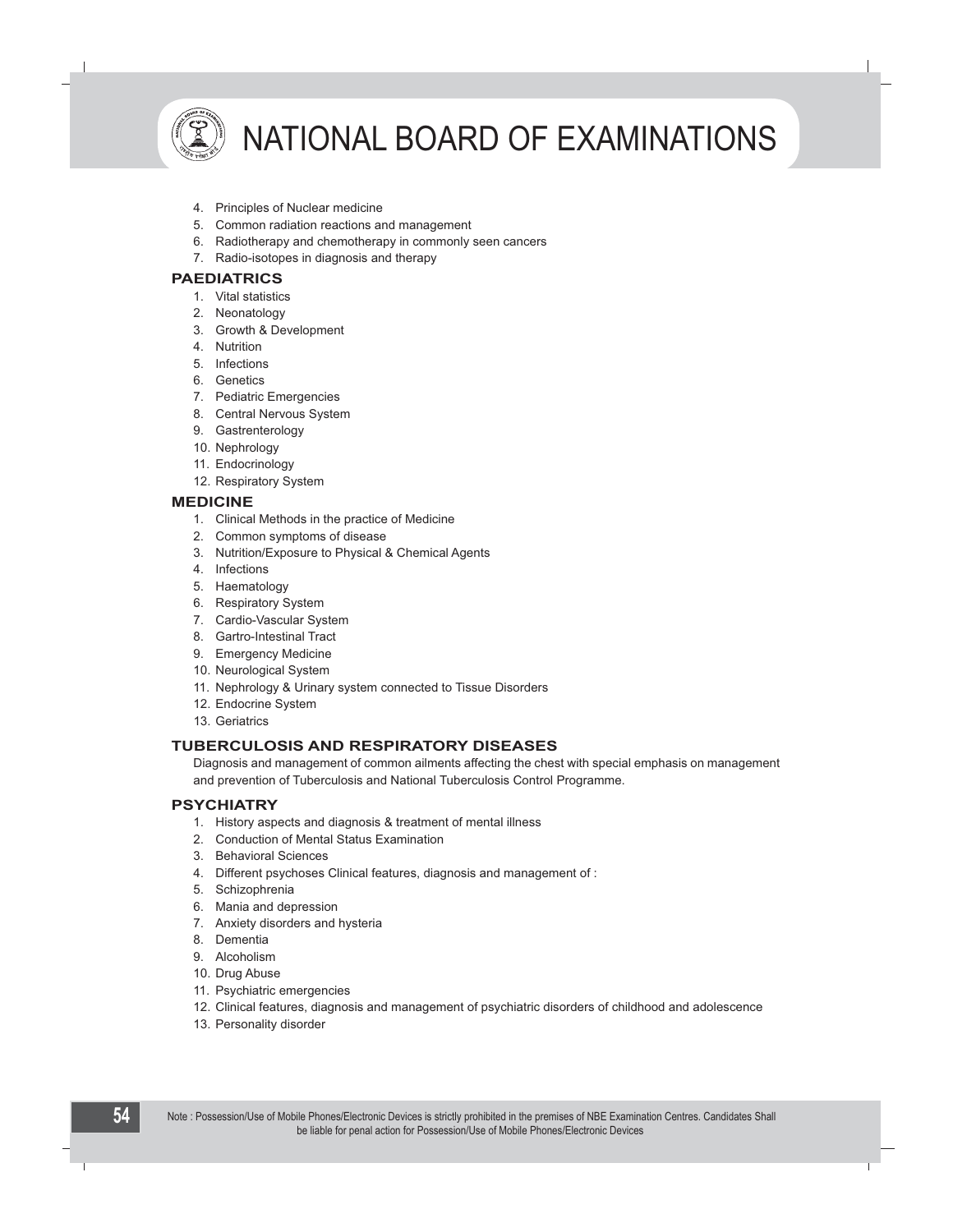

#### **DERMATOLOGY AND SEXUALLY TRANSMITTED DISEASES**

- 1. Dermatological therapy
- 2. Lichen Planus
- 3. Diseases caused by Nutritional and Environmental Factors
- 4. Infective Disorders
- 5. Melanocytes, pigment metabolism and other disorders of Pigmentation
- 6. Allergic Disorders
- 7. Dermatitis and Eczema
- 8. Vesiculobullous Diseases
- 9. Alopecia and Hirsutism
- 10. Structure and functions of Sebaceous glands and Disease
- 11. Leprosy
- 12. Psorasis
- 13. STD

#### **OPHTHALMOLOGY**

- 1. Basic sciences Anatomy, Physiology, Pharmacology, Pathology, Elementary Optics, Diseases of the Eye
- 2. Conjunctiva
- 3. Cornea
- 4. Sclera
- 5. Uveal Tract
- 6. Lens
- 7. Vitreous
- 8. Glaucoma
- 9. Retina
- 10. Optic Nerve
- 11. Intra-Occular Tumors
- 12. Squint
- 13. Orbit
- 14. Lacrimal System
- 15. Lids
- 16. Refractive Errors
- 17. Injuries
- 18. Ophthalmic Surgery
- 19. Community Ophthalmology
- 20. Miscellaneous

#### **OTORHINOLARYNGOLOGY**

- 1. Diseases of the Ear
- 2. Diseases of Nose and Para Nasal sinuses
- 3. Diseases of Nasopharynx
- 4. Diseases of Trachea
- 5. Oesophagus

#### **OBSTETRICS AND GYNECOLOGY**

- 1. Anatomy of the Female reproductive Tract
- 2. Physiology of conception
- 3. Development of foetus and placenta
- 4. Diagnosis of pregnancy
- 5. Maternal changes in pregnancy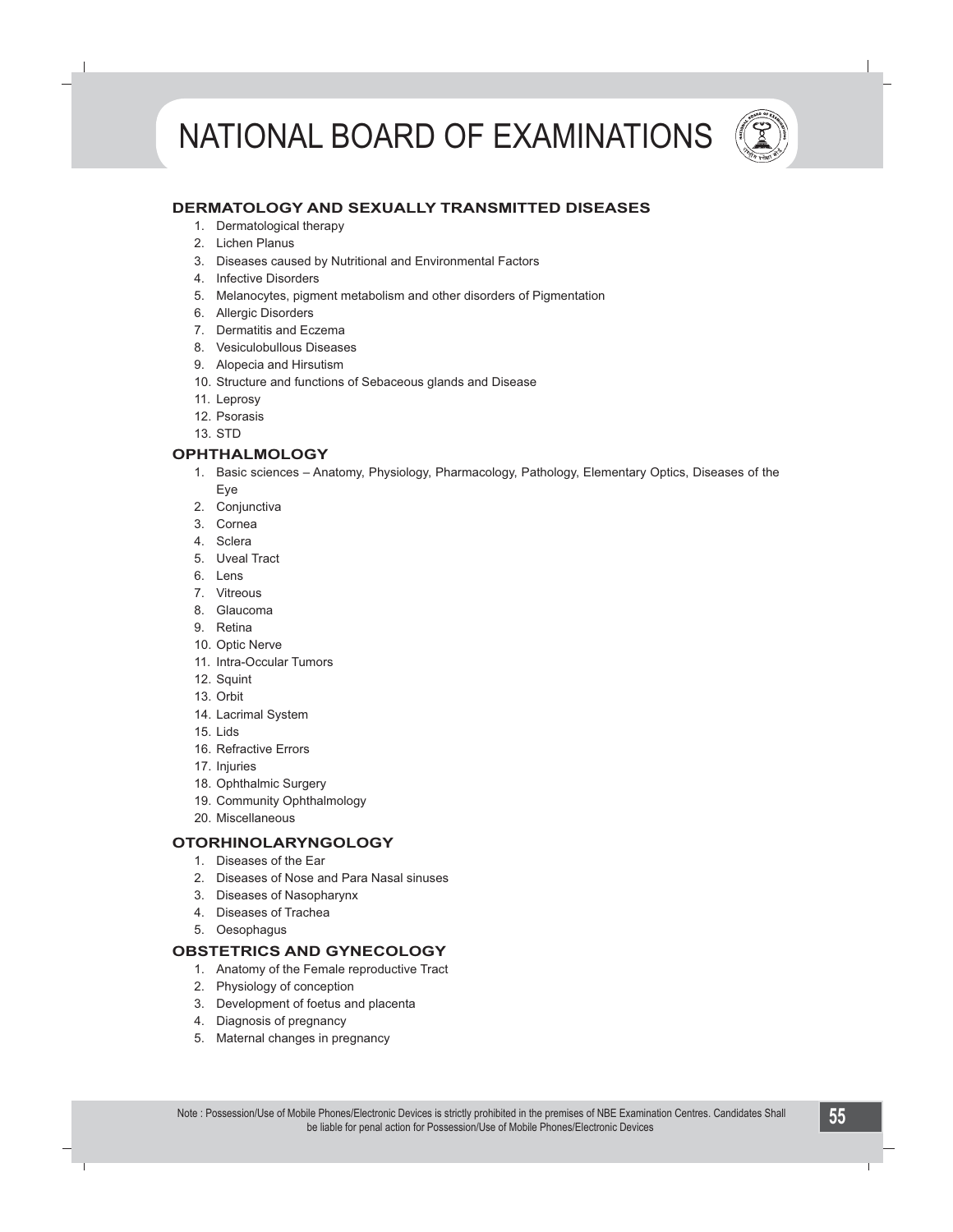

- 6. Antenatal care
- 7. Abnormal obstetrics
- 8. Normal labour
- 9. Normal puerparium
- 10. Breast Feeding
- 11. Care of new born
- 12. Medical termination of pregnancy
- 13. Family planning
- 14. Operative obstetrics
- 15. Post caesarian pregnancy
- 16. Pharmaco therapeutics in obstetrics
- 17. Safe motherhood
- 18. Maternal morbidity, and morality
- 19. Medico legal aspects
- 20. RCH
- 21. Current topics
- 22. Vaginal discharge
- 23. Menstrual disorder
- 24. Fertility, infertility
- 25. Endometriosis and allied states
- 26. Genital iniuries and fistulae
- 27. Genital infections
- 28. Genital prolapse
- 29. Tumours
- 30. Carcinomia
- 31. Radiotherapy in gynaecology
- 32. Chemotherapy in gynaecology
- 33. Endoscopy
- 34. Diseases of breast
- 35. Operative gynaecology

#### **COMMUNITY MEDICINE**

- 1. Evaluation of Public Health and Concepts of Health
- 2. Environment and Health
- 3. Health Education
- 4. Nutrition and Dietetics
- 5. Occupational Health
- 6. Medical Sociology and Community Mental Health
- 7. Fundamentals of Biostatistics
- 8. Basic Epidemiology
- 9. Epidemiology of Specific Diseases
- 10. Communicable and Non-Communicable Diseases
- 11. Demography
- 12. Reproductive and Child Health
- 13. School Health
- 14. Urban Health
- 15. Health System in India
- 16. Health Planning and Management including Disaster Management
- 17. International Health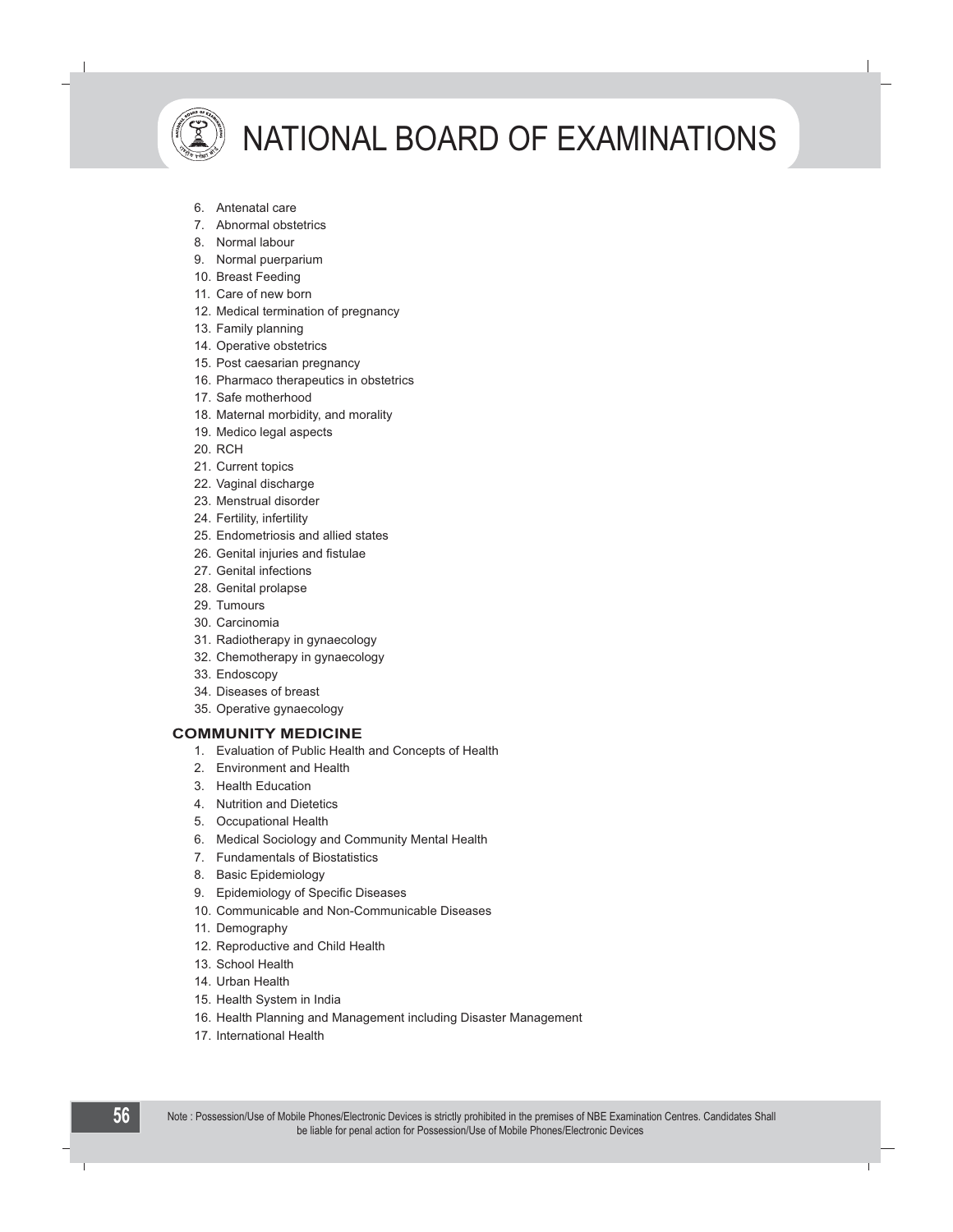#### **FMGE (SCREENING TEST) BLUE PRINT**

#### **A. PRE & PARA CLINICAL SUBJECTS: 100 MARKS**

| <b>SL.NO</b> | <b>SUBJECT</b>           | <b>DISTRIBUTION OF MARKS</b> |
|--------------|--------------------------|------------------------------|
| 1.           | <b>ANATOMY</b>           | 17                           |
| 2.           | <b>PHYSIOLOGY</b>        | 17                           |
| 3.           | <b>BIOCHEMISTRY</b>      | 17                           |
| 4.           | <b>PATHOLOGY</b>         | 13                           |
| 5.           | <b>MICROBIOLOGY</b>      | 13                           |
| 6.           | <b>PHARMACOLOGY</b>      | 13                           |
| 7.           | <b>FORENSIC MEDICINE</b> | 10                           |
|              | <b>TOTAL</b>             | 100                          |

#### **B. CLINICAL SUBJECTS: 200 MARKS**

| <b>SL.NO</b> | <b>SUBJECT</b>                               | <b>DISTRIBUTION OF MARKS</b> |
|--------------|----------------------------------------------|------------------------------|
| 1.           | <b>MEDICINE &amp; ALLIED SUBJECTS</b>        |                              |
|              | <b>MEDICINE</b><br>(1)                       | 33                           |
|              | <b>PSYCHIATRY</b><br>(II)                    | 5                            |
|              | <b>DERMATOLOGY &amp; STD</b><br>(III)        | 5                            |
|              | (IV) RADIOTHERAPY                            | 5                            |
| 2.           | <b>GENERAL SURGERY &amp; ALLIED SUBJECTS</b> |                              |
|              | <b>GENERAL SURGERY</b><br>(1)                | 32                           |
|              | <b>ANESTHESIOLOGY</b><br>(II)                | 5                            |
|              | <b>ORTHOPEDICS</b><br>(III)                  | 5                            |
|              | (IV) RADIODIAGNOSIS                          | 5                            |
| 3.           | <b>PEDIATRICS</b>                            | 15                           |
| 4.           | <b>OPHTHALMOLOGY</b>                         | 15                           |
| 5.           | <b>OTORHINOLARYNGOLOGY</b>                   | 15                           |
| 6.           | <b>OBSTETRICS &amp; GYNAECOLOGY</b>          | 30                           |
| 7.           | <b>COMMUNITY MEDICINE</b>                    | 30                           |
|              | <b>TOTAL</b>                                 | 200                          |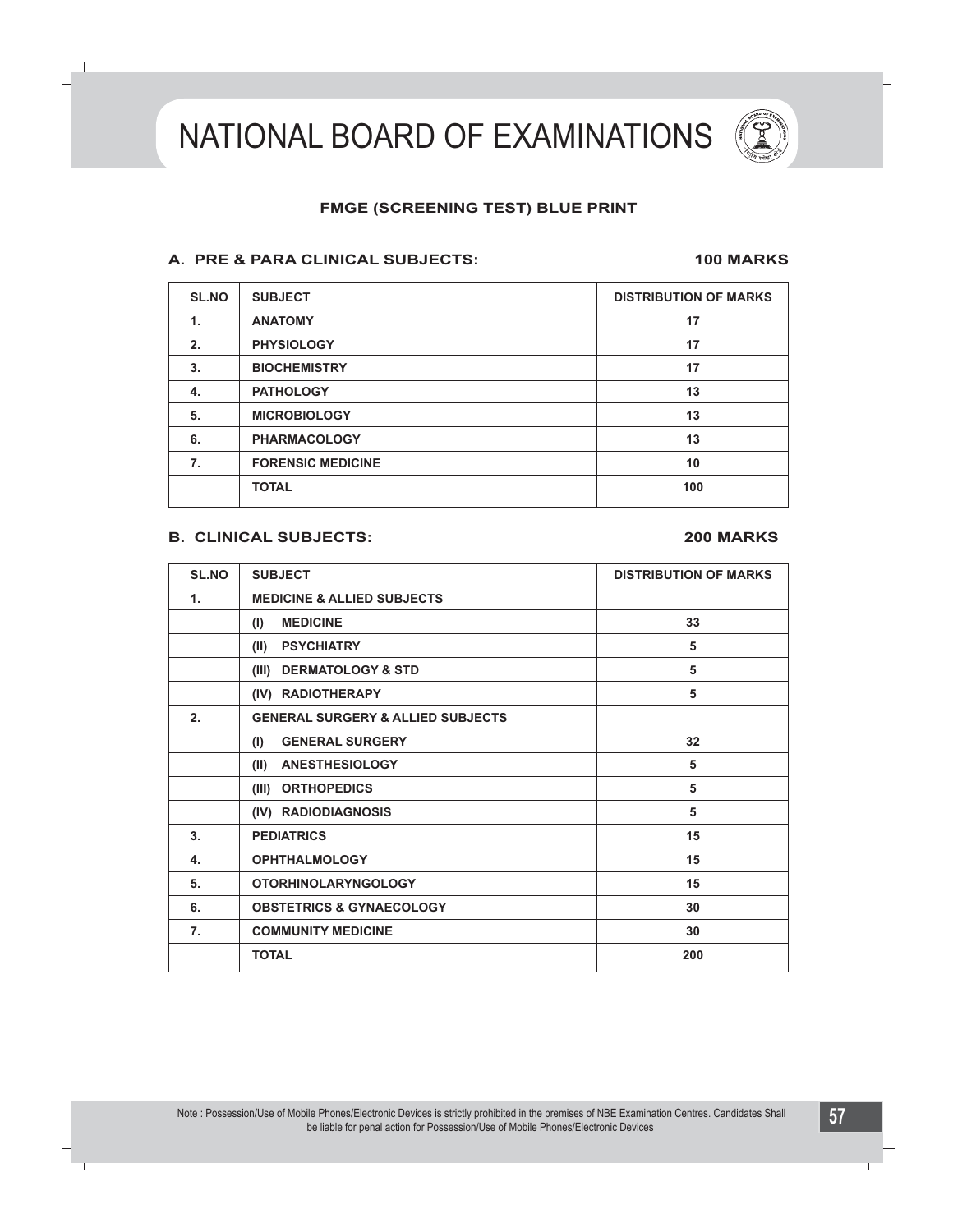

### **13. FREQUENTLY ASKED QUESTIONS Format of FMG Screening Test**

### 1. Is there a new testing format for FMGE?

Yes, starting from June 2014 administration, FMGE has changed from a paper and pencil test to a computer-based test (CBT). This is not an Internet-based test, i.e. a candidate does not take the test over the Internet. Instead of reading the questions from a paper booklet and darkening the ovals in an answer sheet, a candidate will now read the questions on a computer screen and choose an answer by using a mouse to click on the appropriate option.

### **2. How is the computer-based format different from the paper and pencil format?**

The only difference is in the way the questions are presented, and how responses are recorded.

#### **3. What does a computer-based test look like?**

A Demo exam will be made available on the NBE website **http://www.nbe.edu.in** to provide candidate with the look and feel, as well as functionality of the actual exam.

#### **4. Can I take the exam from any computer?**

No, the candidate will have to take the exam on a pre-assigned workstation, at the testing venue chosen by him/her during the time of registration & Scheduling.

#### **5. What is the schedule of FMGE?**

The FMGE shall be held twice a year in the month of June and December. The dates for the examination shall be notified on NBE website based on the availability of the test centres.

#### **6. Is there any restriction on the number of attempts for FMG Examination?**

No there is no restriction on number of attempts that can be availed by an applicant. However, a candidate can test only once in each testing window.

#### **TEST DURATION & PATTERN**

#### **1. What is the duration of the exam?**

FMGE is divided into two parts of 150 questions each with time allocation of 150 minutes for each part. There is a scheduled break between the two parts.

**Part One:** 10:00 AM to 12:45 PM (includes 15 minutes tutorial)

**Part Two:** 3:15 PM to 5:45 PM

Candidates will also need to accept a non-disclosure agreement (NDA) before beginning the exam.

#### **2. How many questions will there be?**

There will be a total of 300 questions, with 150 question in each part.

#### **3. Can I move back and forth between the questions?**

Yes, candidates will have the option to navigate between the questions via the Review Screen. However, a candidate will not be able to move between the 2 sections of the exam. Candidates are advised to make use of the Demo exam on NBE website **http://www.nbe.edu.in** to familiarize themselves with the navigation and functionality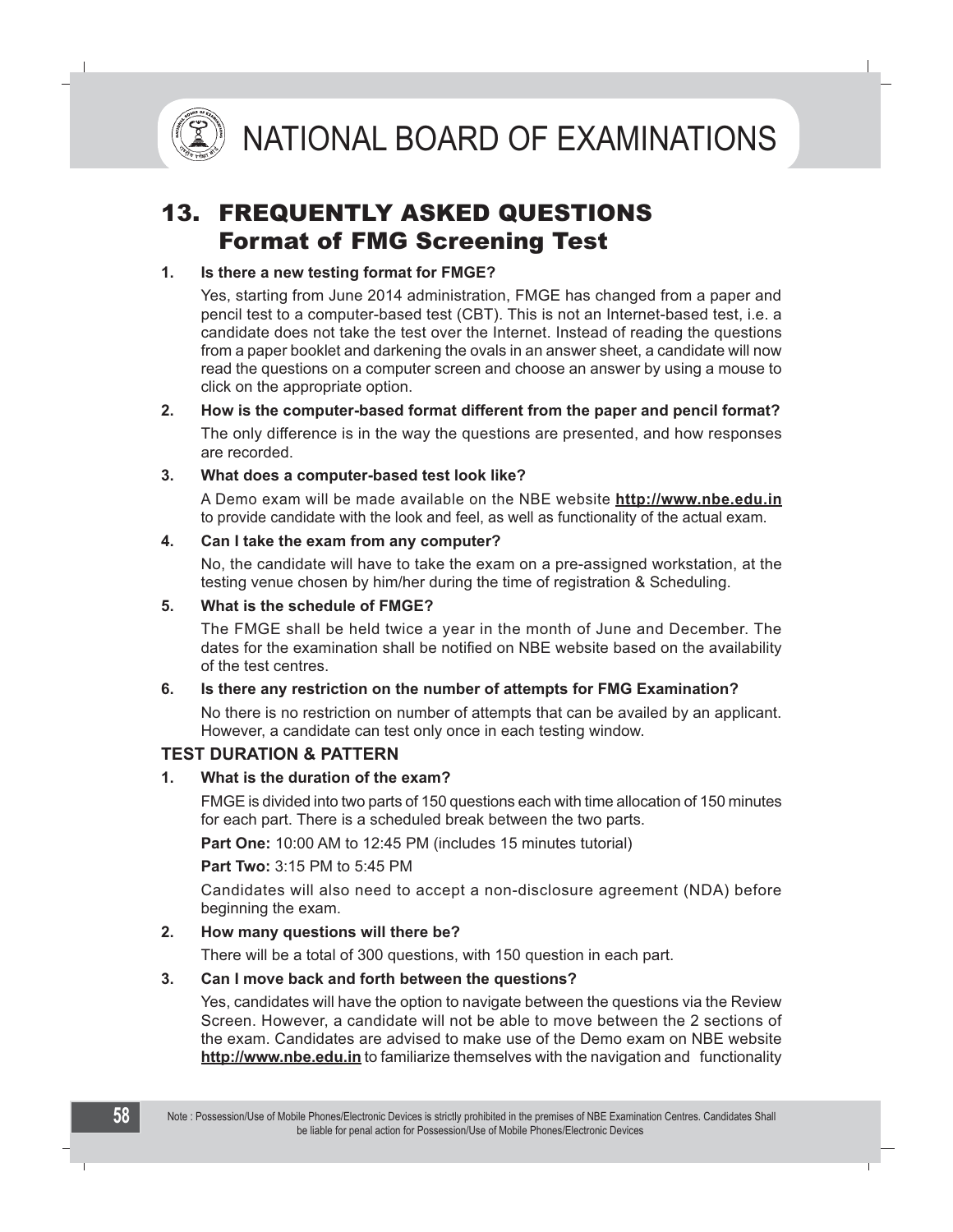

of the actual exam. A 15-minute tutorial will also be available prior to the start of the actual exam.

#### **4. What type of questions will there be?**

The exam will only contain multiple choice questions, each with four (4) options and only one (1) correct response.

#### **5. What is the syllabus / course on which the exam would be based?**

The exam will include all subjects taught during the MBBS course including preclinical, para-clinical and clinical. Weightage will be given to each subject as indicated in the bulletin.

#### **6. What is the 15-minute tutorial?**

The tutorial provides a series of screens that will orient you to the computer-based FMGE. This will give you an opportunity to try the various features, including how to navigate between questions, review them, select, de-select, change and mark responses etc. The tutorial has a total duration of 15 minutes and candidates are advised to go through it entirely before starting the actual test. At the end of the tutorial, candidates will be asked to accept a non-disclosure agreement (NDA) before beginning the test. For a similar preview, candidates can take a tour of Demo exam which will be available on NBE website at **http://www.nbe.edu.in**

#### **7. What is the Demo Exam?**

The demo exam is a sample computer-based test that is intended to familiarize candidates with the navigation and functionality of the FMGE. It includes a tutorial on using the various features of the test like moving between screens, selecting, deselecting, marking and reviewing responses etc., as well as some sample questions which will allow candidates to try out these features. Note that these sample questions are not representative of the content of difficulty level of the actual exam.

#### **REGISTRATION PROCESS**

#### **1. When will be the next FMGE conducted?**

The next FMGE will be conducted on **12th & 13th June, 2017**

#### **2. What are the timings for the testing sessions?**

FMGE is divided into two parts of 150 questions each with time allocation of 150 minutes for each part. There is a scheduled break between the two parts.

**Part One:** 10:00 AM to 12:45 PM (includes 15 minutes tutorial)

**Part Two:** 3:15 PM to 5:45 PM

#### **3. Where will the test be conducted?**

The test will be conducted at selected test centres in 19 cities: Ahmedabad, Bengaluru, Chandigarh, Chennai, Cochin, Coimbatore, Greater Noida, Guwahati, Gurugram, Hyderabad, Mangalore, Mumbai, Kolkata, Nagpur, Navi Mumbai, New Delhi, Noida, Pune and Thiruvananthapuram.

### **4. Where can I get the list of test centres for FMGE?**

The list of test centres is available on NBE website **http://www.nbe.edu.in**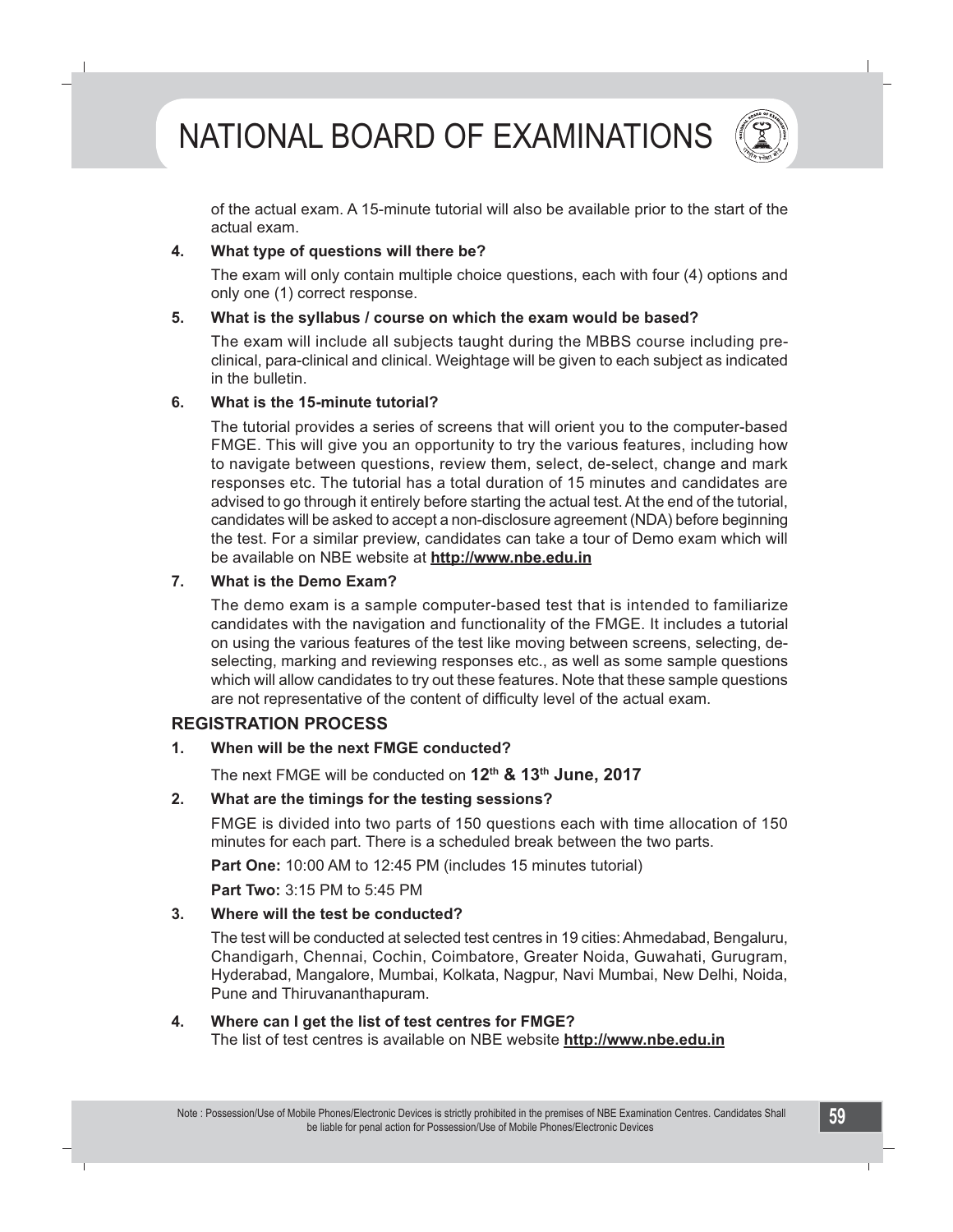

#### **5. Will I be able to select my preferred location for the exam?**

Yes, candidates will be able to select their preferred location for their test during the online registration and scheduling process. Availability will be based on a first come, first served basis, and only available options will be shown at the time of scheduling. Please note that no reschedule or cancellation will be allowed once your registration/ scheduling is completed.

#### **6. How do I apply for the exam?**

Candidates may register for the exam, online via **http://www.nbe.edu.in** from **13th April to 13th May 2017**

#### **7. What is the exam fee?**

The fee for FMGE is Rs. 5500/-

#### **8. How do I pay for the exam?**

The prescribed registration fee should be remitted through payment gateway provided using a Credit Card or a Debit Card issued by banks of India or through net banking.

#### **9. What is the last day for application?**

The online registration & scheduling window opens on **13th April, 2017** and closes on **13th May, 2017.**

#### **10. Can I use my friend's email address when registering for FMGE?**

No, you need to use a valid and unique email address of your own.

#### **11.** Is there a restriction on what can be entered within the address fields during **the online registration?**

Yes, you need to limit each address line to 30 characters including spaces. You may make use of address line 1, 2 and 3 in case of longer addresses. Special characters are acceptable.

#### **12. What happens after I've submitted my online application?**

At the end of Registration, the applicant will get a computer generated acknowledgement at the registered email id of the applicant. Admit card will be issued to candidate once the registration & scheduling has been successfully completed. Candidates may also log on to the FMGE website **http://www.nbe.edu.in** to download and print a copy of their Application form. The Admit Card will specify the Application Number / Testing ID of the Candidate.

#### **13. If I have made any mistake(s) while registering for FMGE, can I make changes later to rectify?**

If you make mistakes while entering your application data, you may log back in to the FMGE registration & scheduling website via **http://www.nbe.edu.in** and select "Edit Profile" to make changes to your personal details such as address or "Edit Application" to make changes to your application data such as educational information. For security reasons, editing of candidate's full name and username will not be allowed. The ability to edit application profile and application details will be available until the end of the registration window i.e. until 11:59 PM IST on **13th May, 2017**. Note that if you make any changes to your profile or application details, you will need to print and carry the most recent admit card with you to the test centre.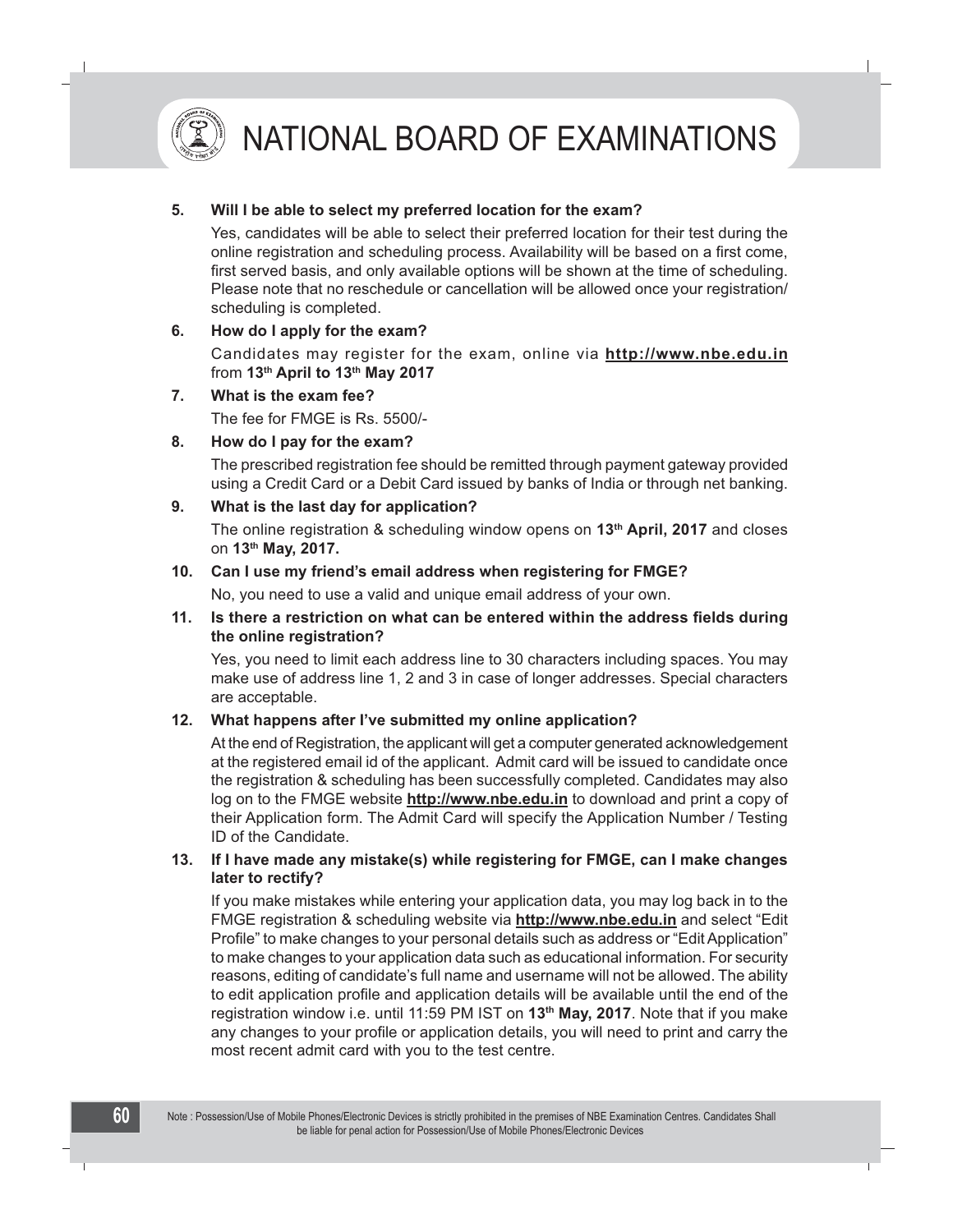

#### **RESCHEDULING AND CANCELLATION**

#### **1. Can I change my preferred test location?**

No, you will not be allowed to change your test location once you have completed your online registration and scheduling process. Please select your preferred choices carefully based on the availability shown to you at the time of your scheduling.

#### **2. Can I cancel the exam?**

No, under no circumstances will a cancellation / refund be allowed.

#### **3. If I do not take my exam, will I be eligible for a refund?**

No, your fees will not be refunded in case you do not appear for your test as per your scheduled location.

#### **TESTING DAY**

#### **1. What is the reporting time for the exam?**

Candidates are required to report at the 'Reporting Counter' at 9:00 AM for Part One and 2:15 PM for Part Two (one hour prior to the start time). The reporting counter will close 30 minutes prior to the exam start time. Candidate who fails to report to the reporting counter by the stipulated time as indicated above shall not be allowed to exam.

#### **2. What do I need to bring to the test centre?**

Candidates MUST bring to the test centre the following documents:

- 1. Printed copy of admit card with photo pasted on it AND
- 2. Any one of the authorized photo IDs\*\* (must be **original** and valid / **non-expired**):
	- PAN card
	- Voter ID
	- Passport
	- Driving License
	- Aadhar Card (with Photograph)

In case, any candidate reports to the test center with e-Aadhaar card as proof of identity, the e-Aadhaar card should be a good quality colour print out with clearly visible photograph. The photograph should not have kinks, scratches and stains, and should definitely match with the candidate presenting the e-Aadhaar card. Decision of NBE in this regard shall be final.

\*\* The name on the photo identification must match with the name as shown on the admit card. If name has been changed due to events such as marriage, candidate must show the relevant document mentioned at the time of test (Marriage Certificate/Divorcee Decree/ Legal Name Change Document).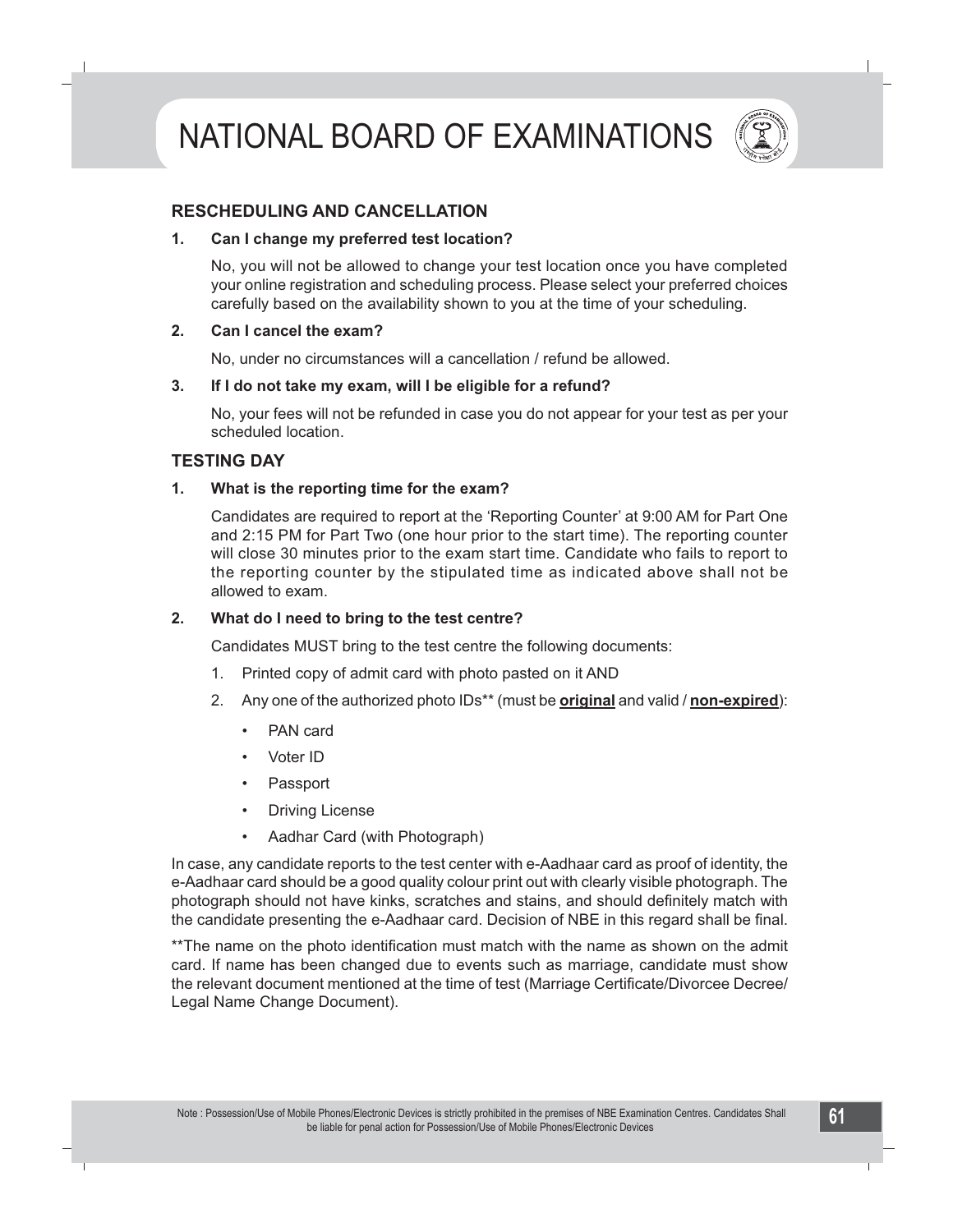

#### **Please Note that :**

*Issuance of admit card only confirms your successful registration for FMGE.* It does not confirm your eligibility for FMGE. You are reguired to submit the prescribed documents to NBE through email at fmge.cc@natboard.edu.in latest by  $5<sup>th</sup>$  June 2017 failing which your candidature for FMGE including the admit card shall stand cancelled and candidate will not be allowed to appear in the test. Fulfillment of the eligibility criteria is essential requirement for any candidate to appear in the test. Issuance of admit card does not confer any automatic right to the candidate to appear in the test or declaration of result or registration with SMC/MCI. The admit card shall be treated as null & void incase the candidate does not fulfill the *eligibility criteria prescribed as per Para-2* 

#### **3.** Does the name appearing on the photo identification need to match the one **shown on the admit card?**

The name on your photo identification must match your name as shown on your the Admit Card. If your name has been changed due to events such as marriage, candidate must show the relevant document mentioned below at the time of the test:

- Marriage Certificate
- Divorce Decree
- Legal Name change document

#### 4. Where can I find directions for getting to my test centre?

Maps and directions to each test centre will be available on the NBE website **http://www.nbe.edu.in** Candidates are advised to plan their travel accordingly and make allowance for traffic and other unforeseen circumstances.

#### 5. What happens during the security checks, identity verification and check-in?

Candidates will need to produce their admit card and one valid and original ID for verification upon arrival at the test centre. Only registered candidates will be allowed into the test centre. Candidates will be frisked before entering the testing room to ensure that they are not carrying any prohibited items. A digital photo and fingerprint of all candidates will also be captured electronically as part of the check-in process.

#### **6. Will there be any breaks during the exam?**

Yes, there will be a scheduled break between the 2 sections of the exam.

#### **7. What will I be provided with during the exam?**

At the test centre, each candidate will be seated at a desk with a computer terminal and he/she will be provided with pencils, eraser and rough/scratch paper. Rough work cannot be done on any other paper/sheet, as no other material will be allowed inside the testing room. On completion of the exam, candidates will have to hand over all the scratch paper and stationery back to the test centre administrator.

#### **8. How do I know when the exam time has ended?**

There will be an on-screen timer on the top right corner of your screen which will count down from 2.5 hours in each session. Candidates are advised to check this timer regularly and allocate their time carefully. A pop-up window will appear before the test ends to alert candidates.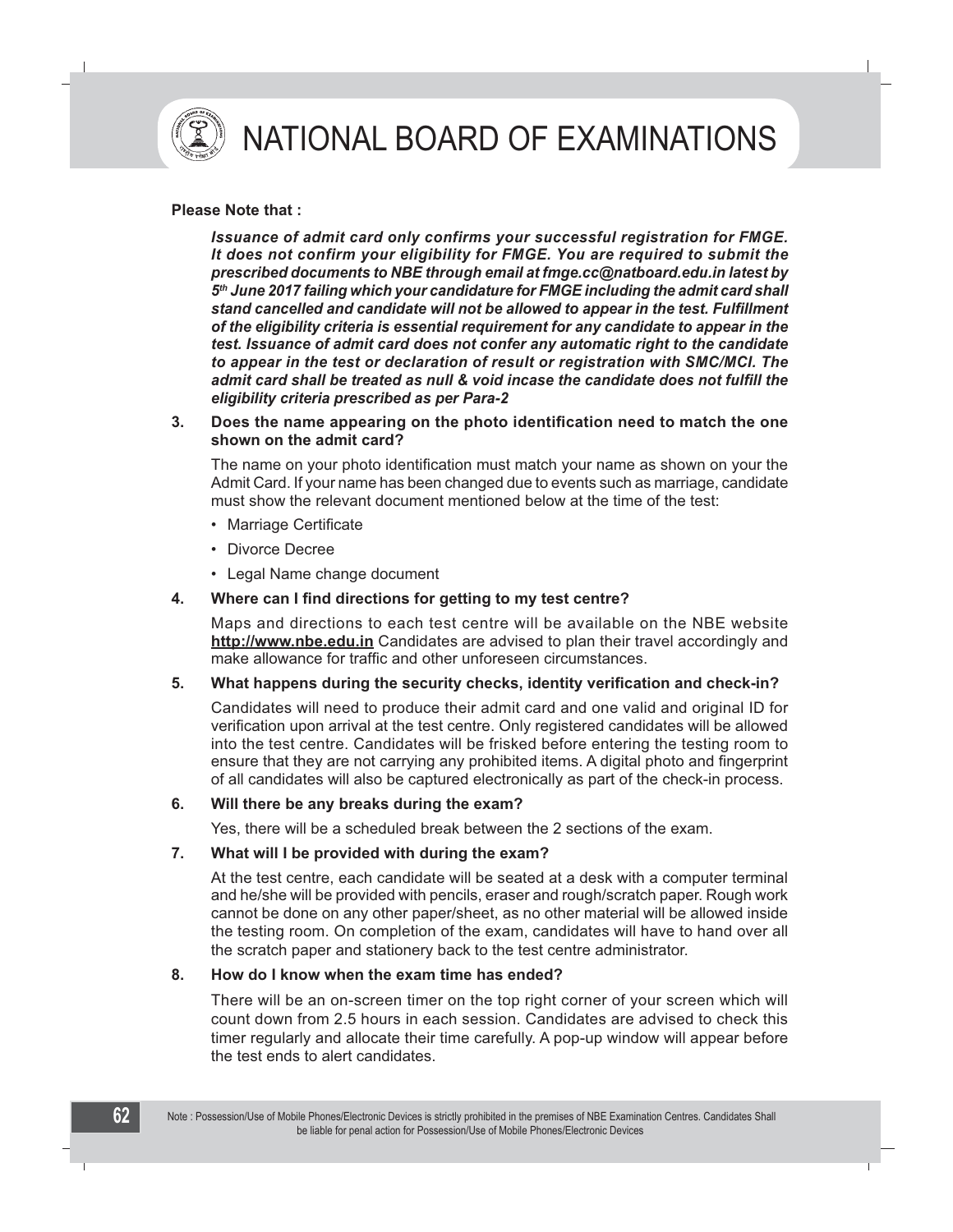

#### **9. Will I be able to leave early if I finish the exam before the allocated exam time has ended?**

FMGE is divided into two parts of 150 questions each with time allocation of 150 minutes for each part. There is a scheduled break between the two parts. You can leave the test centre during the scheduled break. However, you will have to return to the test centre at the reporting time specified in the admit card to complete the second section of the exam.

#### **RESULT**

- 1. Result (Pass/Fail) for eligible candidates shall be displayed on NBE website and at NBE Office notice board.
- 2. An applicant shall be declared as having 'passed' only if he/she obtain a minimum of 150 marks out of 300 in the examination.

#### **OTHER INFORMATION**

**1. How will I get my admit card?**

You need to log in to the FMGE website via **http://www.nbe.edu.in** using your username & password and select "Download Admit Card" once the seat allotment has been done. Please refer to the above website for notifications.

**2. In case the website does not work and I am unable to register myself, how should I register?**

If the registration website is not accessible for any reason, please close your internet browser and try again. You can register for the test any time between **13th April to 13th May, 2017.**

#### **3. What are the timings to contact the NBE Candidate Care helpline?**

The FAQs, Integratred Voice Response System and online instructions are designed to enable self-service. You are requested to use these tools to guide you through the entire process and help answer most of your queries. In case you are still facing issues, then NBE Candidate Care Support is available on phone and email.

**Phone:** 0124-6771700 OR 1800 11 1700 (Toll Free)

#### **Webmail:** Use Contact us form at **http://www.nbe.edu.in**

Phone support availability:

- **Registration Phase: 13th April to 13th May, 2017** 9:30 AM to 5:30 PM from Monday to Friday.
- **Pre-Testing Window: 14th May to 11th June 2017** 9:30 AM to 5:30 PM from Monday to Friday
- **Testing Day: 12th & 13th June 2017**

**NBE Candidate Care will be closed on the following days:**

- **14th April, 2017 (Friday)**
- **1st May, 2017 (Monday)**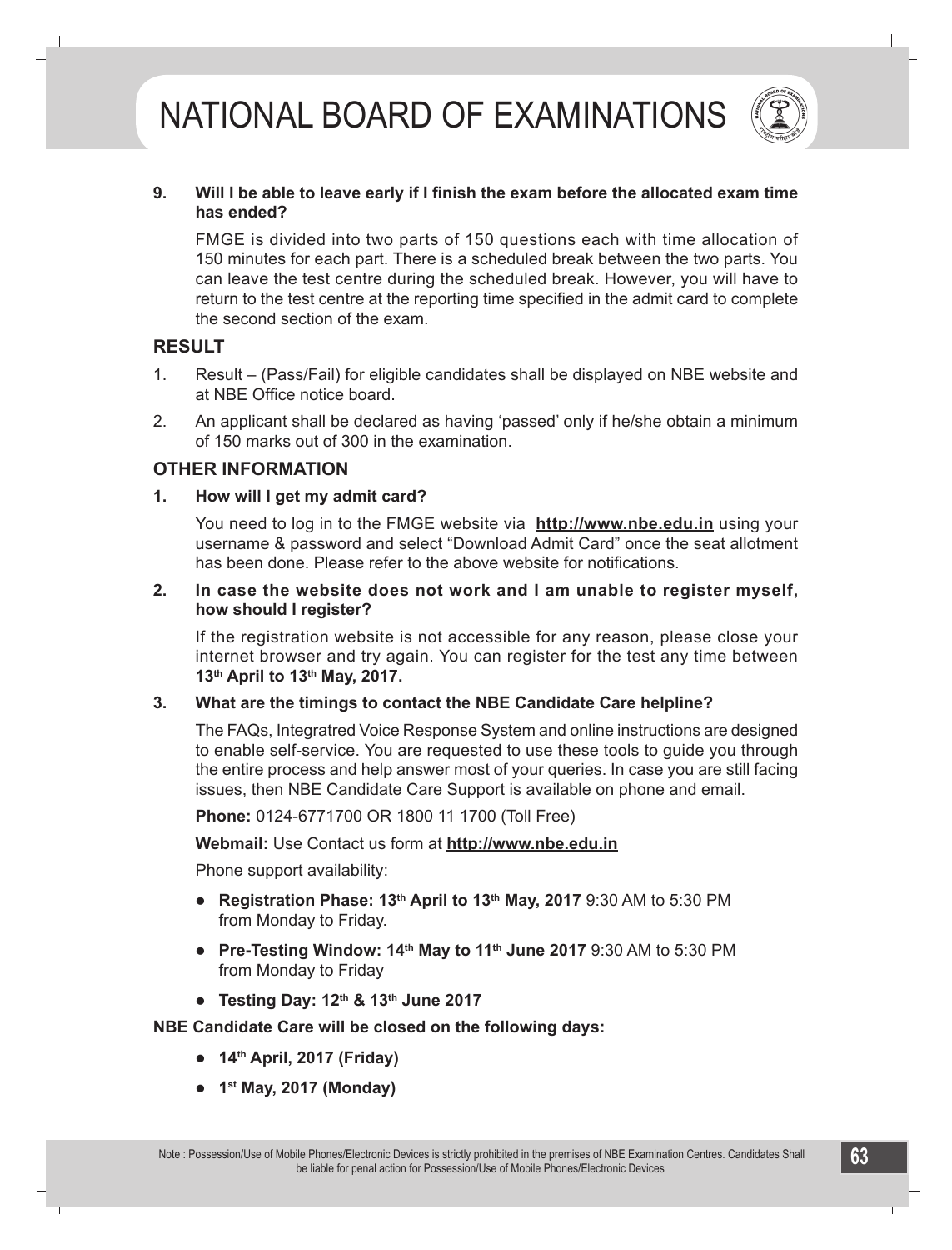

### **ANNEXURE 'A' (i)**

### **Screening Test Regulations, 2002**

**(Published in Part III, Section 4 of the Gazette of India Extra-ordinary issue dated the 18th February, 2002)**

### **MEDICAL COUNCIL OF INDIA NOTIFICATION**

#### **New Delhi dated the 13th February, 2002**

#### No. MCI-203 (9)/2001-Regn/

In exercise of the powers conferred by section 33 of the Indian Medical Council Act, 1956 (102 of 1956), the Medical Council of India, with the previous sanction of the Central Government, hereby makes the following regulations, namely:-

- 1. Short title and commencement  $-$ 
	- (1) These regulations may be called the Screening Test Regulations, 2002.
	- (2) They shall come into force on the date of their publication in the Official Gazette.
- 2. Definitions:- In these Requiations, unless the context otherwise requires:
	- a. "Act" means the Indian Medical Council Act, 1956 (102 of 1956);
	- b. "Council" means the Medical Council of India constituted under section 3 of the Act;
	- c. "Permanent Registration" means registration for the purpose of enrolment on any State Medical Register or Indian Medical Register after obtaining the Primary Medical qualification followed by completion of such practical training as prescribed either in India or abroad as per the provisions of the Act;
	- d. "Prescribed" means prescribed by regulations made under this Act;
	- e. "Prescribed Authority" means a medical institution or any other examining body authorized by the Central Government/Medical Council of India to conduct Screening Test.
	- f. "Primary Medical qualification" means a medical qualification awarded by any medical institution outside India which is a recognized qualification for enrolment as medical practitioner in the country in which the institution awarding the said qualification is situated and which is equivalent to MBBS in India;
	- g. "Provisional Registration" means provisional registration in a State Medical Register or Indian Medical Register for the purpose of undergoing practical training in India as prescribed and for no other purpose by an Indian citizen possessing any primary medical qualification but has not undergone such practical training after obtaining that qualification as may be required by the rules or regulations in force in the country granting the qualification;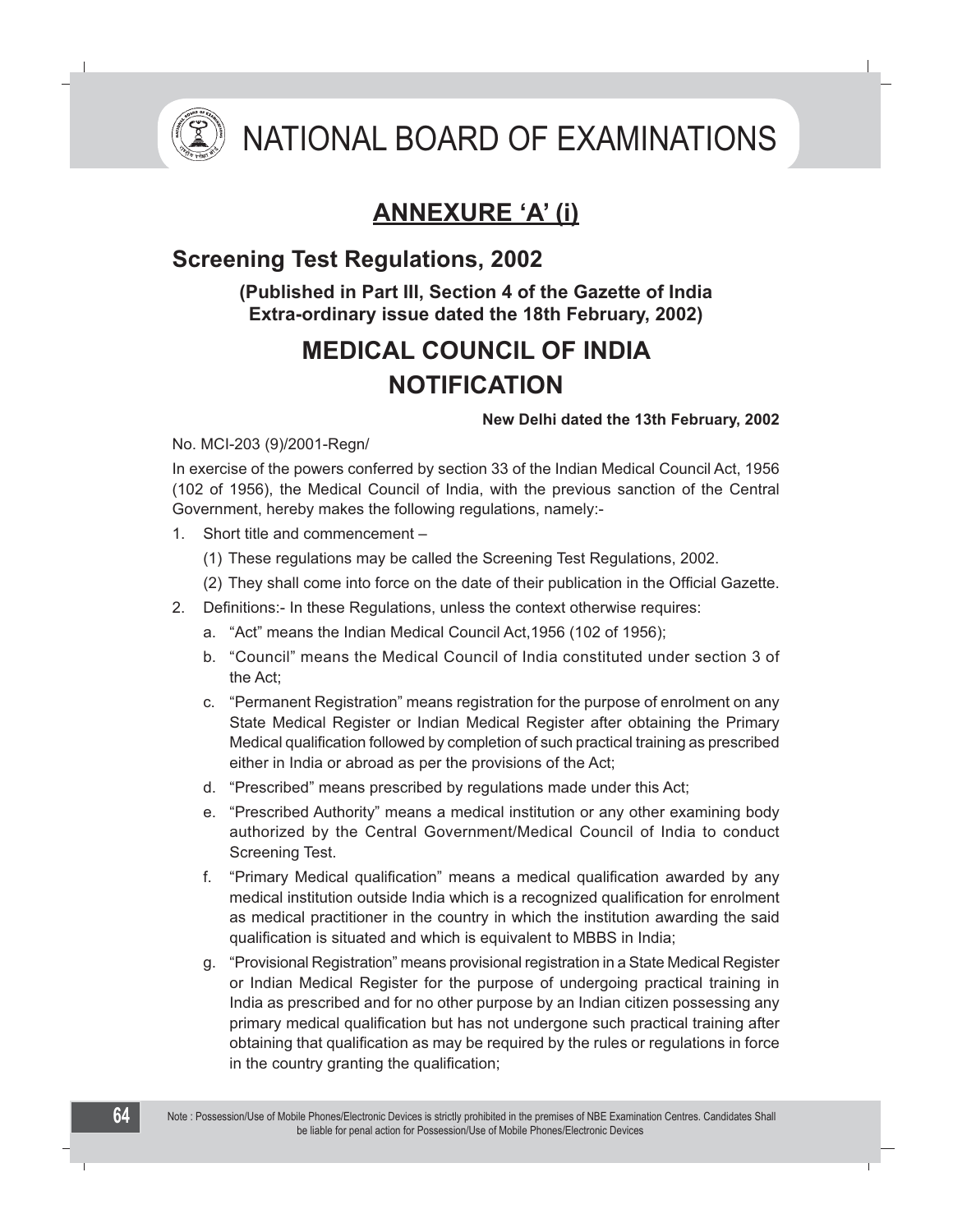

- h. "Qualifying examination" means the examination to be qualified to become eligible for admission to MBBS course in India as prescribed in the Graduate Medical Education Regulations, 1997.
- i. "Registration" means either Provisional Registration or Permanent Registration.
- 3. An Indian citizen possessing a primary medical qualification awarded by any medical institution outside India who is desirous of getting provisional or permanent registration with the Medical Council of India or any State Medical Council on or after 15.03.2002 shall have to qualify a screening test conducted by the prescribed authority for that purpose as per the provisions of section 13 of the Act:Provided that a person seeking permanent registration shall not have to qualify the screening test if he/she had already qualified the same before getting his/her provisional registration.
- **4. Eligibility Criteria:** No person shall be allowed to appear in the screening test unless:
	- 1. he/she is a citizen of India and possesses any primary medical qualification, either whose name and the institution awarding it are included in the World Directory of Medical Schools, published by the World Health Organisation; or which is confirmed by the Indian Embassy concerned to be a recognised qualification for enrolment as medical practitioner in the country in which the institution awarding the said qualification is situated;
	- 2. he/she had obtained 'Eligibility Certificate' from the Medical Council of India as per the 'Eligibility Requirement for taking admission in an undergraduate medical course in a Foreign Medical Institution Regulations, 2002'. This requirement shall not be necessary in respect of Indian citizens who have acquired the medical qualifications from foreign medical institutions or have obtained admission in foreign medical institution before 15th March, 2002.
	- 3. The purpose of conducting the screening test shall be only to determine the eligibility or otherwise of a candidate for his or her registration with the Medical Council of India or any State Medical Council and qualifying the same shall not confer any other right, whatsoever, on a candidate.
	- 4. The details regarding the Scheme for conducting the screening test and the syllabus of the test shall be announced by the Medical Council of India from time to time for the information of the candidates.
	- 5. The screening test shall be conducted twice every year as per the Schedule of examination announced by the Prescribed Authority. The procedure of conducting the test shall be in accordance with the Scheme announced by the Medical Council of India in this regard.
	- 6. There shall be three papers of multiple choice questions in Pre-Clinical, Para-Clinical and Clinical Medicine and its allied subjects including Obstetrics and Gynaecology. The language of the test shall be English. The test for each paper will be of three hours duration.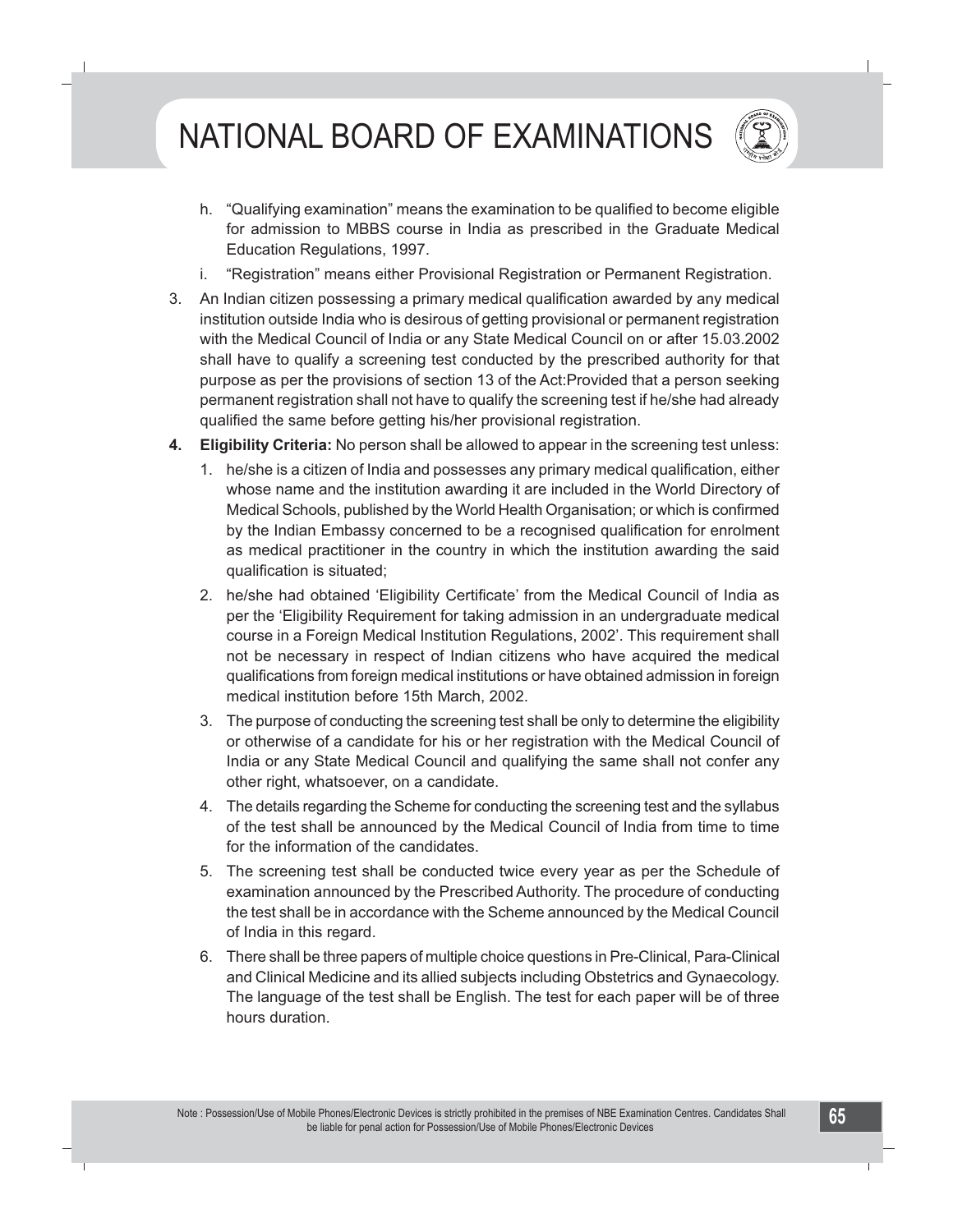

- 7. A candidate shall be declared as having passed only if he/she obtains a minimum of 50% (fifty percent) marks in each paper separately. The minimum qualifying marks shall apply to all categories of candidates without exception.
- 8. A candidate may avail of maximum three chances to appear and pass the test. Actual appearance at the test will constitute an attempt. If he/she does not qualify even in his/her 3rd appearance in the test, the candidate will not be eligible for registration by the Council or by any State Medical Council in India.
- 9. The Prescribed Authority shall intimate the result of the Screening Test to the candidates as well as to the Secretary, Medical Council of India and the State Medical Councils. The unsuccessful candidates shall also be appropriately informed. The candidates who qualify the Screening Test may apply to the Secretary, Medical Council of India, New Delhi or to any State Medical Council for provisional registration/ permanent registration along with the requisite registration fee in favour of Secretary, Medical Council of India or the State Medical Council. The Medical Council of India or the State Medical Councils shall issue provisional registration to such successful candidates, who are yet to undergo one year internship in an approved institution and issue permanent registration to such eligible candidates who have already undergone one year internship, as the case may be.

Sd/

**DR. M. Sachdeva Secretary, Medical Council of India**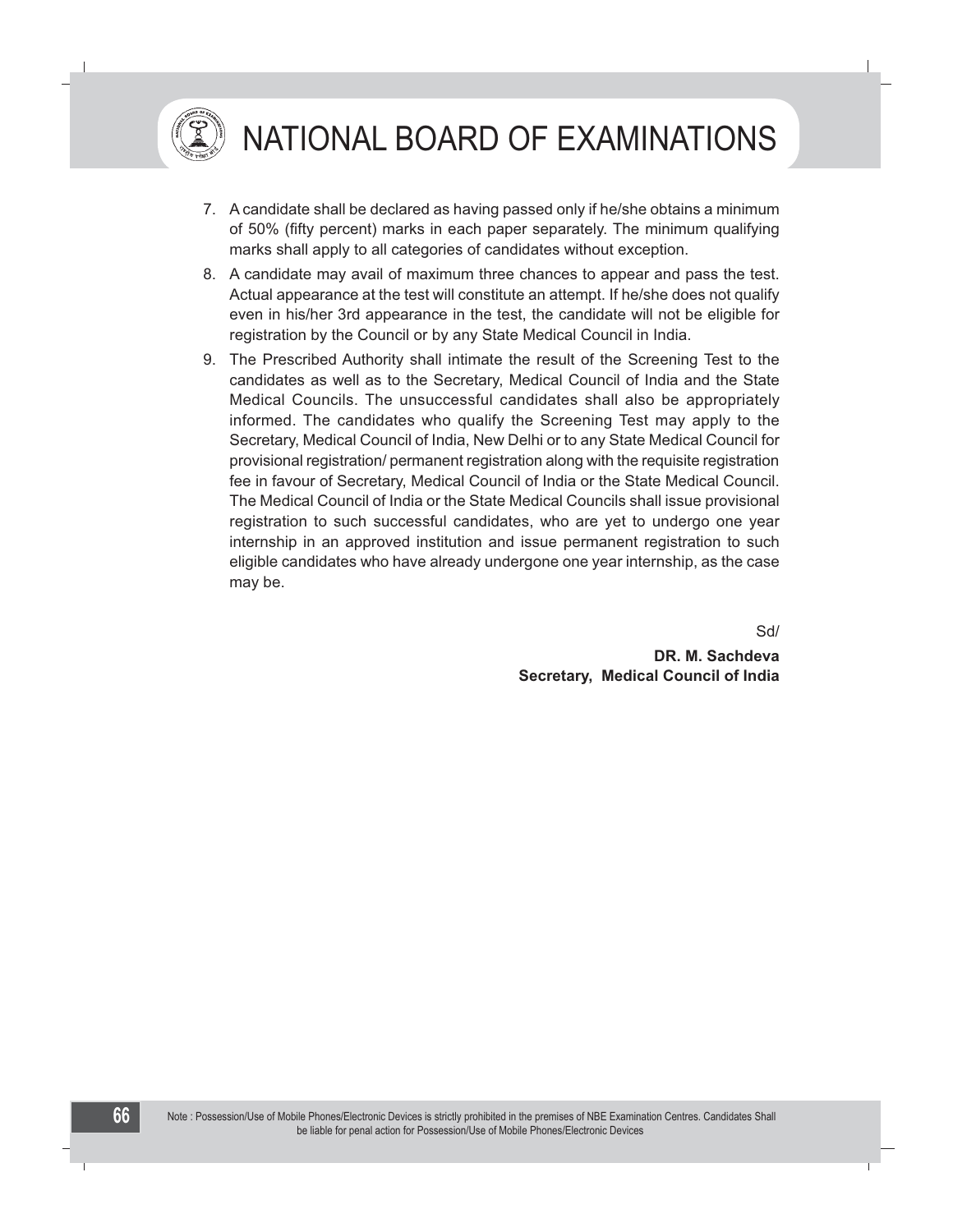

### **MEDICAL COUNCIL OF INDIA Aiwan-E-Galib Marg, Kotla Road, New Delhi-110002 PRESS NOTE**

It is brought to the notice of Indian (citizens) students who are desirous of joining an Undergraduate Medical Course (equivalent to MBBS in India) in any Foreign Medical Institution on or after the 15th March, 2002, that all such intending candidates shall have to approach the Medical Council of India, Aiwan-E-Galib Marg, Kotla Road, New Delhi-110002 for issue of Eligibility Certificate for getting admission to an Undergraduate Medical Course in any Foreign Medical Institution as per the provisions of "Eligibility Requirement for taking admission in an undergraduate medical course in a Foreign Medical Institution Regulations, 2002" which has been notified in Part III Section 4 of the Gazette of India Extra-ordinary issue dated the 18th February, 2002. The application form for issue of the Eligibility Certificate may be obtained from the Council office. The application form alongwith the details required therein may be submitted to the Council alongwith the demand draft in favour of Secretary, Medical Council of India, New Delhi, for the prescribed sum. It may be understood that Eligibility Certificate will be issued by the Council only to such candidates who fulfill the criteria of age of admission to the medical course and passing of qualifying examination  $(10+2)$  or equivalent or higher qualification) with the required percentage of marks as prescribed in the Graduate Medical Education Requlations, 1997, copies of which are available in the Council office on payment of Rs.100/-. The relevant extracts from these Regulations are also available on the Council's Website. A candidate belonging to SC/ST/OBC has to produce a caste certificate from the competent authority. Only after necessary verification, if the candidate fulfills the eligibility criteria, the Council shall issue Eligibility Certificate to the candidate certifying that he/she is eligible to join a medical institution outside India to obtain a primary medical qualification. No candidate who has obtained admission in a Foreign Medical Institution on or after 15th March,2002 shall be permitted to sit for the Screening Test, after obtaining the medical degree from abroad, for the purpose of his registration in India, unless he produces the Eligibility Certificate issued by the Medical Council of India. Further details may be obtained from the office of the Medical Council of India, New Delhi and also may be seen in the website of the Council - www.mciindia.org.

Sd/

**DR. M. Sachdeva Secretary, Medical Council of India**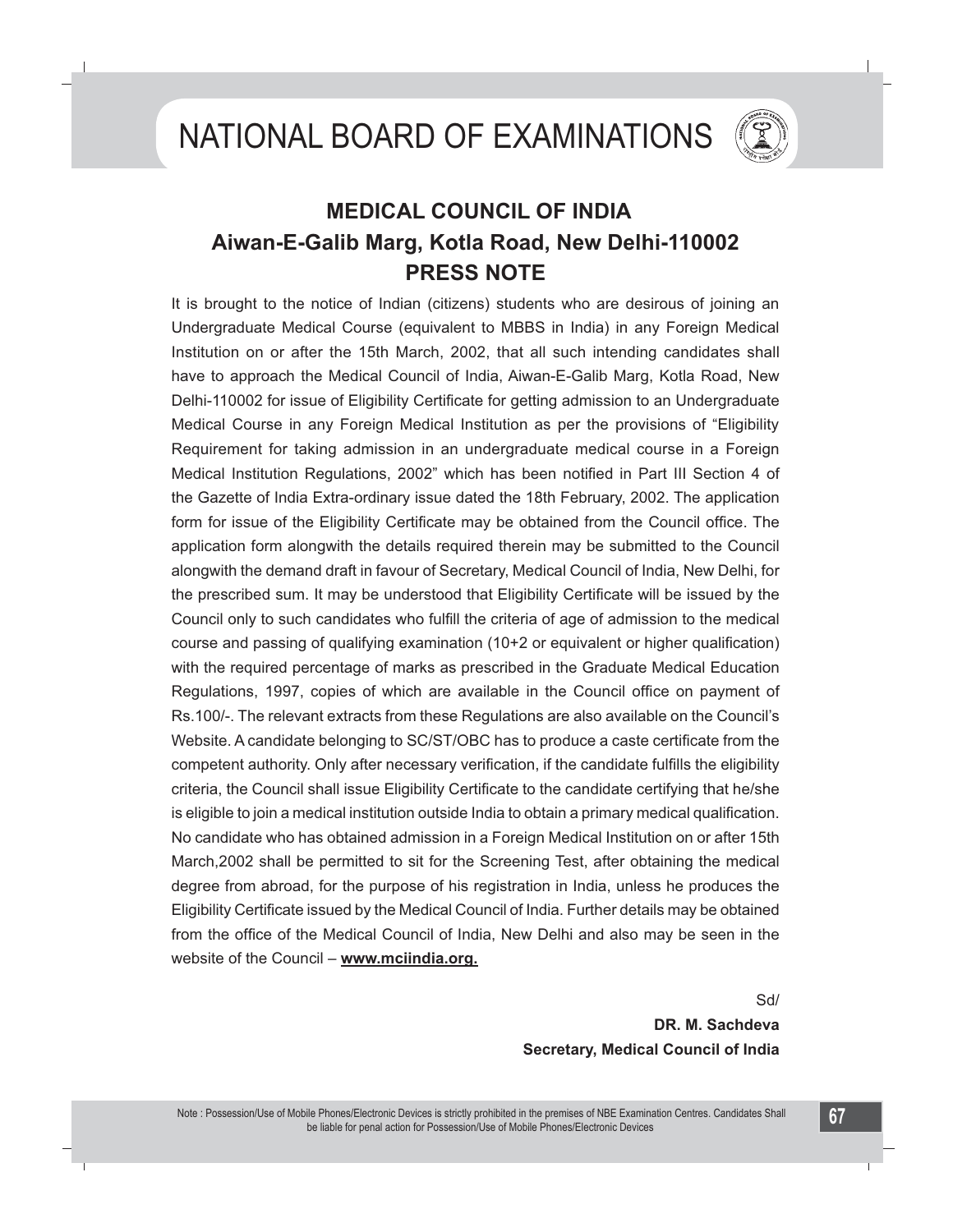### **MEDICAL COUNCIL OF INDIA Aiwan-E-Galib Marg, Kotla Road, New Delhi-110002 PRESS NOTE**

It is brought to the notice of all Indian Citizens possessing a primary medical qualification awarded by any medical institution outside India who are desirous to getting Provisional or Permanent Registration with the Medical Council of India or any State Medical Council on or after 15th March, 2002 that they shall have to qualify a Screening Test which will be conducted by the National Board of Examinations, Ansari Nagar, New Delhi-110029, as per the provisions of the Indian Medical Council Act, 1956 (as amended) and the Screening Test Regulations, 2002, which has been notified in Part-III Section 4 of the Gazette of India Extra-ordinary issue dated the 18th February, 2002. The Amendment Act and the Screening Test Regulations are available for reference in the MCI Website: **www.mciindia.org**. The Screening Test will be conducted twice a year as per the Schedule of Examination to be announced by the National Board of Examinations, New Delhi. There shall be three papers of Multiple choice questions in pre-clinical, para-clinical and clinical medicine and its allied subjects including Obstetrics. & Gynaecology. The language of the test shall be English. The test for each paper will be of three hours duration. A candidate has to obtain a minimum of 50% marks in each paper separately for passing the Screening Test. A candidate may avail of maximum of 3 chances (actual appearance) and if he does not qualify in the 3rd chance/appearance in the test, such candidate will not be eligible for registration by the Council. No candidate shall be allowed to appear in the Screening Test unless:

- 1. he/she is a citizen of India and possesses any primary medical qualification, either whose name and the institution awarding it are included in the World Directory of Medical Schools, published by the World Health Organisation; or which is confirmed by the Indian Embassy concerned to be a recognised qualification for enrolment as medical practitioner in the country in which the institution awarding the said qualification is situated;
- 2. he/she had obtained 'Eligibility Certificate' from the Medical Council of India as per the Eligibility Requirement for taking admission in an undergraduate medical course in a Foreign Medical Institution Regulations, 2002'. This requirement shall not be necessary in respect of Indian citizens who have acquired the medical qualifications from foreign medical institutions or have obtained admission in foreign medical institution before 15th March, 2002.

This press note is published for general information. Further details may be obtained directly from the office of the Medical Council of India, New Delhi.

Sd/

**DR. M. Sachdeva Secretary, Medical Council of India**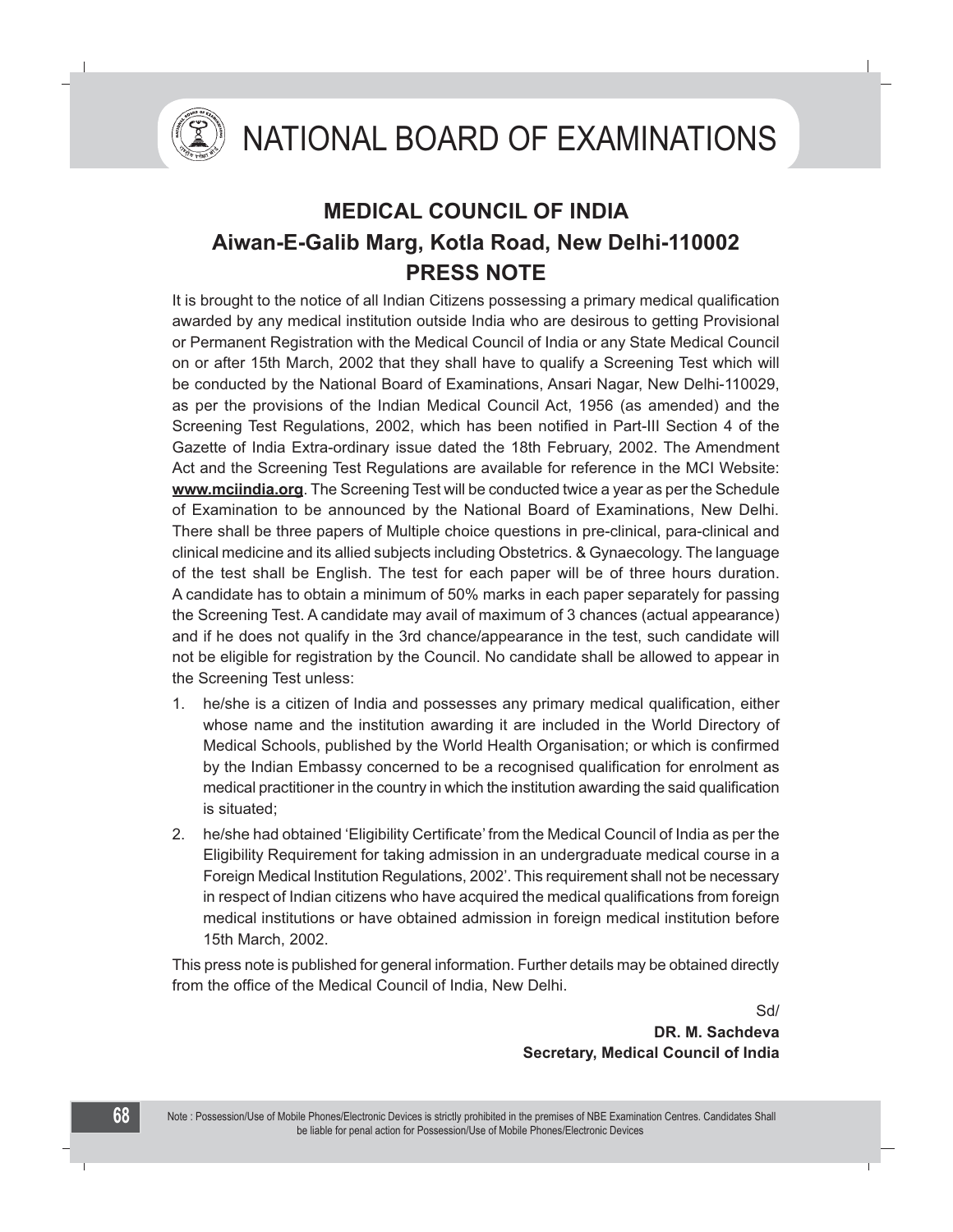

#### **MCI-203(9)/2001-Regn./**

#### **Dated: 26th February, 2002.**

- 1. The Ambassador, Indian Embassy All countries
- 2. The High Commissioner, Indian Embassy
- 3. Ambassador/High Commissioner of all Foreign Embassies in India Through Ministry of External Affairs, Govt. of India, South Block, New Delhi.

Subject: Intimation regarding holding of Screening Test for Indian Citizens holding Foreign Medical Qualifications and issue of Eligibility Certificate to Indian candidates going abroad for joining undergraduate medical course in a foreign medical institution - Reg.

Sir,

This is to bring to your kind notice that the Indian Medical Council Act,1956 has been amended by the Indian Medical Council (Amendment) Act, 2001 under which Regulations have been approved by the Central Govt. and notified in the Gazette of India which provide broadly for the following:

- 1. No new primary medical qualification (equivalent to MBBS in India) granted by any medical institution outside India shall be included in the Schedules to the Indian Medical Council Act after coming into force of the Indian Medical Council (Amendment) Act, 2001 i.e. 3rd June - 2014, 2001.
- 2. A citizen of India possessing a primary medical qualification as defined in the enclosed Screening Test Regulations, 2002 {para 2(f)}granted by any medical institution in any country outside India and who is desirous of getting provisional or permanent registration with the Medical Council of India or any State Medical Council on or after the 15th March, 2002 shall have to qualify a screening test conducted by the prescribed authority.
- 3. An Indian citizen seeking admission in a foreign medical institution for obtaining a primary medical qualification as defined in the enclosed Screening Test Regulations, 2002 {para 2(f)} on or after the 15th March, 2002 shall be eligible to appear in the Screening Test only if he possesses the eligibility qualification as per the regulations framed by the MCI (for admission to MBBS course in India) – Extracts of Graduate Medical Education Regulations are enclosed for reference.
- 4. Any person who is desirous of joining an undergraduate medical course in any foreign medical institution on or after 15th March, 2002 should approach the Medical Council of India, New Delhi for issue of Eligibility Certificate for that purpose as per the Eligibility Requirement for Taking Admission in an Undergraduate Medical Course in a Foreign Medical Institution Regulations, 2002. All such candidates will be allowed to appear in the screening test only if they produce the eligibility certificate, after completion of the medical course abroad and if they are eligible to sit for the screening test as prescribed in the Screening Test Regulations, 2002.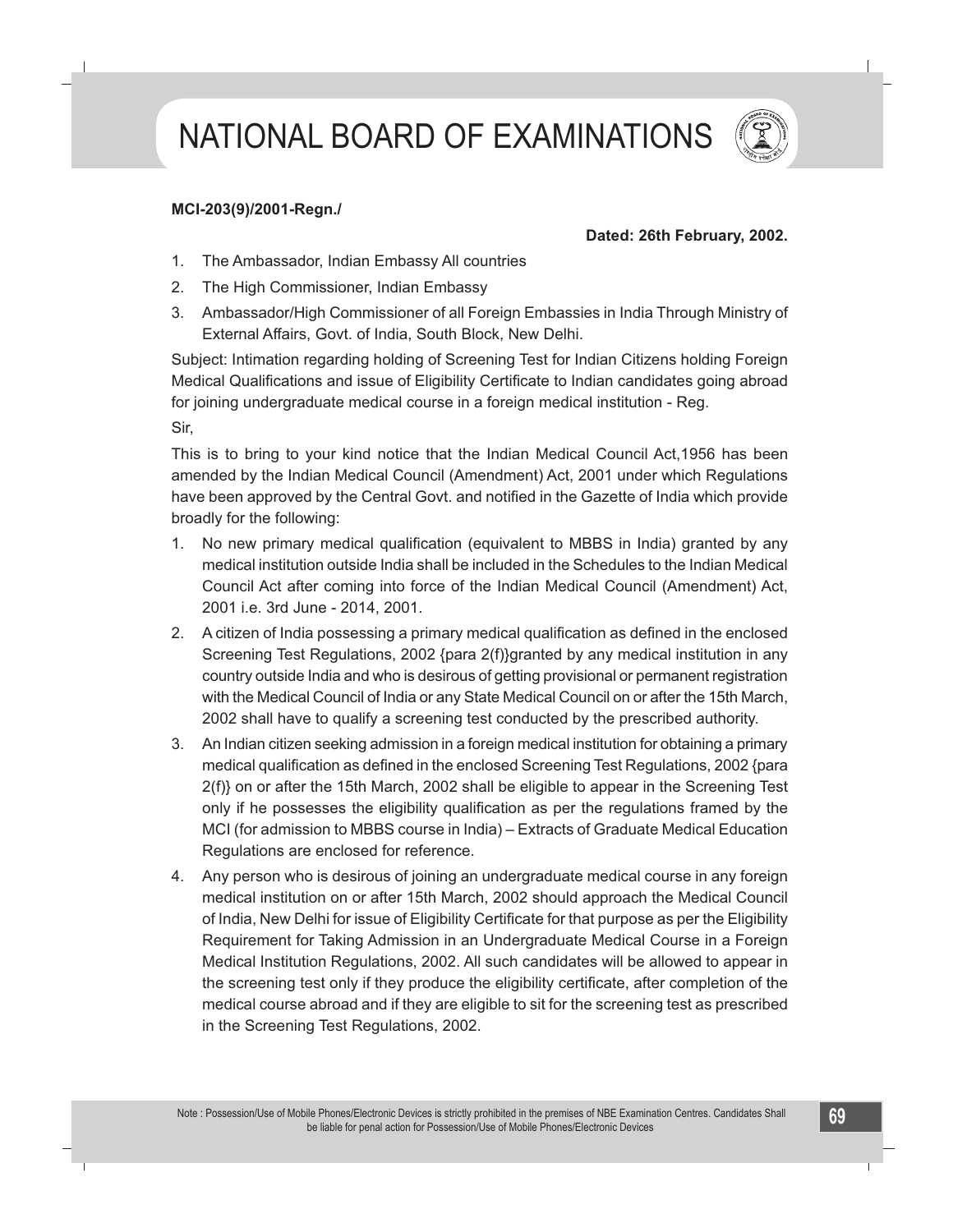

A copy each of the following documents are sent herewith for information and necessary action:-

- 1. Indian Medical Council (Amendment) Act, 2001 (published in the Gazette of India Extra-ordinary issue dated 3rd June - 2014, 2001).
- 2. The Screening Test Regulations, 2002 (published in the Gazette of India Extraordinary issue dated the 18th February, 2002).
- 3. The Eligibility Requirement for Taking Admission in an Undergraduate Medical Course in a Foreign Medical Institution Regulations,2002.
- 4. Extracts of Graduate Medical Education Regulations Regarding Eligibility requirement for admission to medical course in India.

It is requested that wide publicity may please be given to all Foreign medical institutions conducting medical courses leading to the award of primary medical qualification as defined in the enclosed Screening Test Regulations, 2002 {para 2(f)} (equivalent to MBBS) in the foreign country concerned as well as the concerned Ministries/departments of the Govt. of the foreign country, the concerned Medical Council or equivalent authority for recognition of medical qualifications/grant of permission to practice medicine in that country so that all Indian students already undergoing training/medical course for obtaining primary medical qualification in any institution in the foreign country are properly apprised of the Regulations so that they may approach the prescribed authority for appearing in the screening test only if they fulfill the requirements prescribed in the Regulations and the scheme for conducting the screening test. It will be appreciated if an acknowledgement is sent to this Council along with a report on action taken, for the information of this Council. The above details are also available in the MCI website: **www.mciindia.org**.

> Yours Faithfully Sd/ **DR. M. Sachdeva Secretary, Medical Council of India**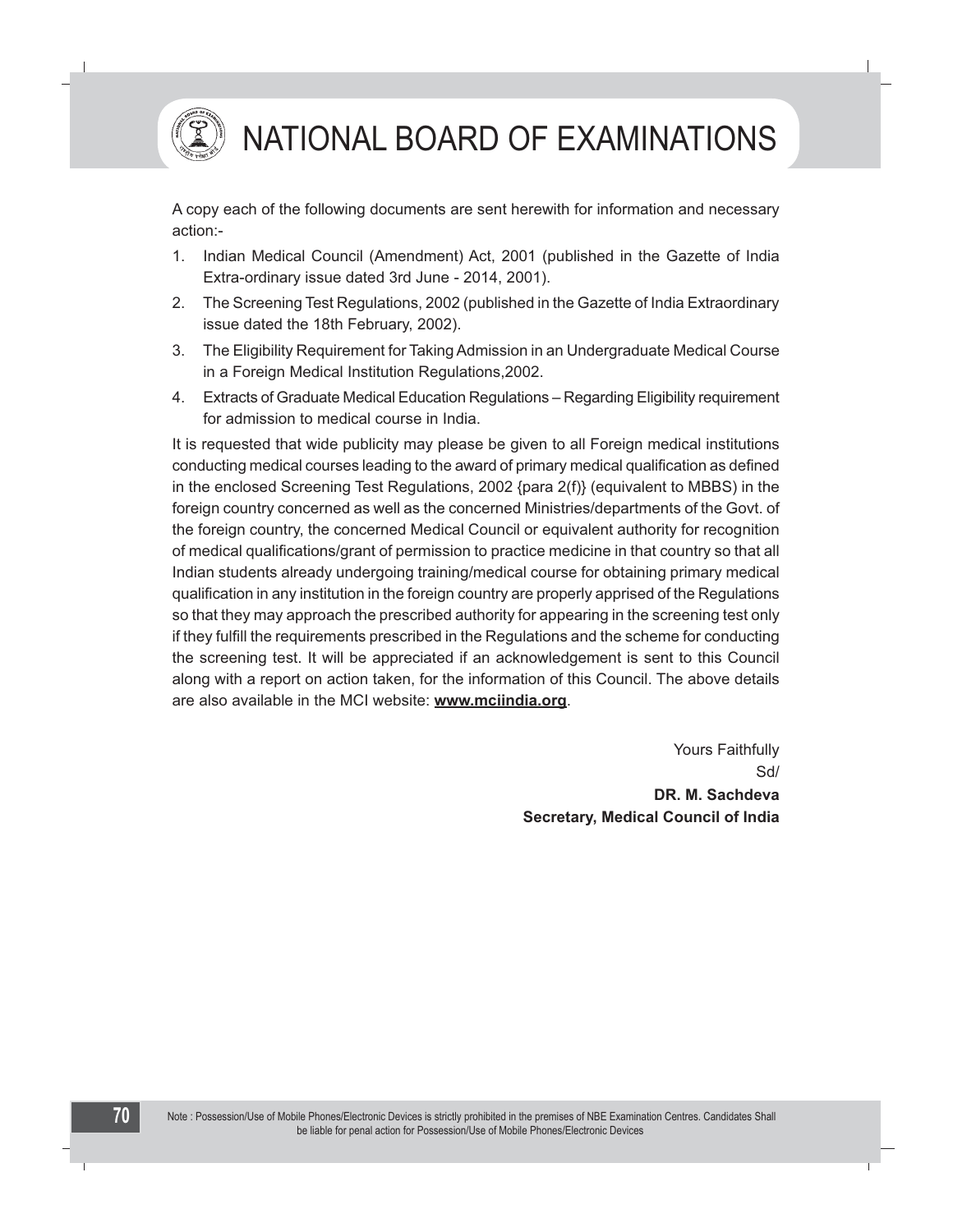

### **MEDICAL COUNCIL OF INDIA NEW DELHI**

As regards applicability of the Eligibility Requirements for taking Admission in an undergraduate Medical Course in Foreign Medical Institution Regulations, 2002, and the Screening Test Regulations, 2002 (notified in the Gazette of India dated the 18th February, 2002), it is clarified for the information of the general public that these Regulations do not apply to students, who may join an undergraduate medical course in foreign countries recognised and included in the Second Schedule under Section-12 of the Indian Medical Council Act, 1956, that is, qualifications falling under the reciprocity scheme.

### **MEDICAL COUNCIL OF INDIA**

New Delhi the ……………….., 2003

- 1. No. MCI **I I I I** exercise of the powers conferred by section 20A, read with section 33, of the Indian Medical Council Act, 1956 (102 of 1956), the Medical Council of India, with the previous approval of the Central Government, hereby makes the following regulations to amend the Screening Test Regulations, 2002, namely:-
	- 1. (a) These Regulations may be called the Screening Test (Amendment) Regulations, 2003
		- (b) They shall come into force on the date of their publication in the official Gazette.
- 2. In the Screening Test Regulations, 2002, for regulation 10, the following regulation shall be substituted, namely:-

"10. A candidate shall have to pass all the three papers in the same attempt. However there shall not be any restriction on the number of attempts to appear in the test."

**(Lt. Col. (Dr.) A.R.N. Setalvad) (Retd.)**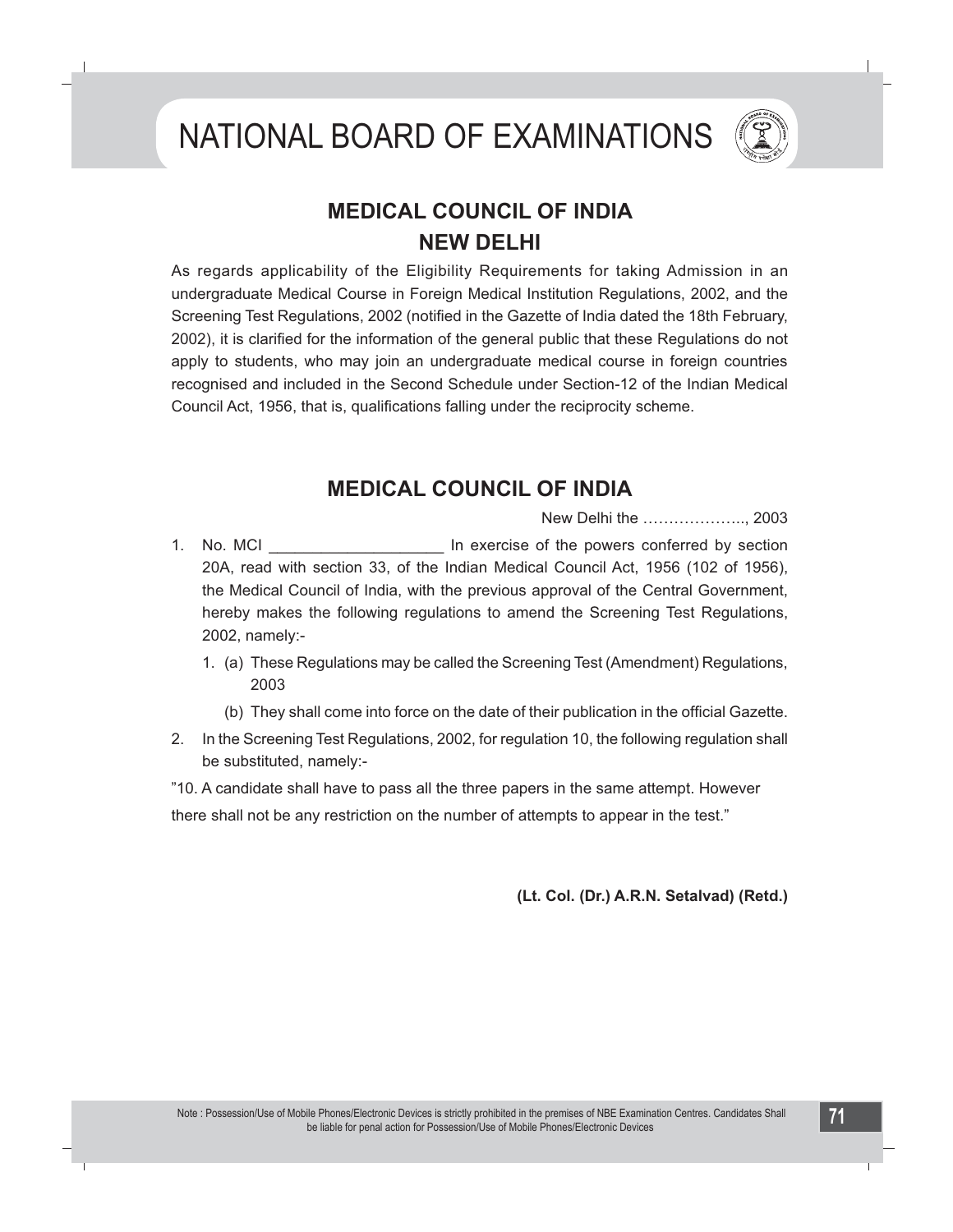

## **Annexure (A)-ii**

## **MEDICAL COUNCIL OF INDIA AMENDMENT NOTIFICATION New Delhi, the 25th June - 2014, 2009**

**No. MCI. 203(9)/2009-Regn./39606** - In exercise of the powers conferred by Section 33 of the Indian Medical Council of India with the previous section of the Central Government hereby makes the following regulations "Screening Test Regulations, 2002" namely:-

- 1. These regulations may be called the "Screening Test Regulations (Amendments), 2009-Part-I".
- 2. They shall come into force on the date of their publication in the Official Gazette.
- 3. In the "Screening Test Regulations, 2002" the following additions/modifications/ deletions/substitutions, shall be, as indicated therein :-
- 4. (i). In Regulation 3, first line after the words "An Indian citizen" the following shall be added:-

"or a person who has been granted Overseas Citizenship of India".

(ii). In Regulation 4 under the heading "Eligibility Criteria", para (1) shall be substituted with the following

"No person shall be allowed to appear in the screening test unless: he/she is a citizen of India or has been possess any primary medical qualification, which is confirmed by the Indian Embassy concerned, to be a medical practitioner in the country in which the institution awarding the said qualification is situated".

(iii). In Regulation 4 under the heading "Eligibility Criteria", in para (2) after the sentence "This required Indian citizens", the following shall be added. "or Overseas citizens of India"

#### **[Lt. Col. (Retd.) Dr. A.R.N. Setalvad] Secretary Medical Council of India**

**Foot Note:** The Principal Regulations namely, "Screening Test Regulations, 2002" were published on 18th February, 2002 in Part-III, Section (4) of the Gazette of India and Amended vide Medical Council of India Notification dated the 28th June, 2003.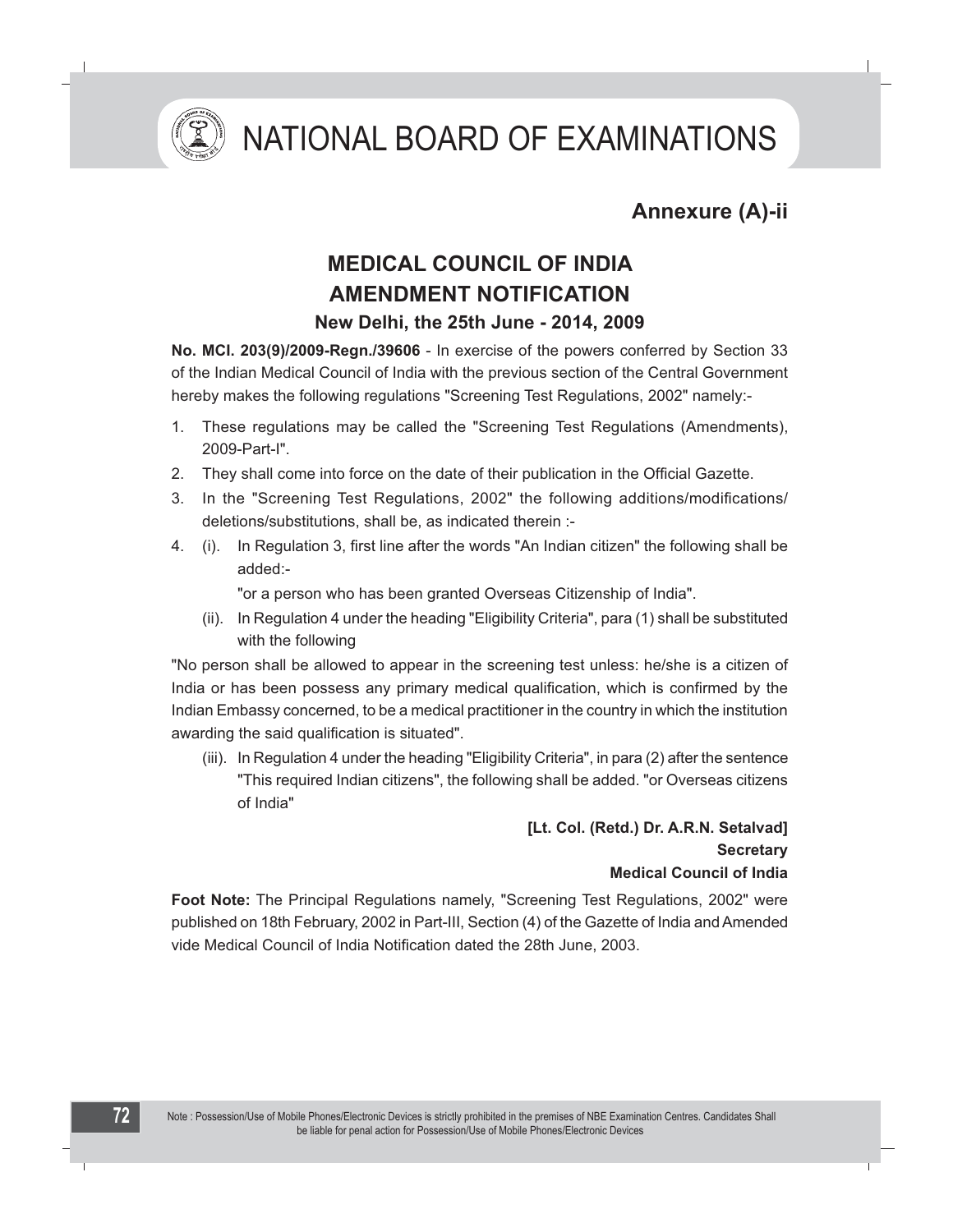

#### **MEDICAL COUNCIL OF INDIA AMENDMENT NOTIFICATION New Delhi, the 16th April, 2010**

No. MCI, 203(9)/2009-Regn./39606 - In exercise of the powers conferred by Section 33 of the Indian Medical Council Act, 1956(102 of 1956), the Medical Council of India with the previous sanction of the Central Government hereby makes the following regulations to further amend the "Screening Test Regulations, 2002" namely:-

- 1. These regulations may be called the "Screening Test Regulations (Amendments), 2010".
- 2. They shall come into force on the date of their publication in the Official Gazette.
- 3. In the "Screening Test Regulation, 2002" the following additions/modifications/deletions/ substitutions, shall be, as indicated therein :-
- 4. The following shall be added after clause 4(2):-

"(3) He/She has studied for the medical course at the same institute located abroad for the entire duration of the course from where he/she has obtained the degree."

#### **[Lt. Col. (Retd.) Dr. A.R.N. Setalvad] Secretary**

#### **Medical Council of India**

**Foot Note:** The Principal Regulations namely, "Screening Test Regulations, 2002" were published on 18th February, 2002 in Part-III, Section (4) of the Gazette of India and Amended vide Medical Council of India Notification dated the 28th June, 2003.

#### **MEDICAL COUNCIL OF INDIA AMENDMENT NOTIFICATION New Delhi, the 20th December, 2011**

**No. MCI. 203(9)/2011-Regn./51257-** In exercise of the powers conferred by Section 33 of the Indian Medical Council Act, 1956(102 of 1956), the Medical Council of India with the previous sanction of the Central Government hereby makes the following regulations to further amend the "Screening Test Regulations, 2002" namely:-

- 1. These regulations may be called the "Screening Test Regulations (Amendment), 2011".
- 2. They shall come into force on the date of their publication in the Official Gazette.
- 3. In the "Screening Test Regulations, 2002" the following additions/modifications/ deletions/substitutions, shall be, as indicated therein :-
- 4. In regulation 4 under heading "Eligibility Criteria" which was amended vide notification dated 16.4.2010 following proviso shall be added after said sub-clause (3):-

"(4) Provided further that a person seeking provisional or permanent registration shall not have to qualify the Graduate medical qualification from Australia/Canada/New Zealand/ United Kingdom/United States of America awarded a Post Graduate medical qualification in Australia/Canada/New Zealand/United Kingdom/United States of America for enrolment as medical practitioner in that country".

#### **Dr. SANGEETA SHARMA, Secy.. [ADVT.III/4/100/11/Exty.]**

**Foot Note:** The Principal Regulations namely, "Screening Test Regulations, 2002" were published on 18th February, 2002 in Part-III, Section (4) of the Gazette of India and Amended vide Medical Council of India Notification dated the 28th June, 2003.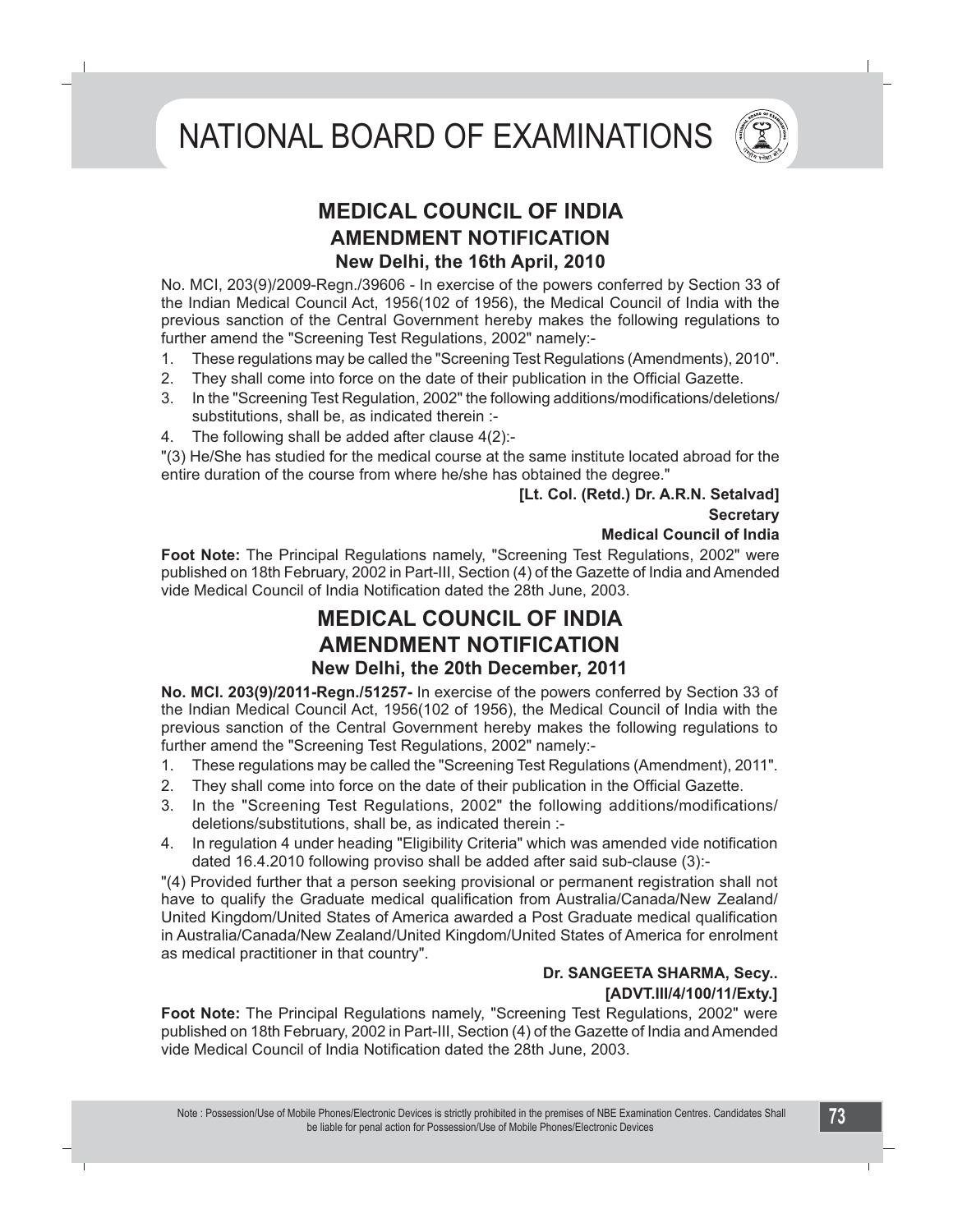

#### **Annexure (A)-iii**

#### **(AMENDED UPTO APRIL 2010) (Published in Part-III, Section-4 of the Gazette of India Extra-ordinary issue dated the 18th February, 2002) MEDICAL COUNCIL OF INDIA NOTIFICATION New Delhi dated the 13th February, 2002**

#### **No. MCI-203(9)/2001-Regn/**

In exercise of the powers conferred by section 33 of the Indian Medical Council Act, 1956 (102 of 1956), the Medical Council of India, with the previous sanction of the Central Government, hereby makes the following regulations, namely:-

#### **1. Short title and commencement–**

- (1) These regulations may be called the Eligibility Requirement for taking admission in an undergraduate medical course in a Foreign Medical Institution Regulations, 2002
- (2) They shall come into force on the date of their publication in the Official Gazette.

#### 2. Definitions:-

In these Regulations, unless the context otherwise requires,-

- a. "Act" means the Indian Medical Council Act,1956 (102 of 1956);
- b. "Council" means the Medical Council of India constituted under section 3 of the Act;
- c. "Permanent Registration" means registration for the purpose of enrolment on any State Medical Register or Indian Medical Register after obtaining the Primary Medical qualification followed by completion of such practical training as prescribed either in India or abroad as per the provisions of the Act;
- d. "Primary Medical qualification" means a medical qualification awarded by any medical institution outside India which is a recognized qualification for enrolment as medical practitioner in the country in which the institution awarding the said qualification is situated and which is equivalent to MBBS in India;
- e. "Provisional Registration" means provisional registration in a State Medical Register or Indian Medical Register for the purpose of undergoing practical training in India as prescribed and for no other purpose by an Indian citizen possessing any primary medical qualification but has not undergone such practical training after obtaining that qualification as may be required by the rules or regulations in force in the country granting the qualification;
- f. "qualifying examination" means the examination to be qualified to become eligible for admission to MBBS course in India as prescribed in the Graduate Medical Education Regulations, 1997.
- 3. An Indian citizen, who has passed the qualifying examination either from India or an equivalent examination from abroad and is desirous of joining an undergraduate medical course in any foreign medical institution on or after 15thMarch, 2002 shall approach the Council for issue of an Eligibility Certificate for that purpose.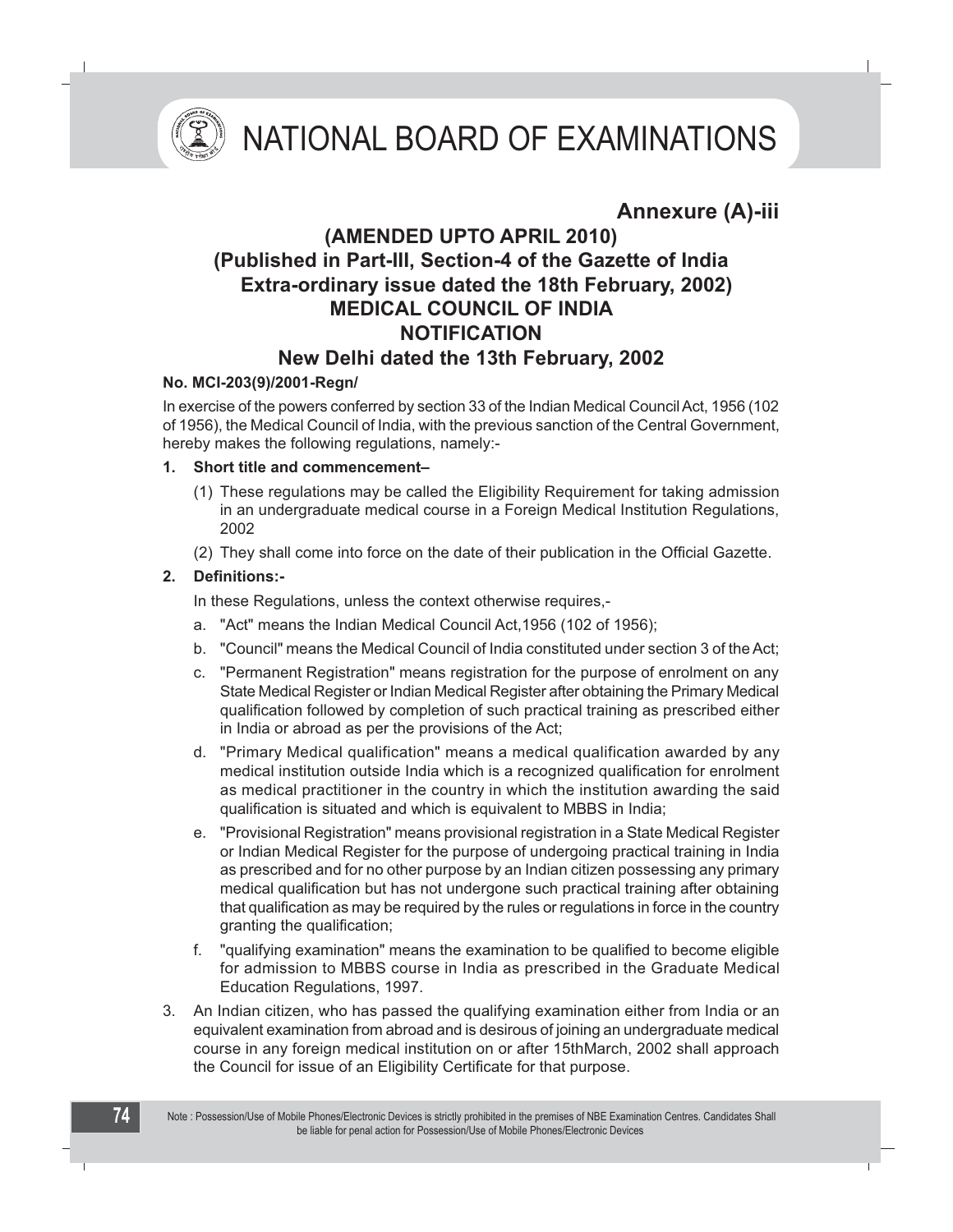

- 4. The request for issue of Eligibility Certificate shall be made by the candidate in the proforma prescribed by the Council and shall be accompanied by the original certificate/ mark-sheet (alongwith Photostat copy) of the qualifying examination. The original certificate shall be returned to the candidate after verifying the same with the photostat copy which shall be retained by the Council. Request shall also be accompanied by a Demand Draft for the specified sum in favour of Secretary, Medical Council of India, New Delhi. The fee shall be fixed by the Council.
- 5. The Council shall be free to investigate on its own into the correctness of information furnished by the candidate in his/her application and/or call for any further information in this regard from the candidate and in the event of any information furnished by the candidate being found to be incorrect or false during such investigation or at any subsequent stage, the Council may refuse to issue the eligibility certificate or if already issued may cancel the same and he/she shall stand debarred from appearing in the screening test prescribed in sub-section (4A) of section 13 of the Indian Medical Council Act, 1956 without any notice. The decision of the Council in this regard shall be final.
- 6. The candidate shall also produce a certificate of his/her date of birth if it is not recorded in the certificate of the qualifying examination.
- 7. A candidate belonging to Scheduled Caste/Schedule Tribe/Other Backward Class shall produce a caste certificate issued by Competent Authority.
- 8. The Council shall consider the application for Eligibility Certificate and verify the following details as per the Regulations of the Council  $-$ 
	- 1. Whether the candidate fulfills the age criterion prescribed by the Council?
	- 2. Whether the candidate fulfills the eligibility criteria for admission to MBBS course in India as prescribed in the Graduate Medical Education Regulations, 1997, i.e., minimum qualifying marks criteria in Physics, Chemistry, Biology and English, including relaxed criteria in case the candidate belongs to a reserved category?
	- 3. If the candidate belongs to SC/ST/OBC, whether he/she has produced a caste certificate from a Competent Authority
- 9. After verification, as required, if the candidate is found to fulfill the eligibility criteria, the Council shall issue an Eligibility Certificate in the prescribed format to the candidate certifying that he/she is eligible to join a medical institution outside India to obtain a primary medical qualification. The certificate shall indicate that on return after obtaining the foreign primary medical qualification, the candidate shall have to undergo a screening test, subject to fulfillment of the conditions prescribed in the Screening Test Regulations, 2002, and that passing this test shall only entitle him to provisional/permanent registration by the Medical Council of India or the State Medical Councils.
- 10. In case the candidate does not fulfill any of the qualifying criteria the Council may reject his application for issue of Eligibility Certificate giving the reasons therefore.
- 11. The issue of a eligibility certificate to a candidate shall not entitle him to any right, whatsoever, other than to take admission in an undergraduate medical course in a foreign medical institute.

**Sd/- DR. M. Sachdeva Secretary Medical Council of India**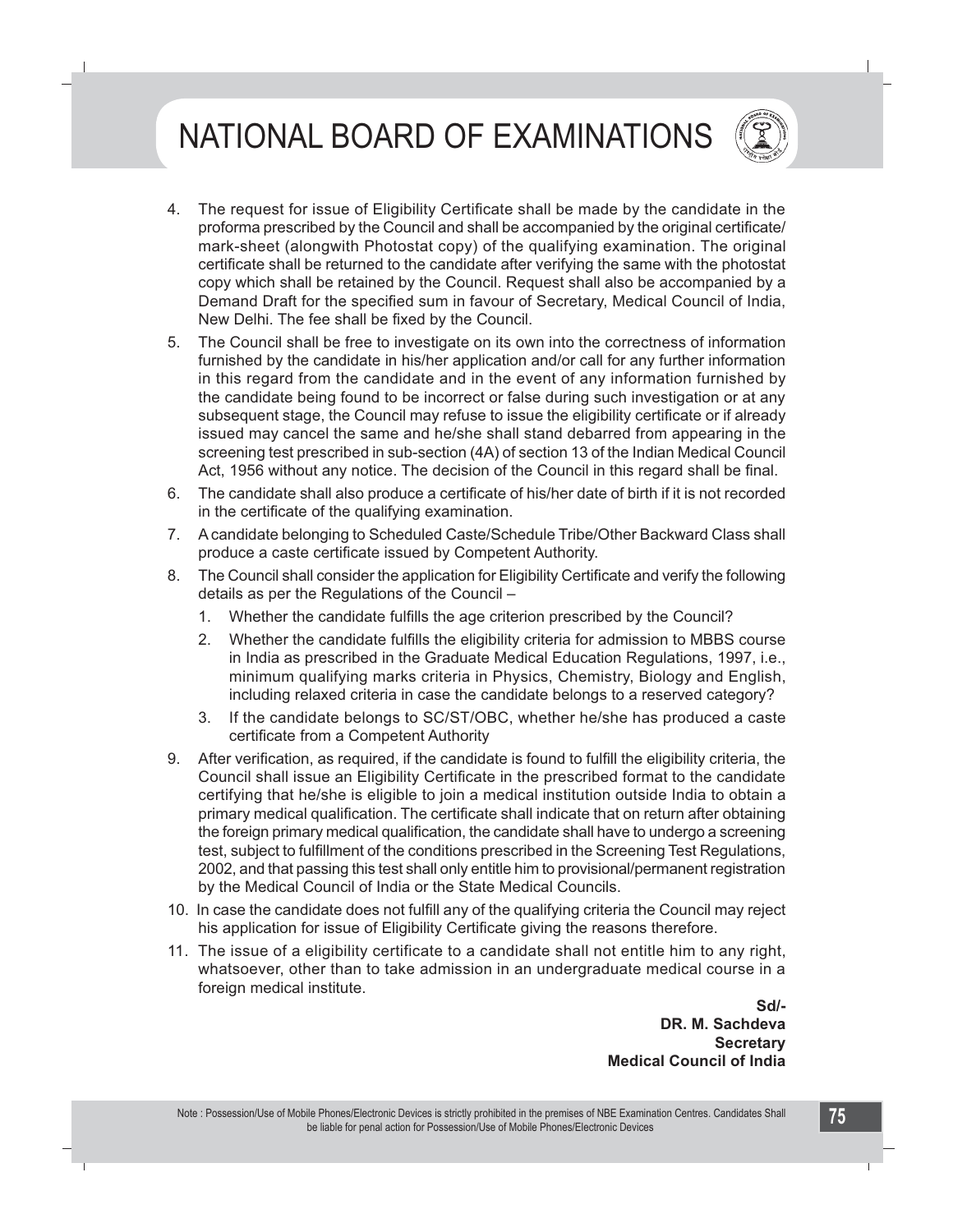

#### **MEDICAL COUNCIL OF INDIA AMENDMENT NOTIFICATION**

#### **New Delhi, the 16th April, 2010**

**No.MCI.203(9)/2010-Regn./3494.** - In exercise of the powers conferred by Section 33 of the Indian Medical Council Act, 1956(102 of 1956), the Medical Council of India with the previous sanction of the Central Government hereby makes the following regulations to further amend the "Eligibility Requirement for taking admission in an undergraduate medical course in a Foreign Medical Institution Regulations, 2002" namely:-

- 1. These regulations may be called the "Eligibility Requirement for taking admission in an undergraduate medical course in a Foreign Medical Institution Regulations,  $(Amendments)$ , 2010".
- 2. They shall come into force on the date of their publication in the Official Gazette.
- 3. In the "Eligibility Requirement for taking admission in an undergraduate medical course in a Foreign Medical Institution Regulations, 2002", the following additions / modifications/ deletions / substitutions, shall be, as indicated therein:-
- 4. The following proviso shall be added to clause 9: -

"Provided that he/she has studied for the medical course at the same institute located abroad for the entire duration of the course from where he/she has obtained the degree."

> **[Lt. Col. (Retd.) Dr. A.R.N. Setalvad] Secretary Medical Council of India**

**Foot Note :** The Principal Regulations namely, "Eligibility Requirement for taking admission in an undergraduate medical course in a Foreign Medical Institution Regulations, 2002" were published on 18th February, 2002 in Part  $-$  III, Section (4) of the Gazette of India and amended vide Medical Council of India Notification dated the 22nd February, 2002.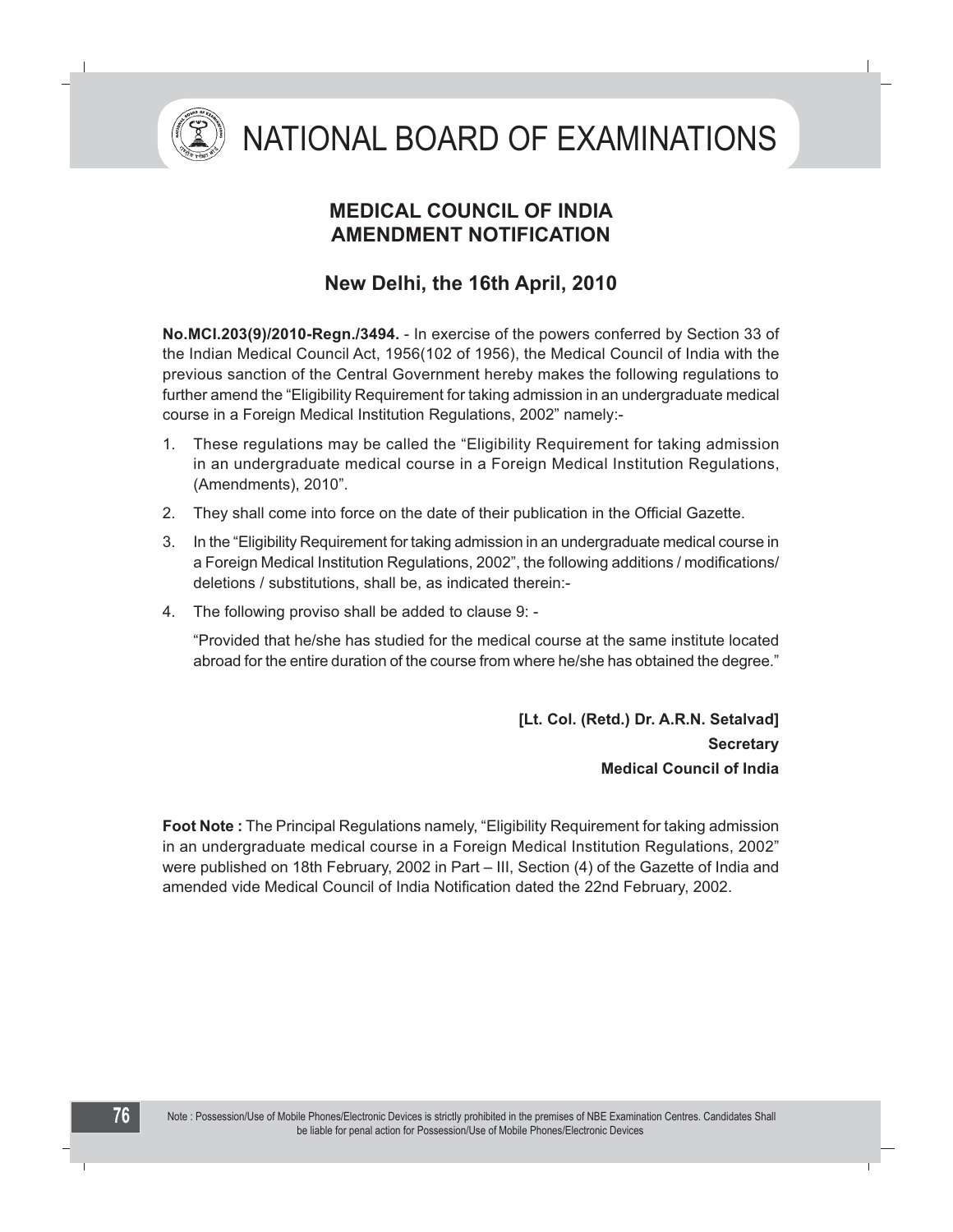

### **Annexure (A)-iv**

#### **MEDICAL COUNCIL OF INDIA**

**No.MCI-203(1)(Gen.)/2013-Regn./59243 Dated: 24.02.2014**

**To,**

**The Registrar,**

**All State Medical Councils of India.**

**Subject: Enrolment of Medical Practitioners holding recognized medical qualifications under the section 13(4A) of the Indian Medical Council Act, 1956 on State Medical Registers.**

Sir/Madam,

This is in continuation of this office circular date 15/9/1981, 02/05/1985, 09/02/1987, 07/1998 **and 04/06/2003 on the above subject.**

2. Your kind attention is invited to section 13(4A) and 13 (4B) of the Indian Medical Council Act, 1956 that were included in the IMC Act, 1956 by the Indian Medical Council (Amendment) Act, 2001. These provisions permit an Indian citizen/overseas citizen of India to obtain primary medical qualification (MBBS or its equivalent) from any country outside India which is recognized for enrolment as medical practitioner in that country. Such persons are required to conform to the norms for admission in MBBS course in India as laid down in the Graduate Medical Education Regulation, 1997. For the purpose of enrolment on medical register in India such person is required to qualify the Screening Test conducted by the National Board of Examination. Once such person qualifies the Screening Test, the primary medical qualification obtained by such person is deemed to be the recognized medical qualification for the purposes of the IMC Act for that person. Registration to practice medicine as a registered medical practitioner, as postulated under the scheme of the Indian Medical Council Act, 1956, is with the State Medical Council and to be made in the State Medical Register. Consequently, section 15 of the IMC Act confers on such person the right for enrolment on the State Medical Register and by the State Medical Council upon satisfaction of fulfillment of all the requirements by any applicant, for seeking such registration. Similarly, grant of provisional registration by the State Medical Council is provided under section 25 (I) of the Indian Medical Council Act. 1956.

3. Accordingly, this is to bring to the attention of all the concerned that the holders of primary medical qualifications (MBBS or its equivalent) from the any country outside India, which is recognized for enrolment as medical practitioner in that country and who have qualified the Screening Test conduced by the National Board of Examination are required to be mandatorily enrolled on the State Medical Register by the State Medical Council upon satisfaction of fulfillment of all the requirements by any applicant, for seeking such registration. Therefore, State Medical Councils are requested to enroll such medical practitioners on their Registers and thereafter communicate the information of such enrolment to the Medical Council of India in accordance with the provisions of the Indian Medical Council Act. 1956. In doing so, the State Medical Councils are advised to necessarily ensure following procedural checks before granting provisional/permanent registration:

(1) That the applicant who has gone abroad from 15.03.2002 to 14.05.2013 had obtained an Eligibility Certificate from the Medical Council of India. Further, those going abroad on or after 15 May 2013 conform to / fulfill all the rooms laid down in the Graduate Medical Education Regulations, 1997 for admission in MBBS course: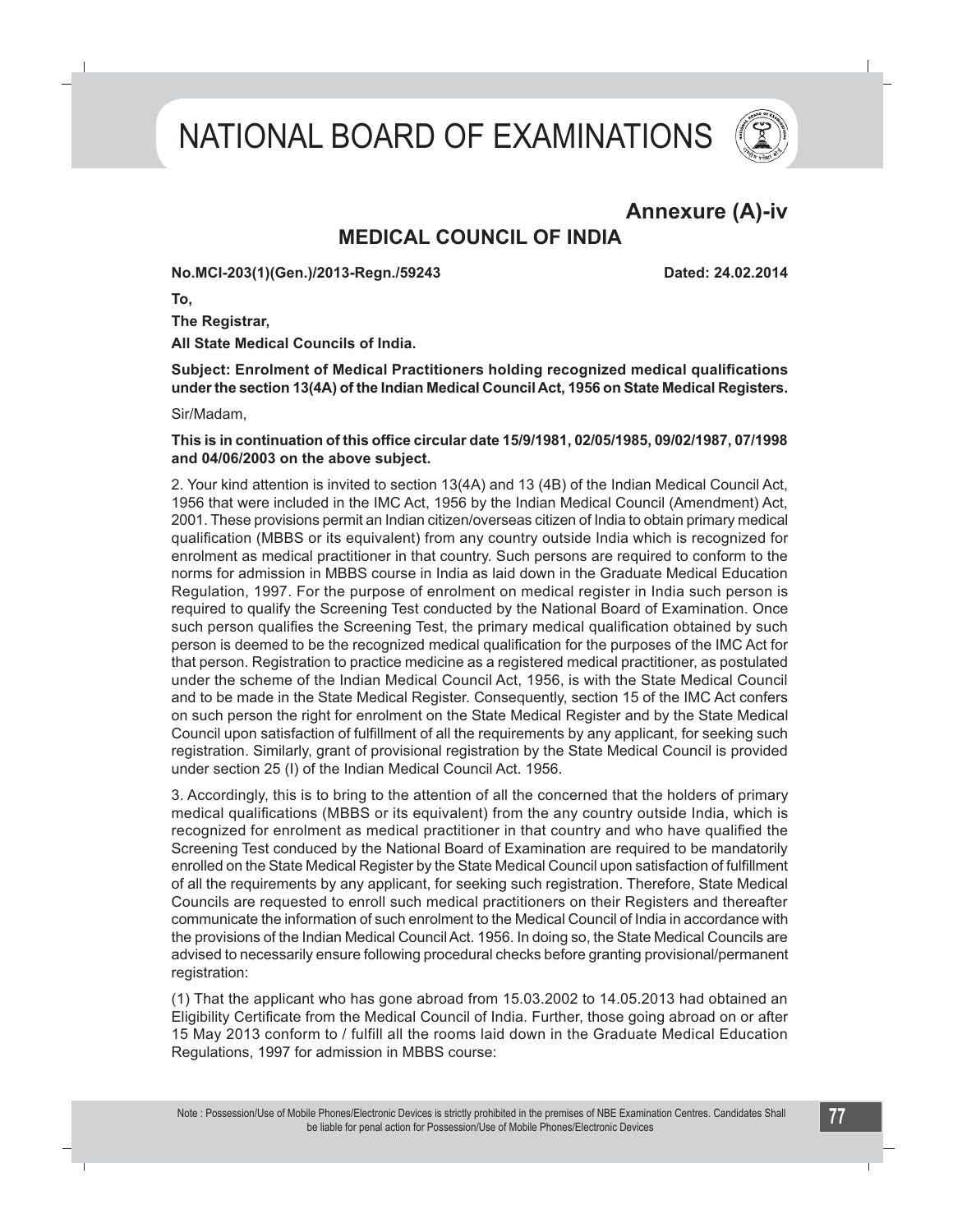

(2) That the foreign medical qualification obtained by the applicant is recognized for enrolment as medical practitioner in that country and confirmation from the Indian Embassy has been obtained to the effect that the degree awarded by the foreign Medical Institution is recognized for enrolment an medical practitioner is that Country.

(3) That the applicant has qualified the Screening Test conducted by the National Board of Examination;

(4) That the primary medical qualification obtained by the applicant is either apostilled in accordance with the requirements of Hague Convention of 5 October 1961 Abolishing the Requirement of Legalization for Foreign Public Document (Apostille Convention) or are duly attested by the Indian Embassy of the foreign nation from which such qualification has been obtained:

(5) That the authenticity of 10+2 marksheet and certificate are verified from the concerned Board.

(6) That the caste certificate of Scheduled Caste/Scheduled Tribe/Other Backward Classes is verified in case relaxation of marks, as permitted under the MCI Regulations, is sought.

(7) in so far as grant of provisional registration under section 25(1) of the Indian Medical Council Act, 1956 is concerned, provision of Regulation 65 of MCI Regulations 2000, shall also be required to be complied with and which provides as under:

"............65. Provisional Registration. - The names of provisionally registered medical practitioners should be borne on a separate list maintained for the purpose and they shall not be included in the State Medical Registers, In order to have a uniform procedure by all State Medical Councils with regard to the list of provisionally registered medical practitioners under section 25, the certificate for provisional registration should be issued in the following proforms:-

**Name of Persons :**

**Address :**

**Qualification:** 

**Date of year of passing examination :**

**Name of College and University :**

4. It may also be noted that the practice of granting direct registration by the Medical Council of India to the India citizens who have obtained primary medical qualifications from foreign countries would be stopped with effect from 01.03.2014 and with effect from such date no fresh application would be entertained by the Medical Council of India.

5. All the person, who have obtained primary medical qualifications from foreign country, are also advised to get their names enrolled on the State Medical Register so as to ensure that they are able to avail all the rights and privileges conferred upon by the Indian Medical Council Act, 1956.

6. In case of any clarification/difficulty the Council may be approached by the concerned State Medical Council for advice in the matter.

7. This is issued with the approved of the Competent Authority of the Council.

Yours faithfully,

**(Ashok Kumar Harit)** Deputy Secretary (Admn.)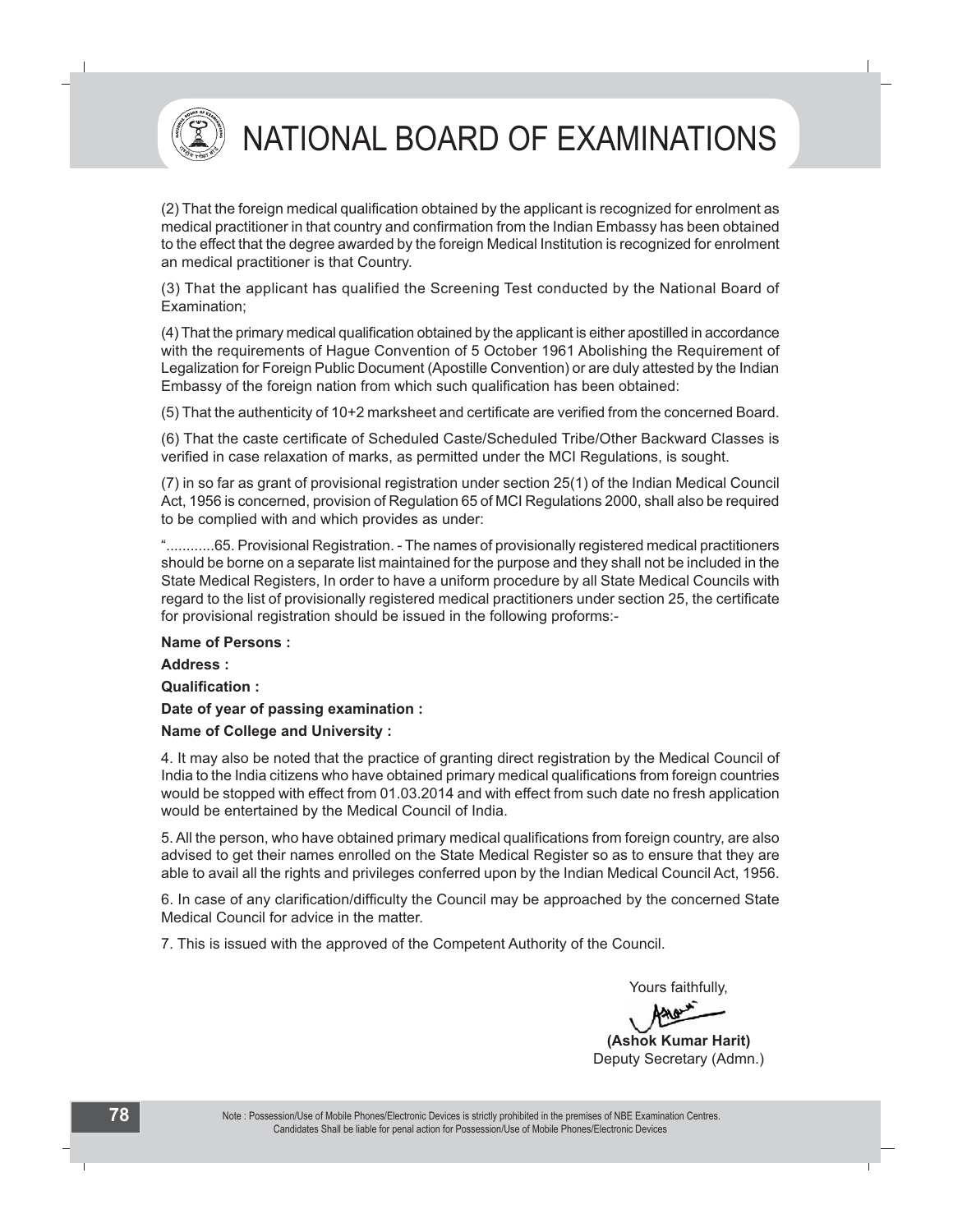## **ANNEXURE 'B' - DECLARATION BY APPLICANT**

|                                                                                     | aged | years                               |
|-------------------------------------------------------------------------------------|------|-------------------------------------|
| R/o                                                                                 |      | having obtained                     |
| my Primary Medical Qualification (MBBS or equivalent degree) from (Medical College/ |      |                                     |
| University) (Country)                                                               |      | which is a recognized qualification |
| for enrolment as Medical in (Country) and is equivalent to MBBS in                  |      |                                     |
| India do declare and certify as under:                                              |      |                                     |

- 1. I am a citizen of India/Overseas citizen of India
- 2. That I am aware that my appearance / success in Screening Test does not confer any right whatsoever for registration with MCI / any other State Medical Council.
- 3. I understand that my registration with MCI / State Medical Council is subject to fulfillment of the eligibility criteria laid by them and in accordance with judgments of Hon'ble

Supreme Court of India/any other Competent Court in this regard.

- 4. I have read the information bulletin for FMGE June 2017 and hereby certify that I am eligible to appear in the said exam.
- 5. I have not submitted any incorrect or false information to the National Board of Examinations for this purpose and I am aware that I shall be liable for action in the event of submission of any incorrect or false information.

(Signature of Applicant)

Date:

 $\mathbf{I}$ 

Place :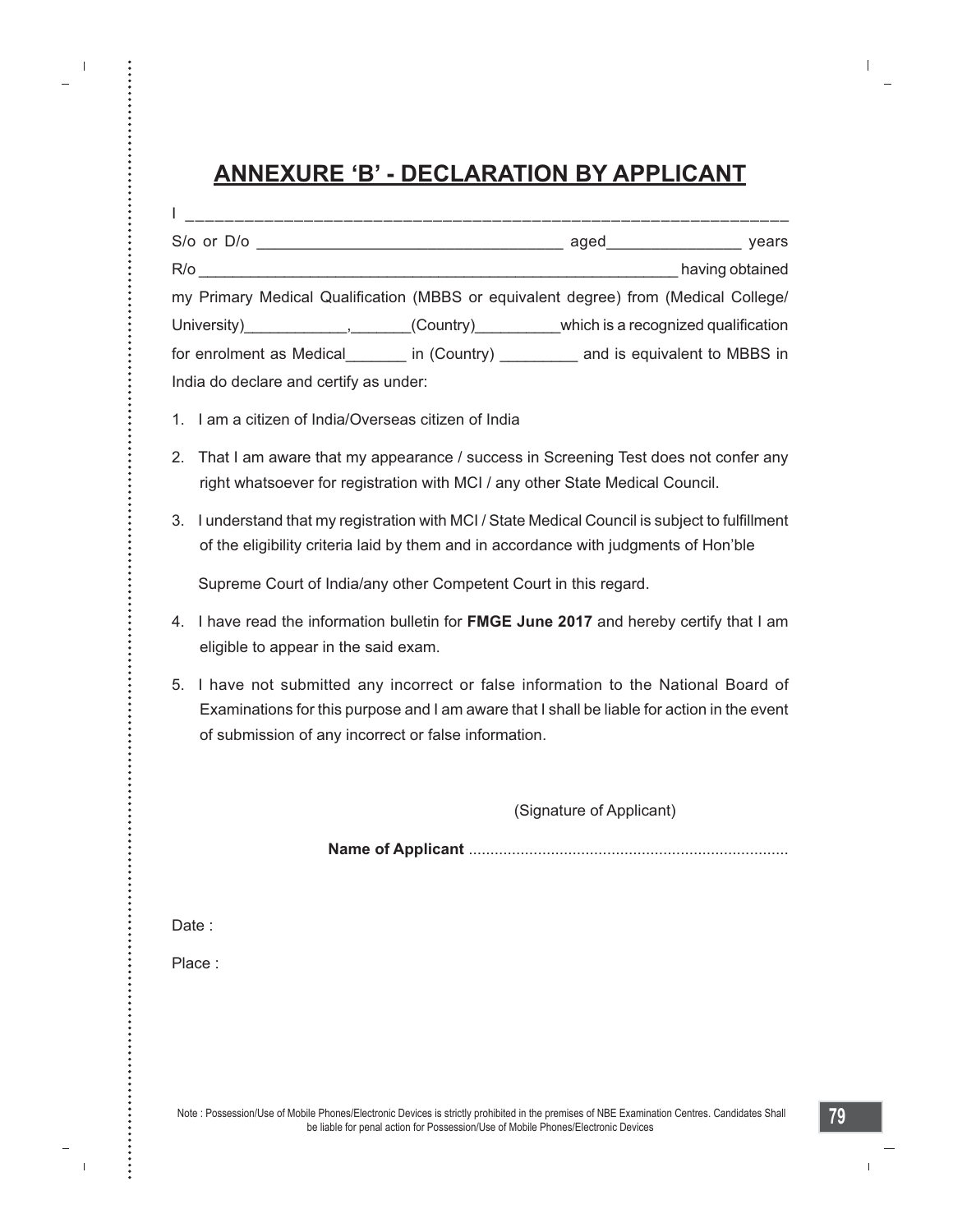### **ANNEXURE C**



### MEDICAL COUNCIL OF INDIA

Pocket-14, Sector-8, Phase-1, Dwarka, New Delhi-110077

### **PUBLIC NOTICE**

This is to inform to all concerned that the requirement of obtaining Eligibility Certificate to pursue Primary Medical Qualification (MBBS or its equivalent) by an Indian Citizen/Oversees Citizen of India is mandatory in terms of section 13(4B) of the Indian Medical Council Act, 1956. It is also brought to attention that the reguirement of obtaining Eligibility Certificate was dispensed with by the Indian Medical Council (Amendment) First and Second Ordinance, 2013. However, with the lapse of the Indian Medical Council (Amendment) Second Ordinance, 2013. the requirement of obtaining Eligibility Certificate from the Medical Council of India stands revived w.e.f. 04.01.2014.

The Executive Committee of the Council has decided to restart issuance of Eligibility Certificate w.e.f the current Academic Year i.e 2016-2017.

Accordingly, public at large is hereby informed that in terms of Section 13(4B) of the Indian Medical Council Act, 1956 and Clause 4(2) of the Screening Test Regulation, 2002, an Indian National/Overseas Citizen of India who desires to take admission into MBBS or its equivalent course in a Medical University/Institution outside the country, is required to obtain Eligibility Certificate from the Medical Council of India. New Delhi before leaving the country. It is not permissible for holder of a primary medical qualification to appear in the Screening Test without obtaining an Eligibility Certificate from Medical Council of India.

Therefore, all the applicants who have taken and/or desire to take admission into MBBS or its equivalent course in a Medical University/Institution outside the country may apply for Eligibility Certificate to the Medical Council of India, New Delhi on the prescribed application Form No. 1 along with all relevant documents and fee. The said application form may be downloaded from the MCI website www.mciindia.org.

> Dr. Reena Navvar Secretary (I/C)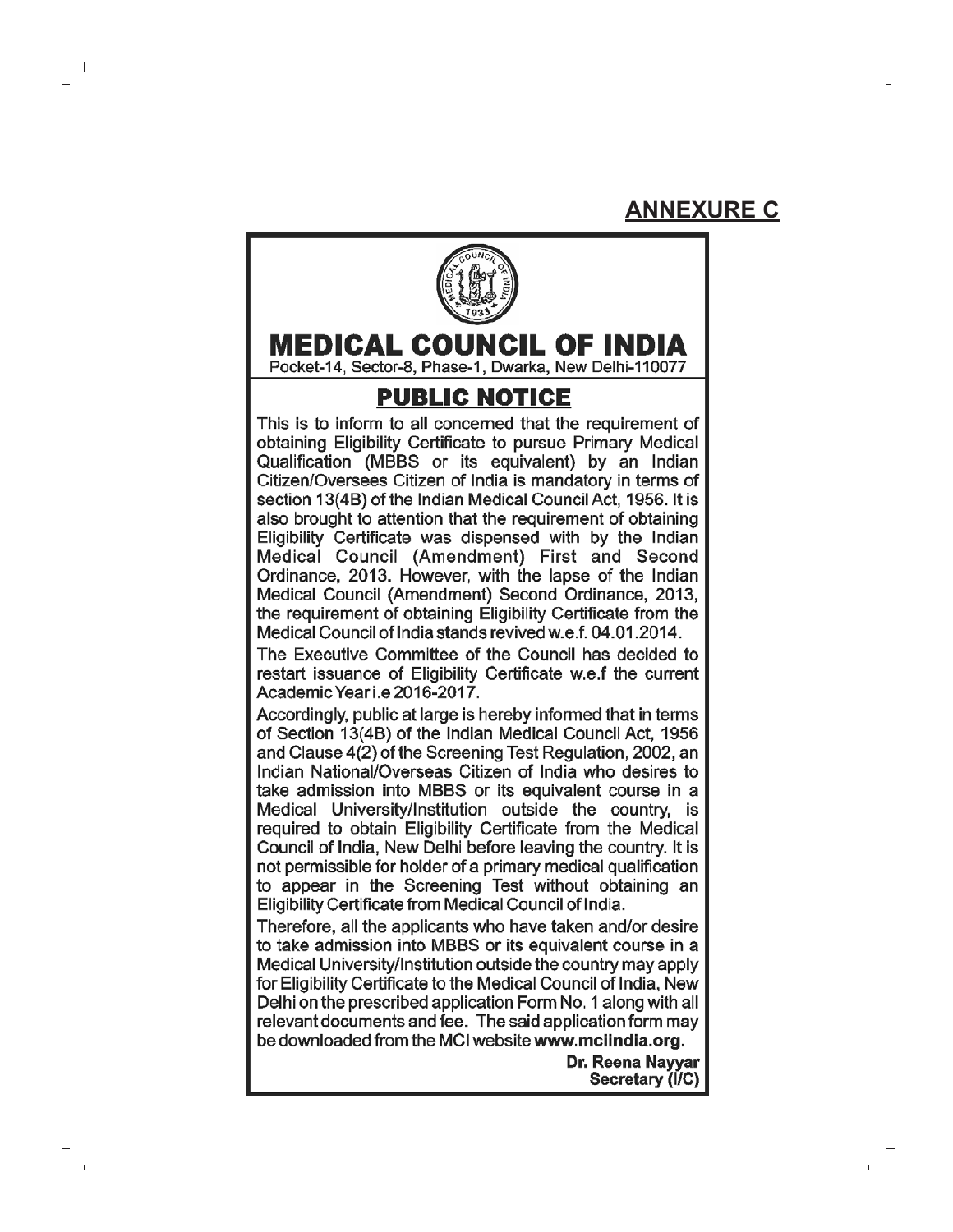## **SELF CHECKLIST**

## **FOR ELIGIBILITY FOR APPEARING IN EXAM**

|                                                                                           | Citizen of India/ OCI                                                | Yes/No |  |
|-------------------------------------------------------------------------------------------|----------------------------------------------------------------------|--------|--|
| ļi.                                                                                       | Possess Eligibility certificate issued by MCI*                       | Yes/No |  |
| ļii.                                                                                      | Possess Primary Medical Qualification issued by a                    | Yes/No |  |
|                                                                                           | Medical Institute/ University outside India, which is                |        |  |
|                                                                                           | Recognized qualification to enroll & practice as Medical             |        |  |
|                                                                                           | Practitioner in that country on or before 31 <sup>st</sup> May, 2017 |        |  |
|                                                                                           | In case of "No" to any of foregoing, you may not be eligible.        |        |  |
| *Applicable only in respect to students who took admission abroad on or after 15.03.2002. |                                                                      |        |  |
|                                                                                           |                                                                      |        |  |
|                                                                                           |                                                                      |        |  |
|                                                                                           |                                                                      |        |  |
|                                                                                           |                                                                      |        |  |
|                                                                                           |                                                                      |        |  |
|                                                                                           |                                                                      |        |  |
|                                                                                           |                                                                      |        |  |
|                                                                                           |                                                                      |        |  |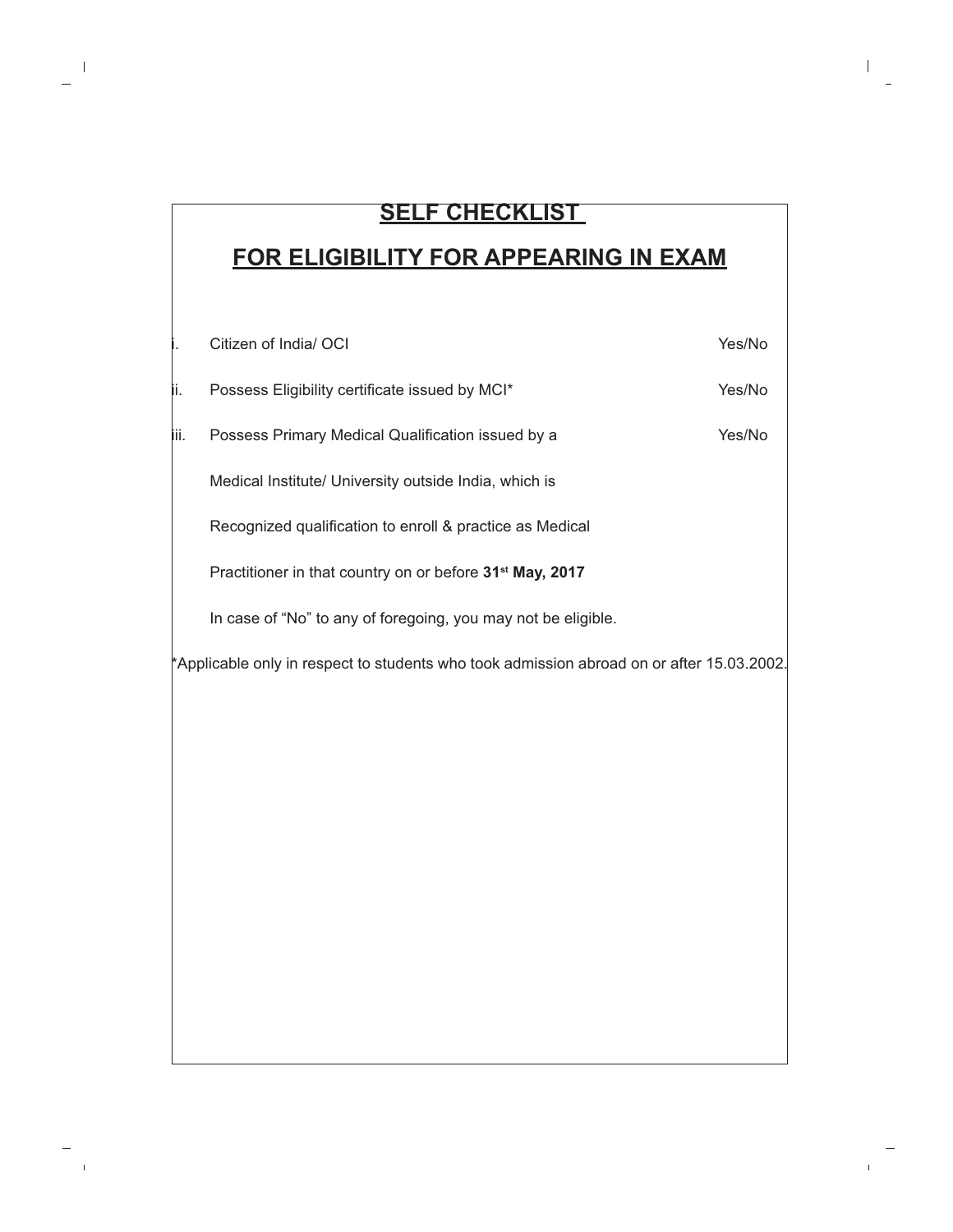

## **NOTES**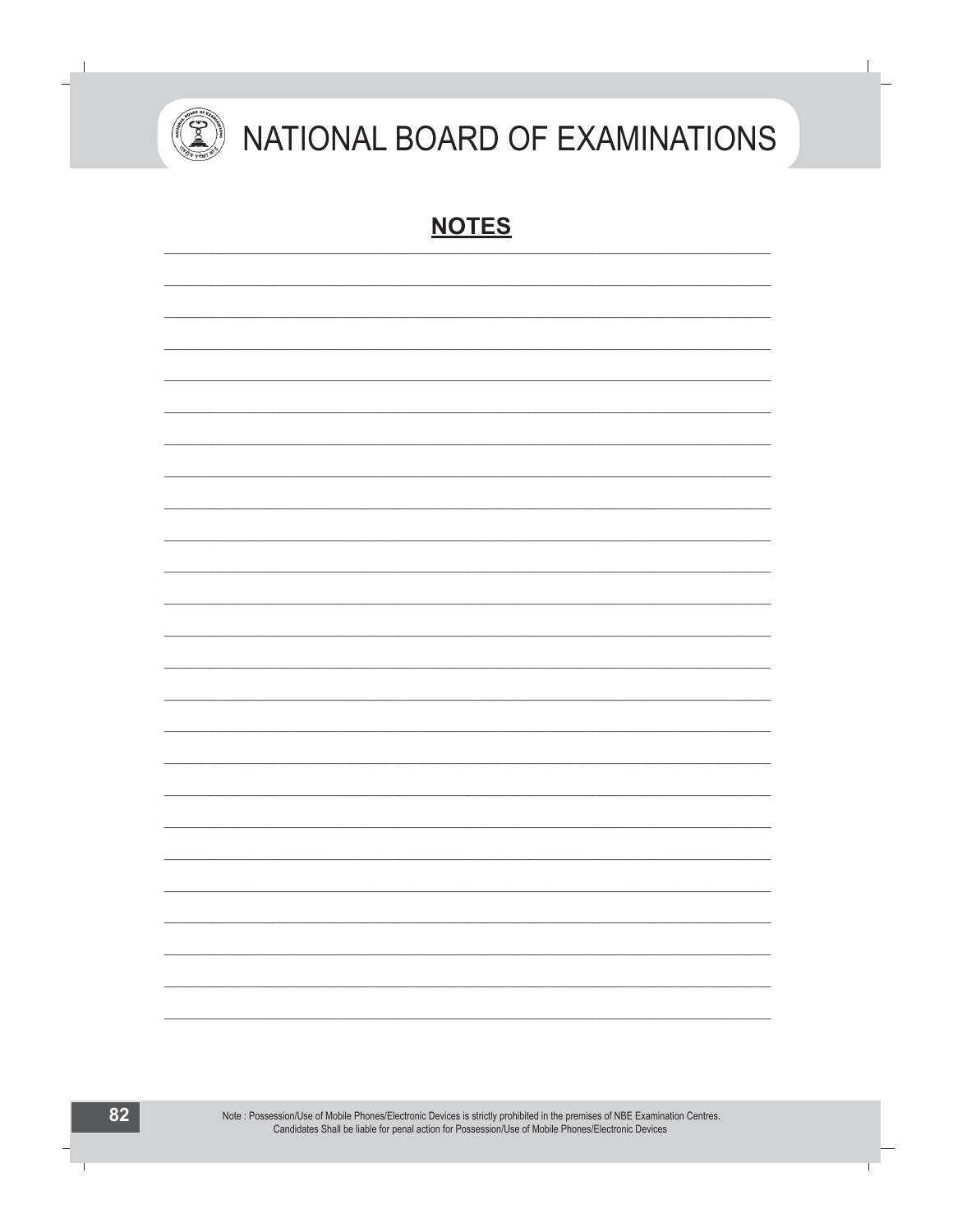

## **NOTES**

नोट : एनबीई परीक्षा केन्द्रों में मोबाइल फोन/इलेक्ट्रॉनिक उपकरणों का रखना/प्रयोग करना पूर्णतया प्रतिबंधित है। उम्मीदवार मोबाइल/इलेक्ट्रॉनिक उपकरणों को पास रखने/प्रयोग करने के लिए दण्डनीय कारवाई के उत्तरदायी होंगे।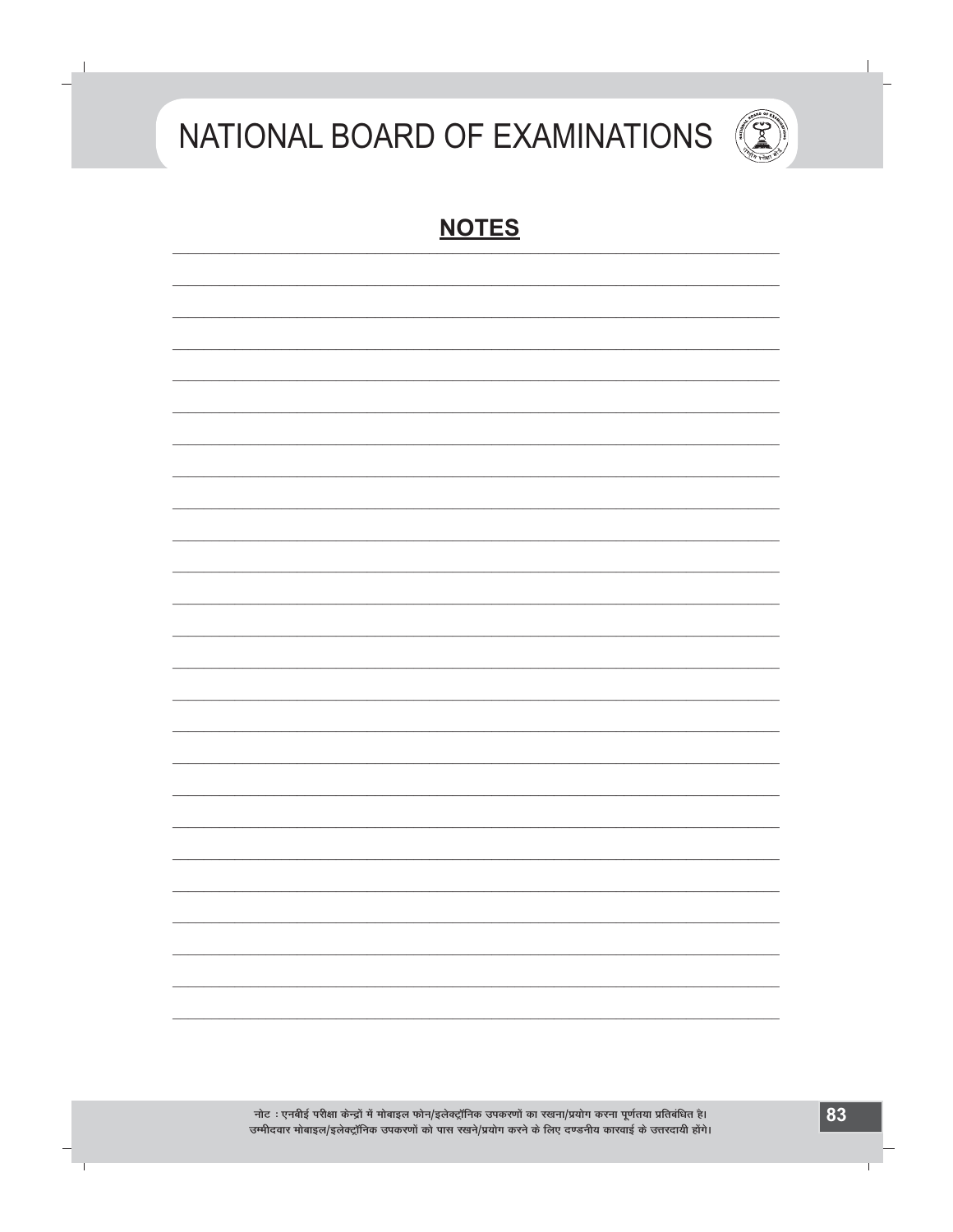

 $\equiv$ 

 $\bar{\phantom{a}}$ 

 $\overline{\phantom{m}}$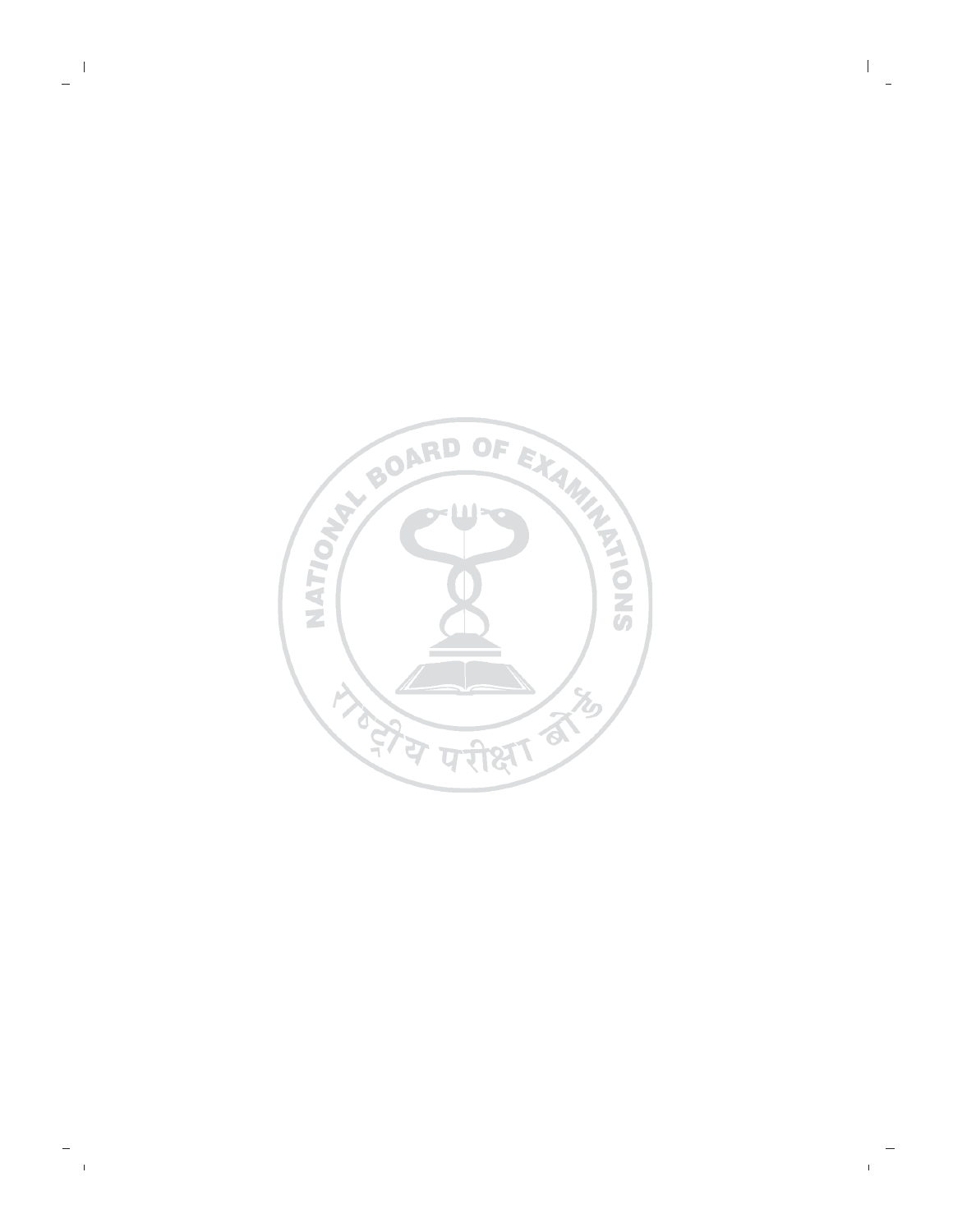#### फोटोग्राफ के लिए निर्देश  $\star$

- वेबसाइट में निर्धारित स्थान पर अपना फोटो अपलोड करें तथा उस पर अपना नाम एवं तिथि लिखें। z
- फोटोग्राफ का साइज JPEG फार्मेट में 240केबी से अधिक नहीं न हो।
- तिथि 28 फरवरी, 2017 को अथवा उसके बाद की होनी चाहिए। -

#### $\star$ **INSTRUCTION FOR PHOTOGRAPH**

- Photograph to be uploaded on the website must bear name plate with name & date on it  $\overline{\phantom{a}}$
- Photograph size not more than 240kb in JPEG format
- Date must be on or after 28<sup>et</sup> February, 2017 二